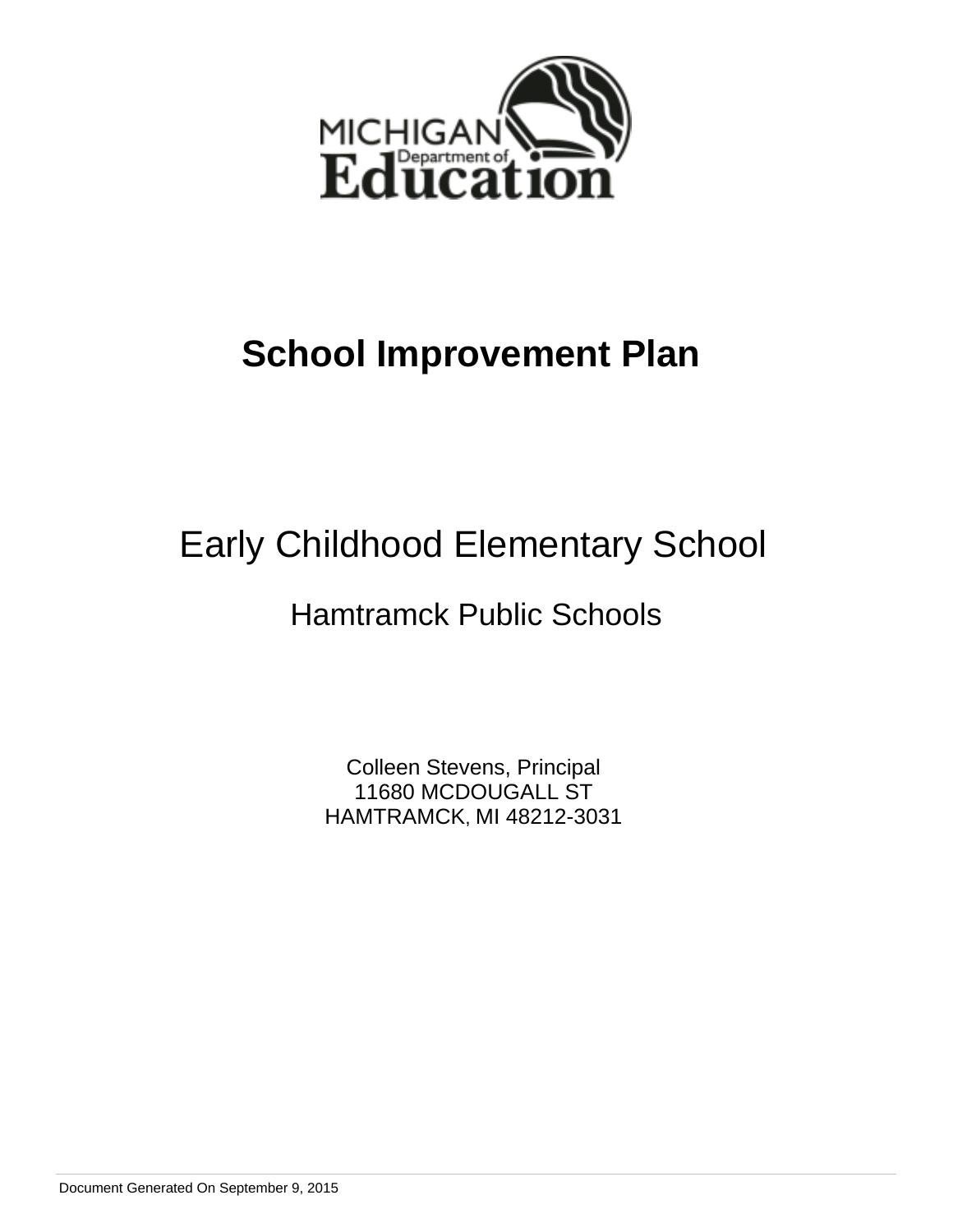## **TABLE OF CONTENTS**

## **Executive Summary**

## **Improvement Plan Stakeholder Involvement**

## **School Data Analysis**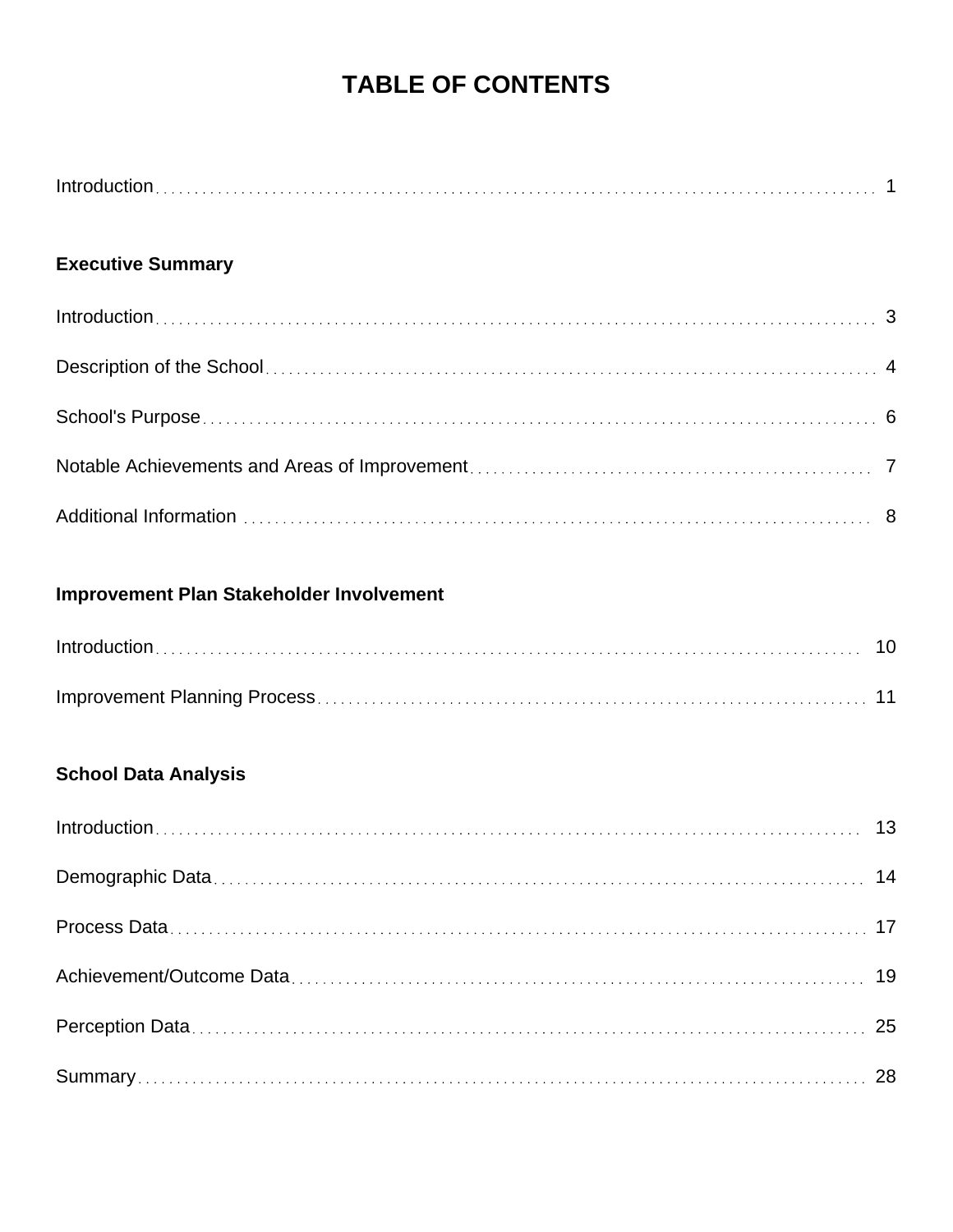## **School Additional Requirements Diagnostic**

| $Introduction \dots 32$ |  |
|-------------------------|--|
|                         |  |

## **Title I Schoolwide Diagnostic**

| Component 9: Timely and Additional Assistance to Students Having Difficulty Mastering the           |  |  |  |
|-----------------------------------------------------------------------------------------------------|--|--|--|
| Component 10: Coordination and Integration of Federal, State and Local Programs and Resources<br>74 |  |  |  |

## Evaluation: 78

## **Goals and Plans**

| Goal 1: All students at The Early Childhood Elementary will increase proficiency in reading. 2015-2016 83 |  |
|-----------------------------------------------------------------------------------------------------------|--|
|                                                                                                           |  |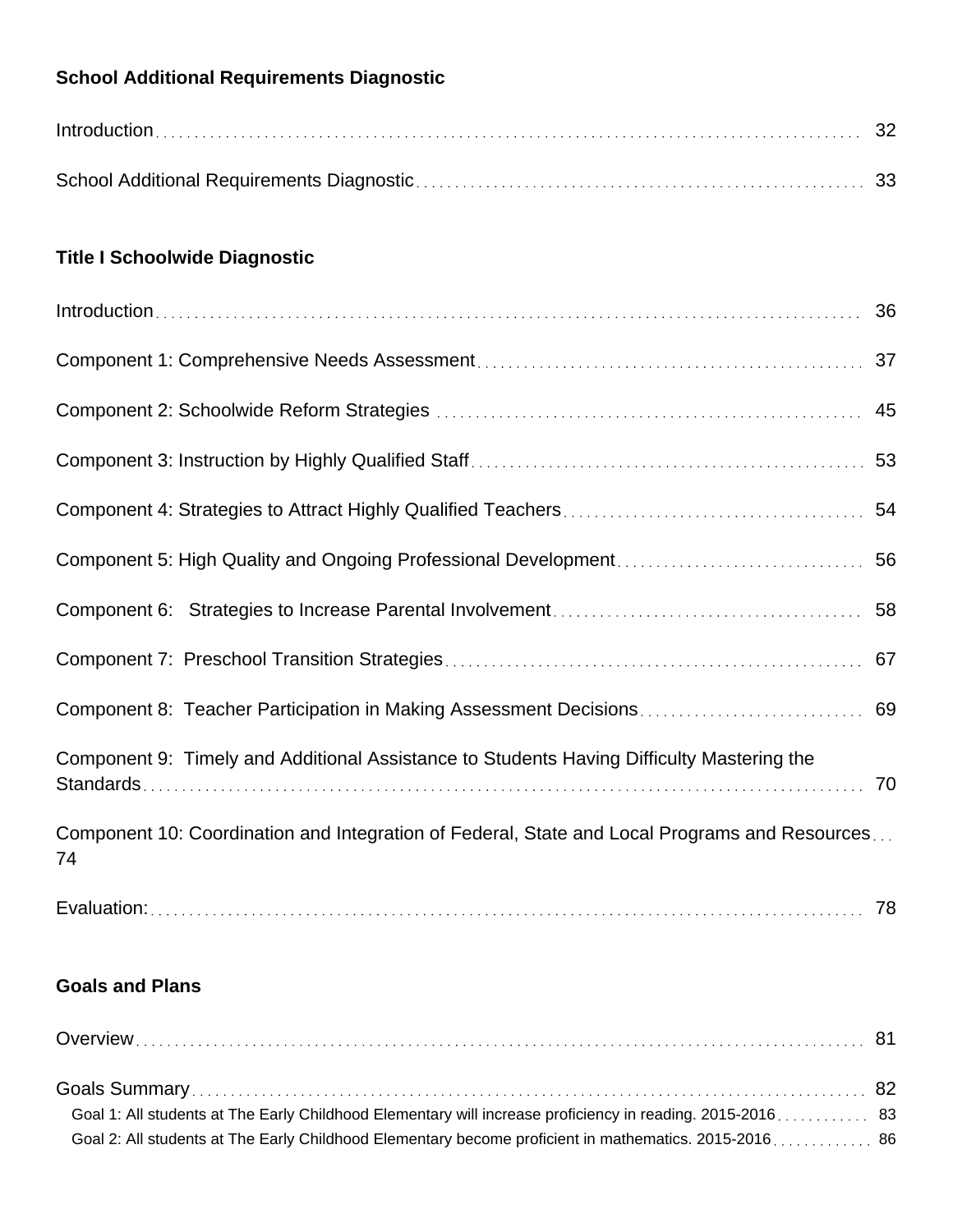| Goal 3: All students at The Early Childhood Elementary will show an increased proficiency in science. 2015-2016 87 |  |
|--------------------------------------------------------------------------------------------------------------------|--|
| Goal 4: All students at The E C Elementary will show an increased proficiency in social studies. 2015-2016 89      |  |
|                                                                                                                    |  |
|                                                                                                                    |  |

|--|--|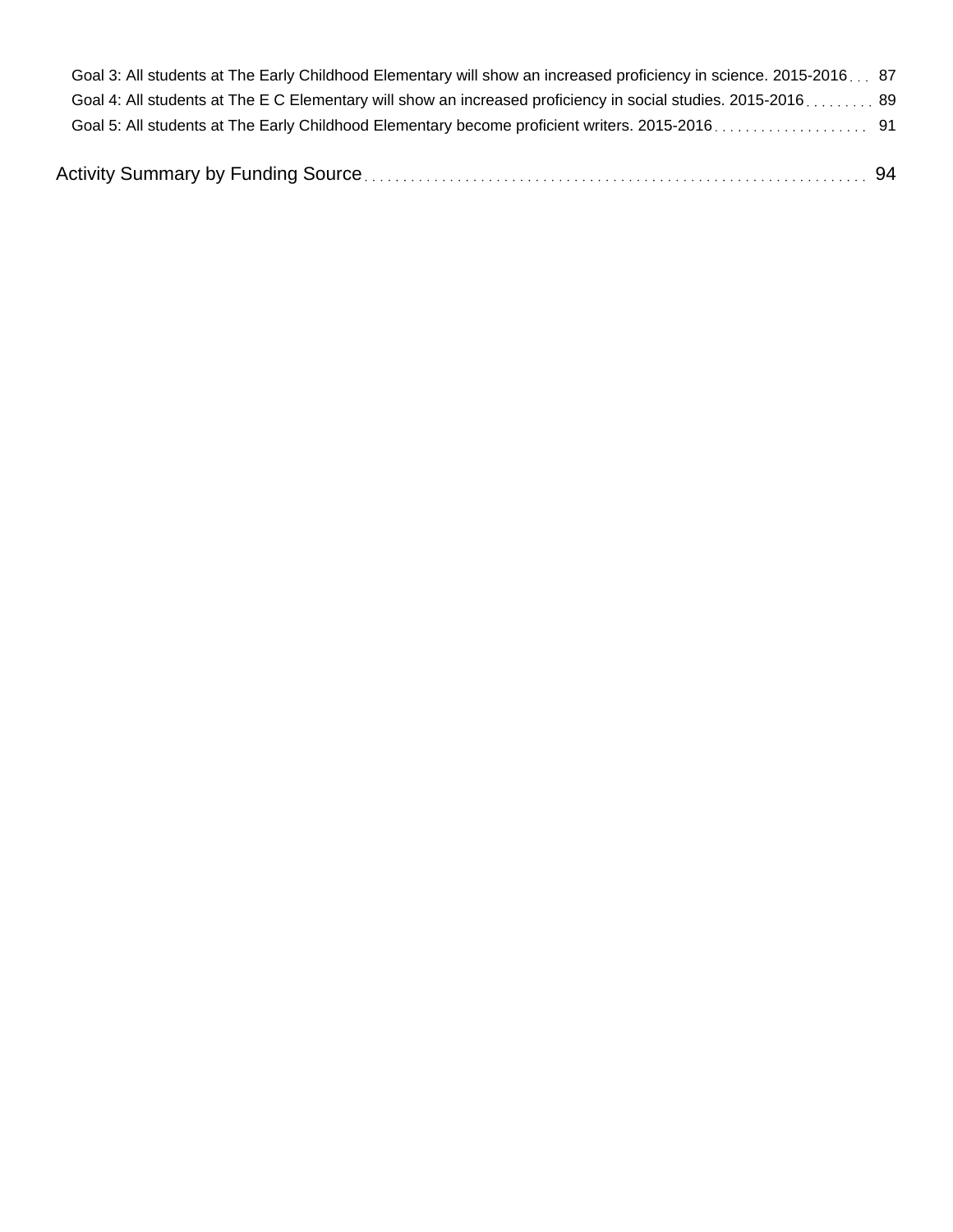## **Introduction**

The SIP is a planning tool designed to address student achievement and system needs identified through the school's comprehensive needs assessment (CNA). Additionally, the SIP provides a method for schools to address the school improvement planning requirements of Public Act 25 of the Revised School Code and the Elementary and Secondary Education Act (ESEA) as applicable.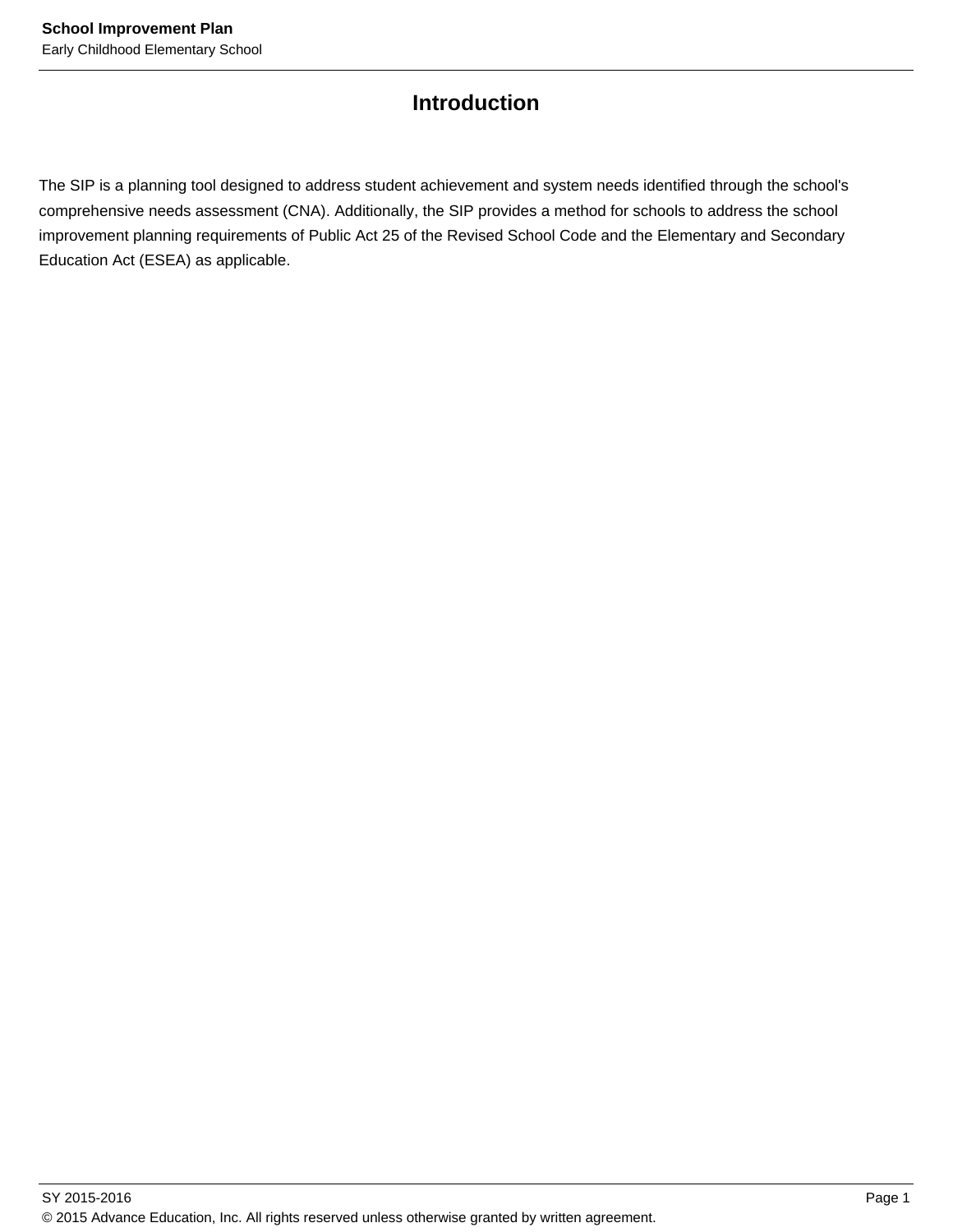# **Executive Summary**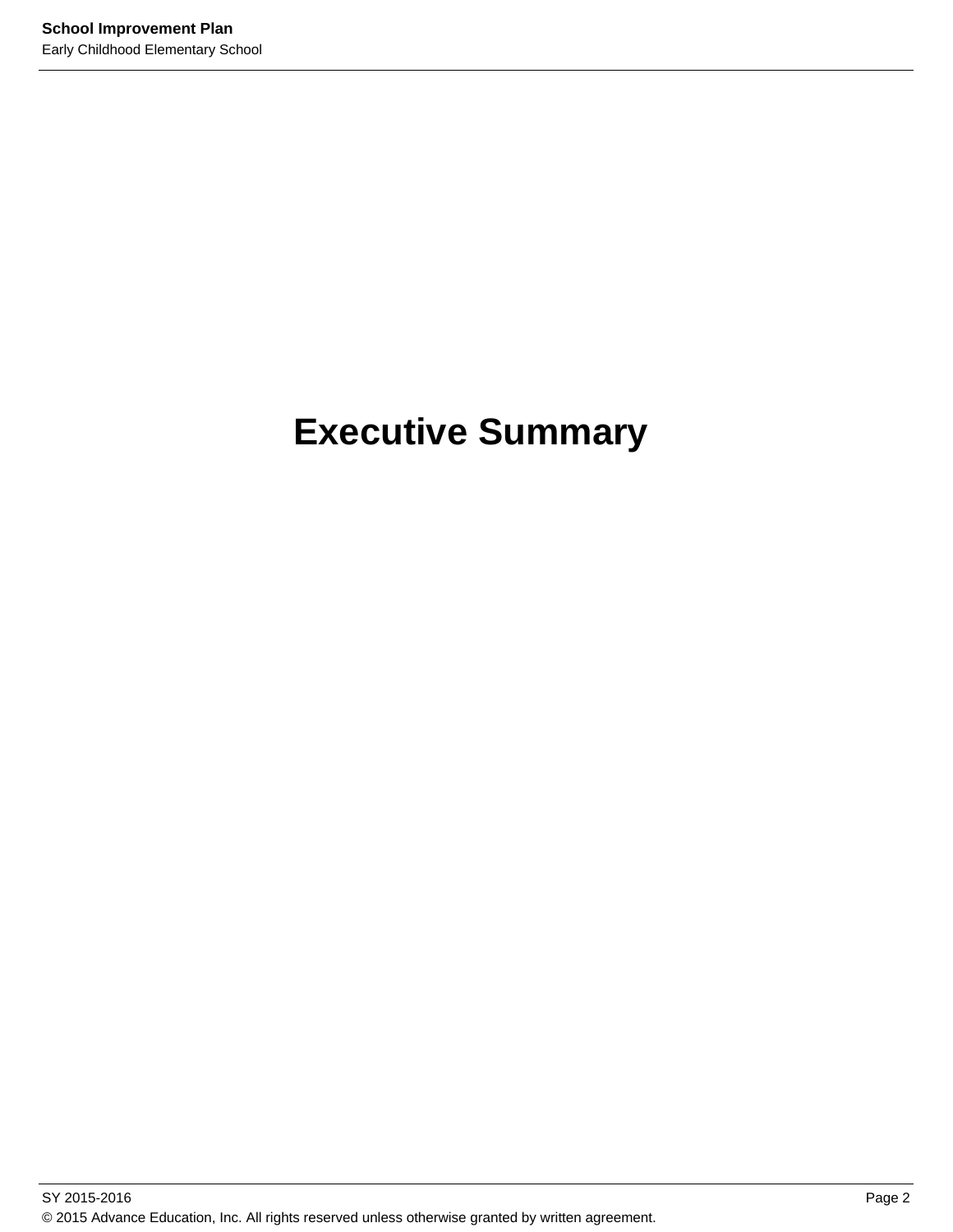## **Introduction**

Every school has its own story to tell. The context in which teaching and learning takes place influences the processes and procedures by which the school makes decisions around curriculum, instruction, and assessment. The context also impacts the way a school stays faithful to its vision. Many factors contribute to the overall narrative such as an identification of stakeholders, a description of stakeholder engagement, the trends and issues affecting the school, and the kinds of programs and services that a school implements to support student learning.

The purpose of the Executive Summary (ES) is to provide a school with an opportunity to describe in narrative form the strengths and challenges it encounters. By doing so, the public and members of the school community will have a more complete picture of how the school perceives itself and the process of self-reflection for continuous improvement. This summary is structured for the school to reflect on how it provides teaching and learning on a day to day basis.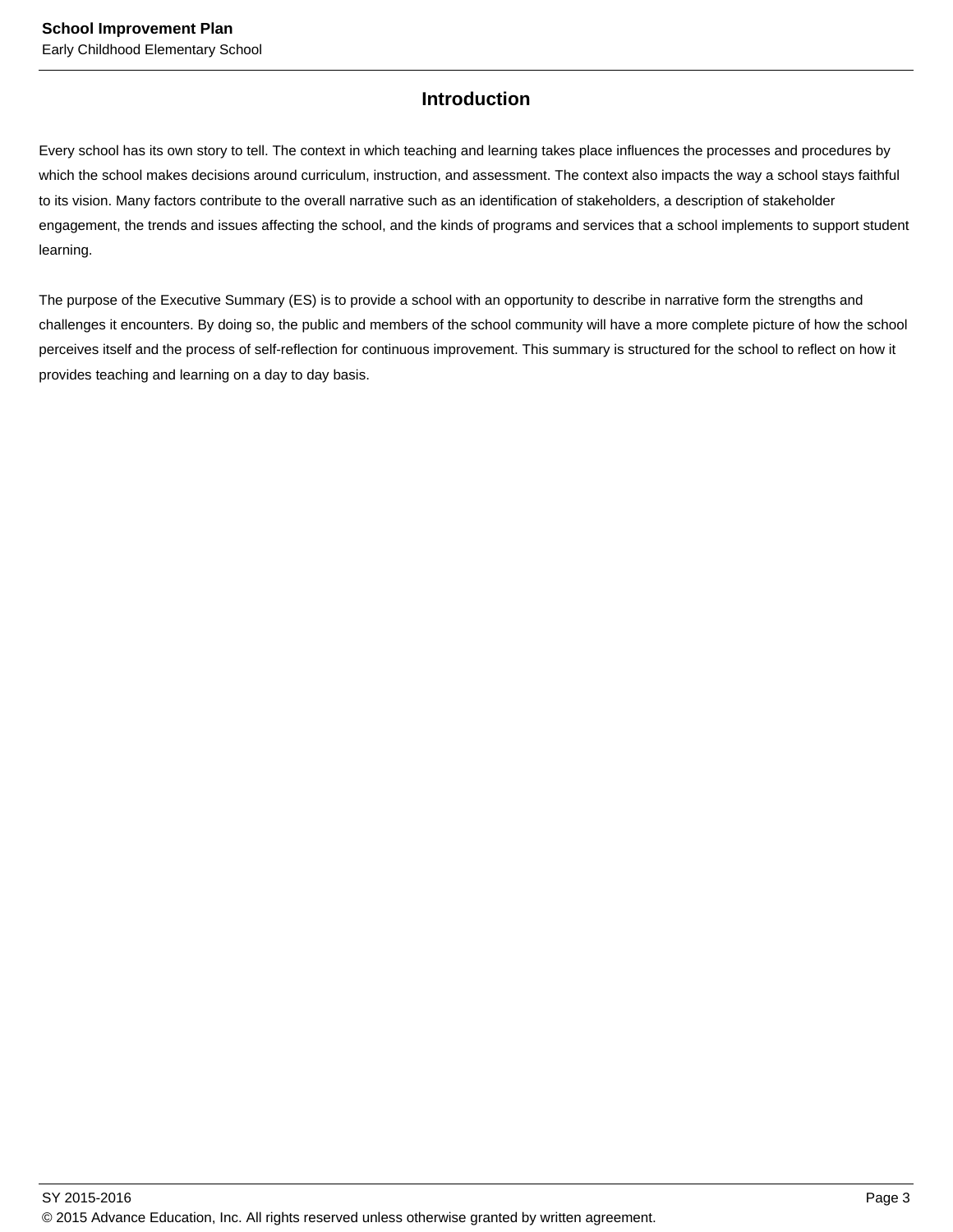## **Description of the School**

**Describe the school's size, community/communities, location, and changes it has experienced in the last three years. Include demographic information about the students, staff, and community at large. What unique features and challenges are associated with the community/communities the school serves?**

#### Community Demographic Information:

Hamtramck Early Childhood Elementary School (ECE) is located on the northeast side of the city of Hamtramck. Hamtramck is nestled within the borders of the city of Detroit, except for a corner that it shares with the city of Highland Park. According to the Census of 2010, there were 24,423 residents. The racial make-up of the city was 53.6% white (which includes people of Middle Eastern ancestry), 19.3% African American, 0.3 Native American, 21.5 Asian/Pacific Islander, 1% from other races. and 4.7% from two or more races. Hispanic/Latino races made up 1.5% of the population.

In 2010, approximately 43.3% of the population was below the poverty level, including 36.9% of those under the age of 18 and 18.1%of those 65 and older. The median household income in the city was \$24,240. In 2010, approximately 50% of the housing units were renter occupied. These homes are mostly inexpensive single and double family homes, flats, apartments and low-income subsidized housing. sixty-four percent (64%) of the adult population over age 25 reported having a high school diploma or higher degree and a 9.9% reported having Bachelor's Degree or higher. Fourteen-and-one half percent (14.5%) reported less than a 9th grade education. Historically, Hamtramck has been a safe-haven for new immigrants to this country. Due to this factor, 54.9% of the population reported a language other than English being spoken in the home. Additionally, our district has been hard hit by the economic downturn. Many of our students' parents work in light manufacturing and service sector jobs and we have observed a sharp increase of unemployment among our families.

Hamtramck Public Schools (HPS) has well over 100 years of experience in offering quality education to their students. There are seven buildings in the HPS district: ECE, which is an early childhood elementary school, two additional elementary schools, a middle school, two high schools and one K-8th building. One high school focuses on alternative education.

#### School Demographic Information:

Hamtramck Public Schools is made up of a very multicultural and multilingual populations. The students in our district represent 28 countries from 5 continents and speak 26 different languages. The population at ECE was identified in 2015 as being 61% English Language Learners. This is up slightly from 57% the previous year. The main languages spoken in the homes of the ECE families are Bengali, English, Arabic, Bosnian, Polish, Albanian and Urdu.

Based upon the information received from the State of Michigan Free/Reduced Lunch Application for the 2014-2015 year, 87.5% of our students qualify for free lunch, 7% for reduced pay lunches and 5.5% qualify for paid lunches.

In 2001, the Hamtramck Early Childhood Elementary School (ECE) was reconfigured. Head Start moved out of the building leaving the Great Start Readiness Program (GSRP) at the school. In 2011, two kindergarten classes were moved to other elementary schools and two first grade classes joined our ranks. During the 2011-2012 school year, our building serviced 68 preschool children with a staff of 3 highly qualified teachers in full and half day classrooms, 168 kindergarten children with a staff of 4 Highly Qualified teachers, also in full and half day classrooms and 45 first grade children with a staff of 2 Highly qualified teachers. During the 2013-2014 school year, the preschool program went to all full day, servicing 48 students at a time. It also added two second grade classrooms. During the 2014-2015 school year, 48 preschool students were in attendance, 83 kindergarten students, 57 first grade and 44 second grade students. All teachers are SY 2015-2016 Page 4

© 2015 Advance Education, Inc. All rights reserved unless otherwise granted by written agreement.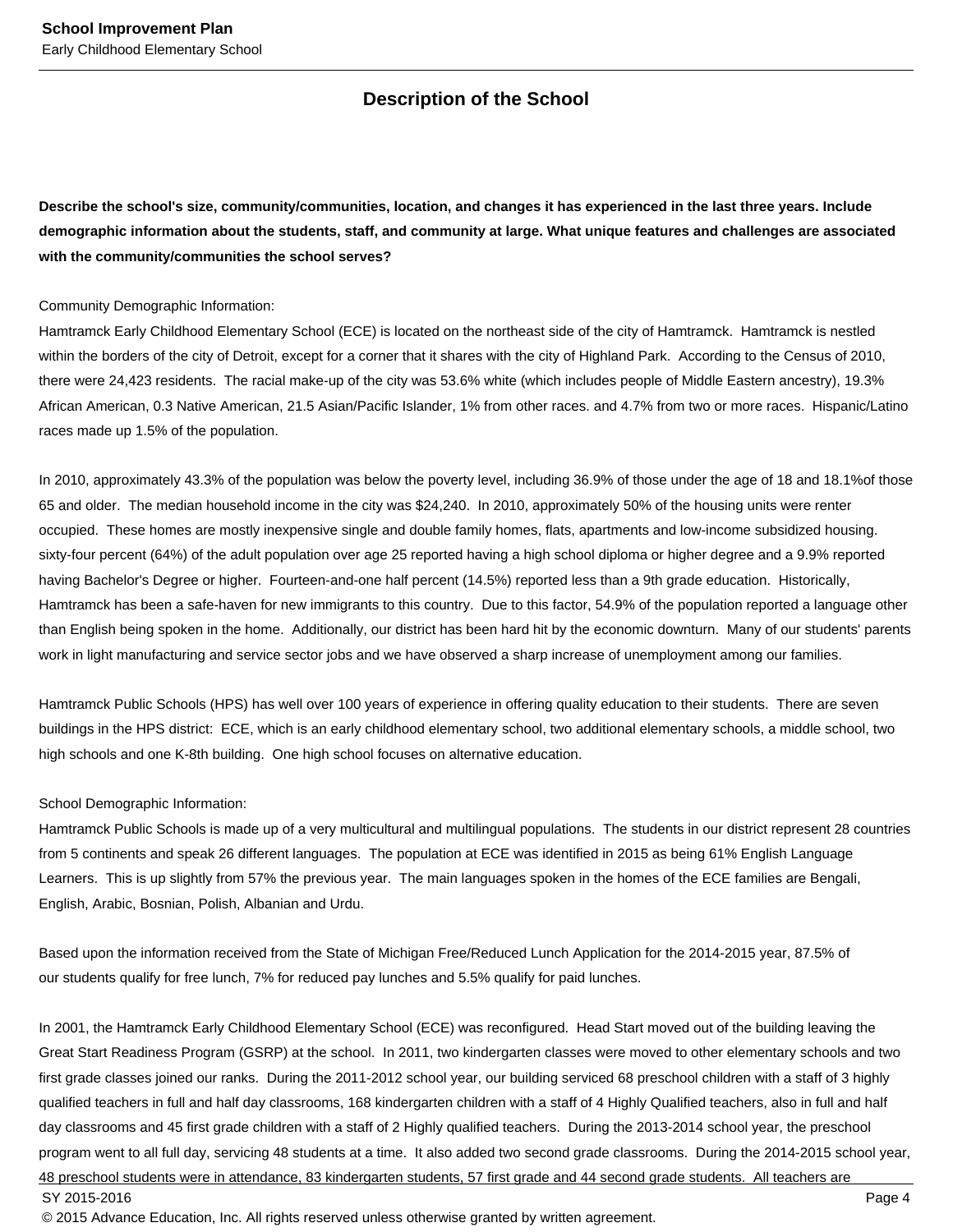considered Highly Qualified.

There were 31 School-of-Choice students enrolled during the 2014-2015 school year. As a comparison, there were 20 during the 2011-2012 school year.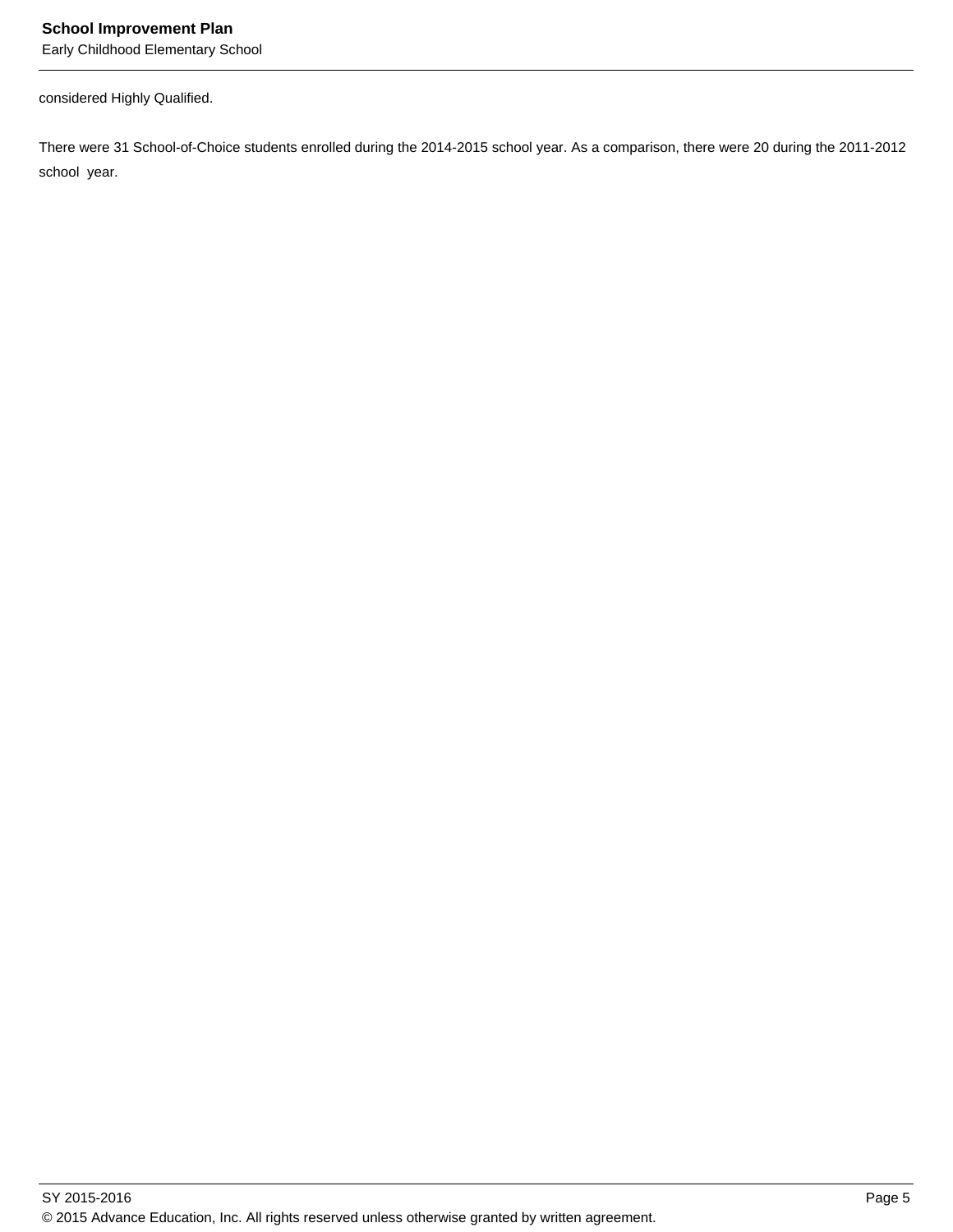## **School's Purpose**

**Provide the school's purpose statement and ancillary content such as mission, vision, values, and/or beliefs. Describe how the school embodies its purpose through its program offerings and expectations for students.**

#### Our Mission Statement

The Early Childhood Elementary School Mission, in partnership with families and community, is to educate our students in a positive, developmentally appropriate and culturally sensitive environment. We are committed to focusing on individuality, literacy, social and problem solving skills. The ultimate goal of the Early Childhood Elementary School is for our students to become independent lifelong learners.

#### Our Vision Statement

We envision a school were diversity, family, and relationships are valued and nurtured by an educational community committed to person and professional integrity and development.

#### Our Belief Statement

We believe that each child is a unique individual with special gifts and talents that should be nurtured so that each one may reach his or her full potential.

#### How we embody these values in our programs and expectations

We strive towards a positive environment through the Restorative Practice Program and by recognizing both children and staff their successes in the school. Parents are invited to attend numerous parent and child activities, in addition to being encouraged to be part of The School Improvement Committee.

We are constantly striving for academic success. We are proud to say that we have two fulltime reading teachers on staff as well as four paraprofessionals. Our staff has been fortunate enough to be able to schedule grade level planning meetings each work in order to ensure the academic success of our students.

We believe each child is an individual and our goal is to differentiate instruction so that the needs of each child are met.

The Early Childhood Elementary is an extremely diverse school. Different cultures are celebrated each month through such things as assemblies and bulletin board displays.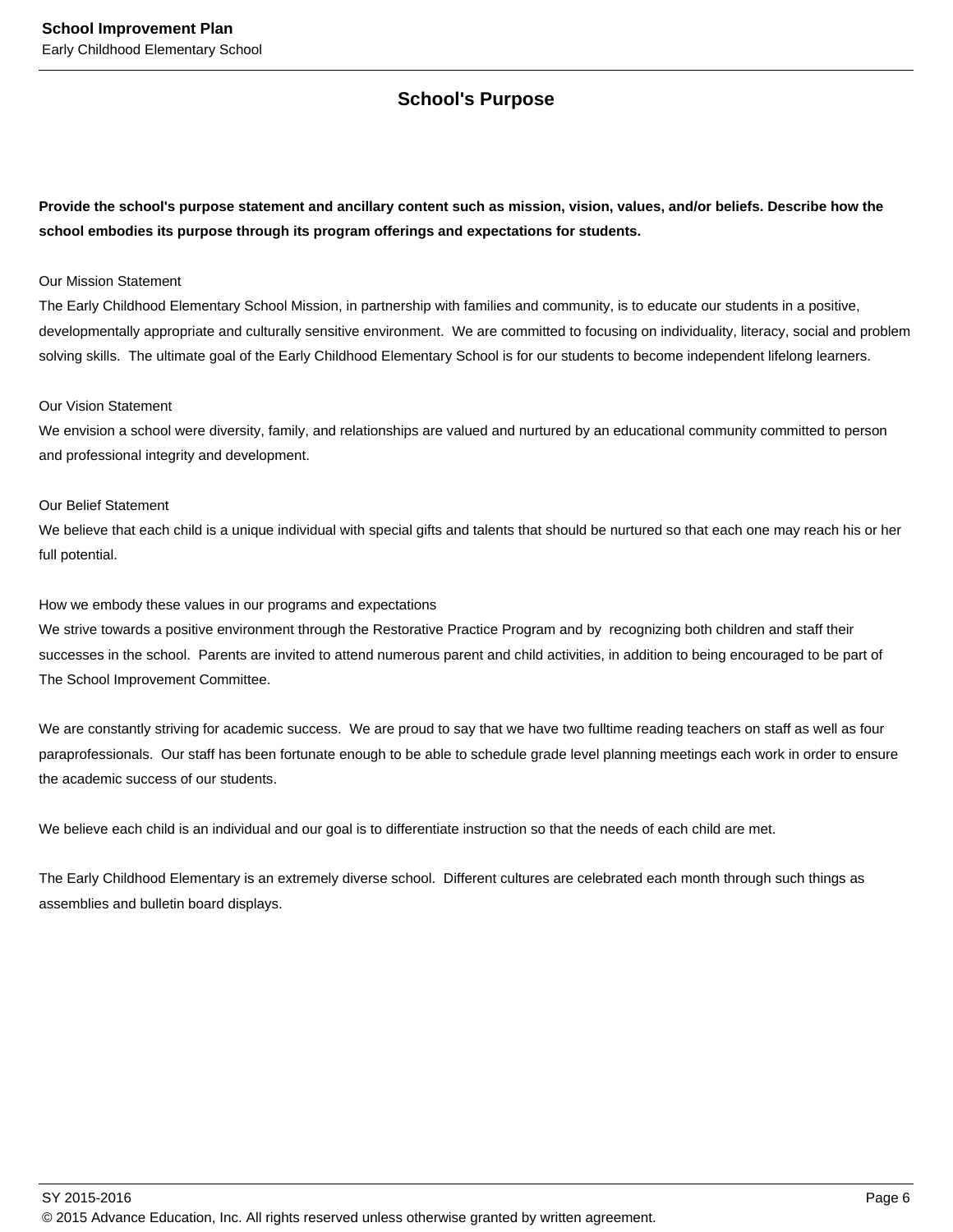## **Notable Achievements and Areas of Improvement**

**Describe the school's notable achievements and areas of improvement in the last three years. Additionally, describe areas for improvement that the school is striving to achieve in the next three years.**

The Early Childhood Elementary went to a full day kindergarten for the 2012-2103 school year. Since that time, we have noted that according to our DRA reading scores for the 2014-2015 year, our class average is now at grade level for kindergarten.

It was also noted that by evaluating the DRA2 scores for first grade at the end of the year, those students were approximately a half year behind. Our students leaving second grade were almost a year behind.

Our Program Evaluation Tool for this this year was The Daily Five, a reading management program. This initially began with the kindergarten three years ago. We added the first grade last year and the second grade is being added this year. We hope to see an increase in reading scores next year from using The Daily Five.

We need to work on student attendance this upcoming year and find ways to involve more parents.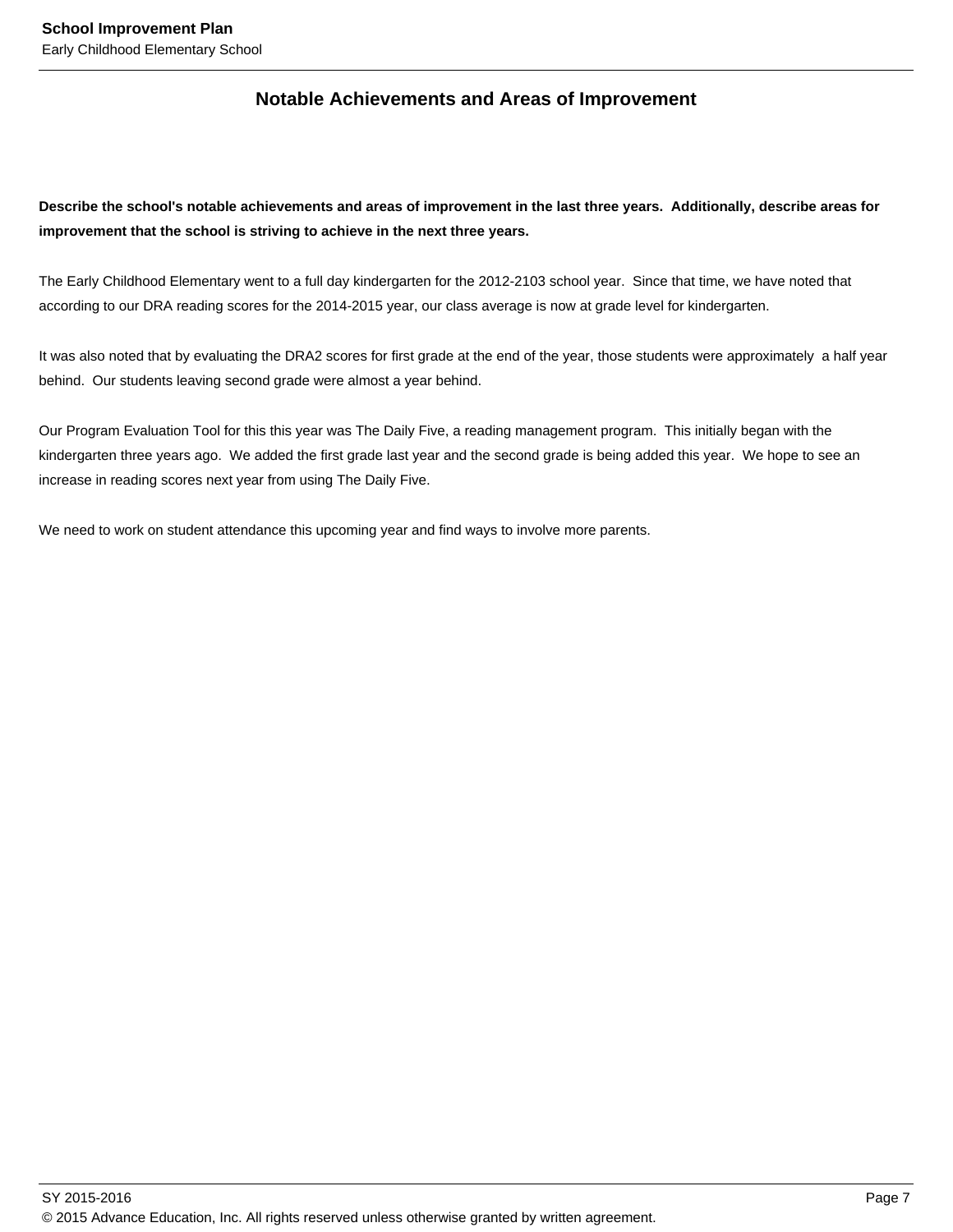## **Additional Information**

**Provide any additional information you would like to share with the public and community that were not prompted in the previous sections.**

Our students have visited The Detroit Institute of Arts the last three years through a grant obtained by one of the teachers. They learned about the different art styles, the artists, art's relationship with math, and even held their own art show. The students were excited and wrote about it in their journals for several days.

For the past two summers, we have had a highly successful summer school. We used a camping theme and students "tent" reading every day in tents, teepees or a bear cave. They were surrounded by stuffed animals and often chose to read with flashlights or by the artificial campfire. Computers, writing, math and science were also focused on. This year, summer ended with a trip to The Detroit Zoo. Last year, the students ended with a live animal show complete with an actual bald eagle.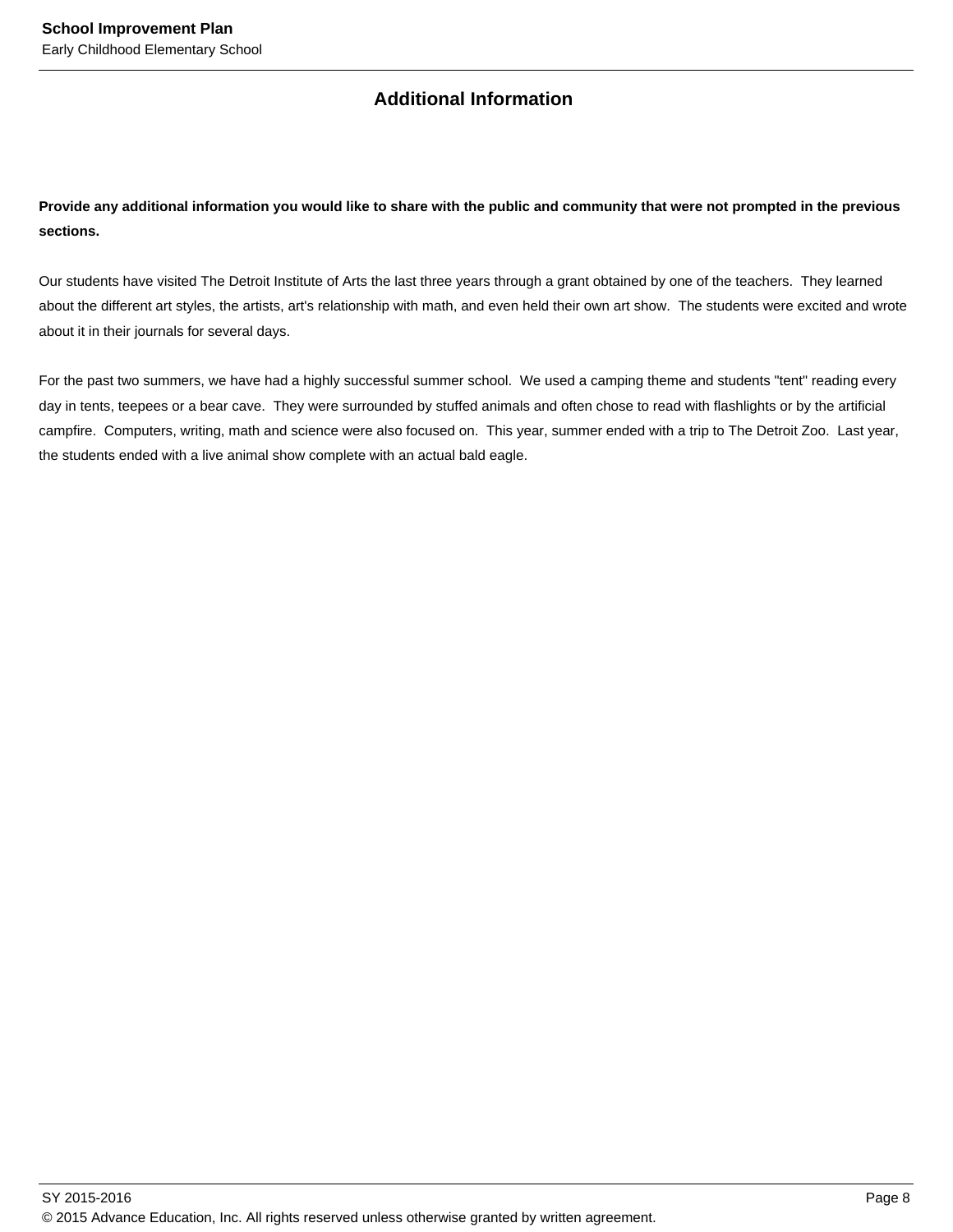# **Improvement Plan Stakeholder Involvement**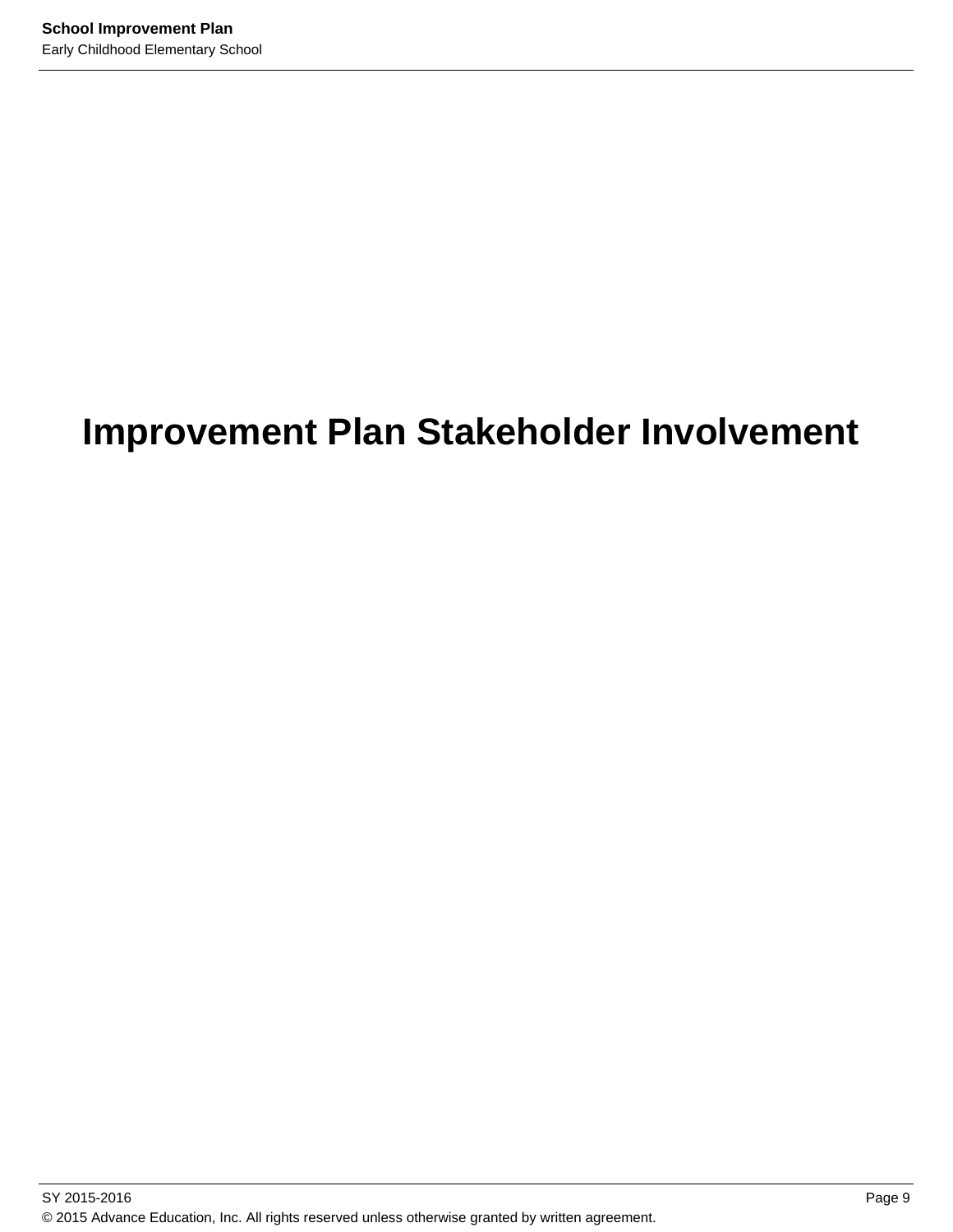## **Introduction**

The responses should be brief, descriptive, and appropriate for the specific section. It is recommended that the responses are written offline and then transferred into the sections below.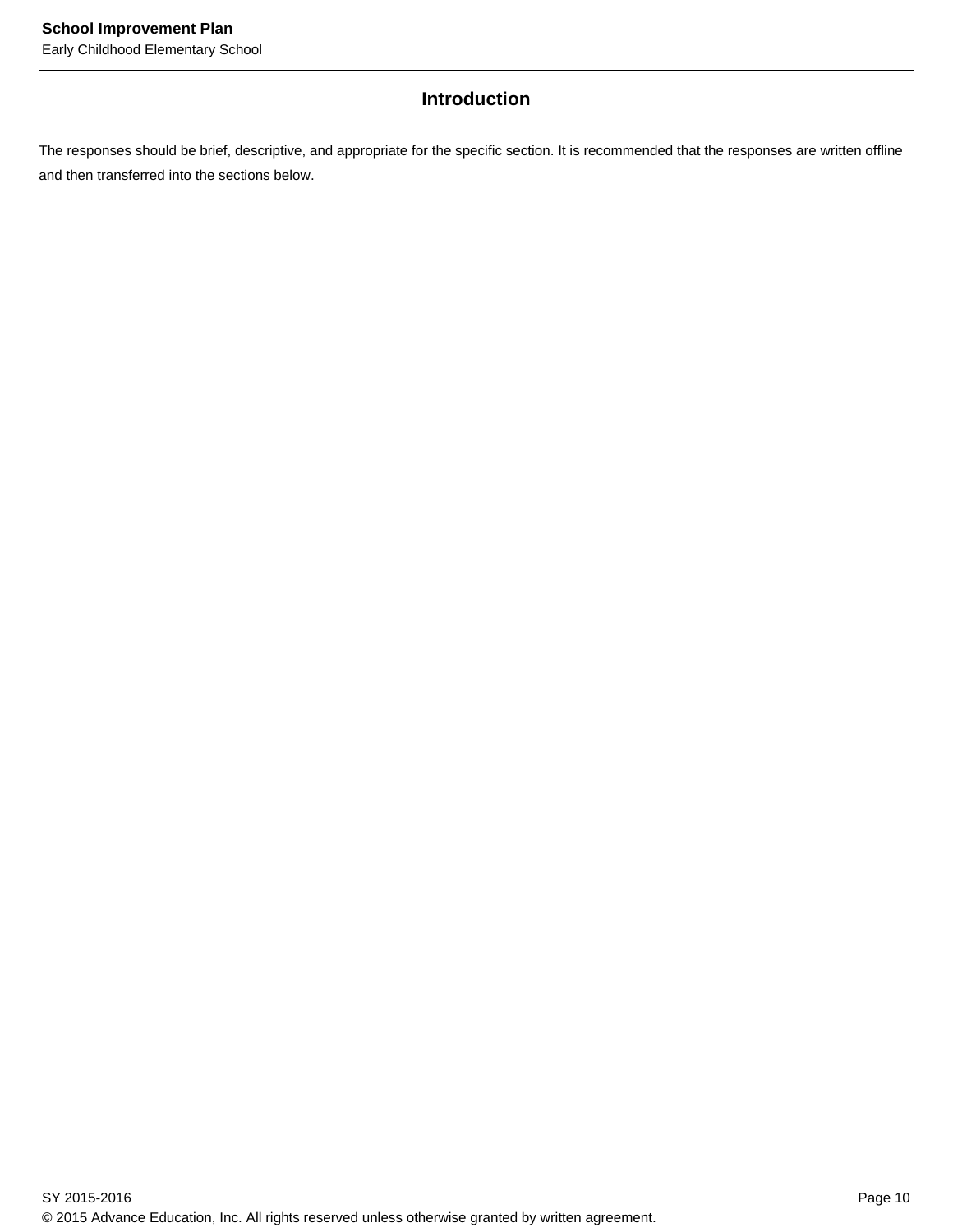## **Improvement Planning Process**

Improvement Planning Process

**Describe the process used to engage a variety of stakeholders in the development of the institution's improvement plan. Include information on how stakeholders were selected and informed of their roles, and how meetings were scheduled to accommodate them.** 

All staff were invited to be part of the school improvement process at the beginning of the year. The staff as a whole address parts of the School Improvement Plan and give input.

The Early Childhood Staff ended up with a leadership team. Two of the team members had been part of the process previously and shared their knowledge. This was very helpful.

Upon recommendation of staff, several parents are asked to join the team. Only one actually attended any meetings.

Meetings were held after school to accomodate parents and staff.

**Describe the representations from stakeholder groups that participated in the development of the improvement plan and their responsibilities in this process.**

Two teachers analyzed and reported back on data which is now part of The School Improvement Plan.

Information and data was also gathered from our Title I reading specialists.Our Pupil Services Director and secretary supplied us with information on enrollment.

Several parent surveys were conducted during past years, as well as for the 2013-2014 year. The information from these surveys became part of the School Inprovement Plan.

The principal worked with the entire team and coordinated their efforts.

## **Explain how the final improvement plan was communicated to all stakeholders, and the method and frequency in which stakeholders receive information on its progress.**

The Early Childhood Elementary administration, staff, community members, parents and students believe the school improvement documents are working documents that never reach a finalized state. The goal is to contiually revise, renew, analyze and evaluate the document. Staff is kept informed of updates at staff meetings. Parents, the Board and cummunity members are invited to review the plan at the Title I meetings, open houses or online.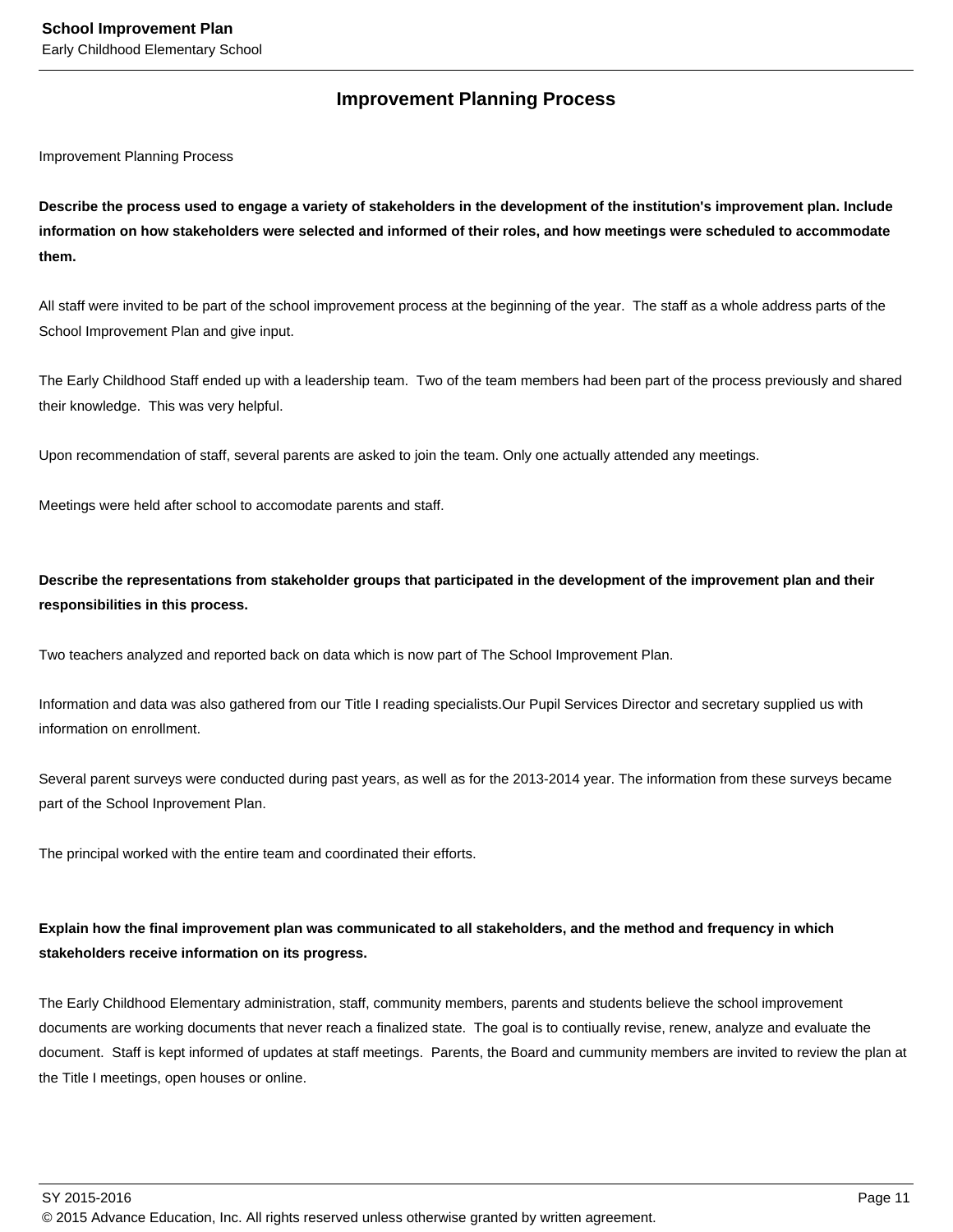# **School Data Analysis**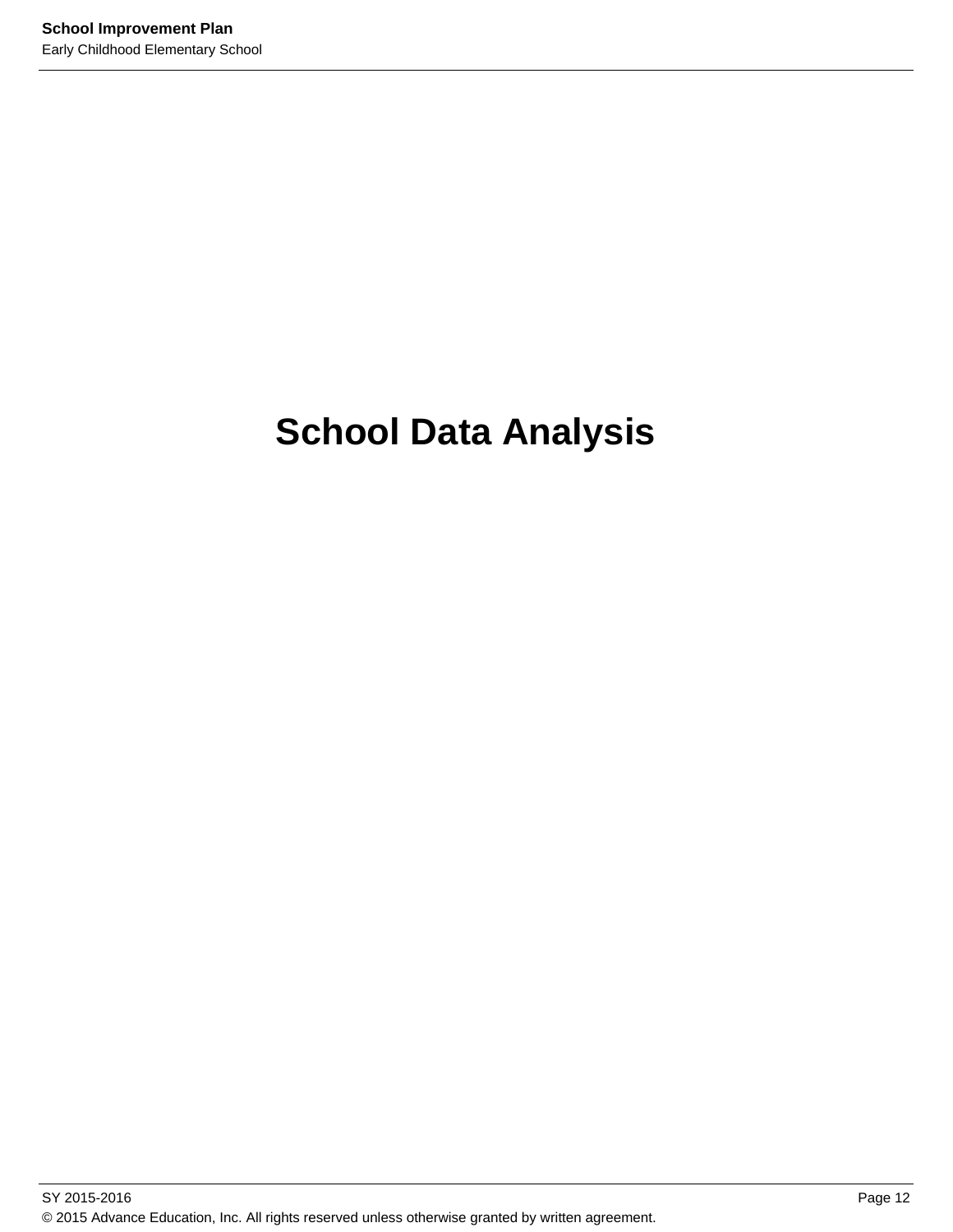## **Introduction**

The School Data Analysis (SDA) is a diagnostic tool intended to facilitate rich and deep collaborative discussions among staff members about school data. The SDA can serve as a guide to determine a school's strengths and challenges as well as directions for improvement based on an analysis of data and responses to a series of data - related questions in content areas. This data collection and analysis process should include the identification of achievement gaps as well as reflections on possible causes for these gaps. This diagnostic represents the various types of data that should be continuously collected, reviewed, analyzed and evaluated. Completion of the SDA is one piece of a school's comprehensive needs assessment process.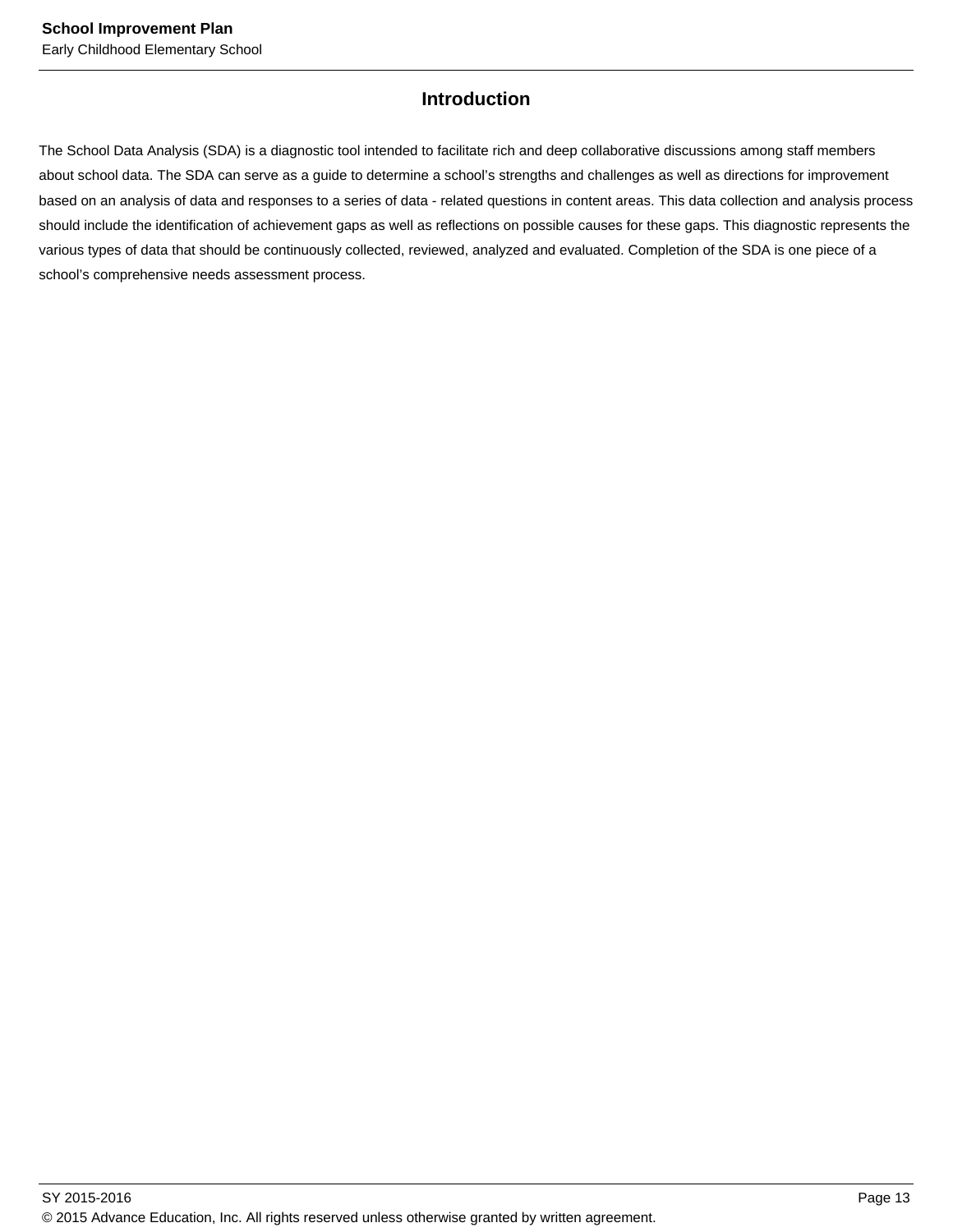## **Demographic Data**

Demographic data is data that provides descriptive information about the school community. Examples may include enrollment, attendance, grade levels, race/ethnicity, gender, students with disabilities, English learners, socio-economic status, graduation rate, suspensions/expulsions, etc.

#### **Student Demographic Data**

#### **1. In looking at the three year trend in student enrollment data, what challenges have been identified?**

KINDERGARTEN: There have been three kindergarten classes for the past four years. Enrollment has been at capacity during most of that period. At the end of the 2013-2014 school year, there were 83 students still enrolled in kindergarten. At the end of the 2014-2015 school year, there were still 84 students in attendance.

FIRST GRADE: There have been two first grade classes for over three years. Enrollment has been high, with 56 students completing the 2013-2014 school year and the same number, 56, completing the 2014-2015 school year.

SECOND GRADE: Two second grade classes were added to The Early Childhood Elementary for the 2013-2014 school year. This was due to the fact that numerous parents were asking for a second grade. During the first year, attendance remained stable with 25 students in each room at the end of the year. At the end of the 2014-2015 school year, 44 students were in attendance at the end of the year.

PRESCHOOL: Although enrollment was slow during the 2013-2014 year, The Great Start Readiness has been full the last several years.

CONCLUSION: The Early Childhood Elementary successfully enrolls enough student from preschool through first grade. Enrollment for second grade has been slightly low the past two years.

#### **Student Demographic Data**

#### **2. In looking at the three year trend in student attendance data, what challenges have been identified?**

44% of our students were chronically absent this past year. Although percentages for the previous years are not available, it is our belief that it has been about the same for the past several years.

Our main challenges have been mobility, students leaving for overseas visits which often last more than a month, and parent apathy. Parents oversleep and some fail to realize the importance of good attendance.

#### **Student Demographic Data**

## **3. In looking at the three year trend in student behavior data (discipline referrals, suspensions and expulsions), what challenges have been identified?**

There have been no expulsions during the past three years from The Early Childhood Elementary. Suspensions have been consistently minimal. Discipline referrals to the office due occur several times per week.

SY 2015-2016 Page 14

<sup>© 2015</sup> Advance Education, Inc. All rights reserved unless otherwise granted by written agreement.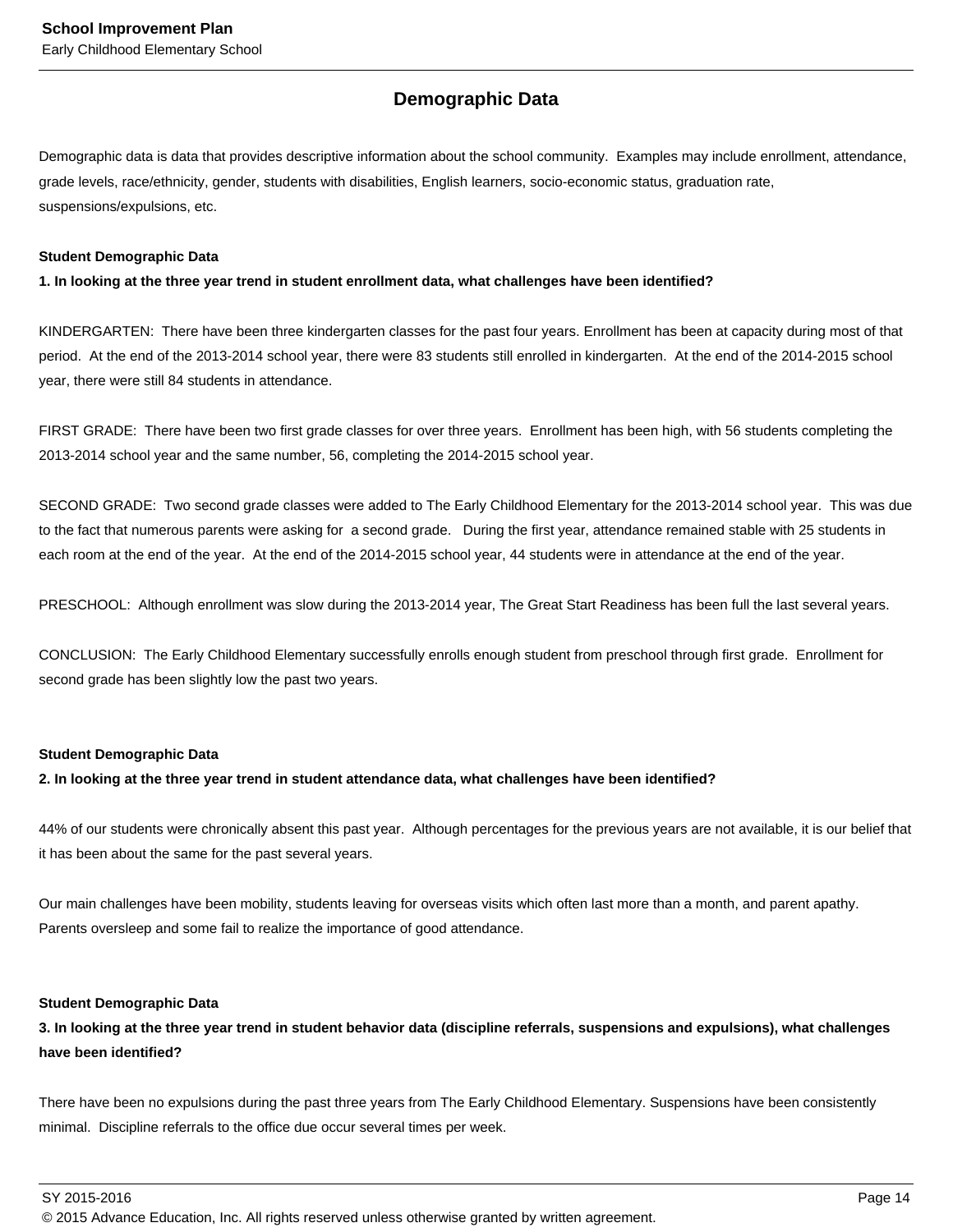#### **Student Demographic Data**

#### **4. What action(s) could be taken to address any identified challenges with student demographic data?**

We will be keeping an attendance journal. A staff member will be calling parents every time a child is absent or tardy. The parent will be asked to give a reason.

We will send information over to the Pupil Services Director in a timely manner identifying students with major attendance issues.

#### **Teacher/School Leader(s) Demographic Data**

## **5. As you review the number of years of teaching and administrative experience of the school leader(s) in your building, what impact might this have on student achievement?**

The school's principal has been at The Early Childhood Elementary for three years. Prior to that time, she was an assistant principal for 7 1/2 years, taught kindergarten for 4 1/2 years, first grade for 1 year, fifth and sixth grade for 3 years and taught preschool for over 20 years. Her experience with early childhood should have a positive impact on student achievement.

#### **Teacher/School Leader(s) Demographic Data**

## **6. As you review the number of years of teaching experience of teachers in your building, what impact might this have on student achievement?**

All teachers at The Early Childhood Elementary have 4 or more years teaching experience. Since everyone learns from experience, it can't help but benefit the students.

#### **Teacher/School Leader(s) Demographic Data**

## **7. As you review the total number of days for school leader absences and note how many were due to professional learning and /or due to illness, what impact might this have on student achievement?**

The school leader had 11 furlough days she had to take.

She took was off one day due to illness and one vacation day during the school year. The furlough days may have had a negative impact on student achievement.

#### **Teacher/School Leader(s) Demographic Data**

## **8. As you review the total number of days for teacher absences due to professional learning and/or illness, what impact might this have on student achievement?**

The Early Childhood Elementary has a total of 13 full time teachers. They missed a total of days. Any time a staff member is absent, it takes away from the daily routine and impacts student learning.

 $\,$  SY 2015-2016  $\,$  Page 15  $\,$ 

<sup>© 2015</sup> Advance Education, Inc. All rights reserved unless otherwise granted by written agreement.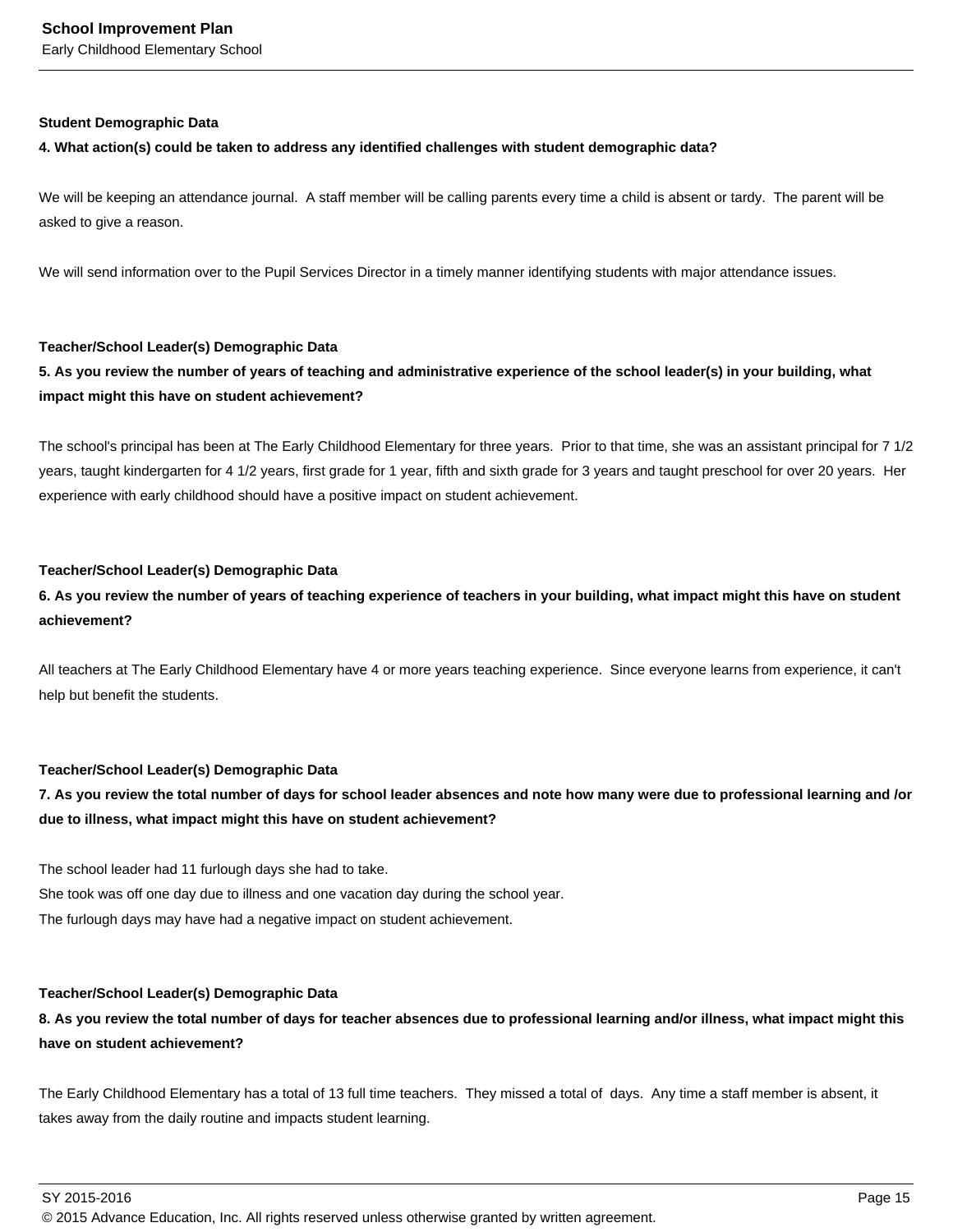#### **Teacher/School Leader(s) Demographic Data**

### **9. What actions might be taken to address any identified challenges regarding teacher/school leader demographics?**

Incentives are in place for teachers to present every day.

The furlough days for administrators have ended.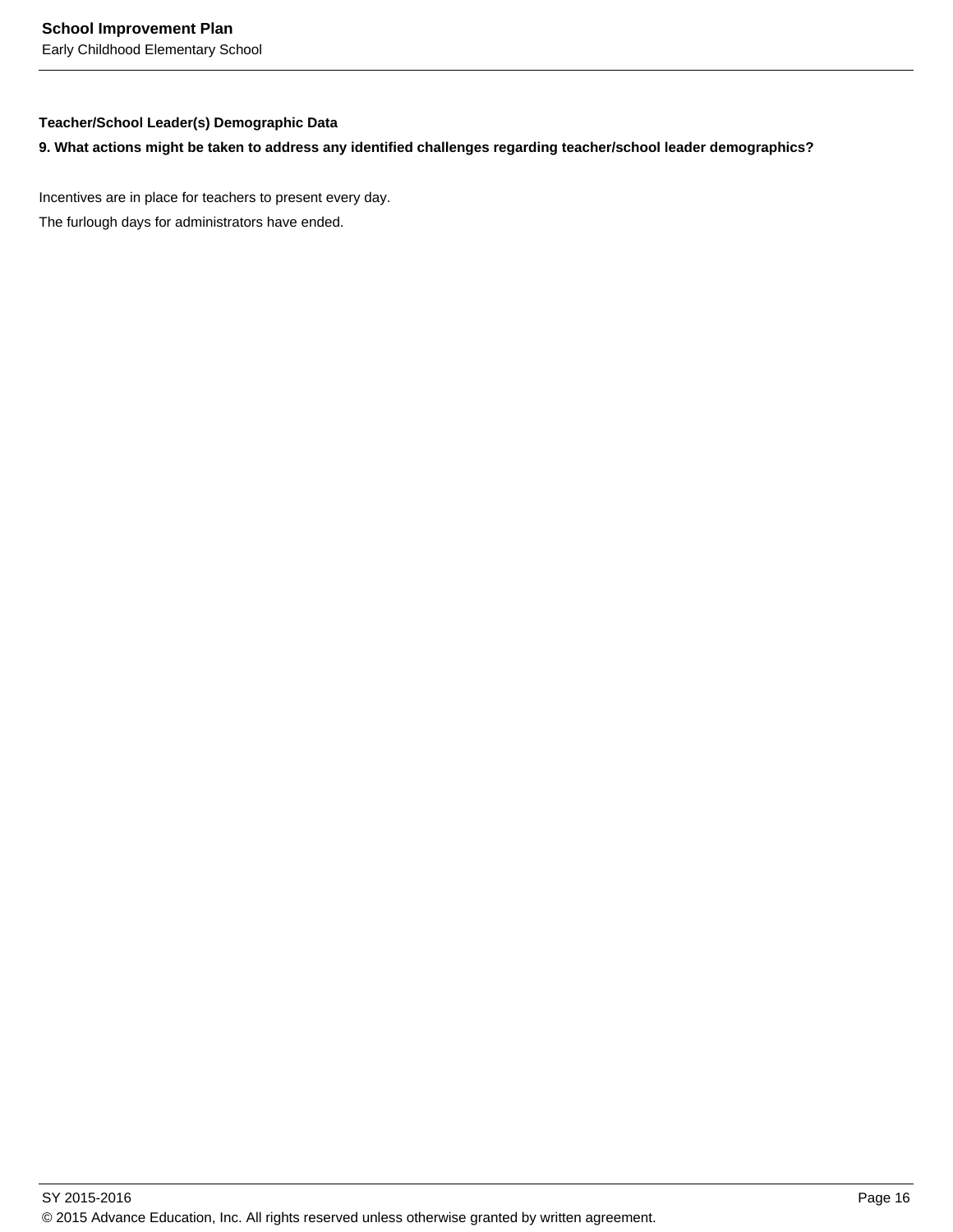## **Process Data**

Process data is information about the practices and procedures schools use to plan, deliver and monitor curriculum, instruction and assessment.

### **10. In reviewing the results of the School Systems Review or the Interim Self Assessment/Self Assessment, what strands/standards/indicators stand out as strengths?**

Standard 7: Professional Learning Culture, Indicator S:

"Common Planning time schedule." The Early Childhood Elementary has a designated time each week for grade level teams to meet.

#### Indicator X: Cultural Responsiveness:

 "School communications and activities are responsive to families 'varied ability levels, schedules, diversity in language, socio-economic status, cultural traditions, non-traditional configurations and belief systems." School newsletters are done with clip-art to aid families not fluent in English. Many district forms are available in multiple languages. Several staff members speak multiple languages and are able to assist when necessary.

## **11. In reviewing the results of the School Systems Review or the Interim Self Assessment/Self Assessment, what strands/standards/indicators stand out as challenges?**

Standard 3: Assessment, Indicator J: Student Involvement in the Assessment Process This is an area in which we need improvement.

Standard 10: Engagement: Indicator Y:; "School Improvement Team roster listing parents and/or community members." The Early Childhood Elementary struggles to get parents involved.

#### **12. How might these challenges impact student achievement?**

Students would benefit from setting goals and watching their progress. This is a proven fact.

Having parents involved in the School Improvement Process would enable the team to hear parents' and students' views which could change how things are done in a positive manner.

### **13. What actions could be taken and incorporated into the School Improvement Plan to address these challenges from the School Systems Review or the Interim Self Assessment/Self Assessment.**

At the beginning of the year, teachers are being given folders for each student in which they can set goals and monitor their own academic progress.

Teachers will be asked to recommend at least one parent from their room to be on the School Improvement Team. The principal will then contact the parents and hopefully get at least one to be part of the team.

© 2015 Advance Education, Inc. All rights reserved unless otherwise granted by written agreement.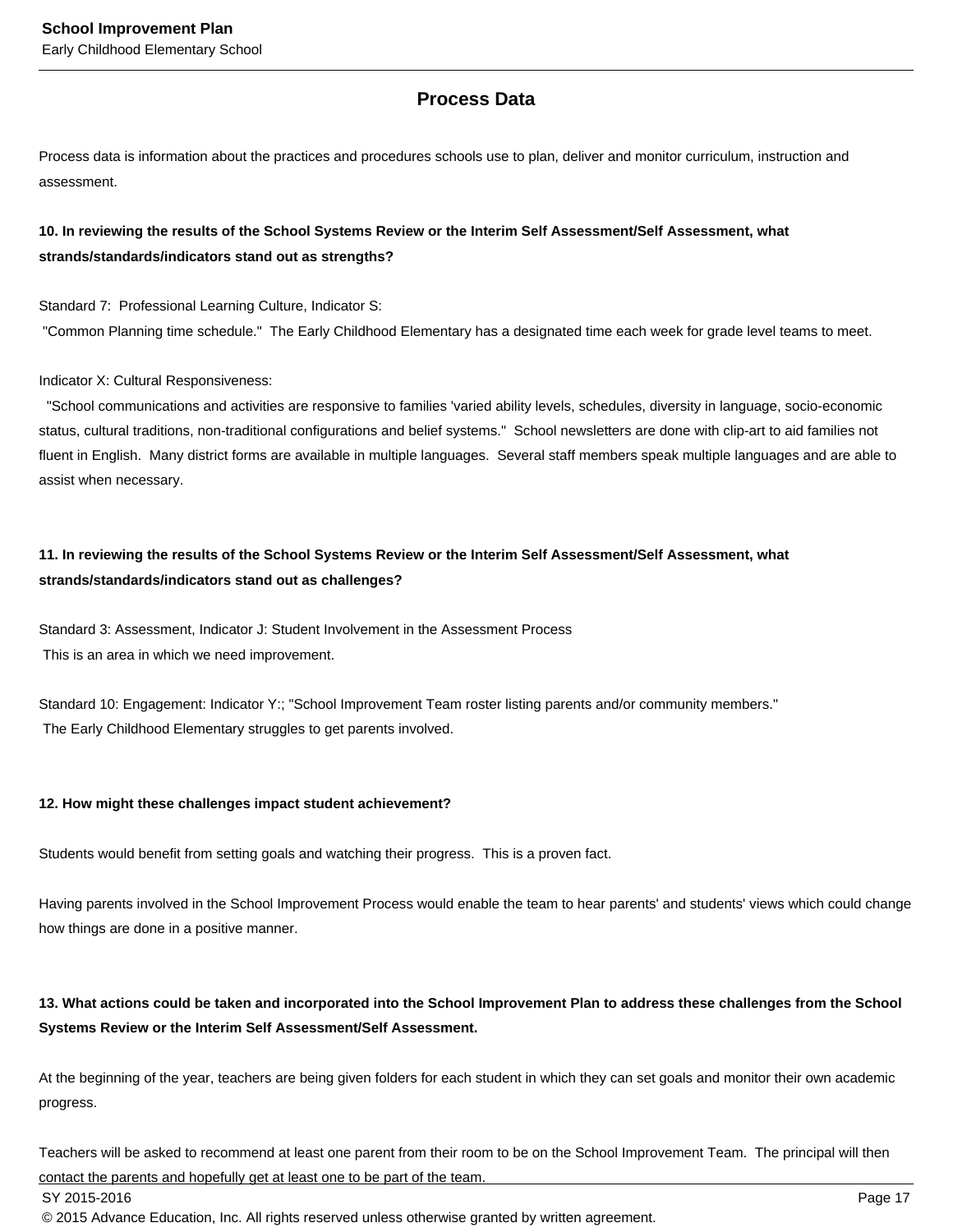## 14. How do you ensure that students with disabilities have access to the full array of intervention programs available i.e. Title I, Title **III, Section 31a, IDEA, credit recovery, extended learning opportunities?**

The neediest students, generally the bottom third, are given intervention services regardless of their disability. Placement in these programs is done by analyzing NWEA assessments, DRA2, MLPP, Everyday Math, and classroom assessments. Disabilities do not play into determining who receives interventions.

#### **15. Describe the Extended Learning Opportunities that are available for students and in what grades they are available?**

KINDERGARTEN, FIRST AND SECOND: - Summer School -Parent/Child Workshops (related to core subjects) -After school events: Science Night, Math Night, Diversity Night and Writing Night

## **16. What is the process for identifying students for Extended Learning Opportunities and how are parents notified of these opportunities?**

Teachers identify students through NWEA, MLPP, Everyday Math, DRA2, and classroom assessments. Students are invited to attend summer school who are struggling with academics. A phone call or in-person invitation is extended.

After school workshops are open to all who sign-up.

Special Night Events are open to all students.

## **17. What evidence do you have to indicate the extent to which the state content standards are being implemented with fidelity i.e. horizontal and vertical alignment, in all content courses and grade levels?**

The Early Childhood Elementary has two reading coaches and one math coach. The principal meets with them several times a year a year to ensure that the school is implementing the curriculum with fidelity through the aligned horizontal and vertical alignment established by the district curriculum. Assessment are done three times per year (NWEA) and are evaluated to determine our success.

## **18. How does your school use health survey/screener results (i.e. MIPHY) to improve student learning? Answer only if you completed a health survey/ screener.**

We do not use MIPHY.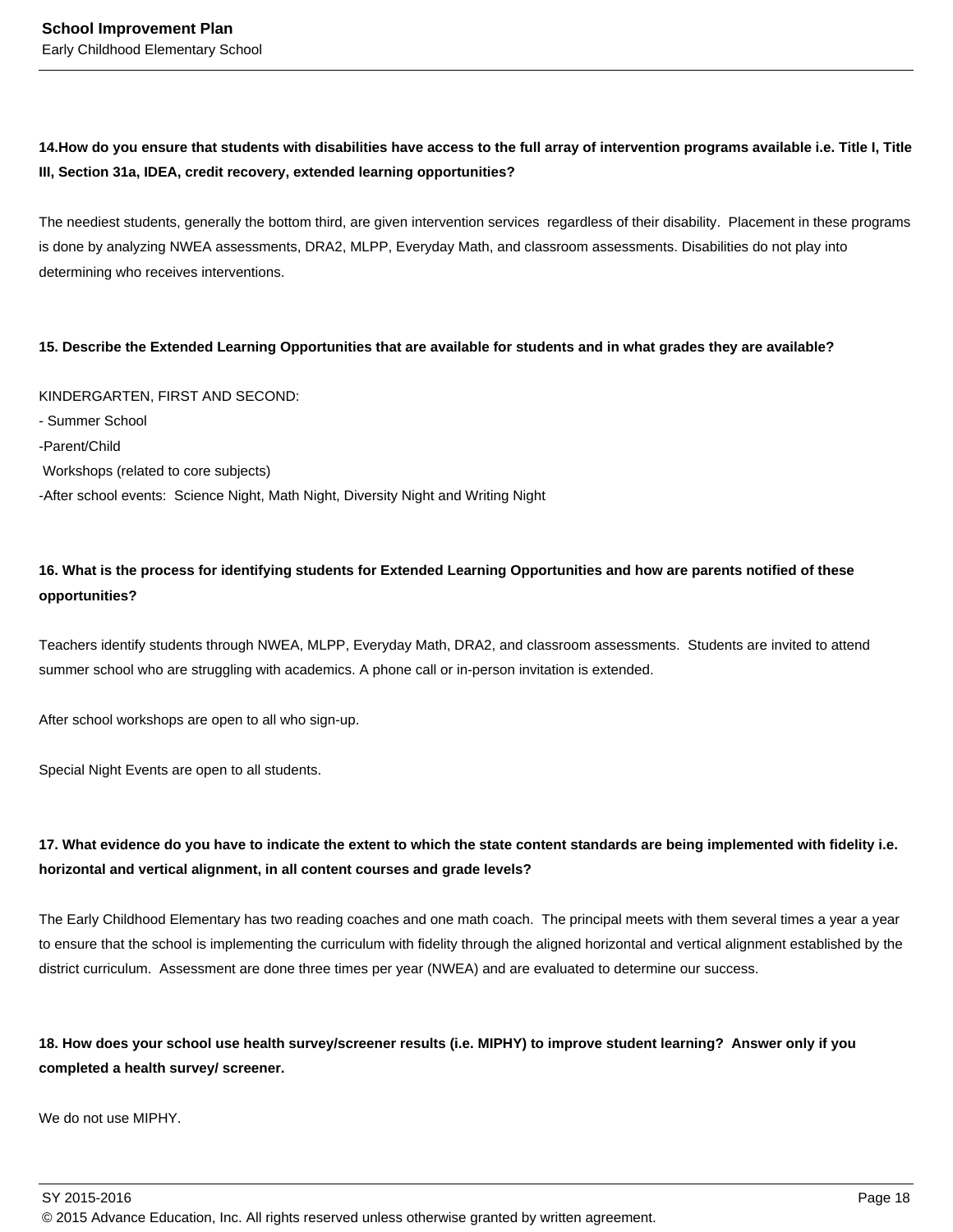## **Achievement/Outcome Data**

Achievement/outcome data tell us what students have learned. These include classroom-level, benchmark, interim and formative assessment data as well as summative data such as standardized test scores from annual district and state assessments. If the school completed the Student Performance Diagnostic for the AdvancED External Review, please insert 'See Student Performance Diagnostic' in each text box.

#### **19a. Reading- Strengths**

Our kindergarten class average on the DRA2 assessment was a Level 3.3 which put our students at grade level.

#### **19b. Reading- Challenges**

60% of our students come to school from homes where English is not spoken as the primary language.

**19c. Reading- Trends**

Kindergarten students are ending the year with more at grade level than in the past three years.

### **19d. Reading- Summary**

**Summarize how these challenges will be addressed in your School Improvement Plan. Indicate Not Applicable (NA) if there is no challenge or this challenge will not be addressed at this time in the School Improvement Plan. Indicate the relevance or impact on tiered instruction if appropriate.**

SY 2015-2016 Page 19 © 2015 Advance Education, Inc. All rights reserved unless otherwise granted by written agreement.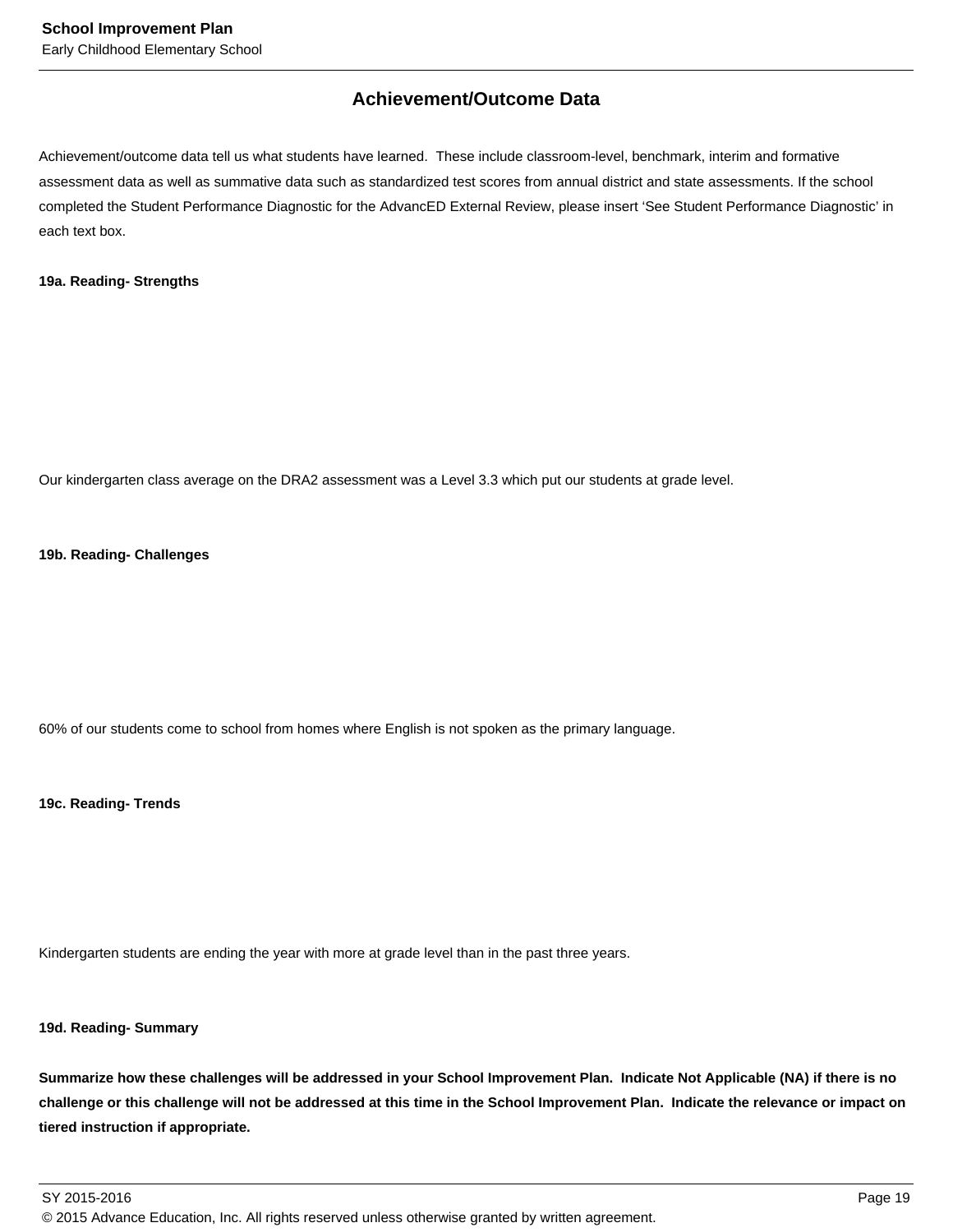ELL students will have access to a full time ELL teacher for the 2015-2016 school year. He was not hired until mid-year 2014-2015,

Additionally, the principal and 5 teachers will attend SIOP Training this summer which addresses the issues of ELL students.

#### **20a. Writing- Strengths**

The only strength we have going for us is the fact that we have two teachers who are spear-heading writing improvement for us next year.

#### **20b. Writing- Challenges**

The second grade average MLPP Writing Prompt at the end of the year was 2.5. The first grade average MLPP Writing Prompt at the end of the year was a 2 and the kindergarten average was a 2.21. A Level two for all grades is considered Developing and is the second lowest level on the rubric.

#### **20c. Writing- Trends**

Although no writing trends were previously noted, the teachers have been concerned about writing the last three years.

#### **20d. Writing- Summary**

**Summarize how these challenges will be addressed in your School Improvement Plan. Indicate Not Applicable (NA) if there is no challenge or this challenge will not be addressed at this time in the School Improvement Plan. Indicate the relevance or impact on tiered instruction if appropriate.**

#### SCHOOL IMPROVEMENT PLAN INCLUDES:

Tier I:

The School Improvement Plan addresses the challenge by offering additional professional development in writing and monitoring the use of Lucy Calkins Writing.

Tier II: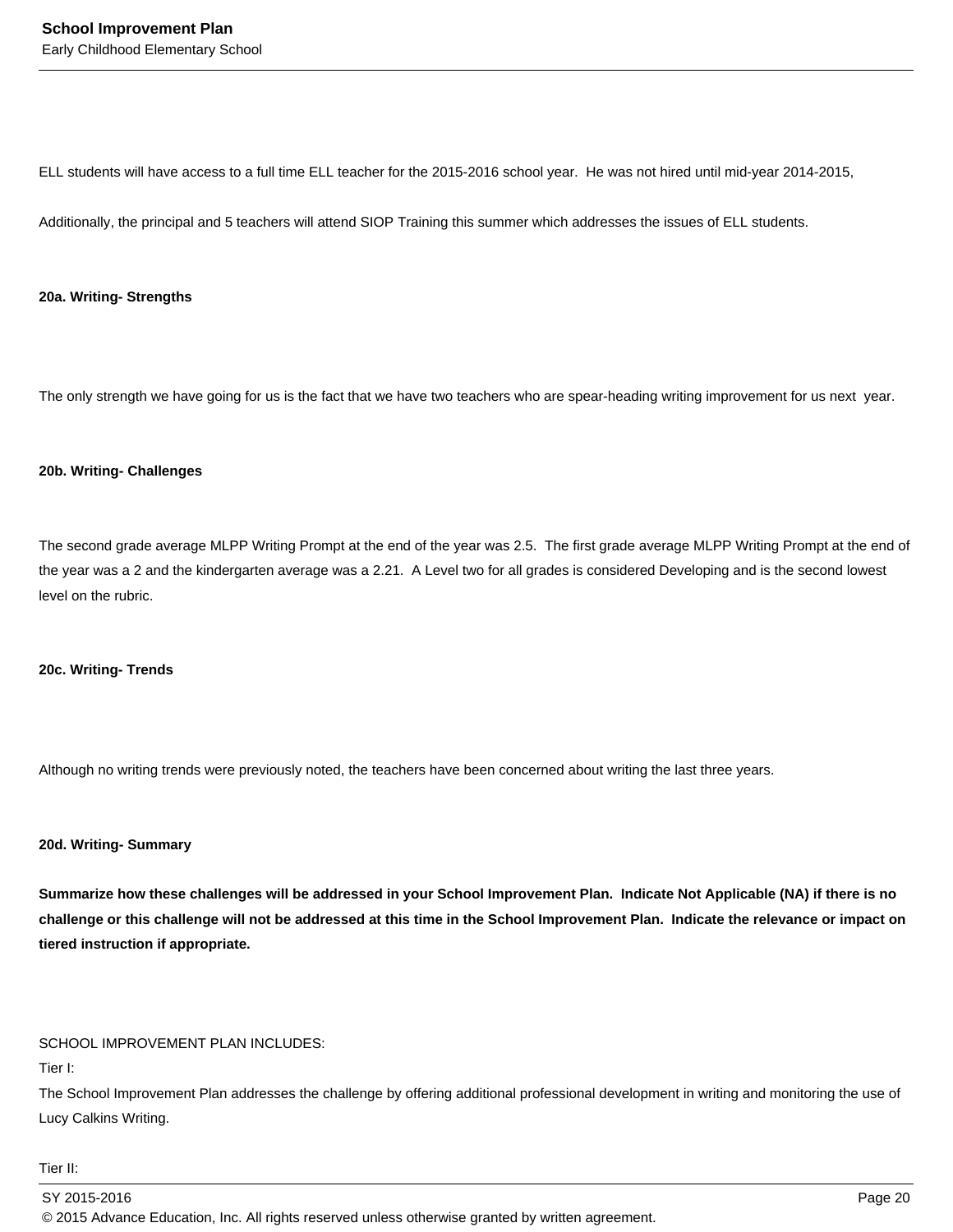Common Planning Time for Teachers including Title I teachers Paraprofessional Assistance Small Group work Differentiating Instruction Brain Gym - Increase frequency

Tier III:

Common Planning Time for Teachers Resource Teacher Interventions Differentiating instruction Small group or one-on-one work

#### **21a. Math- Strengths**

Asian students outperformed the Caucasian and African American subgroups on the end of year NWEA assessment in all three grades.

Kindergarten: Asian average score: 150 African American score: 145.8 Caucasian score: 141.9

First grade: Asian average score:170.7 Caucasian score: 166.2 African American score: 161.4

Second grade: Asian average score: 186.5 Caucasian score: 179.4 African American score: 173.5

#### **21b. Math- Challenges**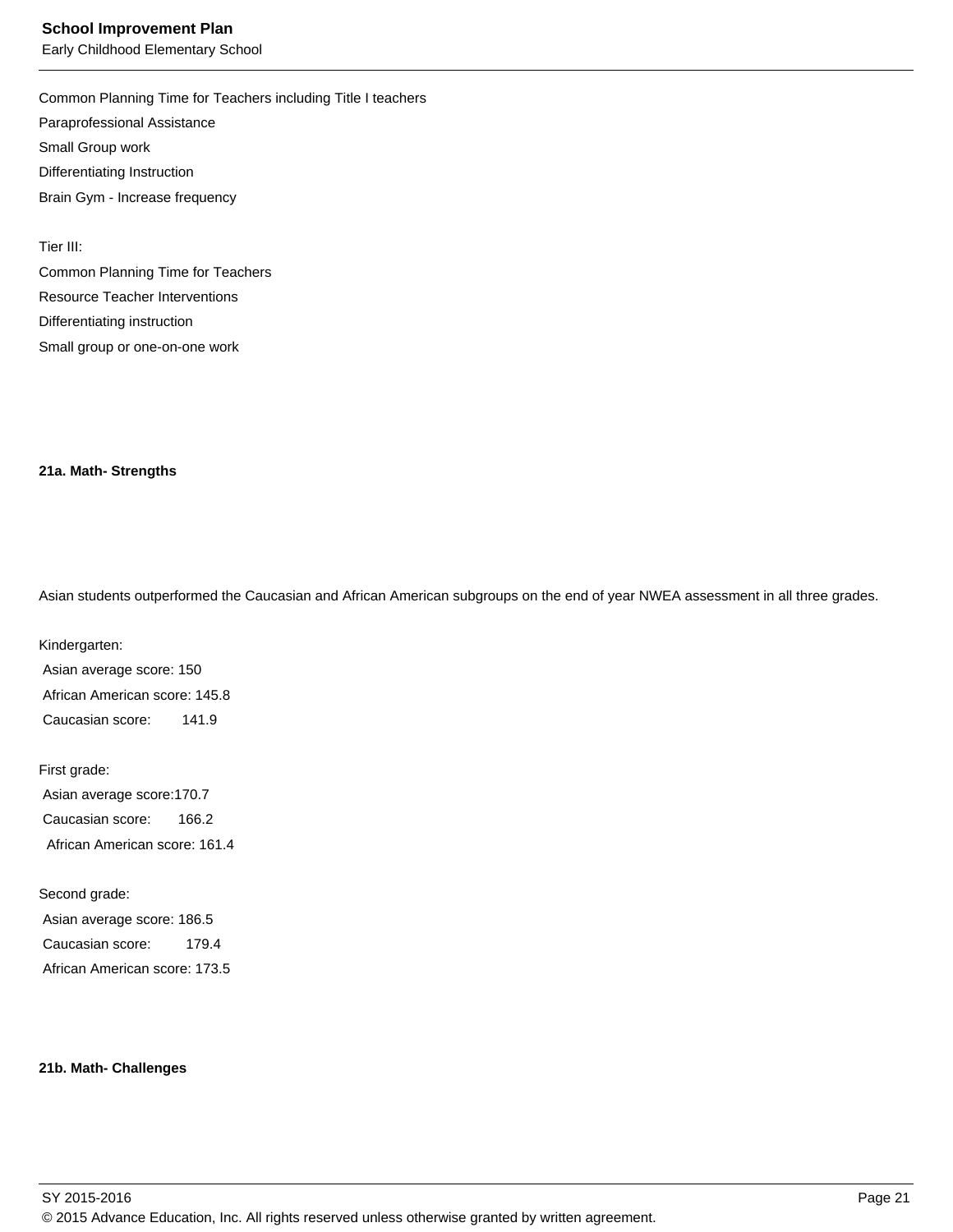#### **School Improvement Plan**

Early Childhood Elementary School

Normal RIT Level for Math end of year is:

|               |     | Second grade: 191.3 Our highest subgroup was the Asian group at 186.5 |
|---------------|-----|-----------------------------------------------------------------------|
| First Grade:  | 179 | Our highest subgroup was the Asian group at 170.7                     |
| Kindergarten: |     | 159.1 Our highest subgroup was the Asian Group at 150.7               |

All sub groups are below the targeted RIT score.

#### **21c. Math- Trends**

We are now tracking trends using the Math NWEA/Map Assessment. The 2014-2015 was the first full year for this assessment.

#### **21d. Math- Summary**

**Summarize how these challenges will be addressed in your School Improvement Plan. Indicate Not Applicable (NA) if there is no challenge or this challenge will not be addressed at this time in the School Improvement Plan. Indicate the relevance or impact on tiered instruction if appropriate.**

Scores are low, so we will continue Professional Development and use data to guide instruction.

#### **22a. Science- Strengths**

There are no district assessments for science at this time for students at our grade levels.

However, we are supporting Science through our Title I budget and providing hands-on science activities for our students through a company called HighTouch/HighTech. HighTouch/HighTech is an excellent program and our students looks forward to the programs that come to our school from them.

#### **22b. Science- Challenges**

District-wide our science scores are extremely low. The fifth graders were ranked at only 2.5% proficient.

SY 2015-2016 Page 22 © 2015 Advance Education, Inc. All rights reserved unless otherwise granted by written agreement.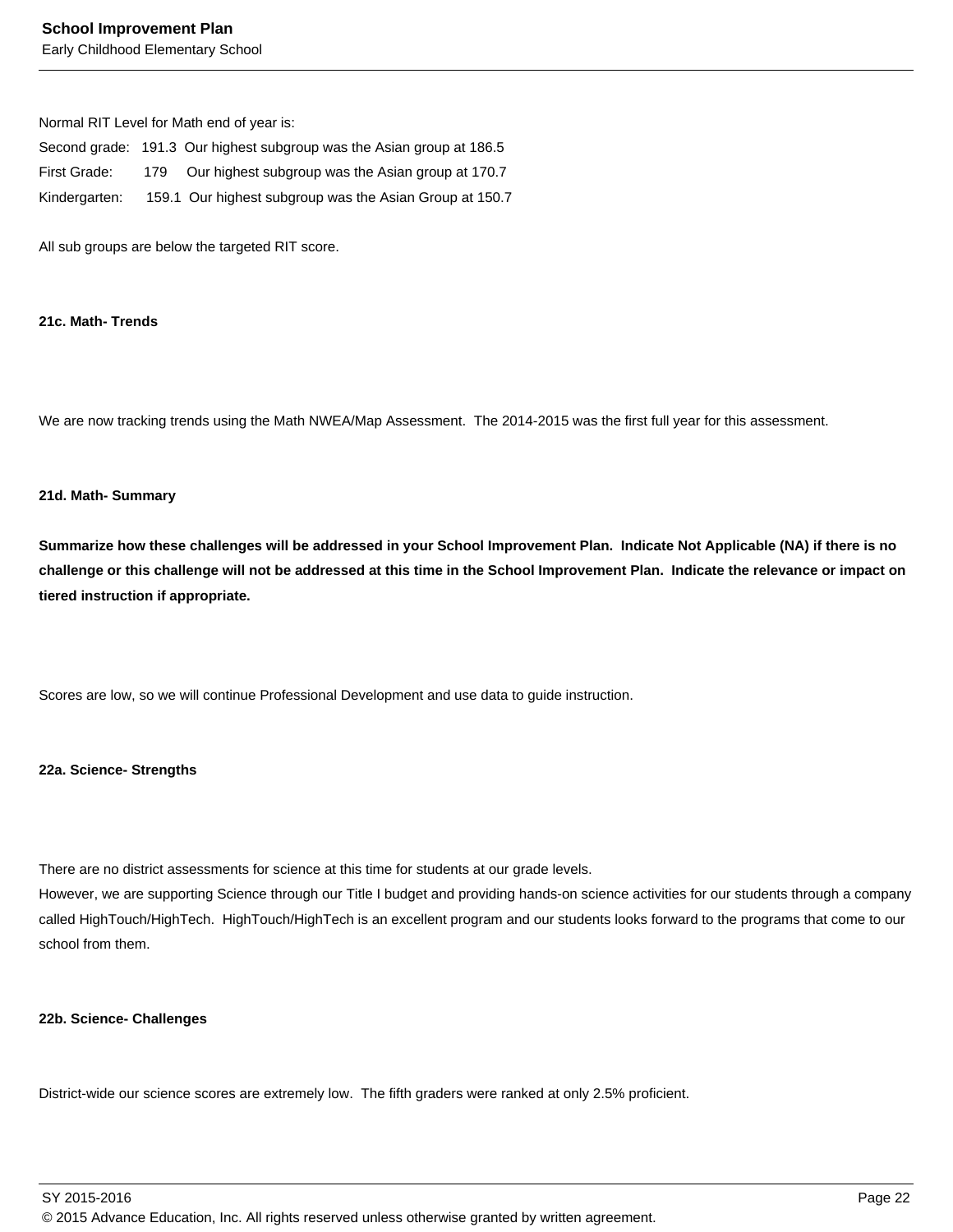#### **22c. Science- Trends**

There is no data available for grades kindergarten, first or second.

#### **22d. Science- Summary**

**Summarize how these challenges will be addressed in your School Improvement Plan. Indicate Not Applicable (NA) if there is no challenge or this challenge will not be addressed at this time in the School Improvement Plan. Indicate the relevance or impact on tiered instruction if appropriate.**

We are offering Professional Development for science for the 2015-2016 school year.

Tiered instruction for science is limited:

- -Differentiation if Tier II or III
- Assistance from Resource Teacher if Tier III

#### **23a. Social Studies- Strengths**

We do not have a strong Social Studies Curriculum.

#### **23b. Social Studies- Challenges**

The District Curriculum is minimal. 6th grade State Social Studies proficiency for our district is only 11.8%.

#### **23c. Social Studies- Trends**

There is no District Assessment or State Assessment for students in our grade bracket.

#### **23d. Social Studies- Summary**

**Summarize how these challenges will be addressed in your School Improvement Plan. Indicate Not Applicable (NA) if there is no challenge or this challenge will not be addressed at this time in the School Improvement Plan. Indicate the relevance or impact on tiered instruction if appropriate.**

Additional Professional Development in Social Studies is planned for the upcoming year.

#### Tier I - District Curriculum

Tier II - Differentiation, small group

#### SY 2015-2016 Page 23

© 2015 Advance Education, Inc. All rights reserved unless otherwise granted by written agreement.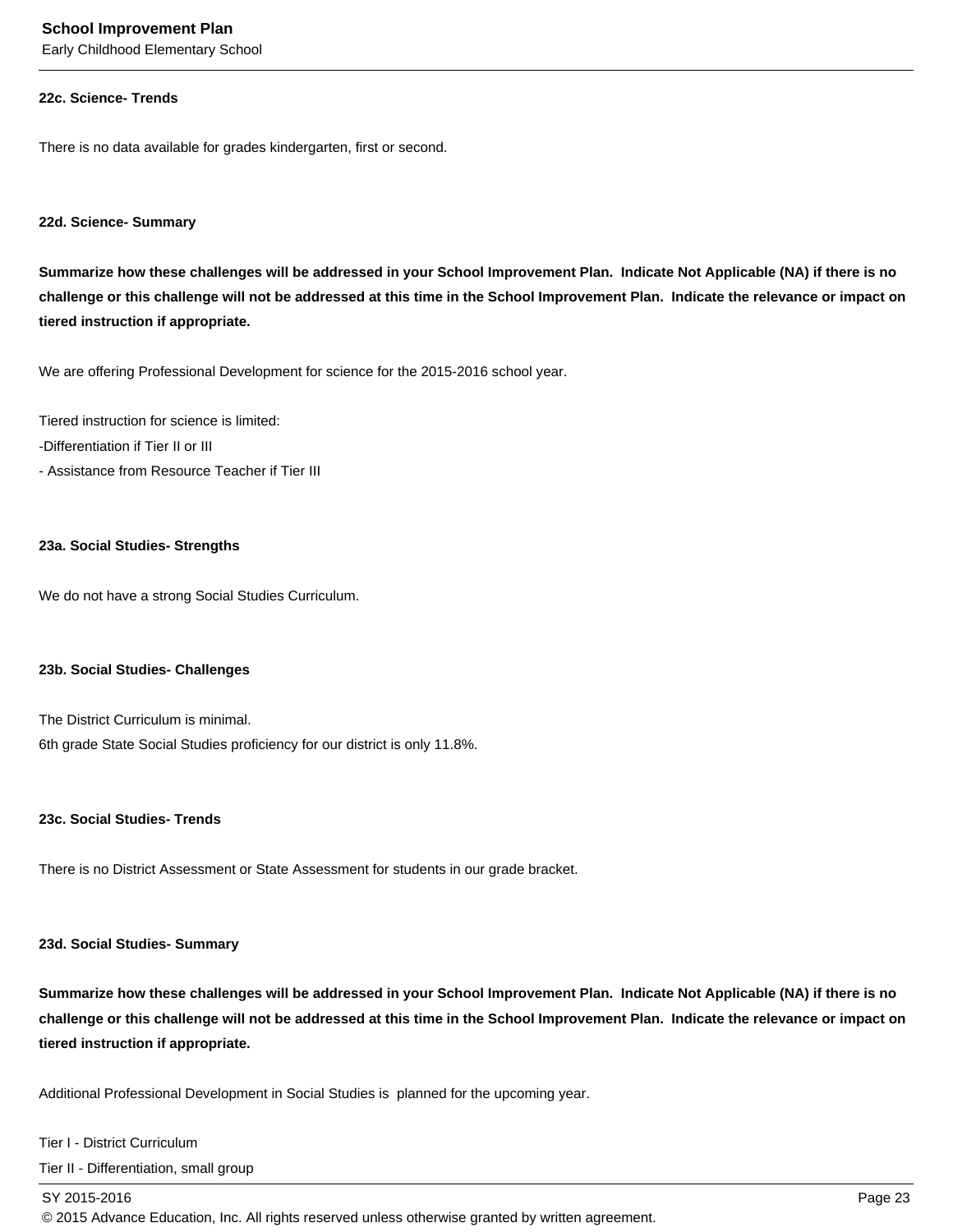Tier III - Differentiation, small group or one-on-one, assistance from Resource Teacher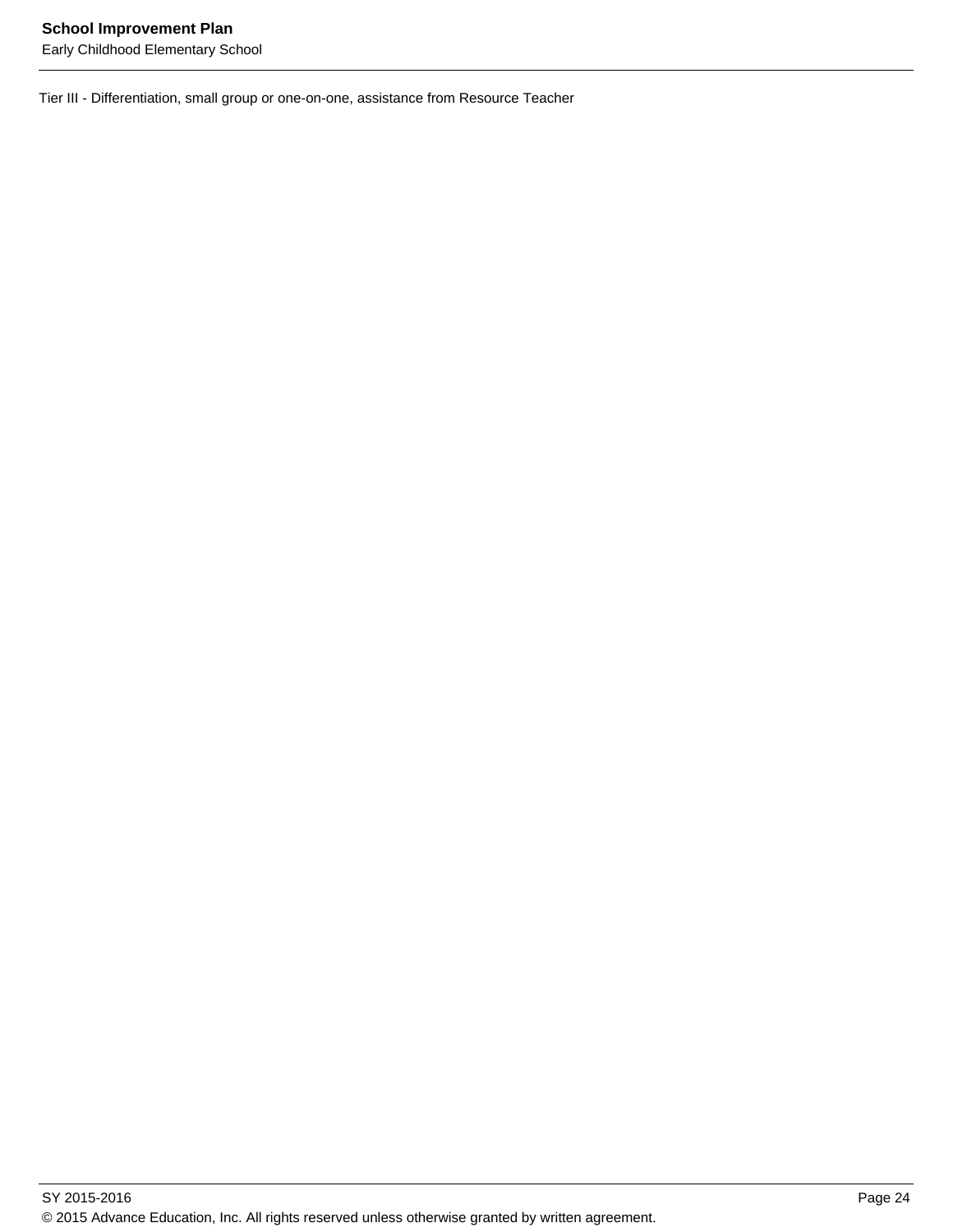## **Perception Data**

Perception data is information collected that reflects the opinions and views of stakeholders. If the school completed the Stakeholder Feedback Diagnostic for the AdvancED External Review, please insert 'See Stakeholder Feedback Diagnostic' in each text box for survey feedback already collected from students, parents and staff.

#### **24a. Student Perception Data**

**Which area(s) indicate the overall highest level of satisfaction among students?**

Our students were not surveyed due to their ages and grade levels. (Preschool through second grade)

#### **24b. Student Perception Data**

#### **Which area(s) indicate the overall lowest level of satisfaction among students?**

Students not surveyed.

#### **24c. Student Perception Data**

#### **What actions will be taken to improve student satisfaction in the lowest area(s)?**

Students not surveyed.

#### **25a. Parent/Guardian Perception Data**

#### **What area(s) indicate the overall highest level of satisfaction among parents/guardians?**

Parents rated the following categories as 100% satisfied:

My child is learning letters, sounds, and words through a variety of activities such as rhyming and memory games, guided reading and writing.

ECE activities help my child become familiar with shapes, sizes and numbers.

ECE is helping to develop my child's social skills such as following rules, sharing, and taking turns.

ECE is helping to develop my child for the next level of learning.

## Teachers are qualified for their positions at ECE.

SY 2015-2016 Page 25

© 2015 Advance Education, Inc. All rights reserved unless otherwise granted by written agreement.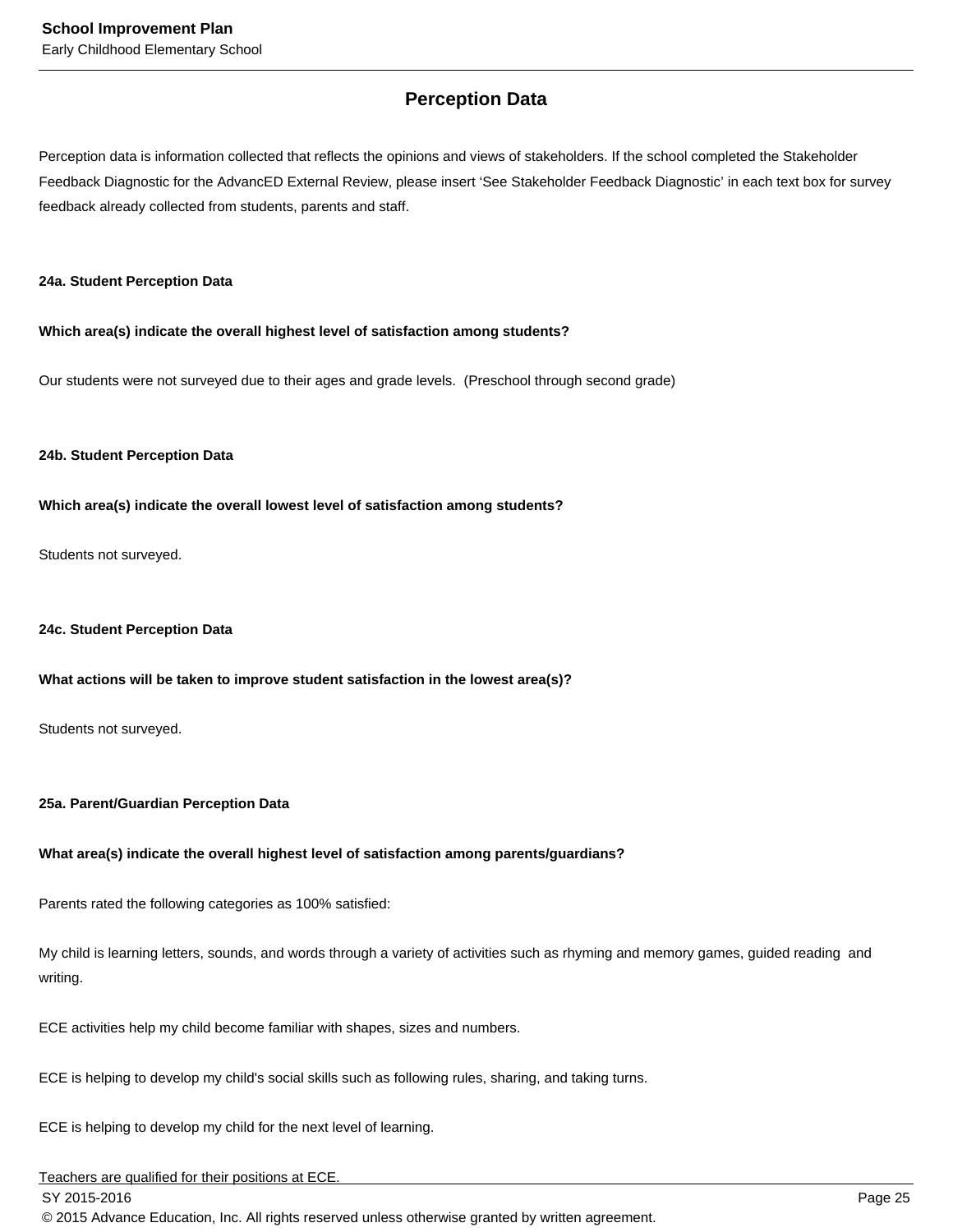Overall, I am satisfied with ECE.

#### **25b. Parent/Guardian Perception Data**

#### **What area(s) indicate the overall lowest level of satisfaction among parents/guardians?**

The lowest area of satisfaction was "Class size is small enough for teachers to give my child individual attention." 84% of the parents were satisfied and this was the lowest percentage on the parent survey.

#### **25c. Parent/Guardian Perception Data**

#### **What actions will be taken to improve parent/guardian satisfaction in the lowest area(s)?**

Class size is not anything we can act upon at the school level.

#### **26a. Teacher/Staff Perception Data**

#### **What area(s) indicate the overall highest level of satisfaction among teachers/staff?**

The teachers/staff rated the following as 100% satisfied:

ECE meets the needs of children in the area of social development such as talking, sharing and taking turns.

ECE meets the needs of children in the areas of fine arts such as art, music, and drama.

Our students' family members feel welcome at ECE.

Procedures are in place for providing medication for children.

Teachers treat each child with respect regardless of race, religion, or gender.

Students are admitted to ECE regardless of race, abilities or family background.

Overall, I am satisfied with ECE.

ECE uses resources from the community to support the program.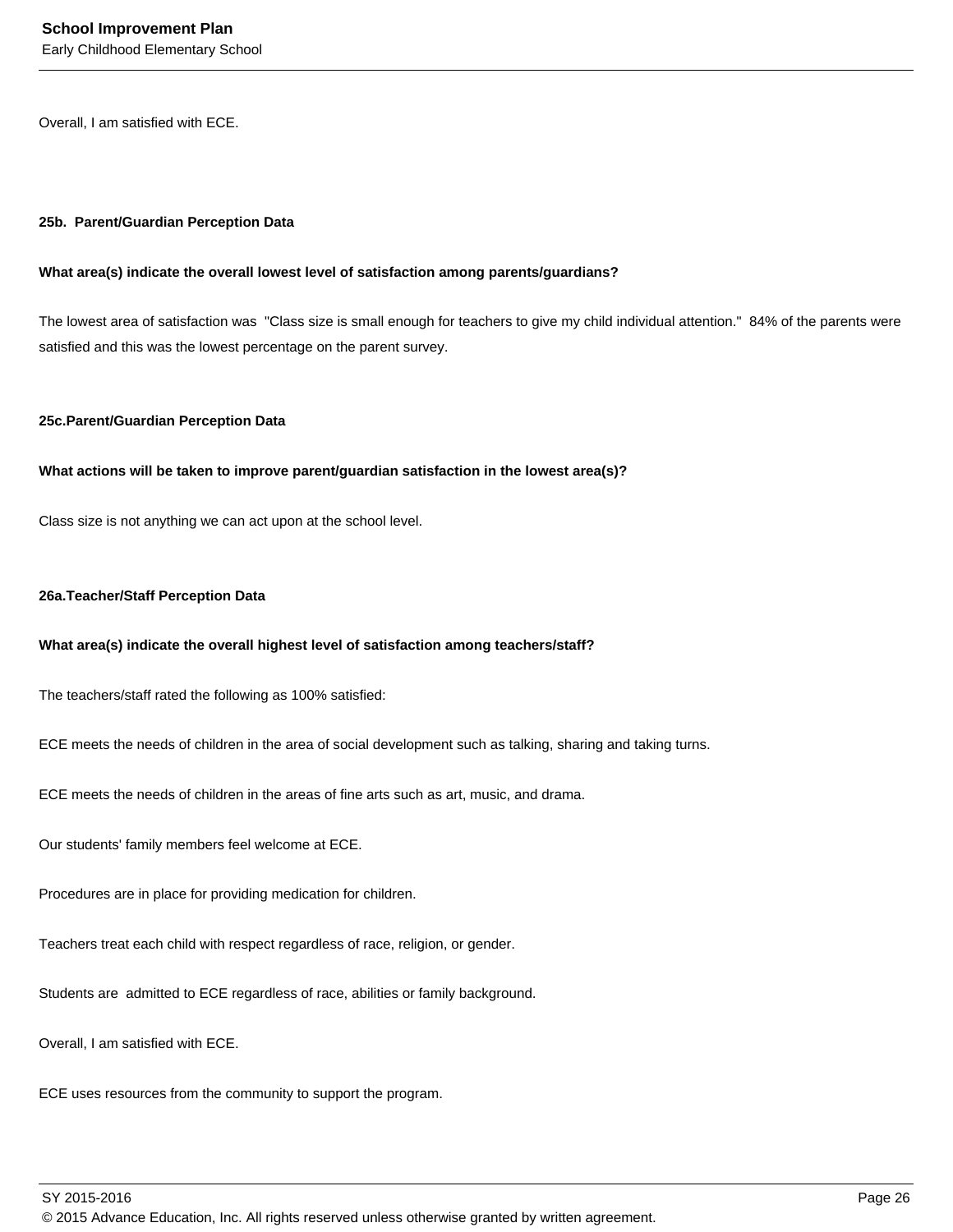#### **26b. Teacher/Staff Perception Data**

#### **What area(s) indicate the overall lowest level of satisfaction among teachers/staff?**

Only 38% of the staff agreed with "Class size is small enough for teachers to give each child individual attention."

#### **26c. Teacher/Staff Perception Data**

#### **What actions will be taken to improve teacher/staff satisfaction in the lowest area(s)?**

Class size can only be controlled at the district level.

#### **27a. Stakeholder/Community Perception Data**

#### **What area(s) indicate the overall highest level of satisfaction among stakholders/community?**

We are not surveying community members at this time.

#### **27b. Stakeholder/Community Perception Data**

#### **What area(s) indicate the overall lowest level of satisfaction among stakeholders/community?**

Community stakeholders were not surveyed.

#### **27c. Stakeholder/Community Perception Data**

#### **What actions will be taken to improve the level of stakeholder/community satisfaction in the lowest area(s)?**

Staff will discuss the possibility of doing a community survey and how to go about it.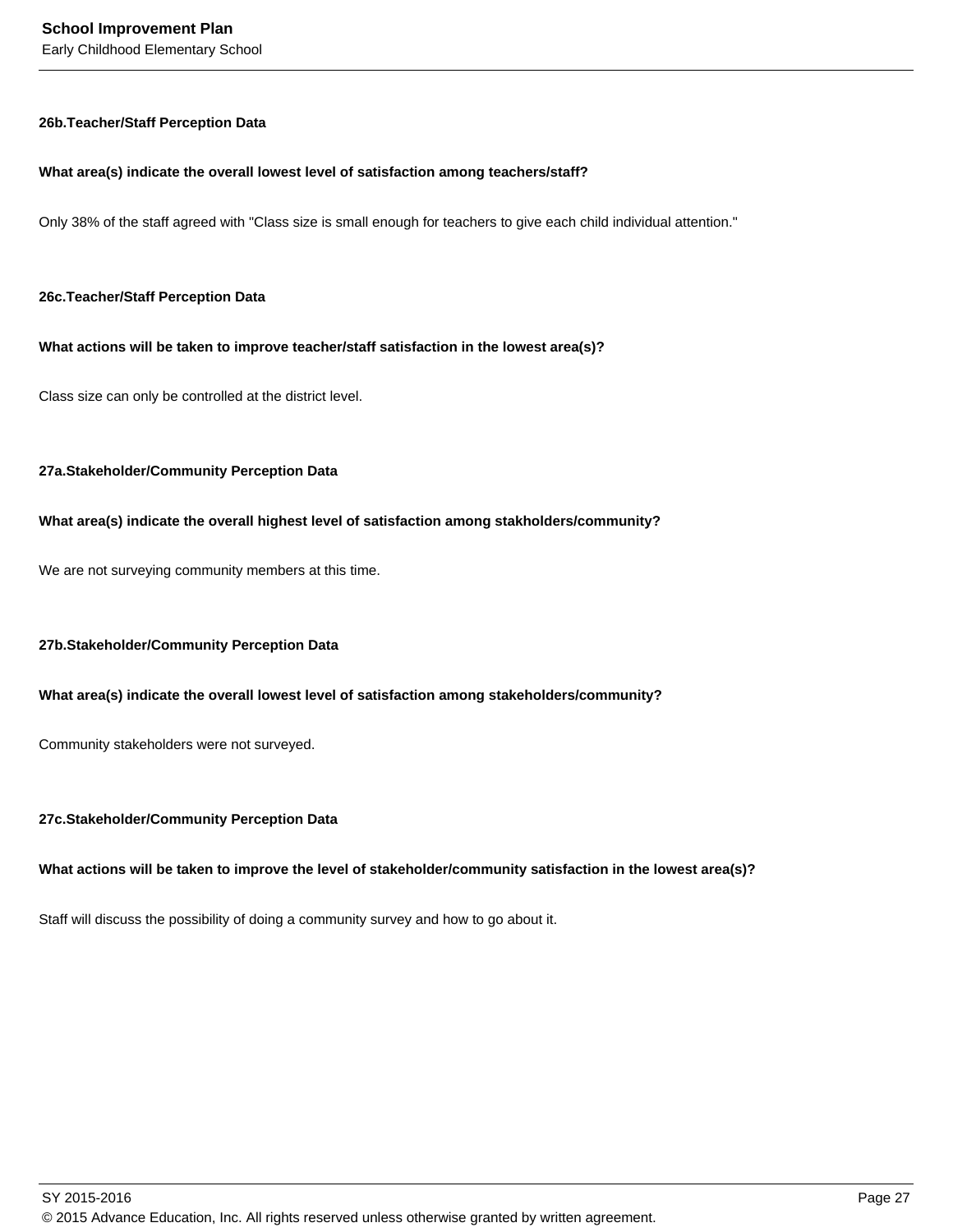### **Summary**

#### **28a. Summary**

**Briefly summarize the strengths and challenges identified in the four kinds of data-demographic, process, achievement/outcomes and perception.**

#### STRENGTHS:

Overall, parents and staff are satisfied with the Early Childhood Elementary. 100% of the parents view the staff as being highly qualified.

Reading scores appear to be rising, particularly in kindergarten. DRA2 assessments showed that on average, the kindergartners were at grade level at the end of the year.

#### CHALLENGES:

The main challenge, and both parents and staff agree, is having manageable class sizes.

The ELL population makes up 60% of our school.

The Early Childhood Elementary needs to raise proficiency levels in reading, math, and writing.

ECE needs to assist in raising 5th grade state science scores and 6th grade state social studies scores. The students in

kindergarten through 4th/5th grade lay the foundation for these subjects. 5th grade Science and 6th grade Social Studies proficiency levels are extremely low at 2.5 and 11.8% proficiency respectfully.

Parent involvement in general is a concern. Only 39% of our elementary parents responded to the survey. Ways to get more responses needs to be explored.

#### **28b. Summary**

#### **How might the challenges identified in the demographic, process and perception data impact student achievement?**

The challenges identified are bound to impact student achievement in a negative fashion. Overcrowding, non-English speaking students, etc. are all well-known factors which affect education. Overcrowding reduces one-on-one time with the teacher. Students who struggle with English can not understand the lessons taught.

#### **28c. Summary**

**How will these challenges be addressed in the School Improvement Plan's Goals, Measurable Objectives, Strategies and Activities for the upcoming year? For Priority Schools, which of these high need areas will inform the Big Ideas and the Reform/Redesign Plan?**

In conclusion, students, parents, teachers and community stakeholders identified the many challenges during the 2014-2015 school year. SY 2015-2016 Page 28 © 2015 Advance Education, Inc. All rights reserved unless otherwise granted by written agreement.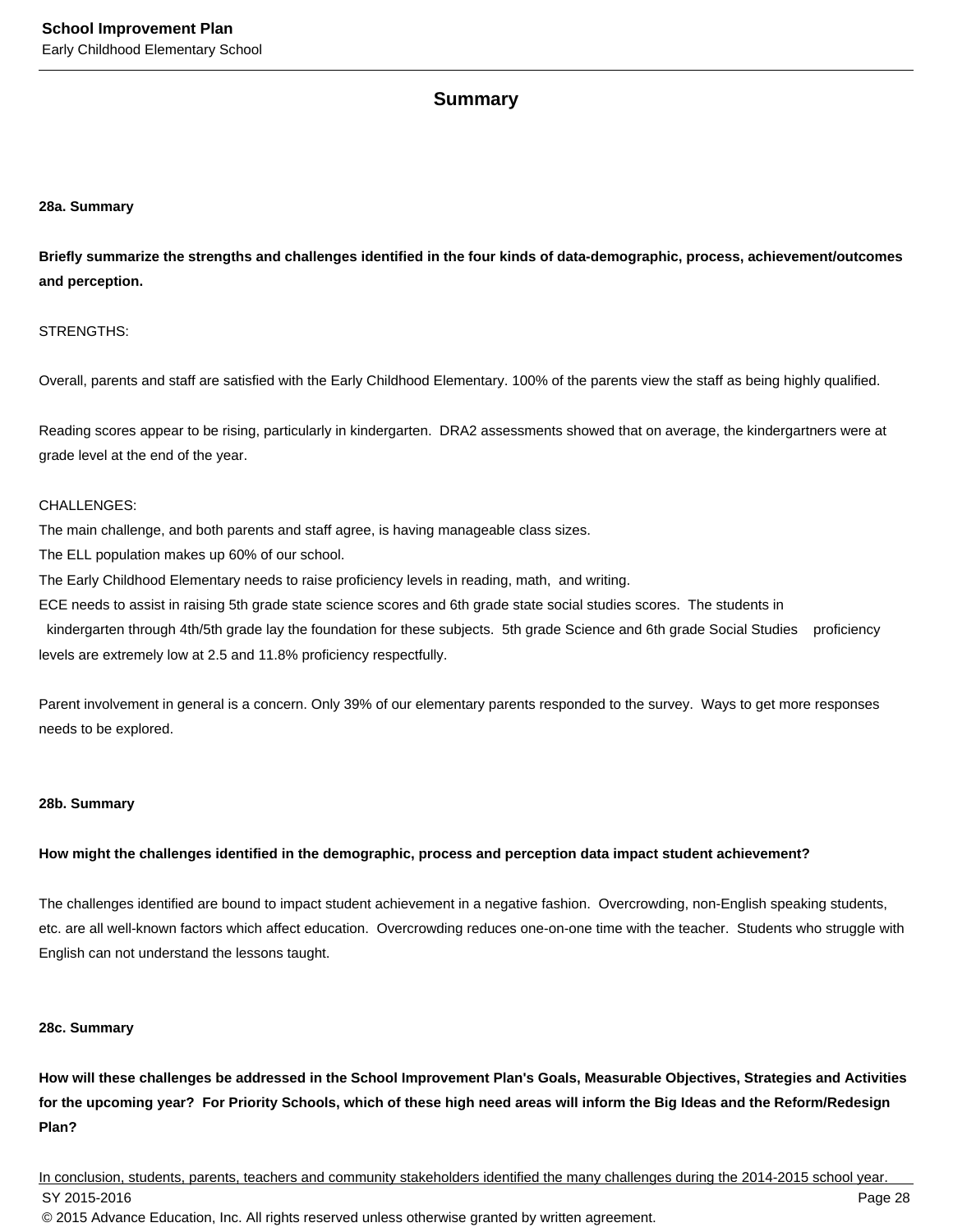These challenges will be addressed through the following comprehensive initiates:

STRATEGIES TO INCREASE THE QUALITY OF INSTRUCTION:

Tier I Strategies for READING:

GUIDED READING (Strategy in support of Reading Goal) Based on the book, Next Step in Guided Reading by Jan Richardson, Ph.D

DAILY FIVE (Activity in support of Reading Goal) Based on the book, The Daily Five, 2nd edition by Gail Boushey and Joan Moser

PHONIC EDUCATION (Strategy in support of Reading Goal, Activity Professional Learning)

Measured by NWEA Reading Assessments

Tier I Strategies for WRITING:

LUCY CALKINS WRITING PROGRAM (Strategy in support of Writing Goal, Activity Professional Learning and Journaling/Small Moments

Measured by MLPP Writing Prompt Rubric

Tier I Strategies for MATH:

EVERYDAY MATH (Strategy in support of Math Goal, Activity Math Institute)

Measured by NWEA Math Assessments and Everyday Math Assessments

Strategies for ALL GOALS and ALL TIERS:

TEACHER COLLABORATION - (Activity Beginning of year collaboration) BRAIN GYM (Strategy for all core subjects and behavior)

DIFFERENTIATION- Strategy supporting all goals and tiers

Measured by assessments and reduced number of office referrals.

#### QUALITY AND QUANTITY OF INSTRUCTION:

Tier II - Enriches through Small Group and Title I support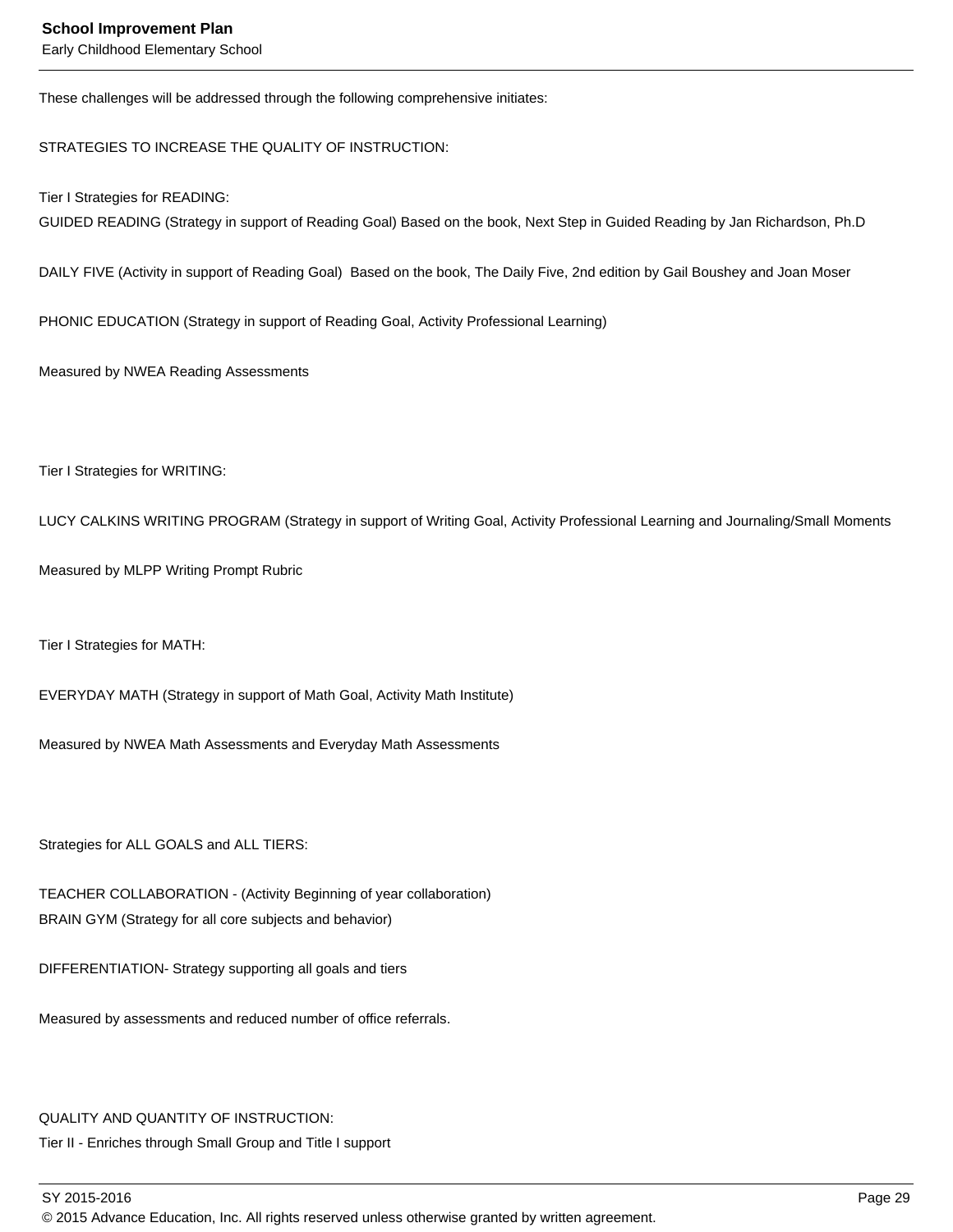Tier III - Enriches through small group or one-on-one and Resource support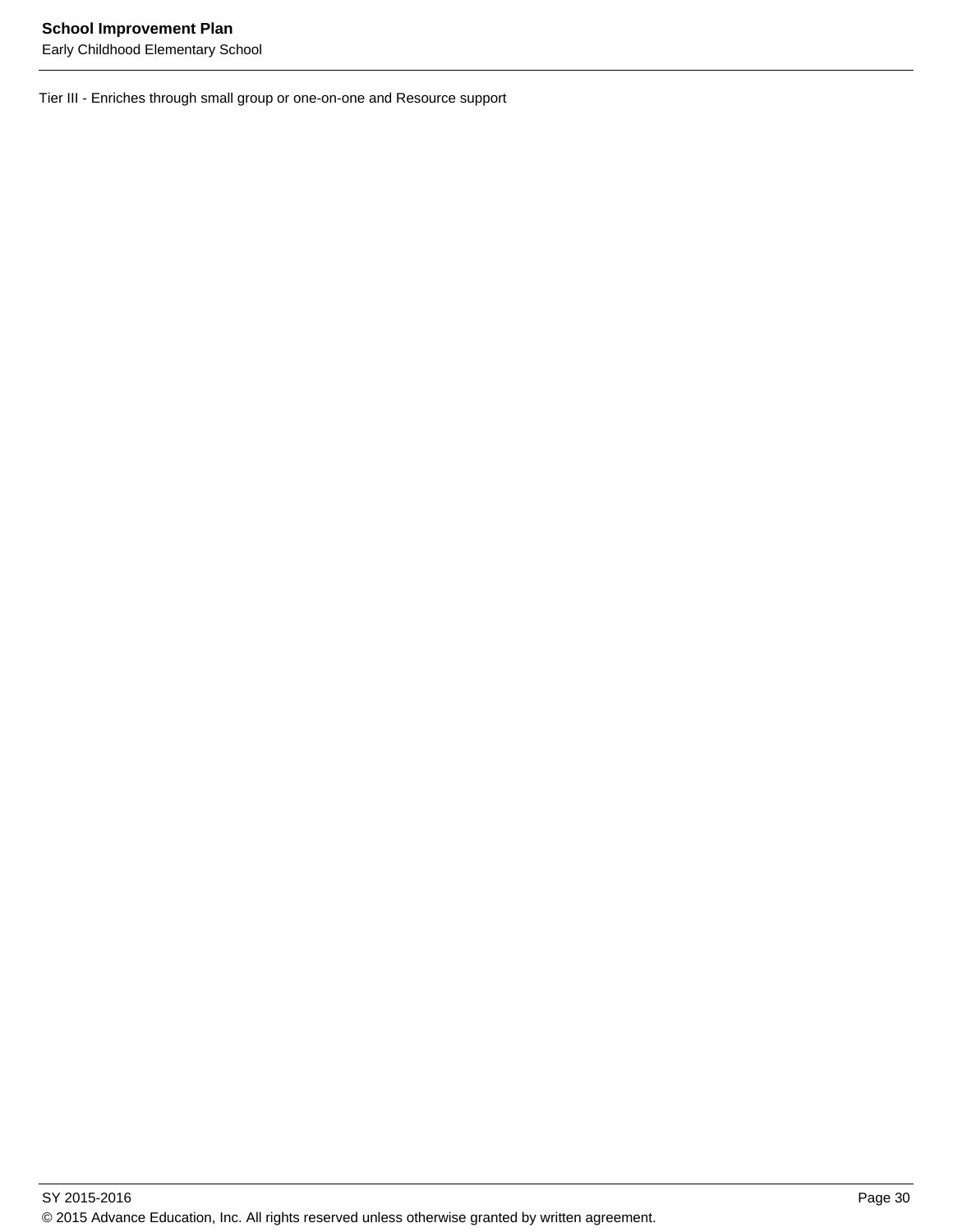# **School Additional Requirements Diagnostic**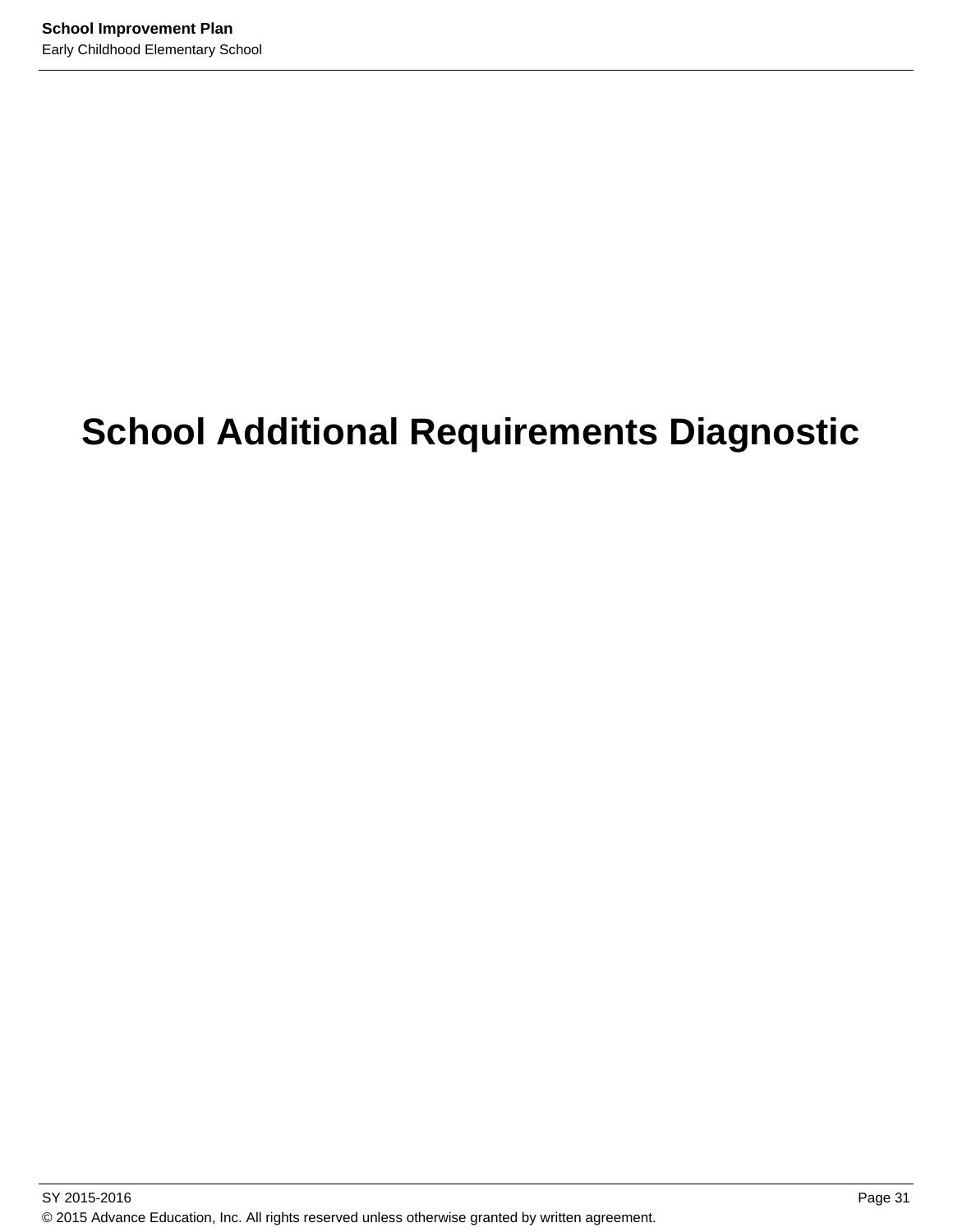## **Introduction**

This diagnostic contains certification requirements for Michigan schools. This diagnostic must be completed by all schools.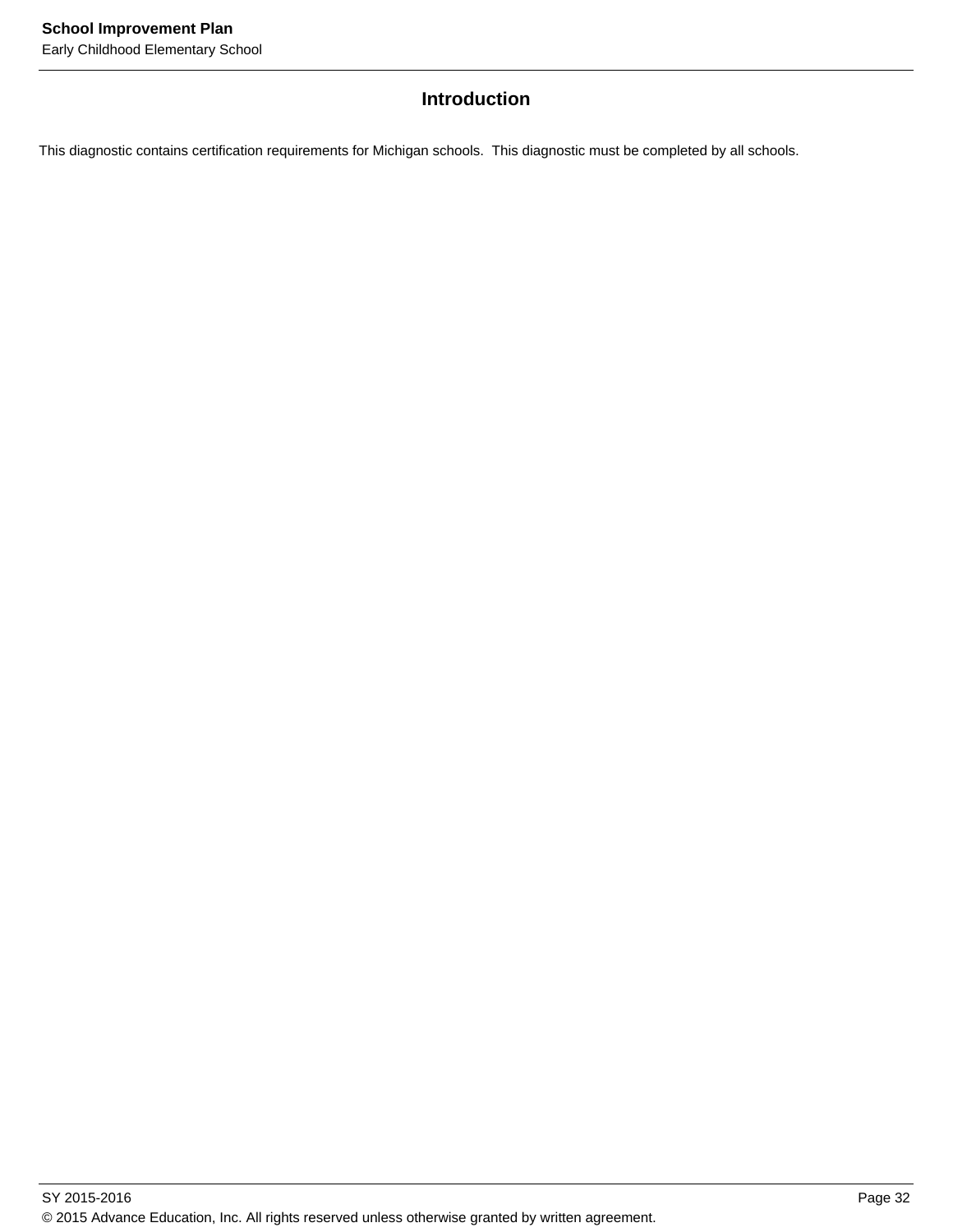# **School Additional Requirements Diagnostic**

| Label | <b>Assurance</b>                                              | Response | <b>Comment</b>                                                                                                                                                                                                                                                                                                                                                                     | Attachment |
|-------|---------------------------------------------------------------|----------|------------------------------------------------------------------------------------------------------------------------------------------------------------------------------------------------------------------------------------------------------------------------------------------------------------------------------------------------------------------------------------|------------|
|       | Literacy and math are tested annually in grades   Yes<br>1-5. |          | Literacy and math are tested<br>three times per year using<br>NWEA/MAP testing in grades K-2<br>at The Early Childhood<br>Elementary. Additional testing<br>includes MLPP, DRA2 and both<br>Iformative and summative<br>Iclassroom assessments for<br>reading. Additional testing<br>includes Everyday Math and both<br>formative and summative<br>classroom assessments for math. |            |

| Label | <b>Assurance</b>                                                                                                                                                                  | <b>Response</b> | <b>Comment</b>                                                                                         | <b>Attachment</b> |
|-------|-----------------------------------------------------------------------------------------------------------------------------------------------------------------------------------|-----------------|--------------------------------------------------------------------------------------------------------|-------------------|
|       | lOur school published a fully compliant annual<br>report. (The Annual Education Report (AER)<br>satisfies this). If yes, please provide a link to the<br>report in the box below. | l Yes           | lPlease see Hamtramck Public<br>Schools' webpage for a link to<br>The Annual Education Report<br>(AER) |                   |

| Label | <b>Assurance</b>                                                                              | Response | <b>Comment</b>                                                             | ⊺Attachment |
|-------|-----------------------------------------------------------------------------------------------|----------|----------------------------------------------------------------------------|-------------|
|       | Our school has the 8th grade parent approved<br>Educational Development Plans (EDPs) on file. | l No     | The Early Childhood Elementary<br>does not service 8th grade<br>Istudents. |             |

| Label | Assurance                                                                                          | <b>Response</b> | <b>Comment</b>                                                                            | <b>Attachment</b> |
|-------|----------------------------------------------------------------------------------------------------|-----------------|-------------------------------------------------------------------------------------------|-------------------|
|       | Our school reviews and annually updates the<br>IEDPs to ensure academic course work<br>Ialianment. | INo             | The Early Childhood Elementary<br>does not go beyond 2nd grade,<br>Iso there are no EDPs. |                   |

| Label | <b>Assurance</b>                                                                                                                                                                                                                                                                                                                                                                                                                                                                                                                                                                                                                                                                                                                                                                                                                                                     | <b>Response</b> | <b>Comment</b>                                                                                                                                                                                                                               | <b>Attachment</b> |
|-------|----------------------------------------------------------------------------------------------------------------------------------------------------------------------------------------------------------------------------------------------------------------------------------------------------------------------------------------------------------------------------------------------------------------------------------------------------------------------------------------------------------------------------------------------------------------------------------------------------------------------------------------------------------------------------------------------------------------------------------------------------------------------------------------------------------------------------------------------------------------------|-----------------|----------------------------------------------------------------------------------------------------------------------------------------------------------------------------------------------------------------------------------------------|-------------------|
|       | The institution complies with all federal laws<br>and regulations prohibiting discrimination and<br>with all requirements and regulations of the<br>U.S. Department of Education. It is the policy of<br>this institution that no person on the basis of<br>race, color, religion, national origin or ancestry,<br>age, gender, height, weight, marital status or<br>disability shall be subjected to discrimination in<br>any program, service or activity for which the<br>institution is responsible, or for which it receives<br>financial assistance from the U.S. Department<br>lof Education.<br>References: Title VI of the Civil Rights Act of<br>1964, Section 504 of the Rehabilitation Act of<br>1973, The Age Discrimination Act of 1975, The<br>Americans with Disabilities Act of 1990, Elliott-<br>Larsen prohibits discrimination against religion. | Yes             | The Hamtramck Public Schools,<br>and The Early Childhood<br>Elementary comply with all<br>federal laws and regulations<br>prohibiting discrimination and with<br>all requirements and requlations<br>of the U.S. Department of<br>Education. |                   |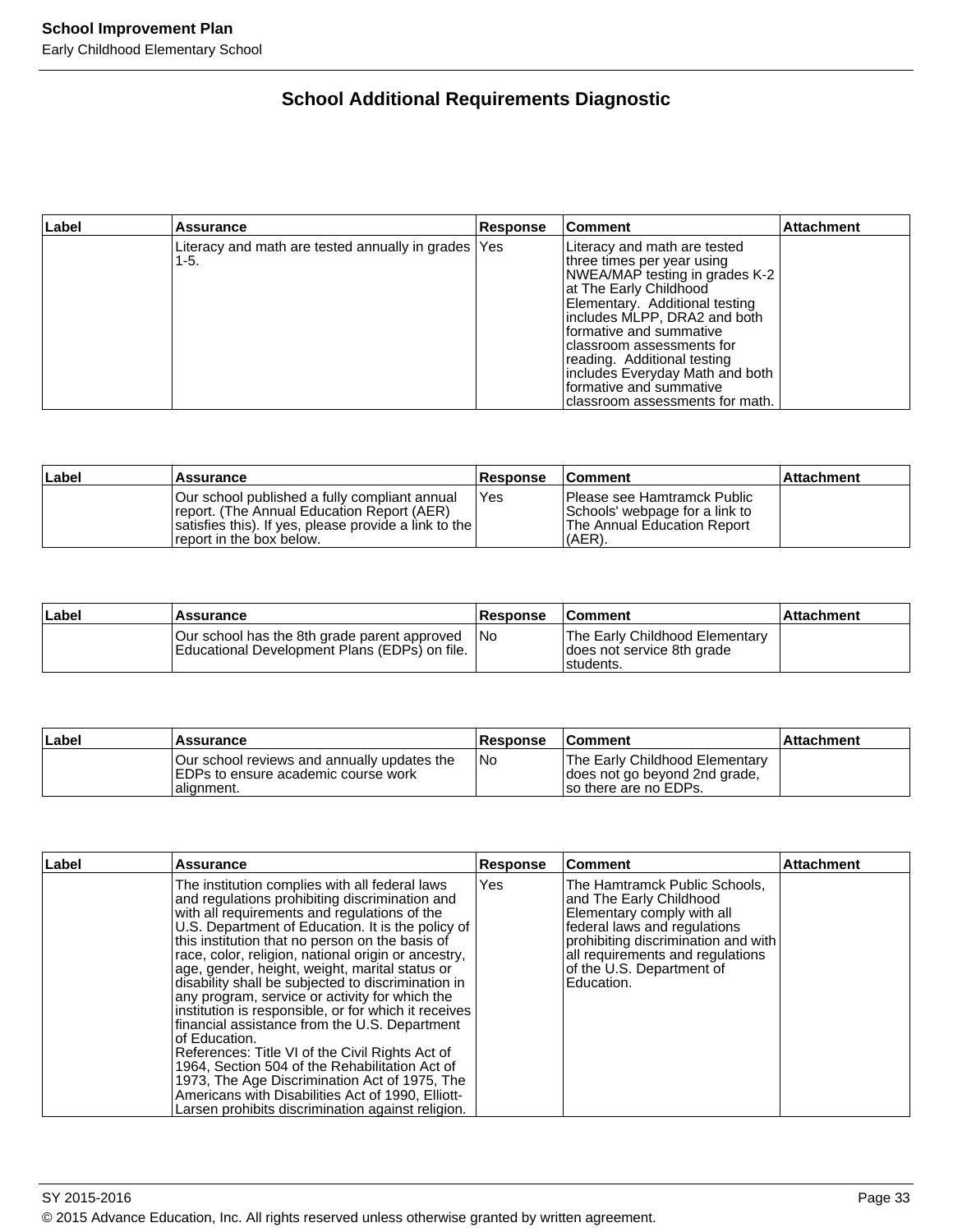Early Childhood Elementary School

| Label | <b>Assurance</b>                                                                                                                                                                                                                                     | <b>Response</b> | <b>Comment</b>                                                | <b>Attachment</b> |
|-------|------------------------------------------------------------------------------------------------------------------------------------------------------------------------------------------------------------------------------------------------------|-----------------|---------------------------------------------------------------|-------------------|
|       | The institution has designated an employee to<br>coordinate efforts to comply with and carry out<br>Inon-discrimination responsibilities. If yes, list<br>the name, position, address and telephone<br>Inumber of the employee in the comment field. | <b>IYes</b>     | Mr. Thomas Niczay,<br><b>Superintendent</b><br>(313) 872-9270 |                   |

| ∣Label | Assurance                                                                                                                                                                                                                        | Response | <b>Comment</b>             | <b>Attachment</b> |
|--------|----------------------------------------------------------------------------------------------------------------------------------------------------------------------------------------------------------------------------------|----------|----------------------------|-------------------|
|        | The institution has a School-Parent Involvement   Yes<br>Plan (that addresses Section 1118 activities)<br>that is aligned to the District's Board Policy. If<br>lyes, please attach the School-Parent<br>Hnvolvement Plan below. |          | IPlease see attached Plan. |                   |

| ∣Label | Assurance                                                                                                      | Response | <b>Comment</b>        | <b>Attachment</b>                                   |
|--------|----------------------------------------------------------------------------------------------------------------|----------|-----------------------|-----------------------------------------------------|
|        | The institution has a School-Parent Compact. If IYes<br>yes, please attach the School-Parent Compact<br>below. |          | IPlease see attached. | IParent/Student/Teal<br>Icher Compact<br>12015-2016 |

| ∣Label | Assurance                                                                                          | Response | <b>Comment</b> | l Attachment |
|--------|----------------------------------------------------------------------------------------------------|----------|----------------|--------------|
|        | The School has additional information<br>necessary to support your improvement plan<br>(optional). | Nc       |                |              |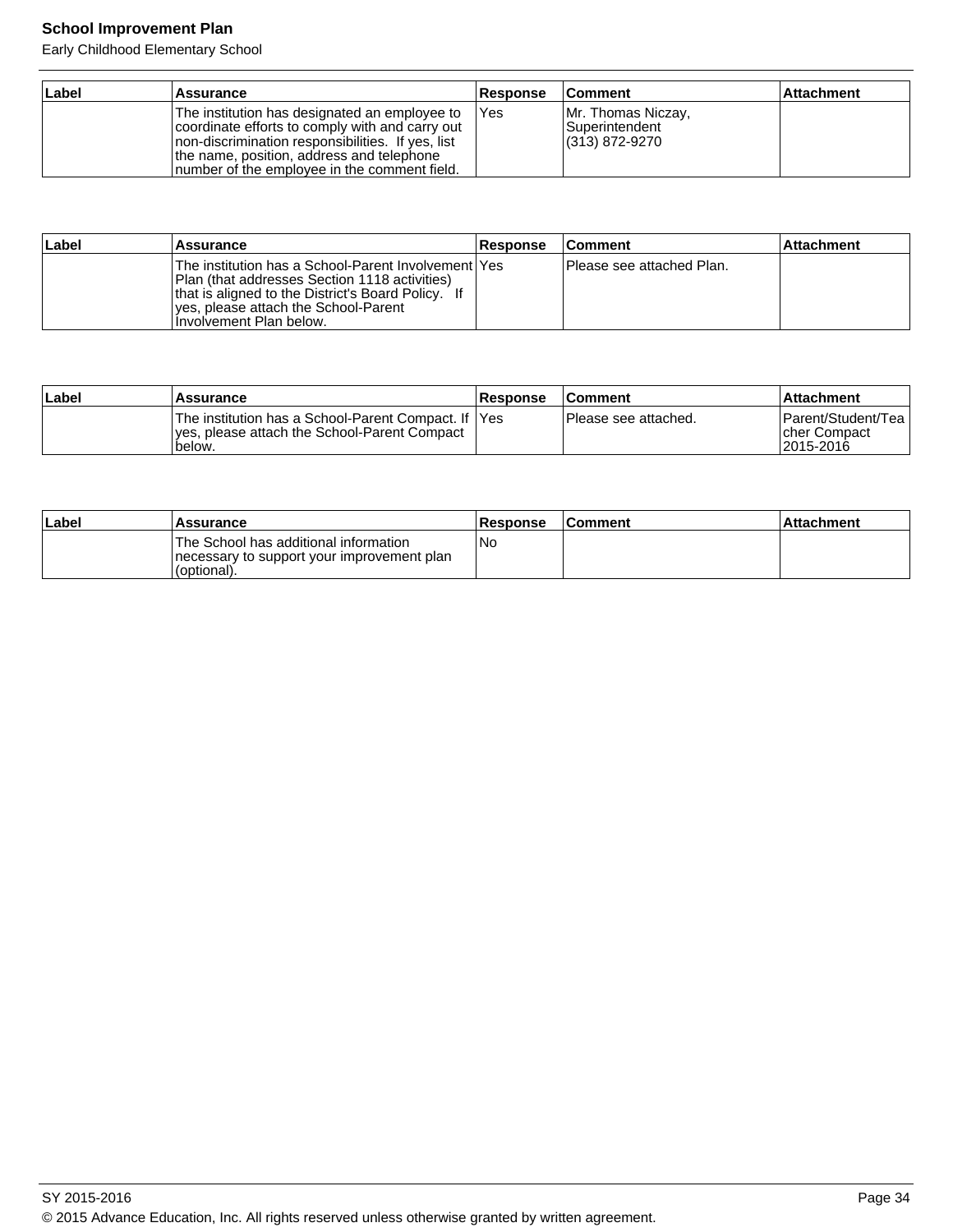# **Title I Schoolwide Diagnostic**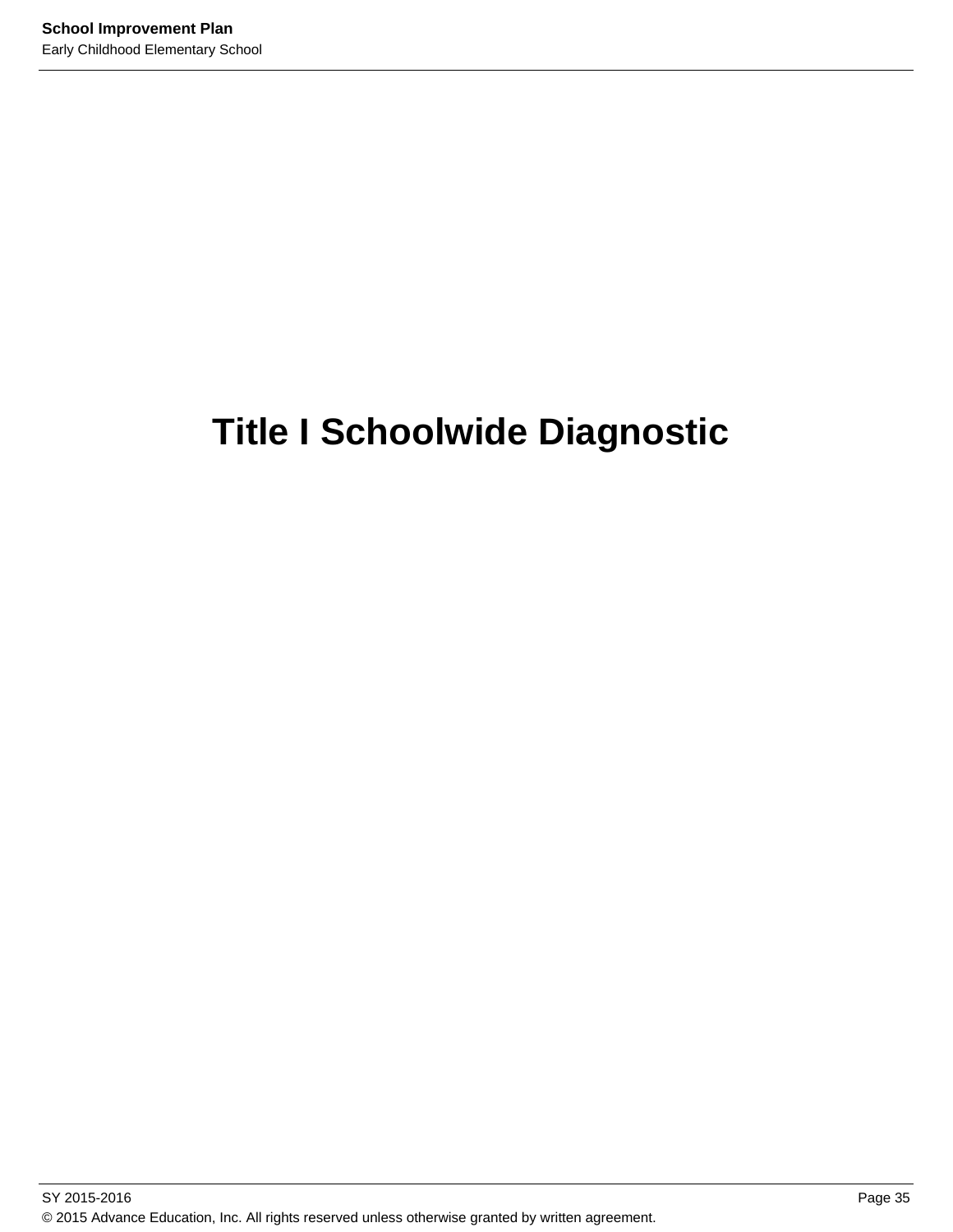# **Introduction**

This diagnostic tool is aligned to requirements for Title I Schoolwide schools. As described in sections 1111(b)(1), 1114 (b)(1)(A) and 1309(2) of the Elementary and Secondary Education Act (ESEA), the Comprehensive Needs Assessment (CNA) requirement is met by completing a School Data Analysis (SDA) and School Process Profile (SPP). The Comprehensive Needs Assessment must be completed prior to creating a new plan or annually updating an existing school improvement plan. Use the results of the Comprehensive Needs Assessment to develop Goals/Objectives/Strategies and Activities. Ensure that the Comprehensive Needs Assessment addresses all four types of data: student achievement data, school programs/process data, perceptions data (must include teachers and parents; student data is encouraged), and demographic data. The Comprehensive Needs Assessment must also take into account the needs of migratory children as defined in Title I, Part C, Section 1309(2).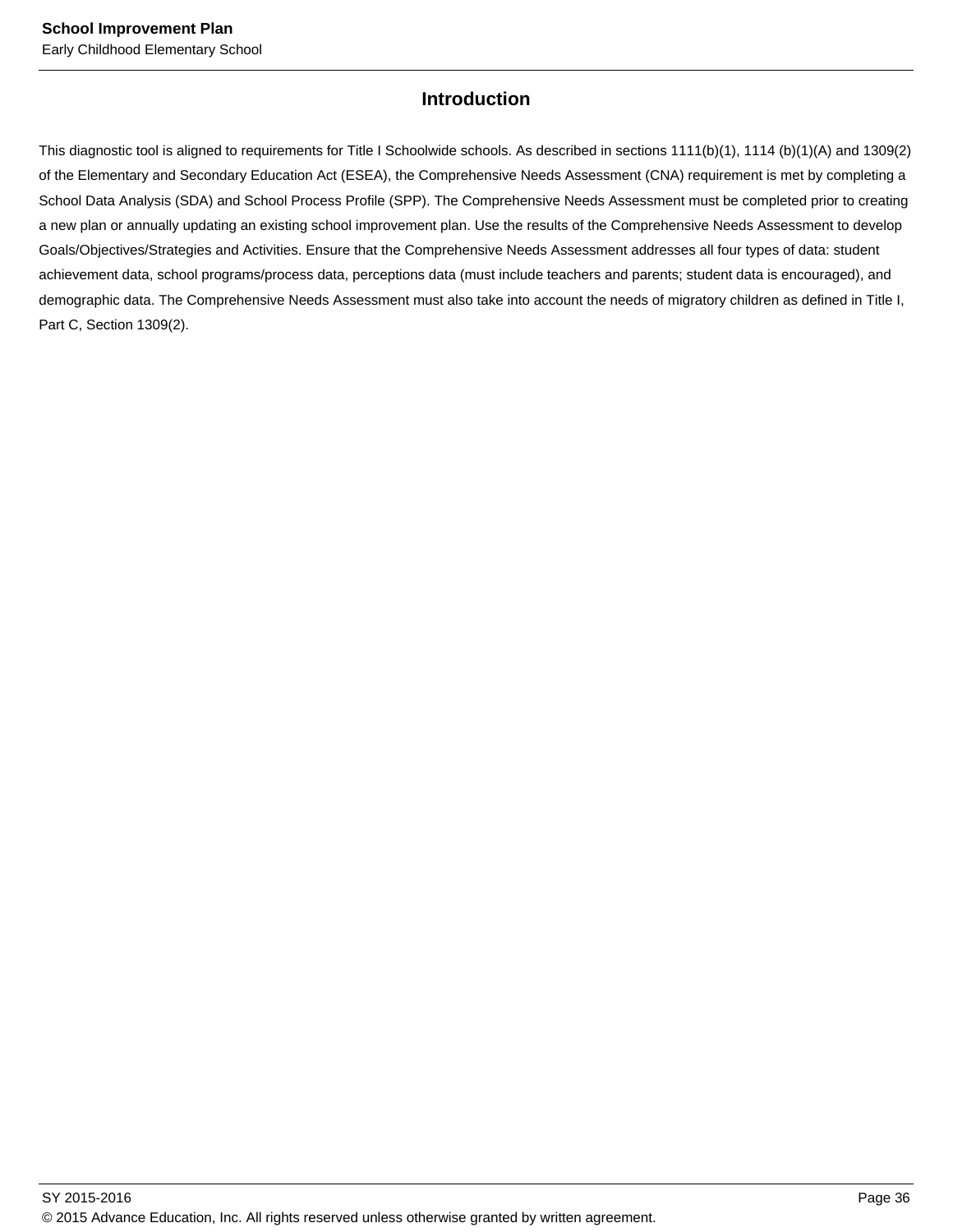# **Component 1: Comprehensive Needs Assessment**

#### **1. How was the comprehensive needs assessment process conducted?**

The Comprehensive Needs Assessments for The Early Childhood Elementary are conducted in the fall, winter and spring when assessment data is available. The comprehensive needs assessment took place during School Improvement Team Meetings. ECE's (Early Childhood Elementary) SIT is comprised of the administrator and three teachers. No parents were able to assist this past year. Data is used to help guide our decisions and address any concerns of all stakeholders involved.

The following types of data were used:

Achievement Data: NWEA (MAP), WIDA, Everyday Math Assessments,MLPP, DRA2, Lexia and Teacher Assessments Demographic Data: WIDA subgroups, Demographic: Enrollment, Gender, Ethnicity, Socio-Economic Status, Subgroups, Attendance and

Behavioral data.

Perception Data: Parent Survey conducted (hard-copy). Teacher Survey conducted (hard-copy). No student survey conducted due to age of our students.

STAKEHOLDERS INVOLVED IN THE COMPREHENSIVE NEEDS ASSESSMENT:

-Teachers -Administrator -Parents -Community Members

Through: -School Improvement Meetings -Staff Meetings -Preschool Parent Advisory Meetings

#### PARENTS WERE INVOLVED IN THE COMPREHENSIVE NEEDS ASSESSMENT THROUGH:

Parents are given the opportunity to complete a survey in the spring. No parents volunteered to be on the SIT. Preschool Parents are given the opportunity to attend Advisory Meetings 2-3 times per year in the school. Translators are available if needed.

#### STUDENT INVOLVEMENT:

Due to the ages of our students, no student surveys or data was collected.

Our School Improvement Team came to agreement by a consensus vote. All decisions made during this process were handled by this method.

# **2. What were the results of the comprehensive needs assessment process? What information was concluded as a result of analyzing perception, student achievement, school programs/process, and demographic data?**

SY 2015-2016 Page 37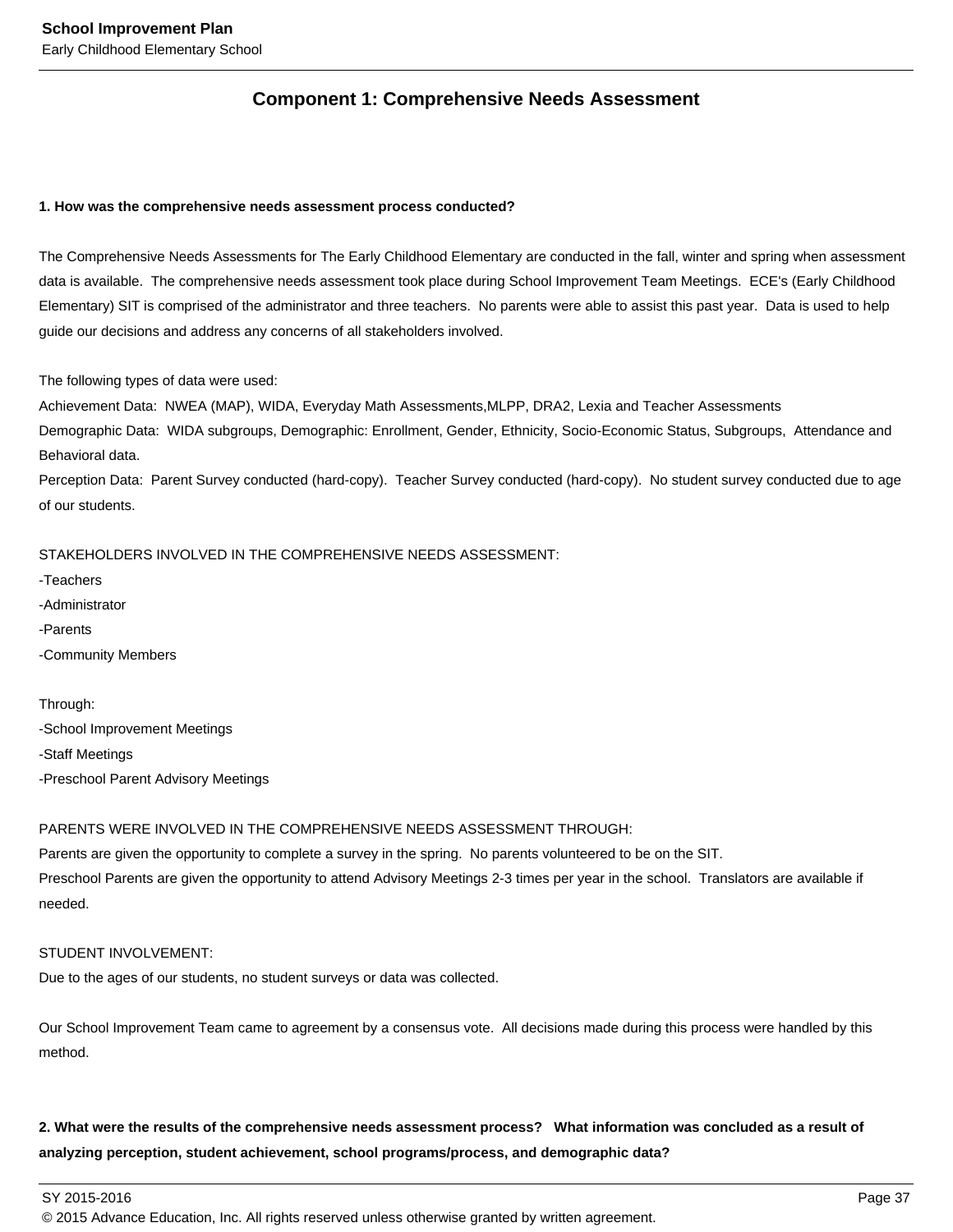Early Childhood Elementary School

The following data documents/instruments were used during the CNA Process:

ACHIEVEMENT DATA: NWEA (reading and math), DRA2, WIDA, Everyday math assessments, MLPP, Lexia, Project Read and teacher assessments

DEMOGRAPHIC DATA: WIDA subgroups, Demographic: Enrollment, Gener, Ethnicity, Socio-Economic Status, Subgroups, Attendance and Behavior

PERCEPTION DATA: Parent and Staff surveys (hard-copy)

PROGRAM/PROCESS DATA: Guided Reading, Policies and Procedures (attendance, grading, behavior), Academic and Behavioral Expectations (Restorative Practice) Suspension Data, School System Review 2014-2015.

The data was discussed during: -School Improvement Meetings -Staff meetings -Title I Parent Meeting

DEMOGRAPHIC DATA: Data reviewed: WIDA, NWEA, Enrollment, Gender, Ethnicity, Socioeconomic Status, Subgroups, Socioeconomic Status,Attendance, Mobility and Behavioral Data ENROLLMENT: 181 elementary (plus 48 preschoolers) GENDER: For the elementary: 93 females and 88 males ETHNICITY BACKGROUNDS: Bengali, Arabic, Caucasian, African American, Polish, Bosnian, Albanian and Urdu SOCIAL ECONOMIC STATUS: 87.5% of the students qualify for free lunches. 7% qualify for reduced lunches and 5.5 qualify to pay Due to the large number of free and reduced lunches, our school provides free meals and snacks to all students. ENGLISH LANGUAGE LEARNERS: 61% of the students are English Language Learners STUDENTS WITH DISABILITIES: 16 ATTENDANCE RATE: 84.2% MOBILITY RATE: Over the course of the year, 13 students left kindergarten, 9 left first grade and 10 left second grade. SUSPENSION RATE: Averages less than 1 per month

CONCLUSIONS: The number of students who come from homes where English is not spoken has risen to 61% from 54% the previous year.

ACHIEVEMENT DATA: DRA2 Data available for reading past three years, plus MLPP data. NWEA data is not available for reading or math for three full years. NWEA testing began in the spring of 2014. Everyday Math testing is no longer being done at The Early Childhood Elementary due to the fact that we are doing NWEA.

READING GAP STATEMENTS FOR ALL STUDENTS: The elementary students, according to NWEA results, are all below grade level, particularly first and second grades. DRA2 results indicate all grade levels are averaging a grade level performance.

#### READING GAP STATEMENTS BY GRADE LEVEL:

Kindergarten - NWEA results show a Mean Overall RIT score of 145.1 at the end of the year. This does not even place them at mid year. They should be at a 157.7 level. However, DRA2 reading scores show the kindergarteners ending the year with an average of 3.67, which is at grade level.

First grade: NWEA results show a mean overall RIT score of 162.4 at the end of the year. This indicates that they are nearly a year behind End of year should be 176.9. DRA2 reading level average at the end of the year was 16. This would put them on average, at grade level.

#### SY 2015-2016 Page 38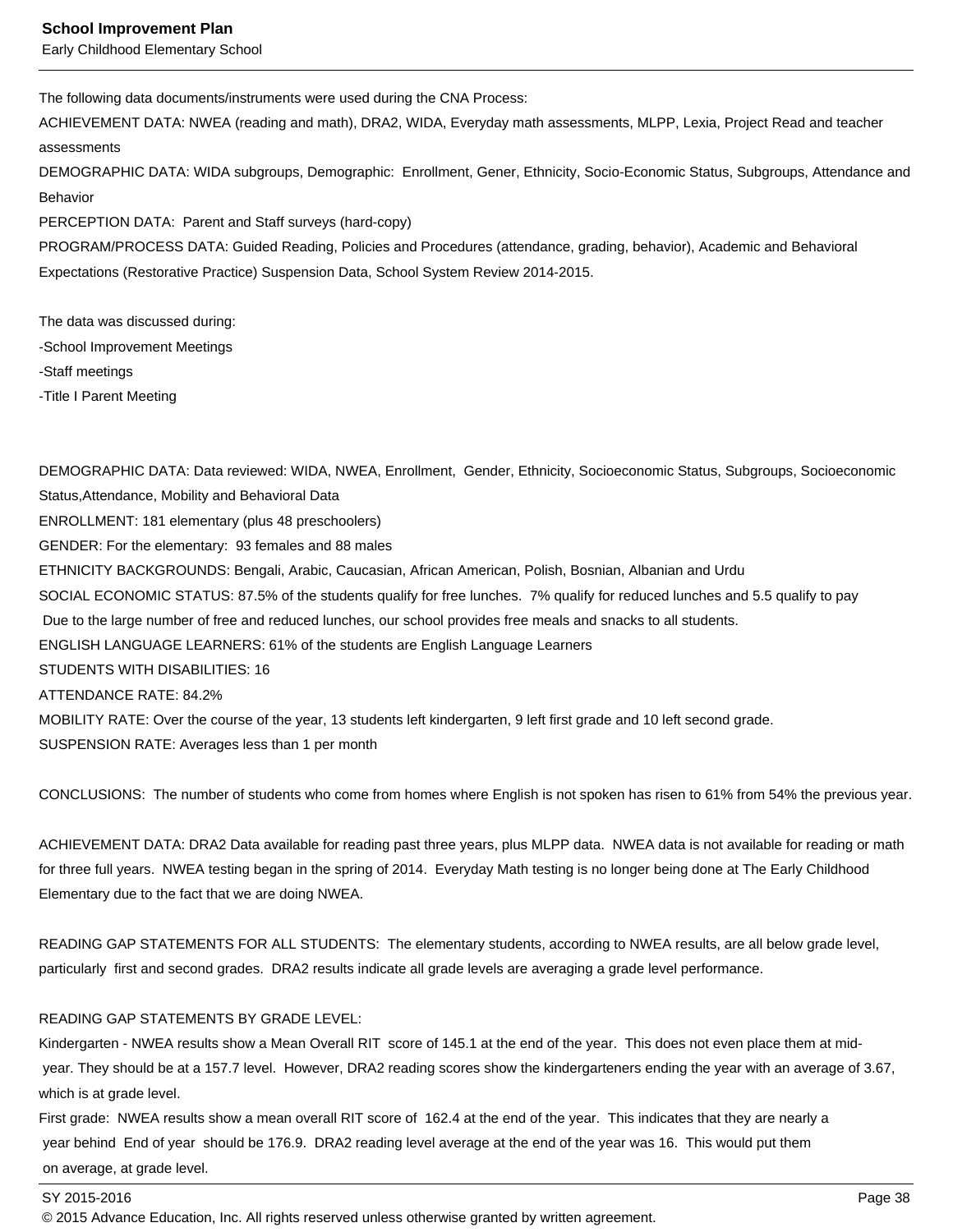Second grade: NWEA results show a mean overall RIT score of 174.2 at the end of the year. Their scores should be at a 189.6. This is slightly below beginning of the year scores, and puts them approximately a year behind. Their average DRA2 level was 28, which puts them at grade level.

READING GAP STATEMENTS BY SUBGROUP:

ELL/Non-ELL kindergarten on DRA2: ELL reading scores were the highest at 3.43. Non-ELL were lower at 2.76.

 Ethnicity: The Asian students averaged 150 on NWEA, putting them above the African American's at 145.8 and the Caucasians at 141.9

 Female/Male: Kindergarten females scored slightly higher on the NWEA with a 147.6 RIT vs. 143.2 for males. First grade females also scored higher than the males - 165.0 vs. 159.5 Second grade females scored 178.4 vs. males at 168.6

CONCLUSIONS: The females appear to be performing better than males in Reading. There is a discrepancy between the kindergarten DRA2 results and the NWEA Reading Results which needs to be explored.

WRITING GAP STATEMENTS FOR ALL STUDENTS: Based upon MLPP Writing Prompts, the kindergarten and first grade students

are at a Developing Stage for their grades, while half of the second graders are meeting the standards.

WRITING GAP STATEMENTS BY GRADE LEVEL:

 Kindergarten: The grade level average, using the MLPP Rubric for Prompt Writing, was 1.67, with a 1 being Emergent and a 2 being Developing.

 First Grade: The grade level average, using the MLPP Rubric for Prompt Writing was 2, showing the second graders were at the Developing stages for their grade level.

 Second Grade: The grade level average, using the MLPP Rubric for Prompt Writing was a 2.5, which means half of the students are meeting the standards.

#### WRITING GAP STATEMENTS BY SUBGROUP:

 Male/Female: Females averaged 2.21 (Developing) in kindergarten and males averaged 1.97, not quite at the Developing Level on the end of year MLPP Writing Prompt.

> First grade females averaged a score of 2.56 while the boys scored an average 2.27, both in the Developing Range. Second grade females averaged a score of 2.31 vs. the boys' score of 1.75 on the MLPP Writing Prompt, placing the boys at the Emergent Level and girls at the Developing Level.

 ELL/WIDA: On the kindergarten WIDA Writing assessment, 75% of the 47 students tested were at the lowest Level l, Entering. On the first grade WIDA Writing assessment, 18% of the 40 students tested were at the lowest Level l, Entering. On the second grade WIDA Writing assessment, 15% of the 20 students tested were at the lowest Level l, Entering.

CONCLUSIONS: By second grade, student writing for ELL students appears to be improving.

#### MATHEMATICS GAP STATEMENTS FOR ALL STUDENTS:

 On average, all students at The Early Childhood Elementary are showing an average of below grade level on the NWEA/MAP assessment and classroom assessments.

#### MATHEMATICS GAP STATEMENTS BY GRADE LEVEL:

Kindergarten NWEA math averages are 145.1, beginning of the year. Students should be at 159.1 by year's end.

First grade NWEA math averages are167, beginning - mid year range. Students should be at 179 by year's end.

Second grade NWEA math averages are179.4, beginning of the year. Students should be at 191.3 by year's end.

MATHEMATICS GAP STATEMENTS BY SUBGROUP: (Based on NWEA)

Male/Female: Kindergarten females outscored the males: 149 females, 140.8 males

First grade females outscored the males: 168.4 females, 165.8 males

<sup>© 2015</sup> Advance Education, Inc. All rights reserved unless otherwise granted by written agreement.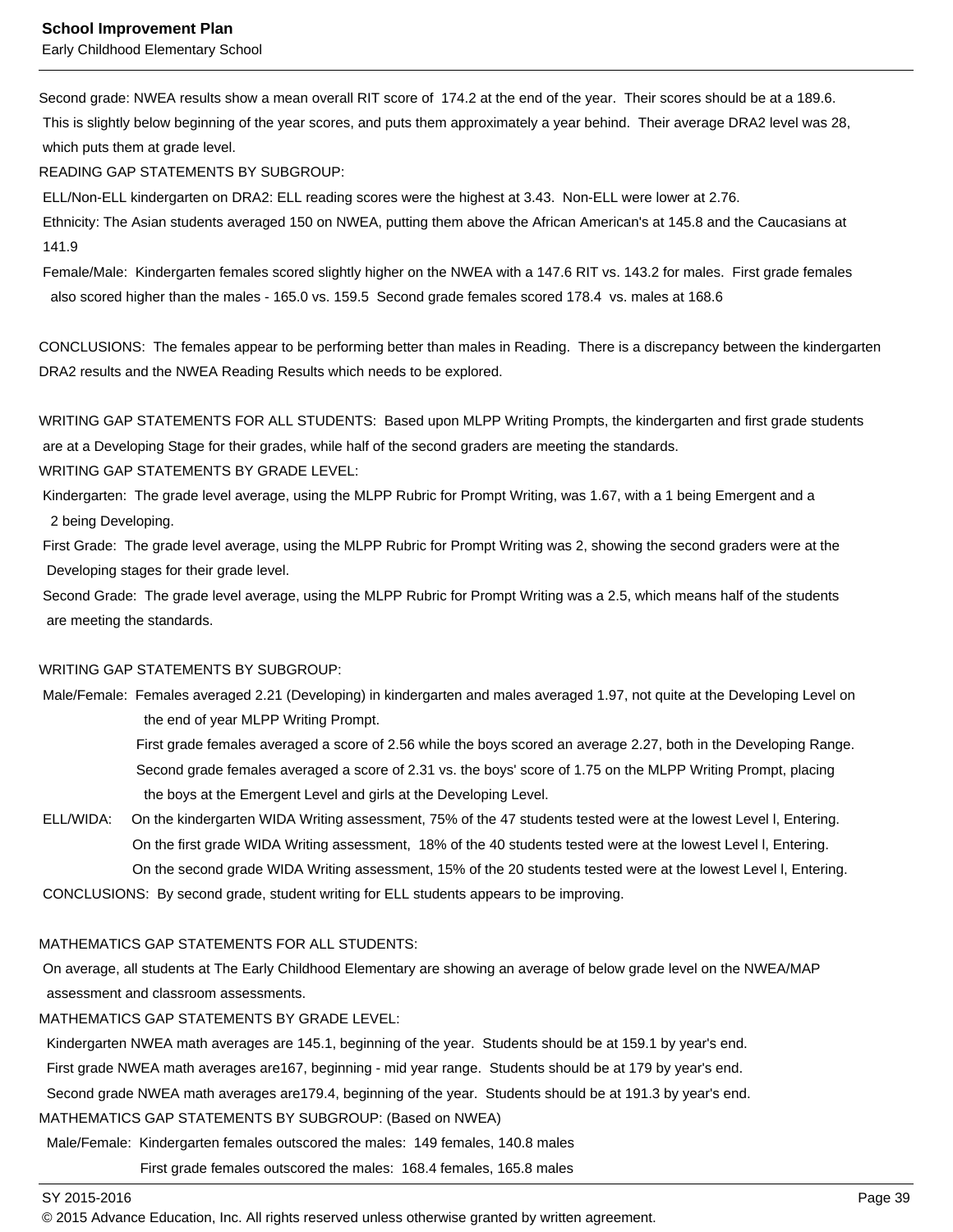Second grade females outscored the males: 182.6 females, 175.2 males

- Ethnicity: Kindergarten Asians outscored both the African Americans and Caucasians: 150.7 Asian, 144.3 African American and 141.2 Caucasians.
	- First Grade Asians outscored both the African Americans and Caucasians: 170.7 Asians, 166.2 Caucasians and 161.4 African Americans
	- Second Grade Asians outscored both the African Americans and Caucasians: 186.5 Asians, 179.4 Caucasians and 173.5 African Americans.

CONCLUSIONS: Females outscore the males in every grade on NWEA assessments. No trends can be noted since we are now using the NWEA to make comparisons instead of the Everyday Math Assessments. Students of Asian descent outscore other subgroups in all grades.

#### SCIENCE GAP STATEMENTS FOR ALL STUDENTS:

 The District is in the process of establishing pre and post science assessments for all grades. Some grades take the NWEA Science Assessment, not at this school, for the grades we service.

#### SOCIAL STUDIES GAP STATEMENTS FOR ALL STUDENTS:

The District is in the process of establish pre and post social studies assessments for all grades.

STATE RANKING ON THE TOP TO BOTTOM LIST: We do not have a ranking due to the ages and grades we service here at The Early Childhood Elementary.

ADEQUATE YEARLY PROGRESS: We do not have an AYP since we do not enroll children beyond second grade.

#### PERCEPTION DATA:

 Parent Surveys: In the spring of 2015, Parents were 100% satisfied with: My child is learning letters, sounds, and words through a variety activities...; ECE activities help my child become familiar with shapes, sizes and numbers; ECE is helping to develop my child's social skills such as following rules, sharing, and taking turns; ECE is helping to develop my child for the next level of learning; Teachers are qualified for their positions at ECE; and Overall I am satisfied with ECE.

 Teacher Surveys; For the past three years, teachers have stated, "Overall, I am satisfied with ECE." 100% of them marked accordingly. However, this year the lowest category was "ECE is kept neat and clean." Only 31% were satisfied. Student Surveys: ECE does not do s

CONCLUSIONS: 39% Of the Parent Surveys were returned as compared to 68% for spring of 2014. This is not a good trend. Parents were between 90% and 100% satisfied with our school and curriculum the previous year and continued to be satisfied. The custodial service was privatized over a year ago and it appears that the staff is not satisfied.

# **3. How are the school goals connected to priority needs and the needs assessment process? It is clear that a detailed analysis of multiple types of data was conducted to select the goals.**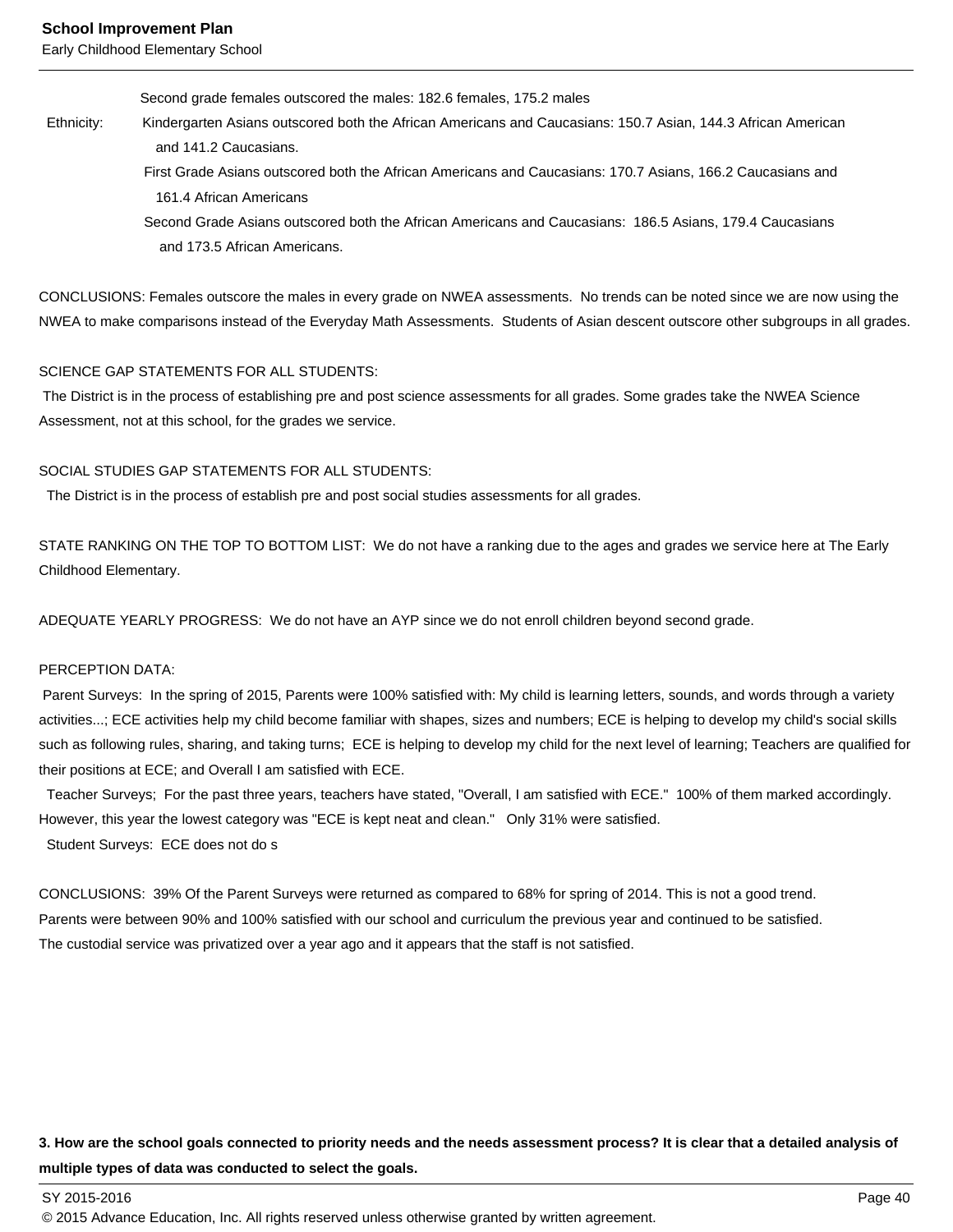The following school goals are connected to priority needs assessment based on data findings of our Comprehensive Needs Assessment. The following data sources were used to help determine the needs: NWEA, WIDA, Program Evaluation Tool, MLPP, classroom assessments, Project Read Assessments and Demographic and Perception Data.

#### READING: All students will increase proficiency in Reading

Kindergarten: - According to DRA2 reading levels, teacher assessments, MLPP and Project Read Assessments, kindergartners are leaving the grade at grade level on average. However, according to NWEA Reading results, they are a year behind. Based upon the results of the conflicting data, The Early Childhood Elementary will explore the strategies and activities noted in The School Improvement Plan. First and Second Graders - According to DRA2 reading levels, teacher assessments, MLPP, Project READ Assessments and NWEA, these students are approximately one year behind.

Professional Development will continue on The Daily Five,Guided Reading, Phonic Education and Vocabulary Building. Collaboration happen before school starts and at weekly grade level meetings.

WRITING: All students will increase proficiency in Writing

According to MLPP Writing Prompts at the end of the year, ECE kindergartners averaged a 2.21 score, which puts them at a

Developing Level.

ECE first graders averaged a 2.23 score, still at a Developing Level.

ECE second graders averaged a 2.5 Level, half way between Developing and Meets Standards.

WIDA results show 74% of our kindergartners are at the Level 1, or Entering Level for Writing. 18 % of first graders are at that Level. Although no second graders are at that level, 10% of them are still considered Level 2- Emerging.

Based upon the assessment results, The Early Childhood Elementary will continue to do Lucy Calkins Writing and supply additional professional development on journaling, Small Moments and a general overview of writing.

#### MATH:

ECE kindergartners are scoring a 145.1 NWEA RIT which puts them behind almost a year.

ECE first graders are scoring a 167 NWEA RIT which puts them about three quarters of a year behind.

ECE second graders are scoring a 179.4 which puts them behind almost a year.

Everyday Math and classroom assessments verify the need for improvement.

Based upon the assessment results, The Early Childhood Elementary will continue to use Everyday Math, provide the teachers with a RESA Math Coach and provide professional development from those trained at The Math Institute. Teacher collaboration will take place before school starts and at weekly grade level meetings.

#### SCIENCE AND SOCIAL STUDIES:

There is currently no Science or Social Studies Assessments at the grade levels offered at The Early Childhood Elementary. Since the district as a whole has failing grades in these two subjects on state reports, ECE staff will explore websites and provide Hands-on Learning Experiences for our students to assist in bettering scores in the upper grades.

#### BEHAVIOR:

There are few behavior problems at ECE according to school data, but we will continue to promote positive behavior by providing professional development in Restorative Practices, SIOP and Brain Gym to make an good school even better.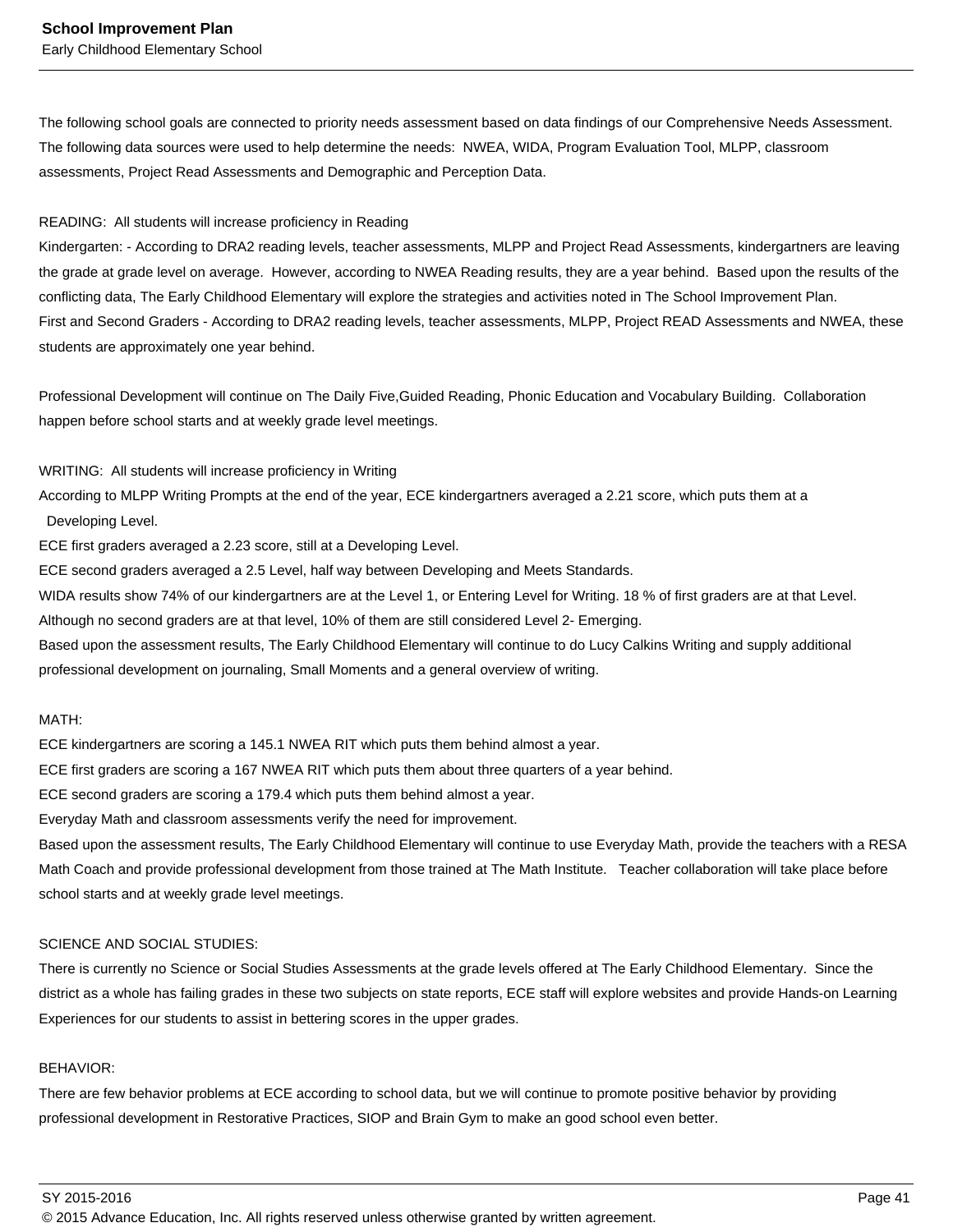# **4. How do the goals address the needs of the whole school population? How is special recognition paid to meeting the needs of children who are disadvantaged?**

The following goals address the needs of the whole school population and pay special recognition to meeting the needs of children who are disadvantaged. Goals, strategies and activities are differentiated to meet the needs of all children.

#### READING:

Tier I (Strategies for all students):

- Guided Reading
- Daily Five
- -Technology Integration (Lexia)

Intervention Strategies

Tier II:

- Differentiated Instruction through Small Group Instruction

- small group pushin/out assistance by the Reading Specialists and paraprofessionals

-ELL Support

Tier III:

-Increased Instructional Time -Differentiation through Summer School

- Resource Teacher Support

#### WRITING:

Tier I (Strategies for all): -Lucy Calkins Writing

-Journaling

Intervention Strategies Tier II: -Differentiation through Small Group Instruction -Title I teachers -Paraprofessionals

Tier III: -Increased Instructional Time -Differentiation -Resource Teacher Support

MATH:

Tier I (All students):

-Everyday Math

SY 2015-2016 Page 42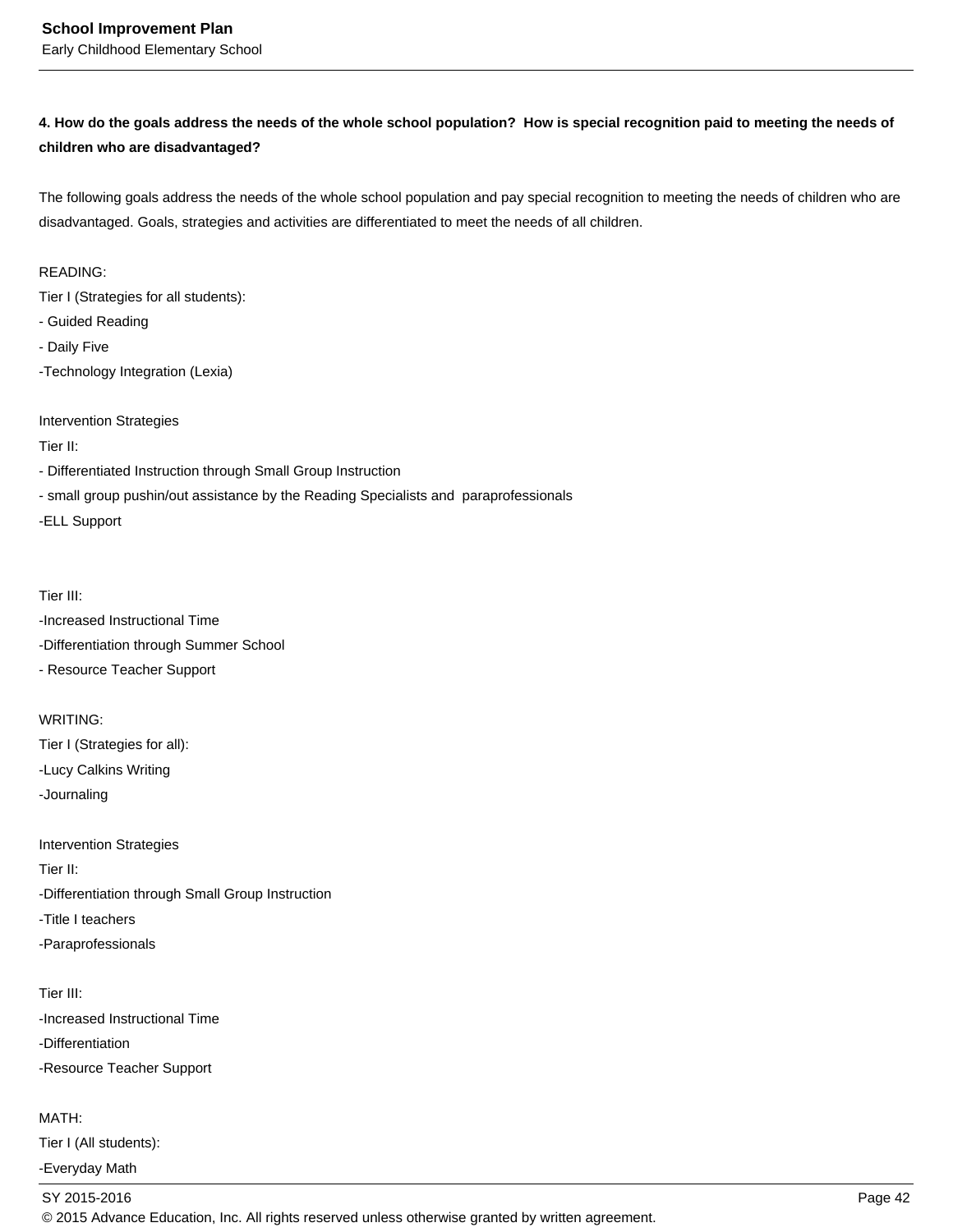Early Childhood Elementary School

-Technology Integration

Tier II:

- Differentiation through small group instruction

- ELL support

- Paraprofessional support

Tier III:

-Increased Instructional Time -Differentiation of instruction -Resource Teacher Support

SCIENCE:

Tier I (All students): -District Science Curriculum -Foss Kits -Technology Integration -Hands-On Science through HighTouch/HighTech

Tier II:

-Differentiation through Small Group Instruction

-Explicit Instruction

-Technology Integration

Tier III: -Increased instructional time - Resource Teacher Support

SOCIAL STUDIES: Tier I (All students): -District Social Studies Curriculum -Technology Integration

Tier II: -Differentiation -Small group instruction

Tier III: -Increased instructional -Differentiation -Resource Teacher Support

# CULTURE AND CLIMATE:

Student behavior: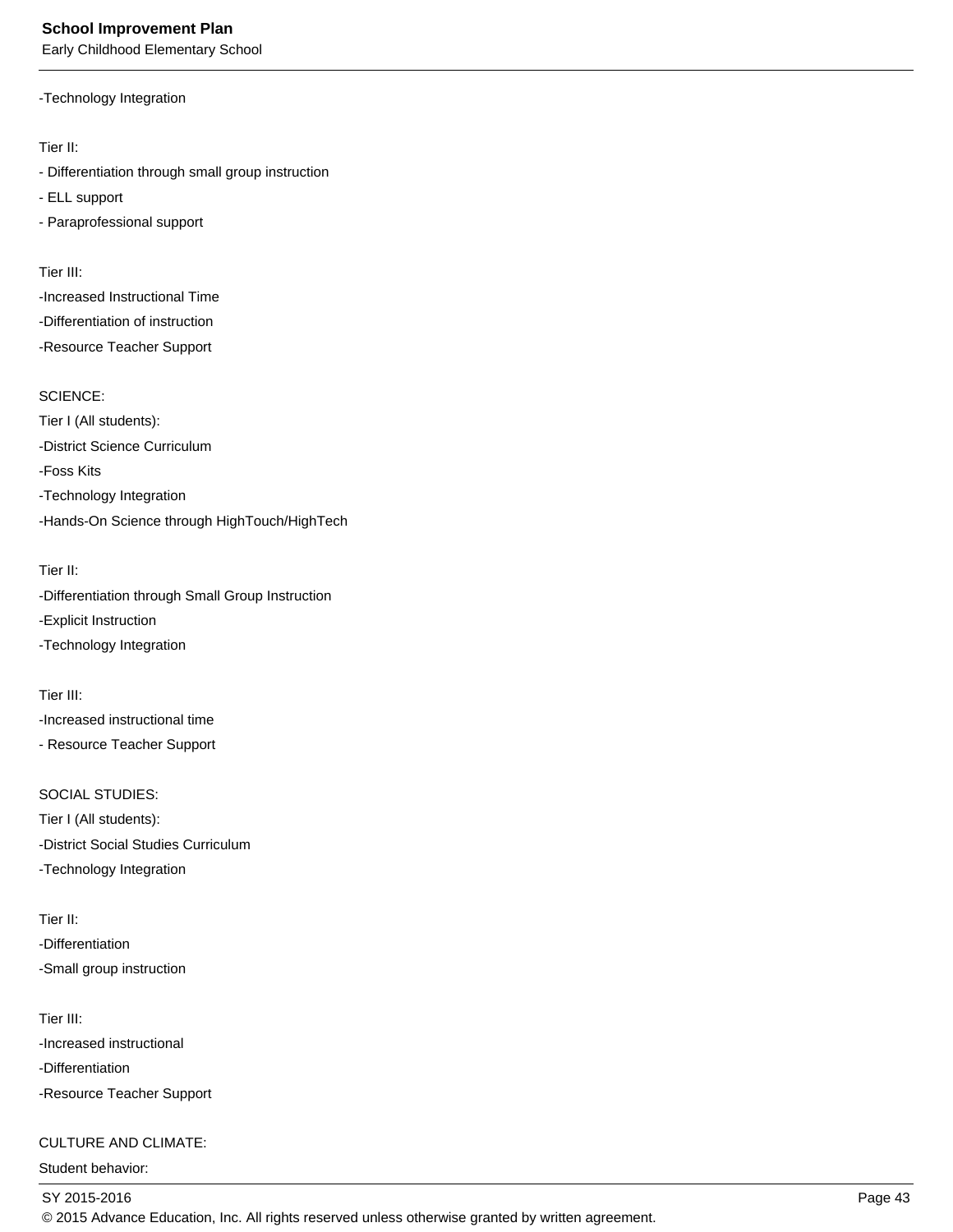Early Childhood Elementary School

Tier I (All students): -Restorative Practice Model -Attendance Monitoring -Brain Gym breaks -Department of Human Services -Local Agencies

Tier II:

-RTI/ITM -Social Worker Intervention

Tier III:

-Resource Room Teacher Support

- Increased Social Worker Intervention

-Behavior Plans as necessary

Parent Involvement:

Increase parent involvement through workshops, parent conferences and parent surveys.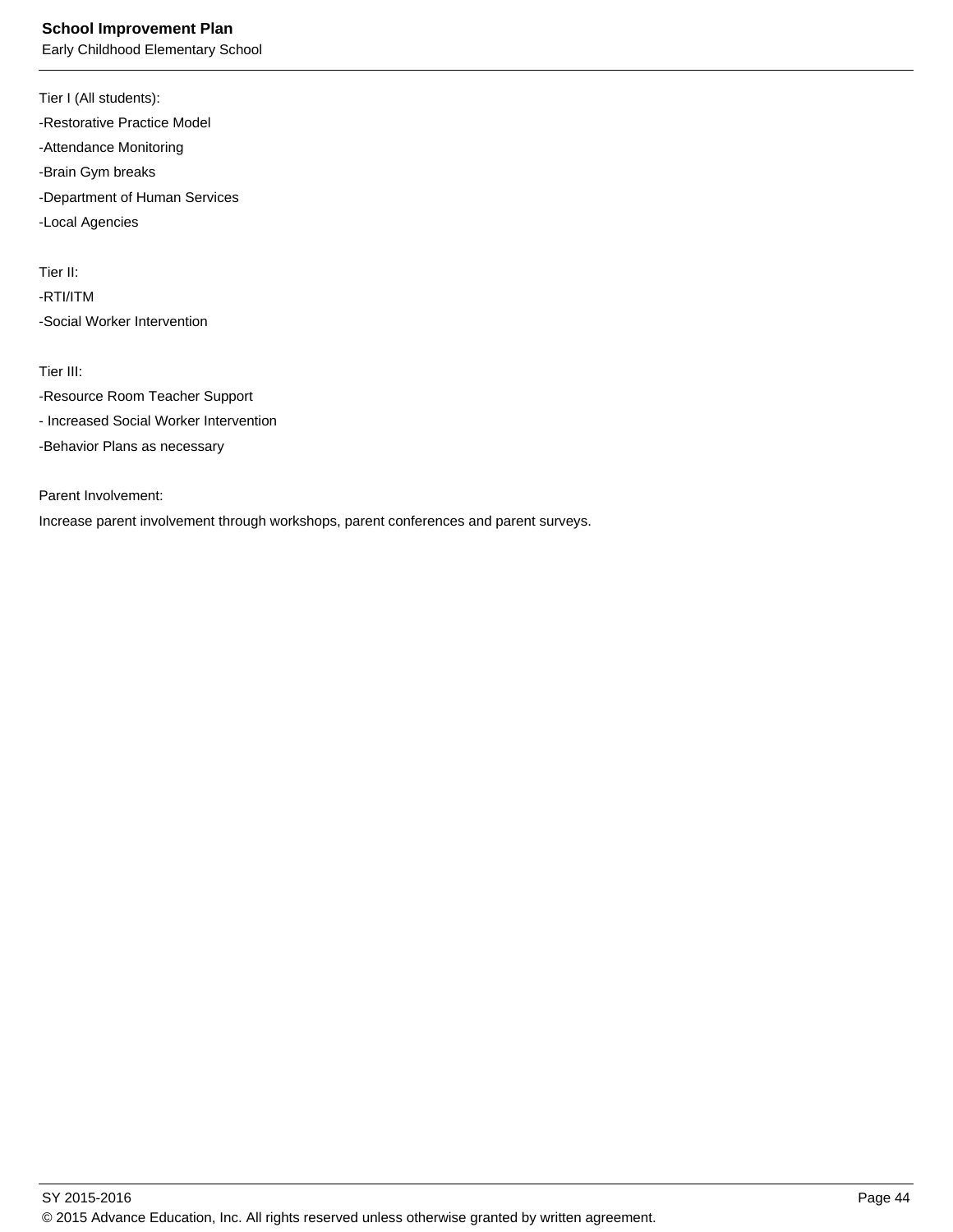# **Component 2: Schoolwide Reform Strategies**

#### **1. Describe the strategies in the schoolwide plan which focus on helping ALL students reach the State's standards.**

Our focus on all subjects will be on differentiation of instruction, collaboration within the grade level, vertical planning, research-based teaching strategies, extra support through Title I, 1A and professional development at both the building and district level.

#### READING STRATEGIES:

Our ELA/READING tools for all students include:

Guided Reading- Learning is based on The Next Step in Guided Reading by Jan Richardson. This reading program emphasizes small-group guided reading,

The Daily Five - A reading management program used in conjunction with Guided Reading, developed by "The 2 Sisters", Gail Boushey and Joan Moser.

Project Read - A phonics program to go along with Guided Reading and The Daily Five Lexia Reading Program - in conjunction with Technology

#### MATH STRATEGIES:

Our MATH tool for all students is:

Every Day Math Program- Which also includes support and professional development included from Wayne RESA and on-line learning

#### WRITING STRATEGIES:

Our WRITING tools for all students are: Daily Five - writing component School-wide journaling project

#### SCIENCE STRATEGIES:

Our SCIENCE tools for all students are: Foss Science Kits District Created Curriculum Hands-On science activities provided 3 times per year through HighTouch/HighTech Science

#### SOCIAL STUDIES STRATEGIES:

Our SOCIAL STUDIES tool for all students is: District created curriculum created during the 2010-2011 school year.

# BEHAVIOR STRATEGY:

Our BEHAVIOR tool for all students is: The Restorative Practice Program

#### TECHNOLGY STRATEGY:

Our TECHNOLOGY tool for all students is:

#### SY 2015-2016 Page 45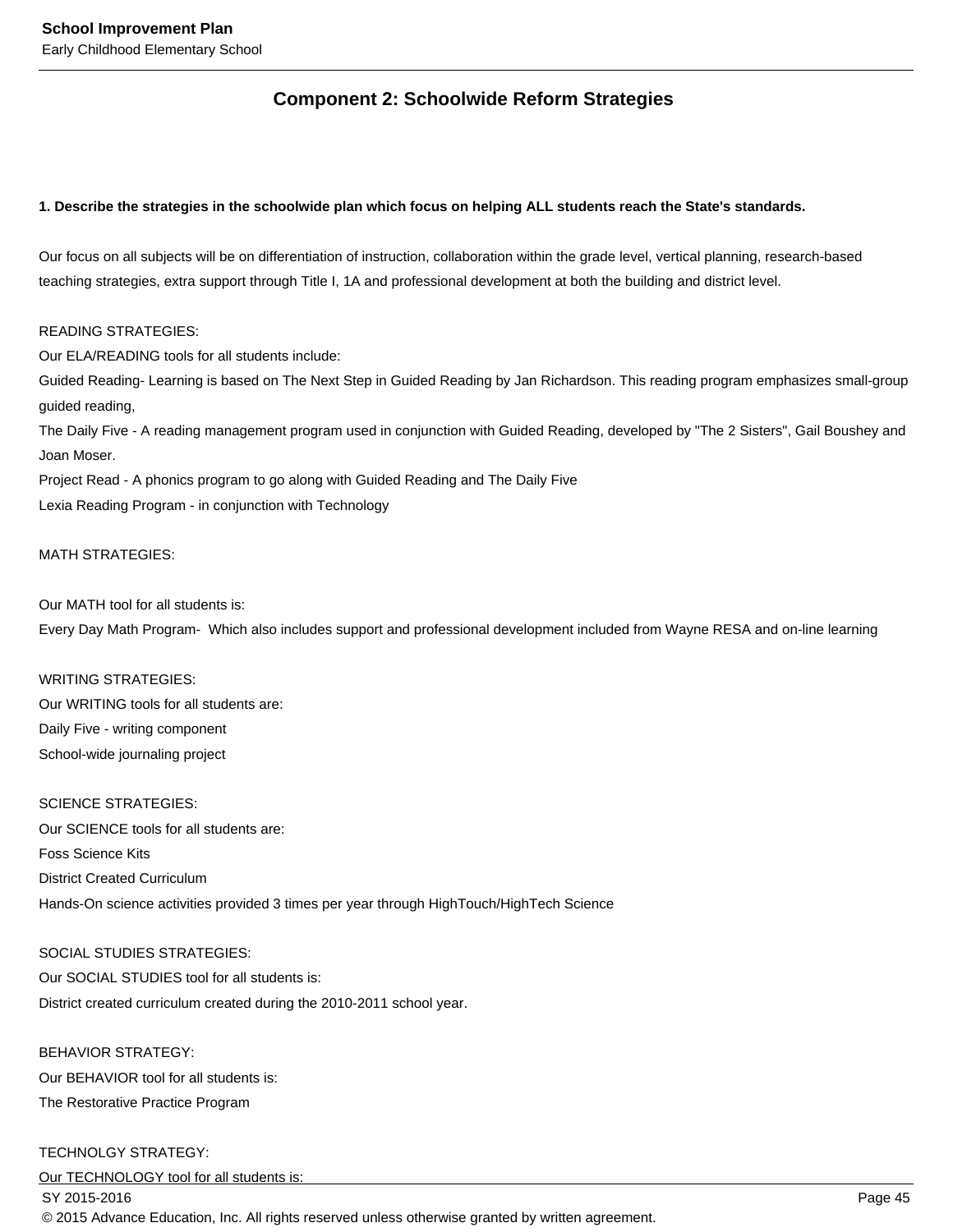Lexia Program NWEA for assessments

# **2. Describe how the research-based methods and strategies in the schoolwide plan increase the quality and quantity of instruction (which accelerates and enriches the curriculum).**

#### INCREASE THE QUALITY OF INSTRUCTION:

Tier I Strategy for all content areas: By using the same research-based programs throughout the school and district (Everyday Math and Guided Reading for example), we are ensuring that all students have access to high-quality instruction.

Instruction is differentiated based on the work of Elbaum, Vaugh, Highes, Mood & Schumm's, Differentiating Instruction: Teaching Differently to Improve Reading Instruction, 2000.

#### QUALITY AND QUANTITY OF INSTRUCTION:

Tier II Strategy: Enriches

#### Differentiated through Small Group

Differentiated Instruction: Increases the quality and quantity of Instruction

Research: According to Tomlinson (2000) "You can challenge all learners by providing materials and task on the standards at varying degrees of scaffolding, through multiple instructional groups, and with time variations. Further, differentiation suggests that teachers can craft lessons that tap into multiple student interest to promote heightened learner interest in the standard." Providing this type of instruction is proven to be effective because you are utilizing all avenues to learning for all students no matter what their ability levels may be. Differentiated instruction will provide support for all students as assignments will be developed according to their individual needs during small group instruction.

Tomlinson, C. (2000) Differentiation of Instruction in the Elementary Grades, ERIC Digest: ED443572 2000-08-00

#### QUANTITY OF INSTRUCTION:

Increased Instructional Time: Tier III Enriches - All content areas

Summer school will increase the quantity of instruction for those students who are still struggling after Tier II interventions have been provided.

In some cases, after the RTI process and Tier II interventions, some students may need further support and instructional support provided through the special education department.

#### Strategies Based Upon Achievement Data: Tier III Enriches- All Content areas

Teachers will work closely with all types of student data to better target quality instruction for struggling learners. Teachers will continue to receive targeted professional development on how to use data to drive instruction in all areas.

# **3. Describe how the research-based reform strategies in the schoolwide plan align with the findings of the comprehensive needs assessment.**

The following strategies in the school-wide plan aligns with the findings of the comprehensive needs assessment as follows:

SY 2015-2016 Page 46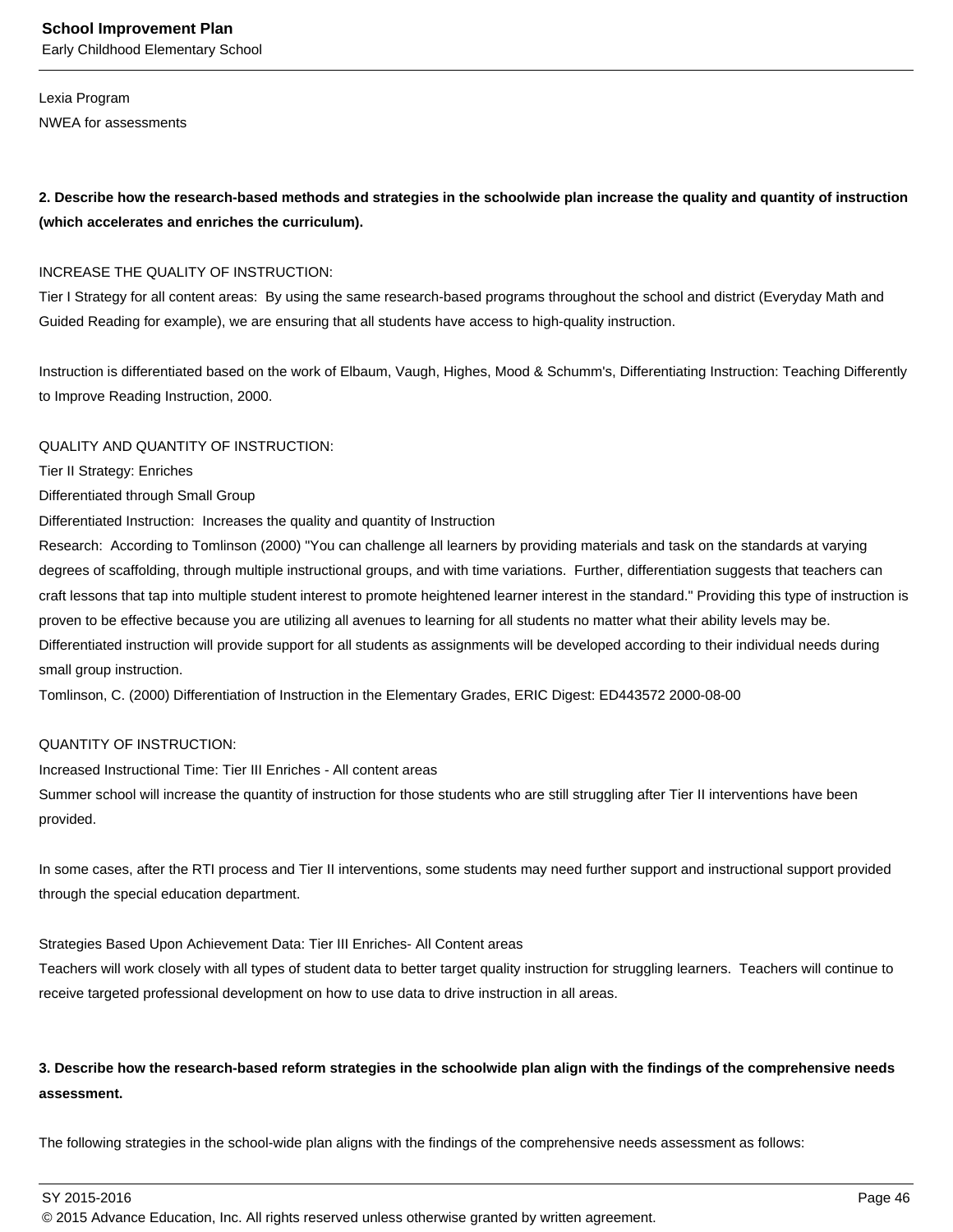#### READING:

Tier I:

Guided Reading - Guided Reading was selected to support reading in all content areas. Since The Early Childhood Elementary has very low achievement scores in all content areas, this model was selected to support reading in general. Professional Development will be needed to enhance the reading program.

 76% of the elementary students at The Early Childhood Elementary are at a Low or Low-Average percentile in reading according to NWEA spring testing. By using Guided Reading, in conjunction with The Daily Five and Project Read, all students are given the skills they need to become successful readers.

Phonic Education-Low reading scores on NWEA, DRA2 and classroom assessments support the need for further student work on phonics and word study.

#### Tier II:

Differentiating Instruction- As mentioned above, 76% of our students are below grade level. By using differentiating instruction, students are focusing on the skills they need at the level they need to be working at.

SIOP/ELL -60% of students at The Early Childhood Elementary come from homes where English is not the primary language. This students need additional support.

#### Tier III:

Differentiating Instruction needed with Resource Teacher Support

#### WRITING:

Tier I:

Lucy Calkins Writing- Based upon the end of the year MLPP Writing Prompt Rubric, the kindergartners ended up with an average of a 2.3 putting them slightly above the Developing Level. (Four point scale: 4=Exceptional, 3=Meets Standards, 2=Developing and 1= Emergent Writer) The first grade students ended up with a 2.25 average, putting them also at slightly above the Developing Level. The second grade averaged a 2.5 putting them halfway between Developing and Meets Standards. Additional support, professional development and monitoring of the writing program needs to occur.

#### Tier II:

Differentiating Instruction with Reading Teacher Assistance Differentiating Instruction with paraprofessional assistance

Tier III:

Differentiating Instruction with Resource Teacher Assistance

#### MATH:

Tier I:

Everyday Math- According to NWEA end of year results, our kindergartners and second graders ended the year approximately one year below grade level. The first graders were approximately 3/4 of a year behind. Continuation of this research-based strategy is needed.

Tier II:

Differentiating instruction with paraprofessional support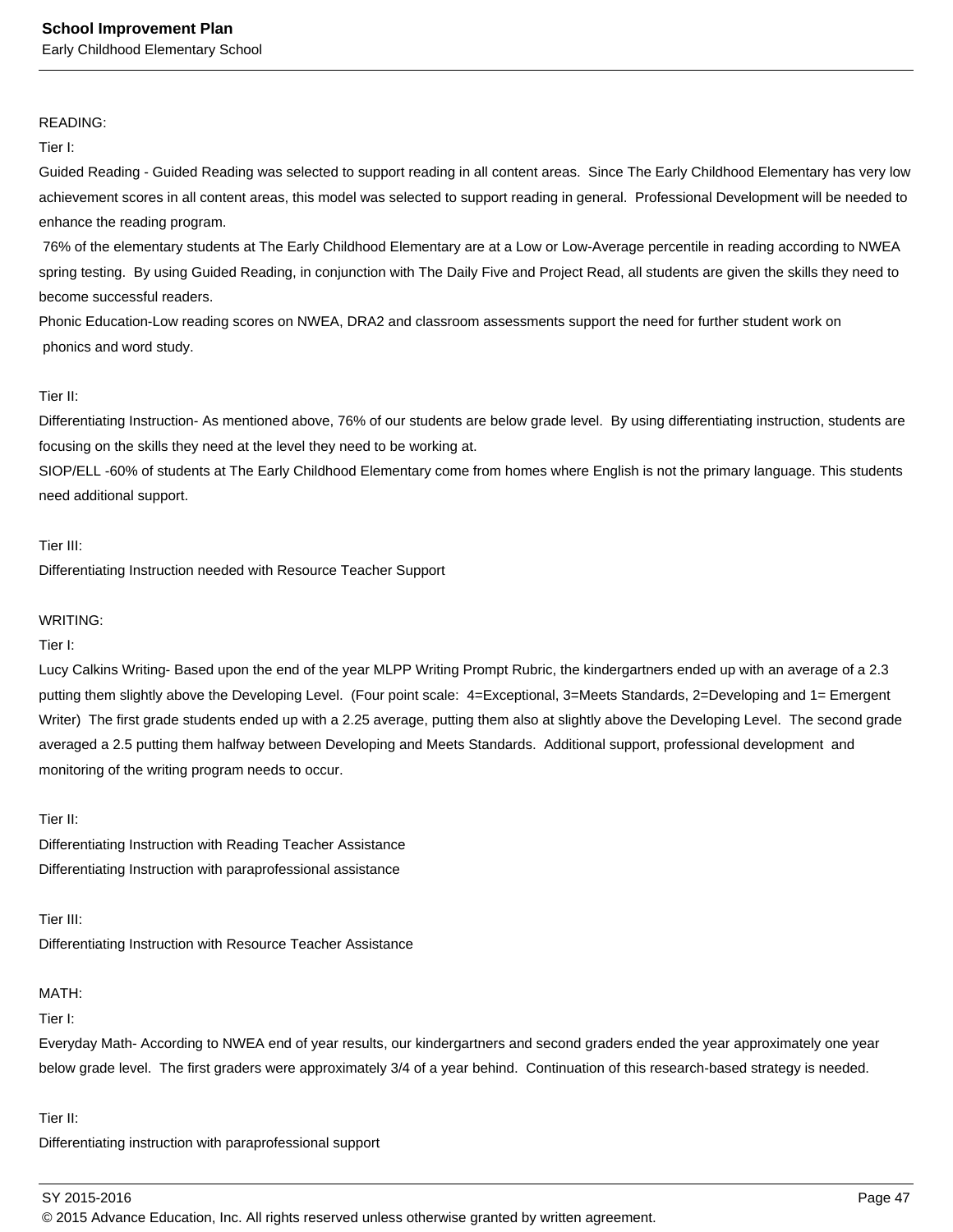Early Childhood Elementary School

#### Tier III:

Differentiating instruction with Resource Teacher support

SCIENCE: The District's fifth grade science, according to state data, is only at a 2.5 proficiency rating. Science needs to be more fully supported in the lower grades and closely monitored by administration.

Tier I:

Collaboration - review of District Curriculum Technology review of resources

Professional Development

Tier II: Differentiating instruction

Tier III:

Differentiating instruction with Resource Teacher Assistance

SOCIAL STUDIES: The District's Proficiency rate for sixth grade Social Studies is only 11.8%. The grades below sixth need to support the improvement of Social Studies District-wide.

Tier I:

Collaboration - review of District Curriculum Technology Review of resources Professional Development

Tier II: Differentiating Instruction Small group instruction

Tier III: Differentiating Instruction with Resource Teacher Support

BEHAVIOR: Improved Behavior is linked to academic success.

Tier I: Restorative Practices Brain Gym

Tier II: Differentiating Instruction

Tier III: Differentiating Instruction with Resource Teacher Support

CULTURE AND CLIMATE:

Attendance: An office clerk will monitor absences and report to the Principal

SY 2015-2016 Page 48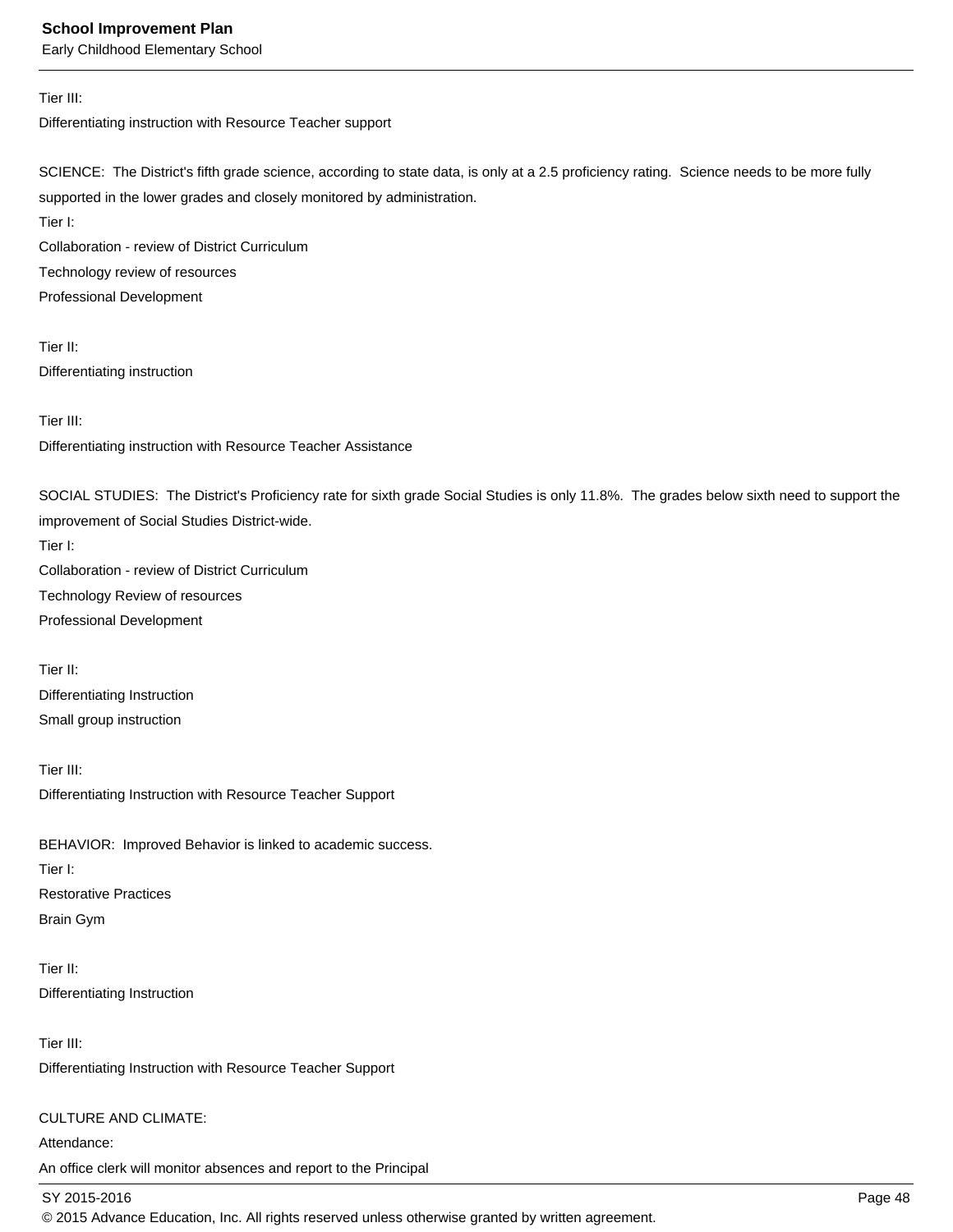Early Childhood Elementary School

The principal will report excessive absences to the Pupil Services Director

PARENT INVOLVEMENT:

According to Parent and Staff Surveys, Parent Involvement is at a low. Only 39% of the parents turned in the Parent Survey at the end of the year.

A Parent Involvement Committee will be established.

#### RESEARCH:

Algozzine, B. and Algozzine, K.M. (2009) "Facilitating Academic Achievement through Schoolwide Positive Behavior Support", Handbook of Positive Support, New York, Springer

Tomlinson, C. (1999). The Differentiated Classroom: Responding to the needs of learners. Alexandria, VA: Association for Curriculum and Supervision Development

Fountas and Pinnell, 1996: Enfield, Mary Lee, Ph. D., 1976; and Stoner, J.C. 1991

McClure, Carla Thomas, The Benefits of Teacher Collaboration, 2008; Killough, Laurel, Research Show Teacher Collaboration Helps Raise Student Achievement, 2011.

Calkins, Lucy, The Art of Teaching Writing, 2013

Spandel, Vicki, Creating Writers, 2012.

Essex, C. Teaching Creative Writing in the Elementary School., 1996.

Carroll, W. J. (2000) A Longitudinal study of children in the Everyday Mathematics Curriculum. Chicago; USCMP; Aaron, D. (1993)

Marshall, Patricia L. Cultural Diversity in Our Schools, 2001.

# **4. Describe the strategies in the schoolwide plan which provide a level of INTERVENTIONS for students who need the most instructional support in all major subgroups participating in the schoolwide program.**

The following strategies in the school-wide plan which provide a level of INTERVENTIONS for all students who need the most instructional support in all major subgroups participating in the school-wide program.

#### READING:

Tier II:

-Differentiating through small groups

-Differentiating through instruction provided by the teacher, Title I Staff and paraprofessionals

-Guided Reading - evaluate level

#### SY 2015-2016 Page 49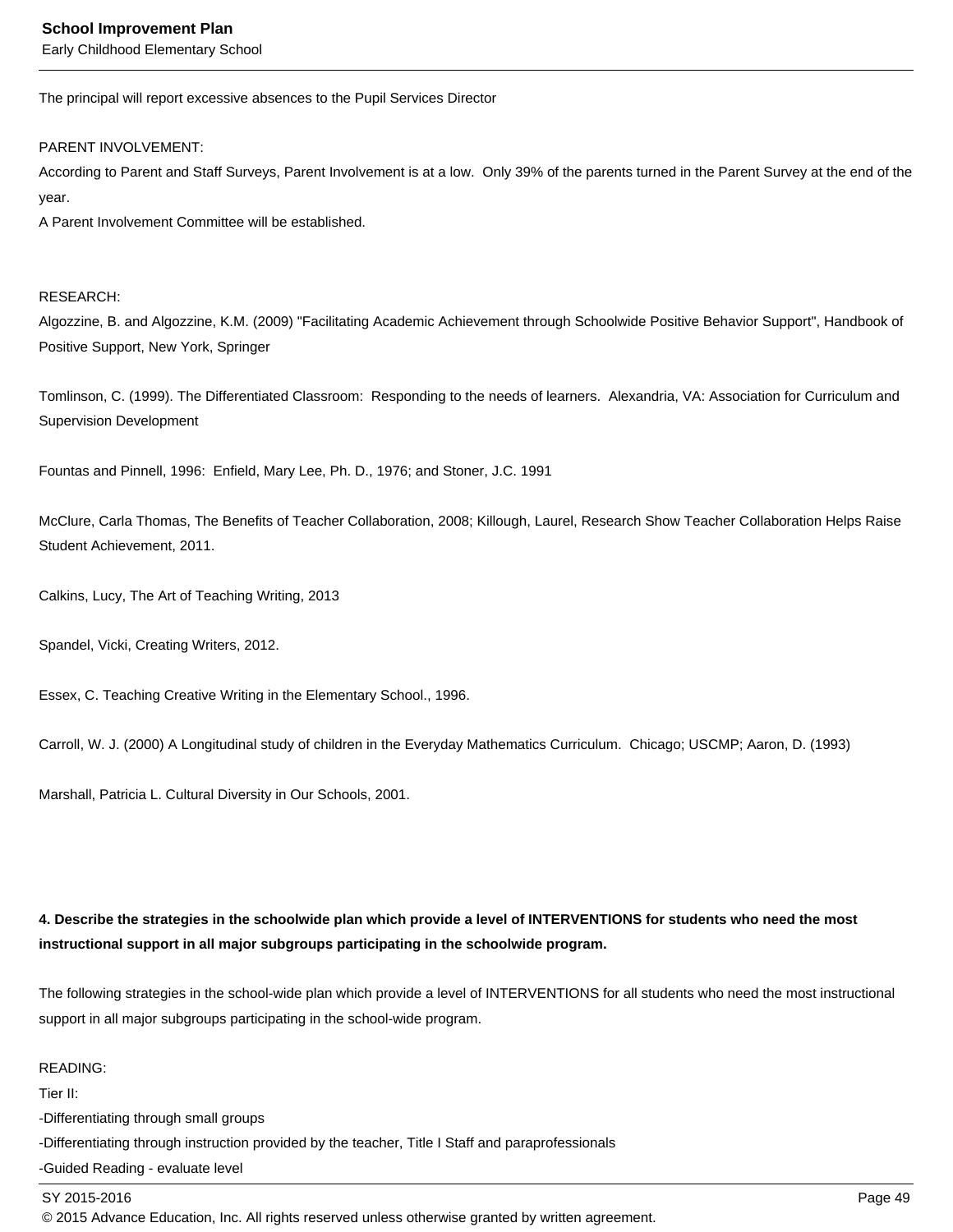Early Childhood Elementary School

# -Brain Gym - increase frequency -Teacher Collaboration (RTI/ITM) - Includes Title I Teacher

#### Tier III:

-Differentiating Instruction through small groups or one-on-one -Differentiating with assistance from The Resource Teacher -Guided Reading - Evaluate level -Brain Gym - Increase frequency -Teacher Collaboration -Includes Resource Teacher

#### WRITING:

Tier II: -Differentiating instruction through small groups -Differentiating instruction through classroom teacher, Title I Teachers and paraprofessionals -Brain Gym - increase frequency -Teacher Collaboration with Title I Teacher

#### Tier III:

-Differentiating instruction through small groups or one-on-one

-Differentiating instruction with assistance from The Resource Teacher

-Brain Gym - increase frequency

-Teacher Collaboration with Resource Teacher

#### MATH:

Tier II:

- Differentiating instruction through small groups

#### - Brain Gym - increase frequency

-Teacher Collaboration with Math Coach

#### Tier III:

-Differentiating instruction through small groups or one-on-one -Brain Gym - increase frequency -Teacher Collaboration with Math Coach and Resource Teacher

#### SCIENCE:

Tier II:

-Differentiating instruction through small group

-Brain Gym - increase frequency

-Teacher Collaboration with grade level team

# Tier III:

-Differentiating instruction through small group or one-on-one

-Brain Gym - increase frequency

-Teacher Collaboration with grade level team and Resource Teacher

# SY 2015-2016 Page 50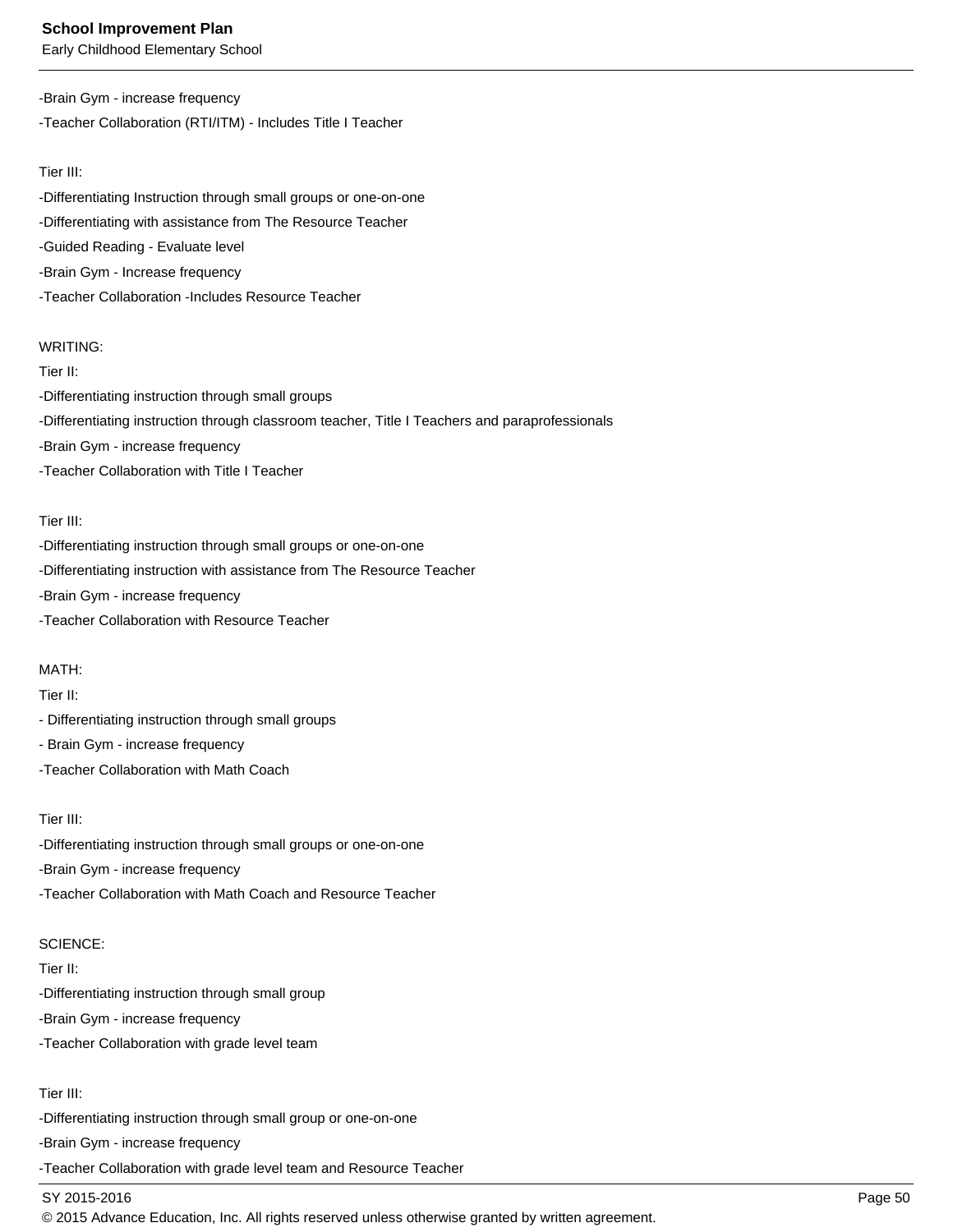Early Childhood Elementary School

#### SOCIAL STUDIES:

Tier II:

-Differentiating instruction through small group -Brain Gym - increase frequency -Teacher Collaboration with grade level team

#### Tier III:

-Differentiating instruction through small group or one-on-one -Brain Gym- increase frequency -Teacher Collaboration with grade level team and Resource Teacher

#### CULTURE/CLIMATE: Tier II and III

#### ATTENDANCE:

 Improve attendance for struggling students by having an office clerk call home daily. Habitual offenders will be turned over to the principal and the worst ones will be turned over to the Pupil Services Director.

#### BEHAVIOR:

- Restorative Practices Program in place
- Social Worker on staff

#### **5. Describe how the school determines if these needs of students are being met.**

Data will be analyzed through the following methods:

#### ACADEMICS:

#### Reading:

Students will show proficiency on the NWEA Reading Assessment, DRA2, MLPP, Project Read Assessment and classroom assessments.

#### Writing:

Students will show proficiency on the MLPP Writing Prompt at the end of the year in addition to classroom assessments.

#### Math:

Students will show proficiency on the NWEA Math Assessments, Everyday Math Assessments and classroom assessments.

#### Science;

Students will show proficiency on classroom assessments. Over time, State Assessments and NWEA Science assessments in the upper grades should reflect increased science proficiency.

#### Social Studies:

Students will show proficiency on classroom assessments. Over time, State Assessments and NWEA Social Studies assessments in the upper grades should show increased proficiency in social studies.

#### SY 2015-2016 Page 51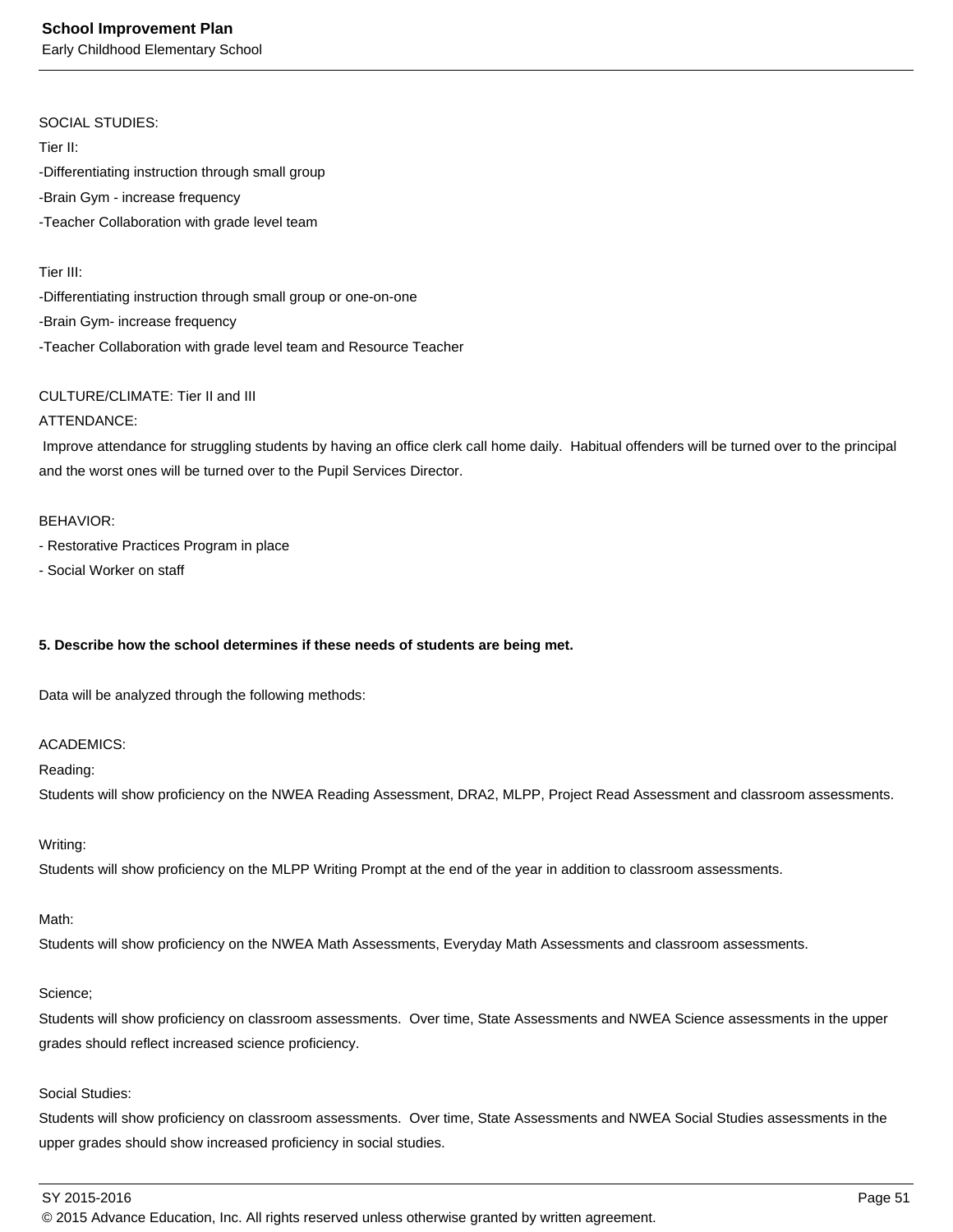# CULTURE AND CLIMATE:

SOCIAL NEEDS:

The Early Childhood Elementary determines if the needs of students are being met by employing all resources from the following sources to help meet the needs of our students. Teachers, the social worker, principal psychologist, psychiatrist and Resource Teacher all collaborate to help students reach their highest academic potentials in the following ways: -Pupil Services Director assists with transportation, housing, clothing and other needs -Department of Human Services provides Health, Food, Housing -Mobile Dentist -Vision Screening through Wayne County -Hearing Screening through Wayne County

Number of referrals can be documented.

#### ATTENDANCE:

The office clerk in charge of attendance can document the number of calls and referrals made.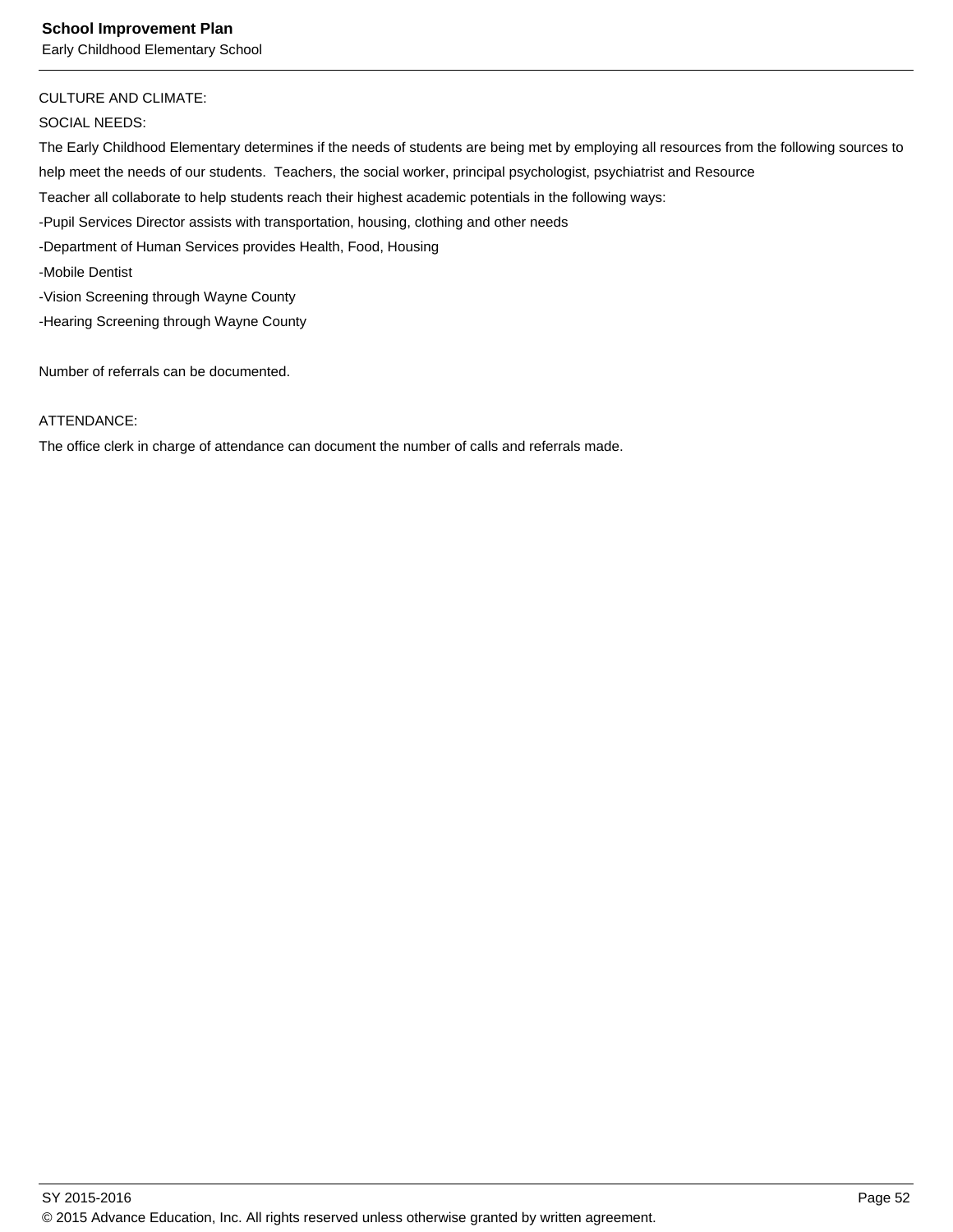# **Component 3: Instruction by Highly Qualified Staff**

| Label | <b>Assurance</b>                                                                                                                                                                                                                                                                                                                       | Response | <b>Comment</b>                                                                                                                                                                                                                                                                    | <b>Attachment</b> |
|-------|----------------------------------------------------------------------------------------------------------------------------------------------------------------------------------------------------------------------------------------------------------------------------------------------------------------------------------------|----------|-----------------------------------------------------------------------------------------------------------------------------------------------------------------------------------------------------------------------------------------------------------------------------------|-------------------|
|       | 1. Do all of the instructional paraprofessionals<br>meet the NCLB requirements for highly<br> qualified? Provide an assurance statement. If<br>no, what is the number that is not highly<br>qualified and what is being done to address<br>lthis?<br>NOTE: A schoolwide program must have all<br>highly qualified instructional staff. | Yes      | All paraprofessionals at The Early<br>Childhood Elementary School,<br>PreK-8, are highly qualified<br>according to the Elementary and<br>Secondary Education Act<br>$ $ (NLCLB). 100% of our<br>paraprofessionals hold<br>lassociate's degrees, CDAs or<br>Ihave passed Workkeys. |                   |

| Label | Assurance                                                                                                                                                                                                                                                                                                   | <b>Response</b> | <b>Comment</b>                                                                                                                                                                                                                                                                                                                                                      | <b>Attachment</b> |
|-------|-------------------------------------------------------------------------------------------------------------------------------------------------------------------------------------------------------------------------------------------------------------------------------------------------------------|-----------------|---------------------------------------------------------------------------------------------------------------------------------------------------------------------------------------------------------------------------------------------------------------------------------------------------------------------------------------------------------------------|-------------------|
|       | 2. Do all of the teachers meet the NCLB<br>requirements for highly qualified? Provide an<br>assurance statement. If no, what is the number<br>that is not highly qualified and what is being<br>Idone to address this?<br>NOTE: A schoolwide program must have all<br>highly qualified instructional staff. | Yes             | Yes, all (100%) of the teachers at<br>The Early Childhood Elementary,<br>from Preschool through second<br>grade, are deemed highly<br>qualified according to the<br><b>Elementary and Secondary</b><br>Education Act (NCLB.) All<br>teachers hold Master's degrees,<br>with the exception of one, who is<br>in the process of completing this<br>additional degree. |                   |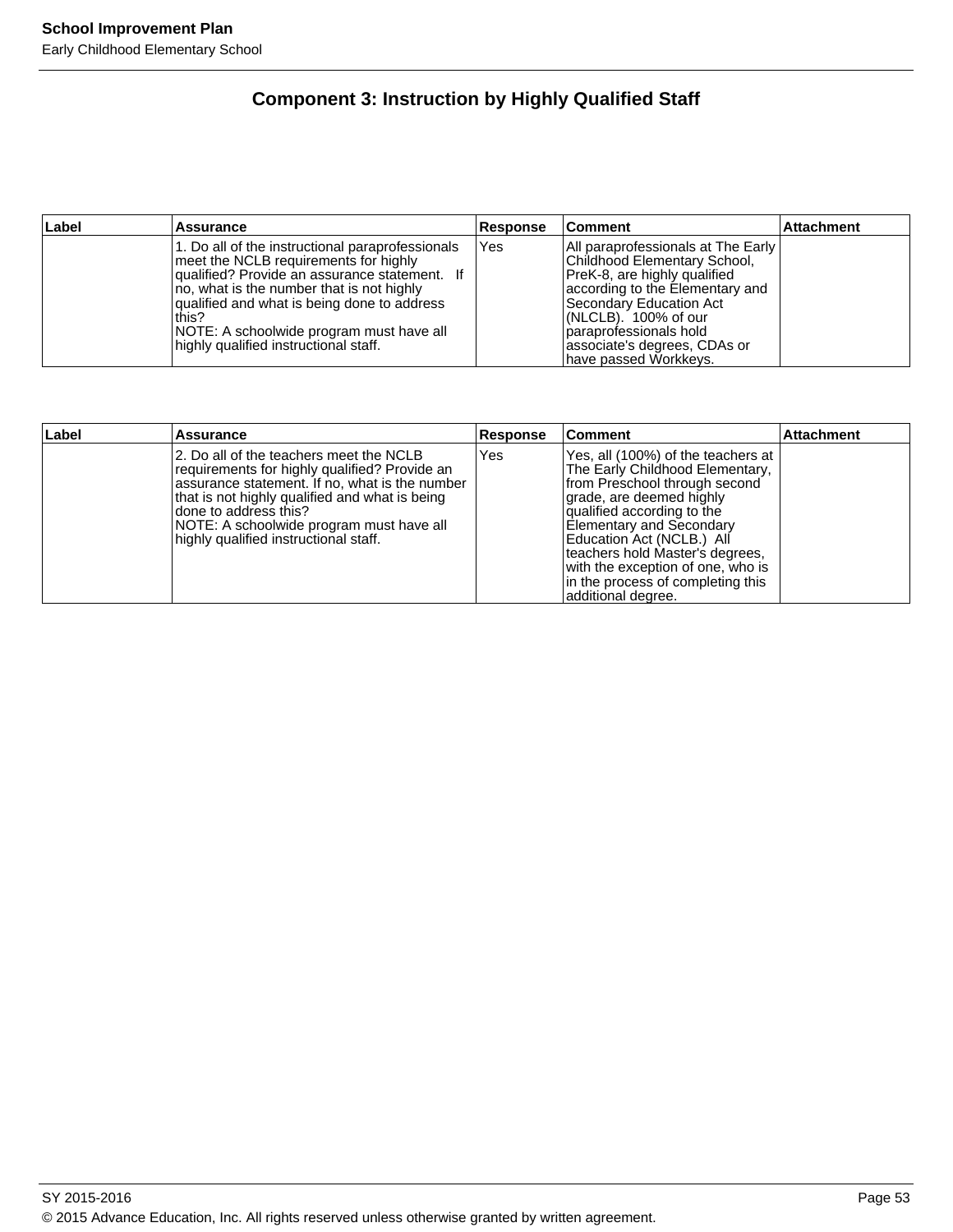# **Component 4: Strategies to Attract Highly Qualified Teachers**

#### **1. What is the school's teacher turnover rate for this school year?**

There was no turnover for the 2013-2014 school year. Two additional teachers transferred into the school from within the district to cover the addition of two second grade classrooms to the building. The 10 original teachers remained same and the two additional were new to the school, not the district.

Going into 2014-2015 school year, 100% of the now 12 teachers remains the same.

#### **2. What is the experience level of key teaching and learning personnel?**

Our staff consists of 12 teachers. Our current experience level of key teaching and learning is as follows:

0-5 years: 1 teacher (8%) 6-10 years: 1 teacher (8%) 11-15 years: 0 teachers 16-20 years: 4 teachers (34%) 21 or + years: 6 teachers (50%)

# **3. Describe the specific initiatives the SCHOOL has implemented to attract and retain high quality teachers regardless of the turnover rate.**

There has been no classroom teacher turnover in this building, so there has been no need to implement initiatives. However, in the event that new teachers would be hired, we would emphasis the fact that we are a small building with a staff that works well together. We use Everyday Math, Guided Reading and Restorative Practices. We offer the opportunity to work an exciting and diverse population. The school has support staff and offers a mentor program. Additionally, we have a brand new computer lab which was installed in the fall of 2014.

**4. Describe the specific initiatives the DISTRICT has implemented to attract and retain highly qualified teachers regardless of the turnover rate.** 

#### RECRUITMENT STRATEGIES

The Hamtramck Public School District works with Wayne County RESA to post positions that occur within the district. Job descriptions and pertinent information are available to job-seekers on-line. Referrals from present employees are accepted. Open positions are posted within each school.

#### RETENTION INITIATIVES

1.)The Hamtramck Public School District offers a nice benefit program including health, vision and dental care.

2.)The Districts provides numerous professional development opportunities to the staff such as training on Everyday Math and Guided SY 2015-2016 Page 54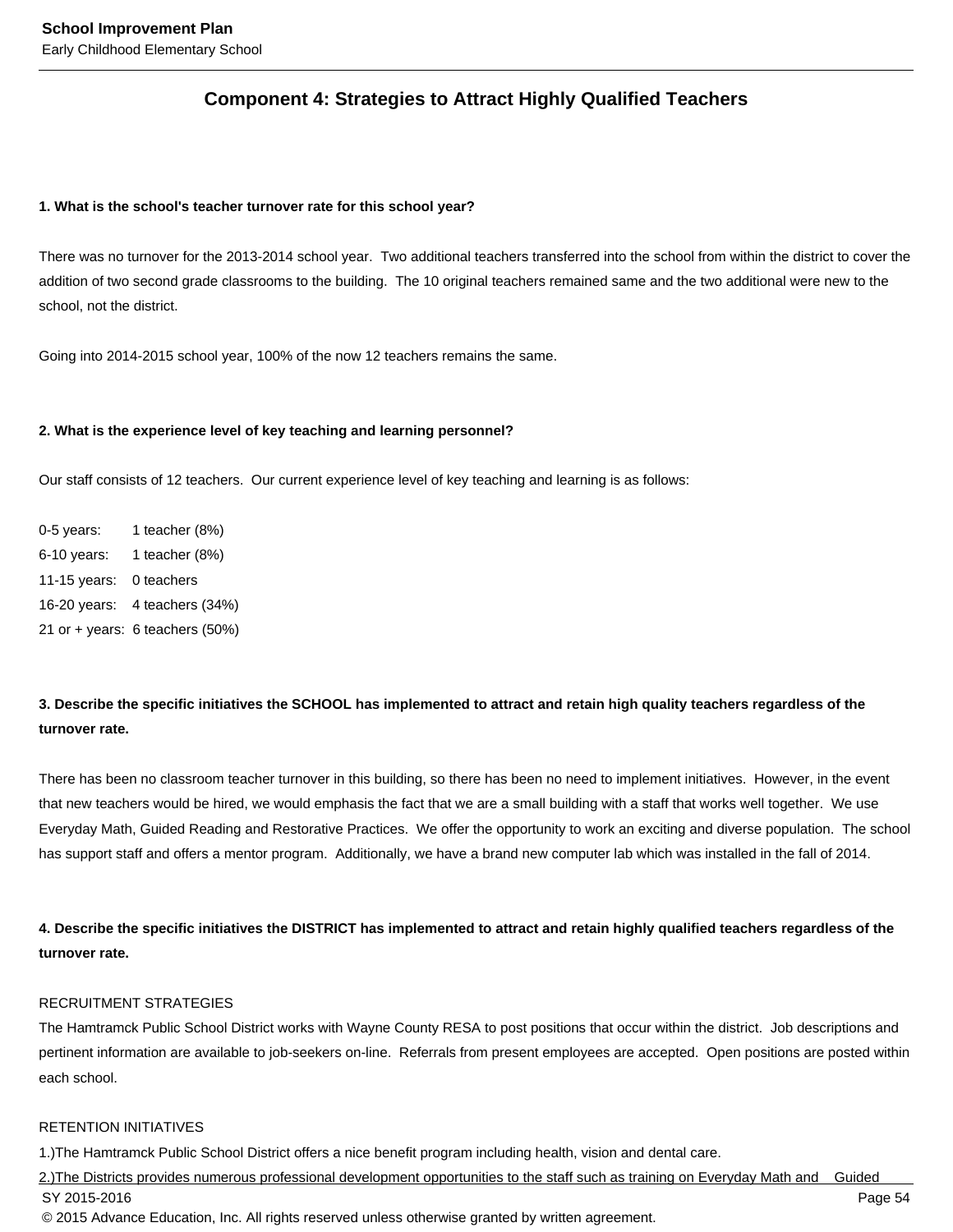Early Childhood Elementary School

# Reading.

- 3.)The district has great support staff and enrichment teachers.
- 4.) Teachscape is utilized as an online teacher evaluation system.
- 5.) Technology is constantly being evaluated and upgraded providing students and staff with quality programs.

# **5. If there is a high turnover rate, what initiatives has the school implemented to attempt to lower the turnover rate of highly qualified teachers?**

We have had a zero to low turnover rate for the last several years.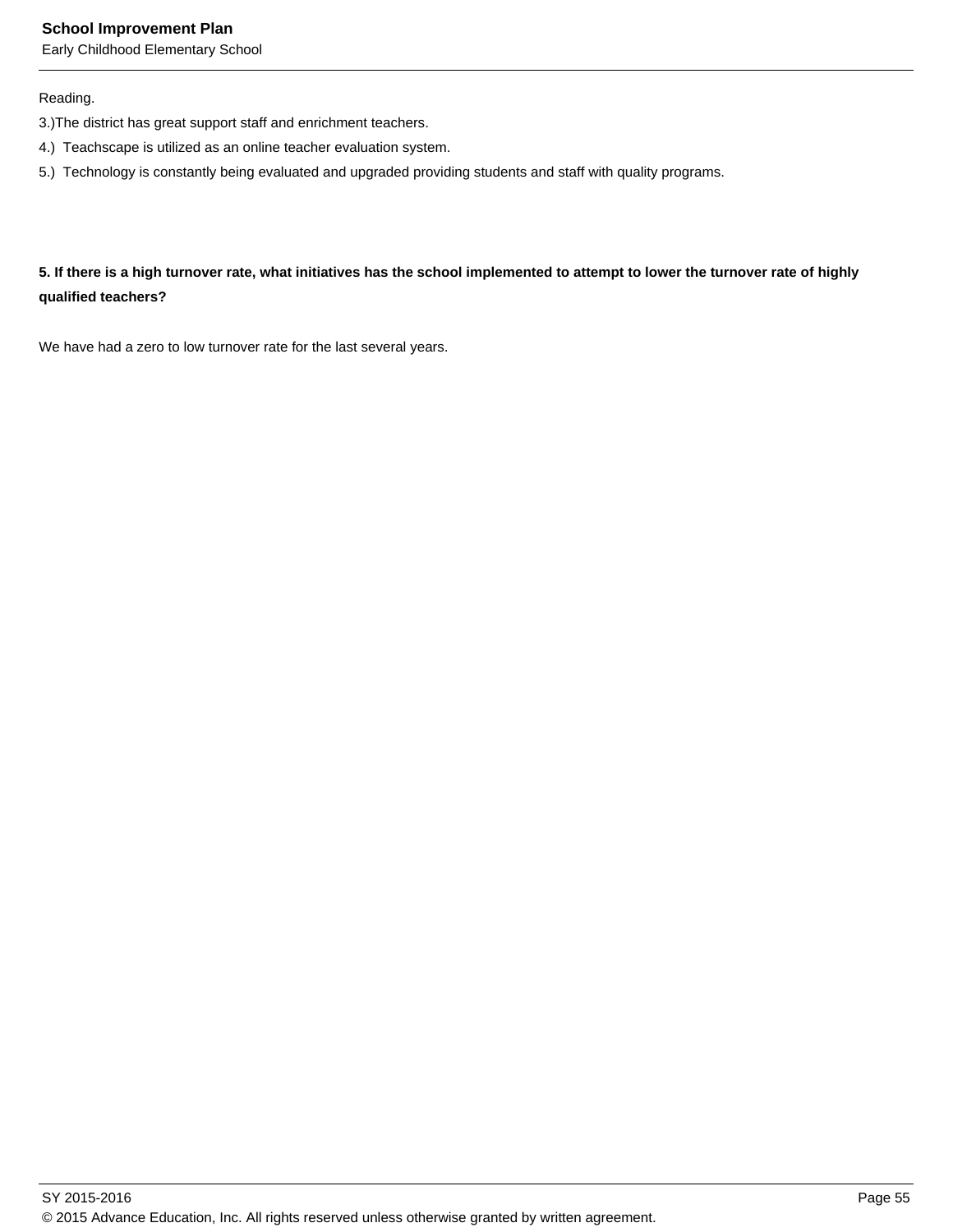# **Component 5: High Quality and Ongoing Professional Development**

**1. Describe the professional learning that the staff will receive that is aligned with the comprehensive needs assessment process and the goals of the school improvement plan.**

The staff will be receiving additional professional development that is aligned with the comprehensive needs assessment and the goals of the school improvement plan.

TYPES OF PROFESSIONAL LEARNING:

#### RESTORATIVE PRACTICES

Teachers will receive a brief overview and review of Restorative Practices presented by the Restorative Practices Coordinator.

#### CLASSROOM MANAGEMENT

Brain Gym - All teachers will receive an introduction to Brain Gym by The Brain Gym Institute. Methods and activities presented will increase student focus on core academic subjects.

#### MATH

Selected teachers who attend RESA Math Institute will present their new knowledge at staff meetings or on professional development days. The Institute is based on The Everyday Math Program.

#### WRITING

Staff member who teaches writing at Oakland University during the summer will present ideas on motivating students to write and generally enhancing our writing program.

#### Journaling

Principal will review the importance of journaling, emphasizing the importance of coordinating it with conferencing.

#### READING

Review of our program tool, The Daily Five will be presented by our on-staff reading teachers, coaches or an outside expert.

Increasing student vocabulary will explored by visiting Flocabulary.org

Reading coaches will present ideas based on a need-to-know basis

#### **SCIENCE**

An outside expert will be found to present Hands-on Science activity ideas to staff.

# **2. Describe how this professional learning is "sustained and ongoing."**

After reviewing NWEA, DRA2, and classroom assessments as well as having input from stake holders, a professional development plan for SY 2015-2016 Page 56 © 2015 Advance Education, Inc. All rights reserved unless otherwise granted by written agreement.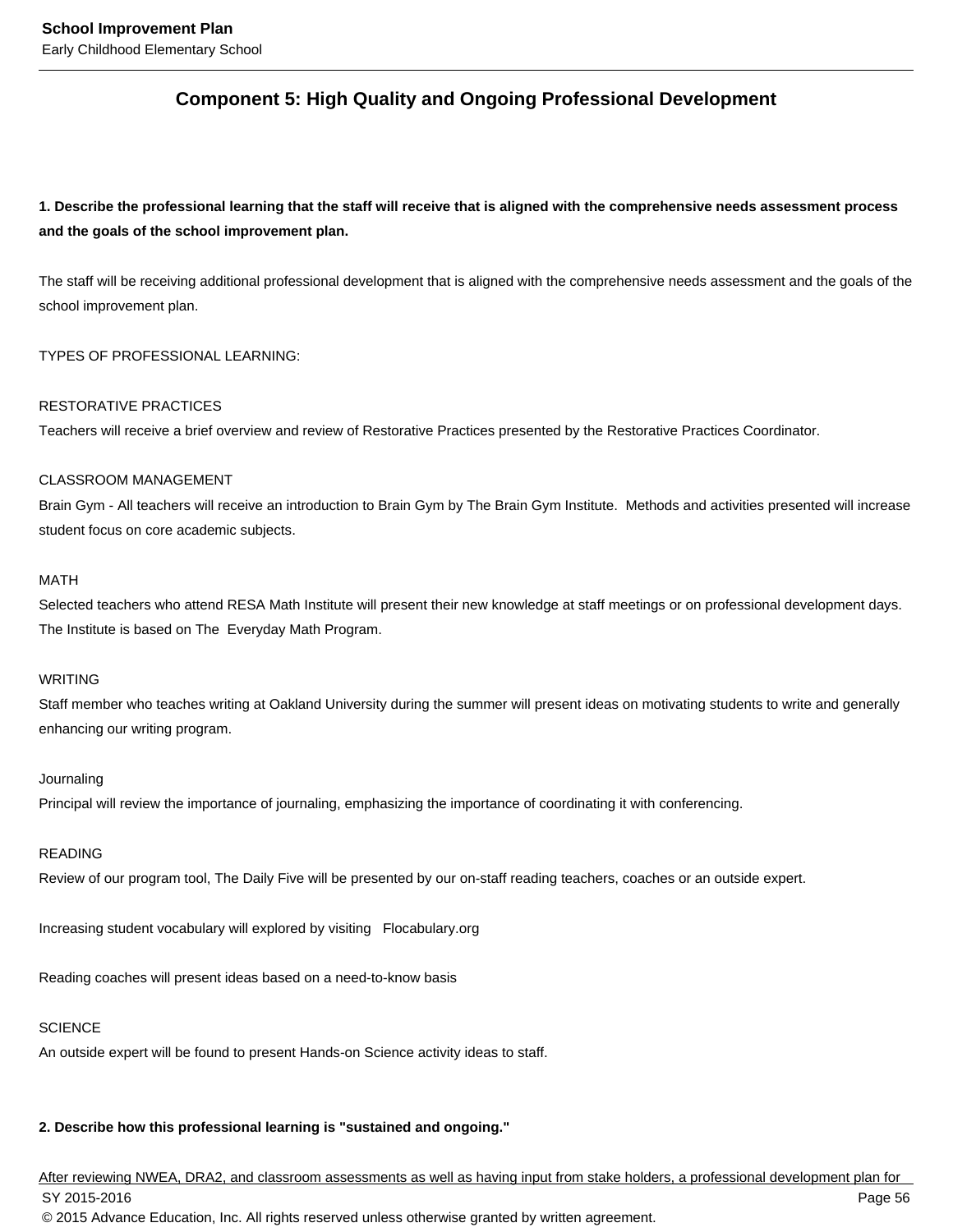Early Childhood Elementary School

the upcoming year has been devised.

The staff will receive additional professional development on the Lucy Calkins Writing Program, The Daily Five reading management program, the SIOP model for ELL, Restorative Practice (Behavior), Brain Gym (Behavior), Math Institute (Everyday Math) and Reading Improvement ( emphasis on vocabulary, phonics and comprehension).

A plan for professional learning put into place each year.

| Label | <b>Assurance</b>                                            | <b>Response</b> | <b>Comment</b>                                                              | l Attachment                                    |
|-------|-------------------------------------------------------------|-----------------|-----------------------------------------------------------------------------|-------------------------------------------------|
|       | 13. The school's Professional Learning Plan is<br>complete. | IYes            | lThe school's Professional<br>ILearning Plan for 2015-2016 is<br>Tattached. | l Professional<br>Development Plan<br>2015-2016 |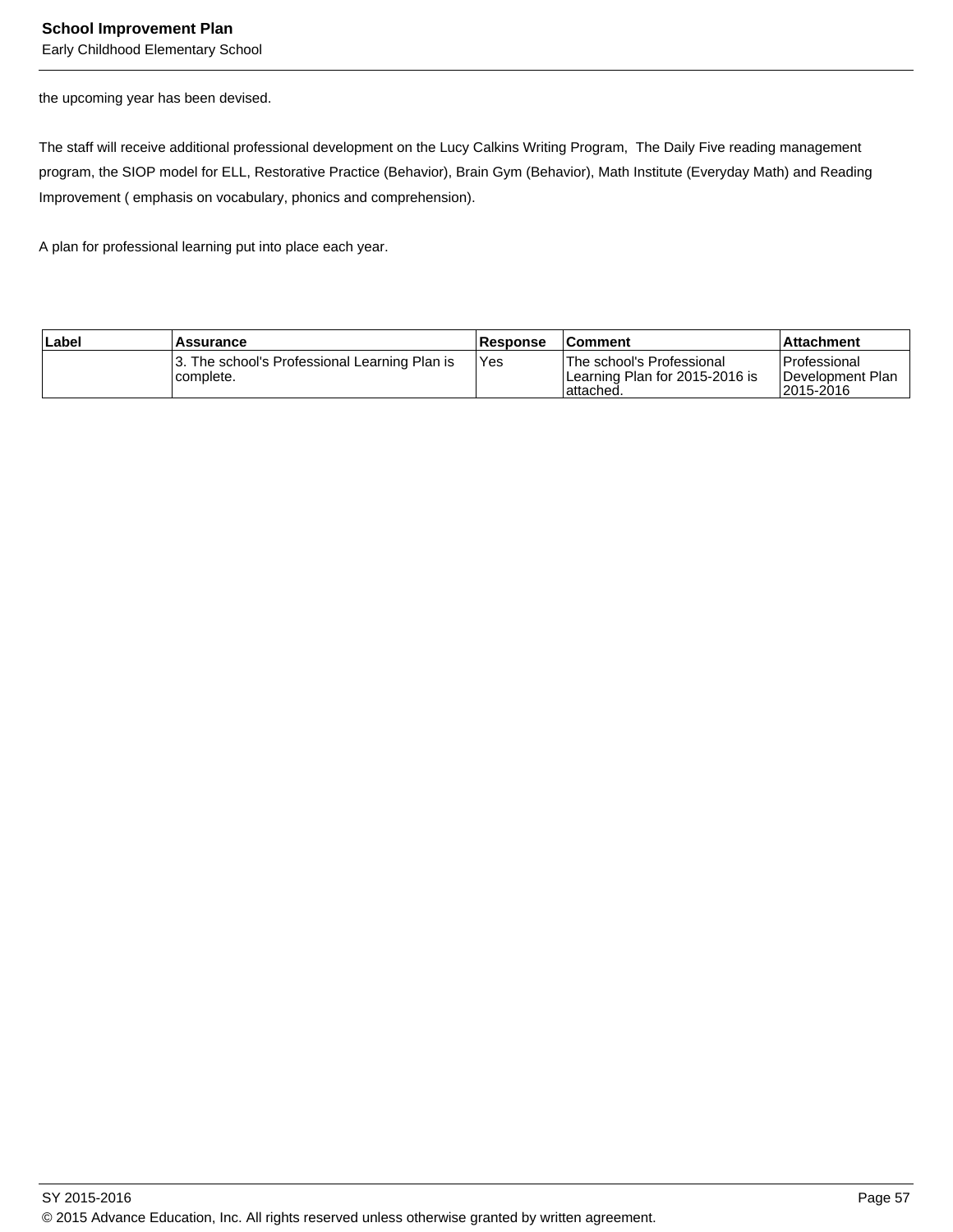# **Component 6: Strategies to Increase Parental Involvement**

#### **1. Describe how parents are (will be) involved in the design of the schoolwide plan.**

Parents were encouraged to voice their opinions and feel welcome in the school. Surveys are sent home every spring. This year, only 39% of the elementary surveys were returned as compared to 68% last year. Areas surveyed were: Curriculum, Assessment of My Child's Progress; Family Involvement, Facility, Heath and Safety, Relationships; Program Management and Leadership and Partnerships. All categories averaged over 90% with only two sub-categories dipping below 90%. 84% of the parents felt "Class size is small enough for teachers to give my child individual attention" and only 86% felt "The emergency procedures used at ECE..." were clear to them. The previous year, areas that families were concerned with were class size, playground size and making referrals for helpful resources to parents. These areas scored 75-88%.

No families joined The School Improvement Plan during the 2014-2015 school year. During the 2013-2014 school year, four parents attended a meeting on School Improvement and the previous year two parents were minimally involved.

This year, we plan to have a teacher spearhead a Parent Involvement Committee.

#### **2. Describe how parents are (will be) involved in the implementation of the schoolwide plan.**

#### COMPREHENSIVE NEEDS ASSESSMENT:

Although not very successful in the past, parents will again be invited to participate as members of The School Improvement Team, which meets monthly to review and evaluate the School Improvement Plan's implementation and evaluation and where the comprehensive needs assessment is developed through a review of student achievement, demographic, program and perception data. Parents will be encouraged to be involved in the implementation of the plan at the fall Title I meeting, School Improvement Meetings, school and classroom newsletters. A spring survey is given to parents to help determine our success in implementation.

#### SCHOOLWIDE REFORM STRATEGIES:

Parents will once again be encouraged to be involved in the development of the schoolwide reform strategies as they join the School Improvement Team. In addition parents may volunteer in school and form action committees that address the needs of the students and the school. Parents also participate in the spring school survey and annual Curriculum/Open House night. Parents are also involved numerous after school events and Parent Teacher Conferences.

### HIGHLY QUALIFIED STAFF

Parents will be involved in the interviewing of new staff as part of the interview committee.

#### PROFESSIONAL DEVELOPMENT:

Parents participate in Parent Workshops and training provided by the district or the school regarding curriculum, policies, etc. The Early Childhood Elementary will make an effort to establish a Parent Group (PTA, PTO or something similar) which would assist with the selection of topics for training staff on effective parent engagement strategies.

SY 2015-2016 Page 58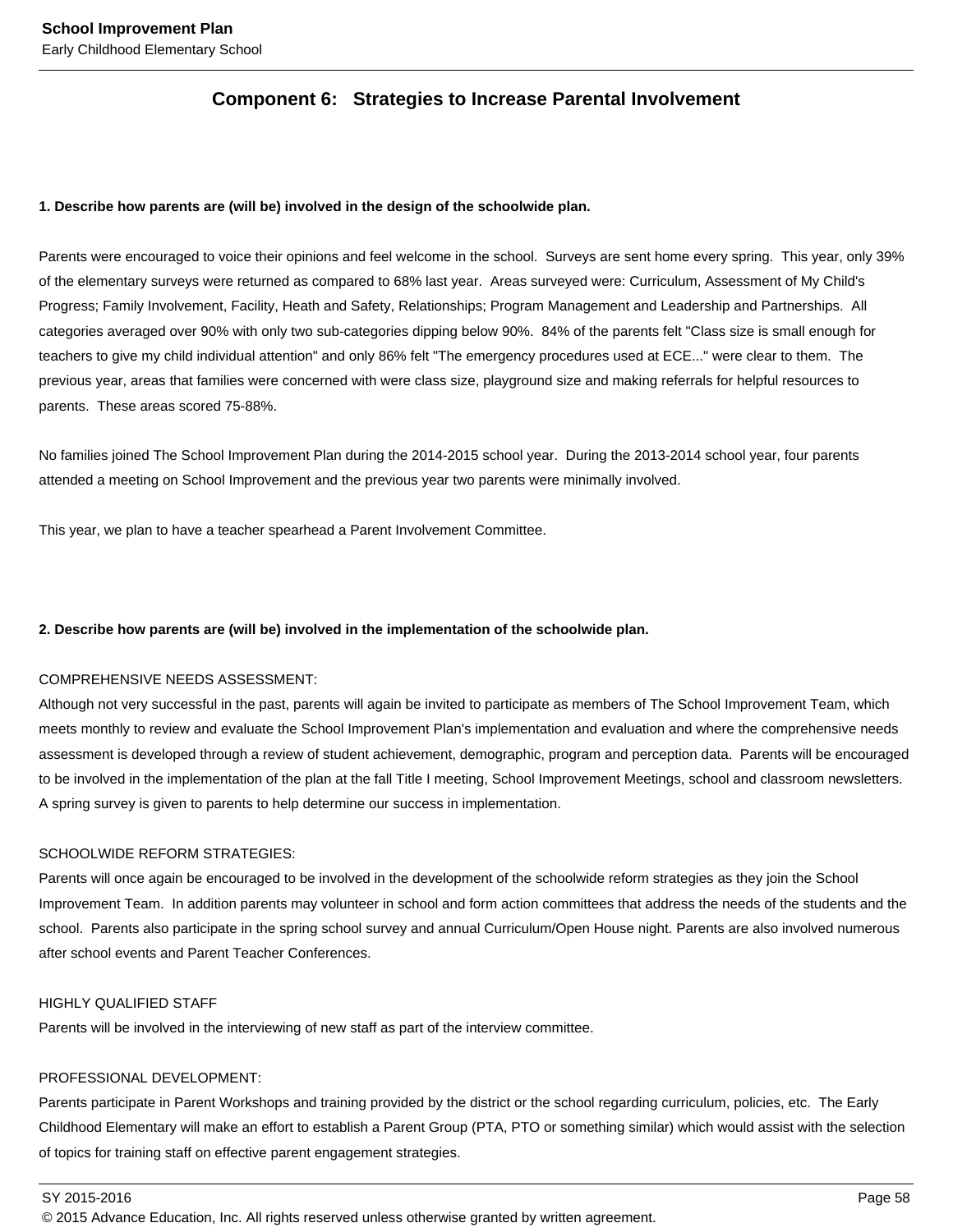#### STRATEGIES TO INCREASE PARENTAL INVOLVEMENT:

At the fall Title I meeting and the fall Curriculum Night/Open House, parents will be encouraged to join a parent committee in which they review, discuss and evaluate the school improvement plant. This includes review of The Title I component, including Title I laws, Title I programs and budgets, The Parental Involvement Policy and Parent/Student/Teacher Compact. Parents also provide feedback through surveys and evaluations to help continuously improve schoolwide programing and strengthen parent involvement and participation.

#### PRESCHOOL TRANSITION:

We are fortunate to have a Great Start Readiness Program in our building. The preschool program holds parent meetings several times throughout the year and seeks parental input. Preschoolers and their families are invited to school-wide programs such as math and science night. The program does home visits twice per year, holds conferences and encourages parent volunteers. Parents are invited to be part of the School Improvement Team.

Communication between our school and Head Start is very good. Head Start invites our principal and other school officials to speak with parents at their location. In addition, Head Start students, parents and staff visit ECE each spring.

#### ASSESSMENT DECISIONS:

ECE provides parents with descriptions and explanations of the school curriculum, standards, academic assessments used to measure student progress and expected proficiency levels of the students at the annual Title I meeting, Curriculum Night, conferences and in school newsletters.

#### TIMELY AND ADDITIONAL ASSISTANCE:

ECE provides opportunities for parents to be involved in the classrooms through volunteering in the content areas. Parents are provided with conferences that explain the timely additional assistance that is provided for their child along with progress reports and selection criteria for the interventions provided. Parents support Summer School and homework communications by maintaining supportive home-school collaborative relationships with teachers, paraprofessionals, administrators and reading consultants.

#### COORDINATION & INTEGRATION OF FEDERAL, STATE & LOCAL RESOURCES

Parents are involved in the coordination and integration of school-wide federal, state and local resources through Title I Meetings, School Improvement Team meetings and budgeting meetings providing such resources/programming as filed trips, Great Start Readiness programming, Summer School, etc.

#### EVALUATION

Parents provide feedback and suggestions through surveys and evaluations to determine the overall progress of implementation of the school-wide plan. Data and results from parent evaluations provide support for what strategies, programs and activities have worked in the past and help to decide what we will keep and utilize in the new school year. All parents are invited to attend parent meetings, the Title I annual parent meeting, parent-teacher conferences and other activities which use funds from designated Parent Involvement dollars. In addition, parents are invited to serve on the School Improvement Team where the annual evaluation of the plan takes place.

#### **3. Describe how parents are (will be) involved in the evaluation of the schoolwide plan.**

Parents are invited to be involved in the evaluation of the school-wide plan through their roles in the School Improvement Plan committee as well as through their feedback provided in parent surveys that are administered on a yearly basis. As active participants in the school improvement framework cycle, parents are involved in the use of the Program Evaluation Tool, which for ECE was The Daily Five learning

SY 2015-2016 Page 59

<sup>© 2015</sup> Advance Education, Inc. All rights reserved unless otherwise granted by written agreement.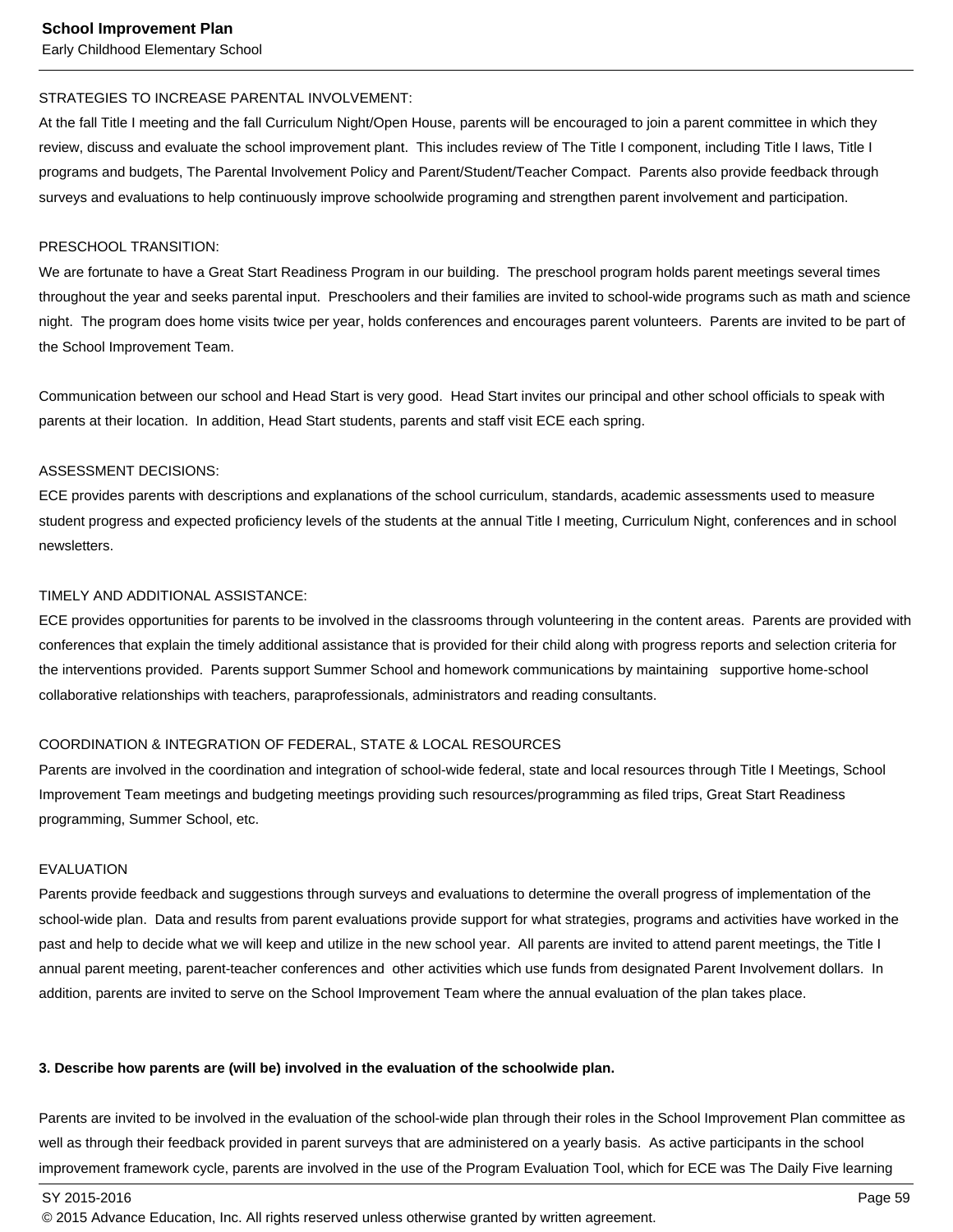structure for reading. Through the use of the form, the school improvement team determines whether implementation of the school-wide plan was effective and whether or not to continue or remove activities related to school improvement plan strategies/goals based on multiple years of student data. Parents have the opportunity to reflect and evaluate all components of the school-wide plan with a focus on the ECE's school-wide events such as family science and math nights., conferences and school-wide policies. They are offered the opportunity to provide feedback on what has worked , what has not worked and what they would like to see more or less of in regards to their student's success and school-wide plan.

The Early Childhood Elementary (ECE) also utilizes the use of surveys to further gather parental feedback and input on the school-wide plan. Surveys are completed on an annual basis, and the results are included in the School Improvement Plan. The compiling of the survey and involvement of the parents is all in part to create an accurate and valid evaluation of the school-wide plan, getting as much feedback to incorporate into the school Improvement Framework for the current year and goals for the upcoming school year.

| Label | <b>Assurance</b>                                                                                                                                                              | <b>Response</b> | l Comment                                                                                                                                                                                                                                                                                                                                                                                                                                                                                                                                                                                                                                                         | <b>Attachment</b>                        |
|-------|-------------------------------------------------------------------------------------------------------------------------------------------------------------------------------|-----------------|-------------------------------------------------------------------------------------------------------------------------------------------------------------------------------------------------------------------------------------------------------------------------------------------------------------------------------------------------------------------------------------------------------------------------------------------------------------------------------------------------------------------------------------------------------------------------------------------------------------------------------------------------------------------|------------------------------------------|
|       | 14. Does the school have a Title I Parent<br>Involvement policy that addresses how the<br>school carries out the required activities of<br>ESEA Section 1118 (c) through (f)? | Yes             | We have a comprehensive Title I<br>Parent Involvement Policy at The   Plan 2015-<br>Early Childhood Elementary.<br>Yes, ECE does have a Title I<br>Parent Involvement Policy that<br>addresses how the school carries<br>out required activities of ESA<br>Section 118(c) through (f). The<br>Early Childhood Elementary's<br>ESA includes Section 1118 C.<br>Policy Improvement, Section<br>1118 D Shared Responsibility,<br>Section 1118 E Building Capacity<br>and Involvement and Section<br>1118 F Accessibility. Additional<br>details of the policy are outlined<br>and described in the school's<br>Parent Involvement Plan in the<br>appendices section. | <b>Parent Involvement</b><br>2016revsied |

#### **5. Describe how the school is carrying out the activities outlined in ESEA Section 1118 (e) 1-5, 14 and (f).**

The manner in which The Early Childhood Elementary (ECE) carries out the activities outlined in the ESEA Section 1118 (e) 1-5, 14 and (f), is by implementing building capacity for environment and accessibility strategies and opportunities for parental involvement and collaboration between the school staff and family counterparts.

As stated in Section 1118 (e) (1), the ECE staff "Shall provide assistance to parents of children served by the school or local education agency, as appropriate, in understanding such topics as standards, State and local academic assessments, the requirements of this part, and how to monitor a child's progress and work with educators to improve the achievement of their children;" ECE shares the Common Core standards, Michigan Grade Level Standards, grade level content and objectives, and the Academy's Assessment Policy with parents at the annual Title I Meeting, Curriculum Night and at all Parent/Teacher Conferences throughout the school year. Grade level proficiency expectations, based upon NWEA (North West Evaluation Association) reading and math assessments and DRA2 reading levels are also shared at the Title I annual meeting and Parent/Teacher Conferences.

Additional information on the District's NWEA/MAP data is shared prior to testing in the fall through memos that are sent home with students. During parent/teacher meetings, action plans are created to target grade level high priority based upon students' performance on fall and spring standardized assessments.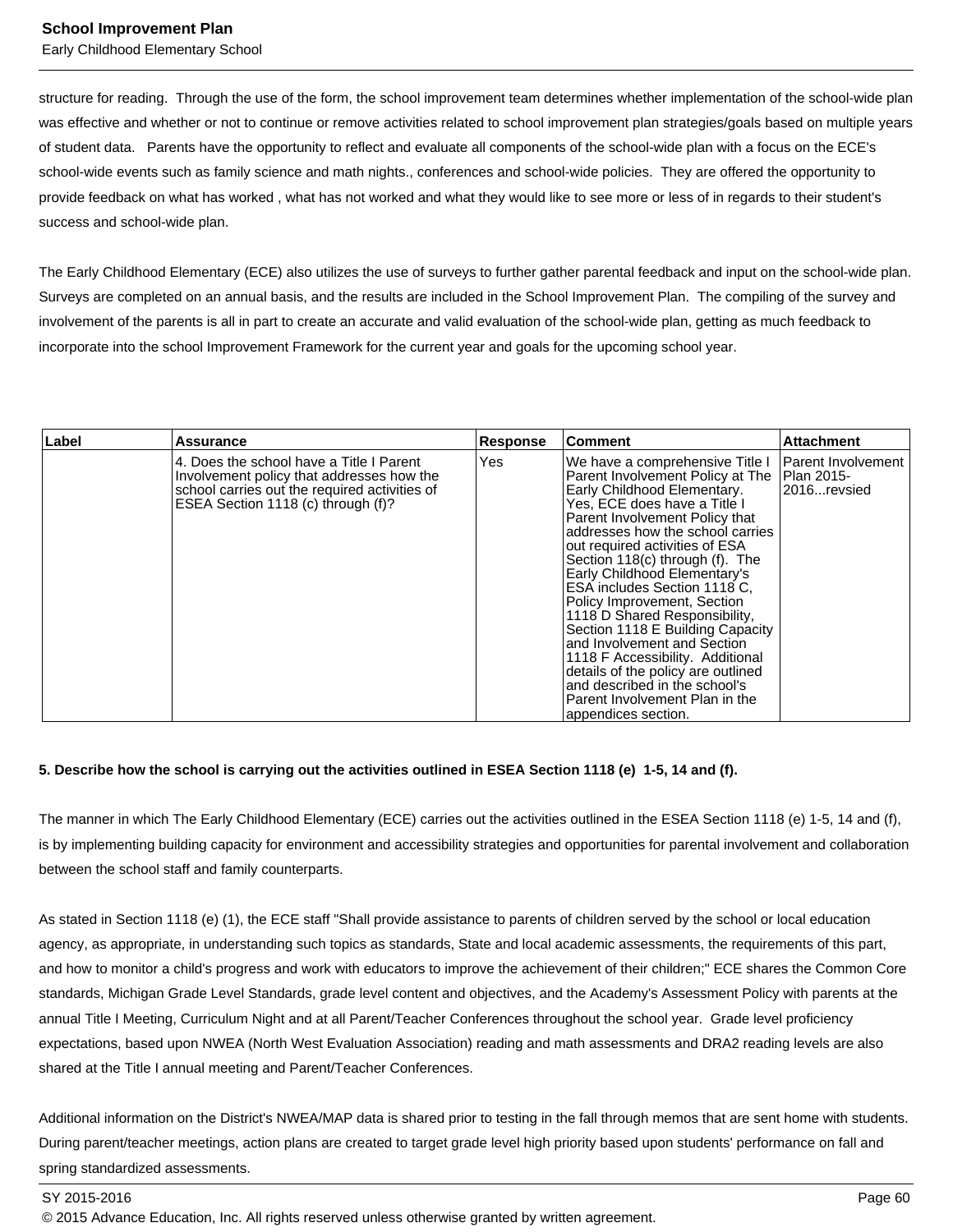In addition to state standard and assessments, students progress reports are sent home to parents four times per year. This allows parents to access students' grades and achievements per formative and summative data, prior to conferences, providing ample time to collaborate with teachers and school administration on the necessary targeted intervention needed for students who may be identified at risk.

- Curriculum discussion of State Academic Content Standards during Annual Title I Meeting

-Q & A sessions during Title I Parent Meeting

-Parent Workshops

-Parent/Teacher Conferences

As stated in Section 1118 (e) (2), ECE "Shall provide materials and training to help parents to work with their children to improve their children's achievement, such as literacy training and using technology, as appropriate, to foster parental involvement;" ECE provides parents with training opportunities throughout the school year to work with students on achieving academic success. Such opportunities include sessions focusing on various topics such as study habits, standardized assessments, literacy and curriculum. Curriculum Night is used to supplement learning strategies for their students.

As stated in Section 1118(e) (3), ECE "Shall educate teachers, pupil services personnel, principals, and other staff, with the assistance of parents, in the value and utility of contribution of parents, and how to reach out to, communicate with, and work with parents as equal partners, implement and coordinate parent programs, and build ties between parents and school;" ECE teachers and staff meet with the school principal in August before each school year. A session is dedicated to building parent relationships and collaboration efforts with families throughout the year. This allows for teachers to show parents on a daily basis how students are progressing academically. Teachers are provided with staff who can translate to parents as needed during Parent/Teacher Conferences and throughout the school day while teachers are conducting phone calls and one-on-one meetings.

Parents are encouraged to be active on The School Improvement Committee. In addition parents are provided with Parent Feedback surveys in which data utilized from those surveys are incorporated into the ECE School Improvement Plan.

- Provide tools to teachers, principals, administrators and local school staff on how to effectively communicate with parents -Staff Professional Development

-Staff meetings

As stated in Section 1118(e) (4), The Early Childhood Elementary "Shall, to the extent feasible and appropriate, coordinate and integrate parent involvement programs and activities with the parent resource center that encourage and support parents in more fully participating in the education of their children." The Early Childhood Elementary shall to the extent feasible and appropriate, coordinate parental involvement programs and activities with Great Start Readiness Program, Head Start and Ages and Stages, and other programs, and conduct other activities, such as parent resource centers, that encourage and support parents more fully participating in the education of their children through:

-Great Start Readiness Program -Head Start Program -Ages and Stages Program -National Breakfast Program -Parent Resource Center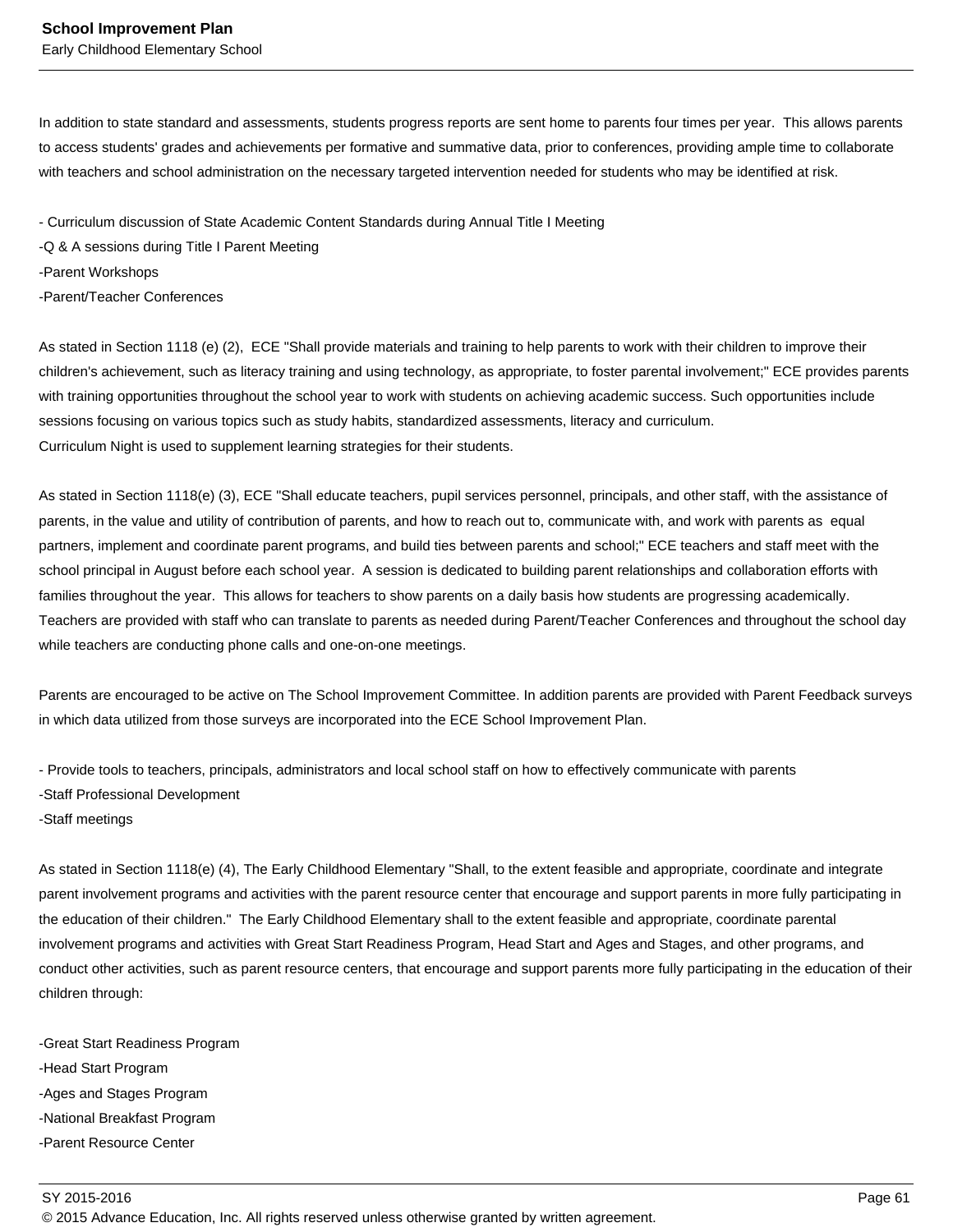The Early Childhood Center shall ensure that information related to school and parent programs, meetings, and other activities is sent to the parents of participating children in a format, to the extent practical, in a language the parents can understand 1118 (e) (5).

-Translated materials and information are based on needs of the community -Make available translated materials and information in the Parent Resource Center -Parent friendly communications including: charts, graphs, phone calls and e-mail -Use Good translate to assist with all communication notices to parents -Positive home visits

The Early Childhood Elementary ensures that all parent/teacher conferences, IEPs, etc. an appropriate interpreter will assist non-English speaking parents. Over 50% of ECE's families come from homes where English is not the primary language. The most prevalent languages in the community are Bengali and Arabic.

As stated in Section 1118 (e) (14), ECE "Shall provide other reasonable support for parental involvement activities under the section as parents may request;" ECE staff collect feedback based on parent surveys and vocalized recommendations from parents and integrate them into the school-wide plan. Parents have voiced recommendations and/or opportunities of events in support of student academic and social achievement as well as parental involvement strategies have been integrated into the school-wide plan.

As stated in Section 1118 (f), "In carrying out the parental involvement requirements of this part, local educational agencies and schools, to the extent practicable, shall provide full opportunities for the participation of parents with limited English proficiency, parents with disabilities, and parents of migratory children, including providing information and school reports required under section 1118 in a format and, to the extent practicable, in a language such parents understand". ECE sends home school-wide newsletters, letter and memos in such a manner to make sure that it is parent friendly language and able to be understood and comprehended by parents of all levels.

-Materials/Reports are in a parent friendly format -Staff persons are available for interpreting both Bengali and Arabic -Individualized parent/teacher conferences are available upon request.

Parents with Limited English Proficiency:

-Reports are available in several languages

-ELL, ESL parents can request an interpreter if needed during meetings or designated time.

-Staff persons are available for Q & A and interpretation

-Individualized parent conferences are available upon request.

-Translations of documents and QIDA Reports are available.

-Provide assistance to ESL parents during parent conferences to interpret information

-Upon enrollment ECE inquires about parental needs (i.e. parents with disabilities, homeless, ESL, migratory, etc.) and provides support as needed.

Parents with Disabilities:

-Parents with Physical Disabilities can gain easy access through the back door, near the office and in some classrooms

-Parents with disabilities will be provided with support offered by the school social worker and the principal

- Staff persons are available for Q & A and interpretation

- Individualized parent conferences are available upon request

-Upon enrollment, ECE inquires about parental needs (i.e. parents with disabilities, homeless, ESL, migratory, etc.) and provides support as

SY 2015-2016 Page 62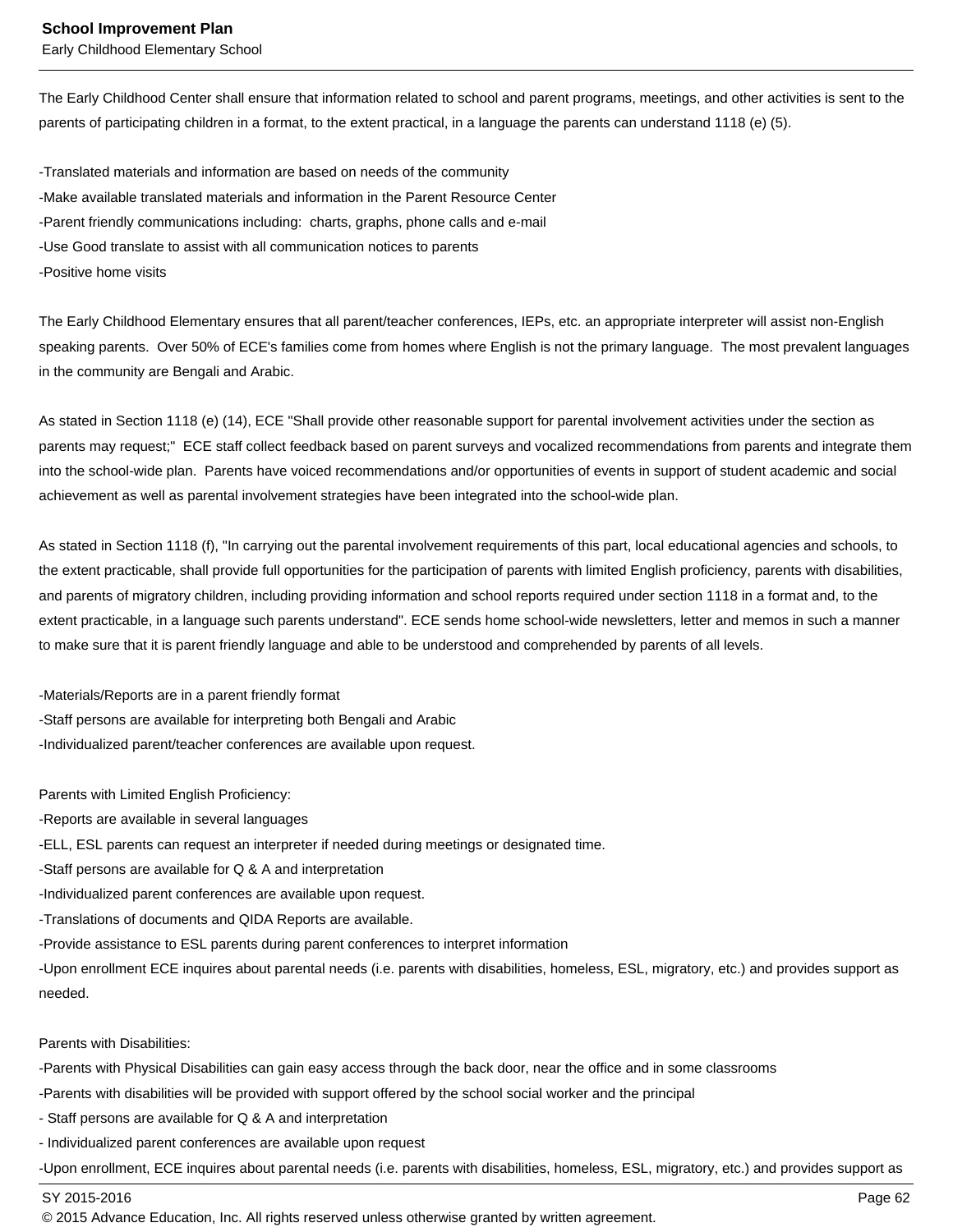Early Childhood Elementary School

#### needed

Parents of Migratory Children:

-Parents of migratory children are provided services and assistance from the social worker and other designed staff

-Translation of documents and WIDA Reports are available upon request.

-Provide assistance to ESL parents during parent/teacher conferences to interpret information

-Upon enrollment, ECE inquires about parental needs (i.e. parents with disabilities, homeless, ESL, migratory, etc.) and provides support as needed.

#### **6. Describe how the parent involvement component of the schoolwide plan is (will be) evaluated.**

Parents were surveyed in the spring on seven different categories: Curriculum; Assessment of My Child's Progress; Family Involvement; Facility, Health and Safety; Relationships; Program Management and Leadership and Partnerships. Results were previously noted.

Opinions and evaluations of all Title I events were sought. This included academic nights, parent workshop, Title I meetings and the Annual Report.

Parents have been invited to be part of the evaluation of the school-wide plan through their roles in the School Improvement Plan (SIP).

#### **7. Describe how the results of the evaluation are (will be) used to improve the schoolwide program.**

The results of the evaluation will be used to improve the school-wide program. We will respond to the evaluation with a collaborative approach to revisions. The school improvement team will recommend a plan of action consisting of strategies and resources. The staff will share in the revision process through discussions at staff meetings and through conversations with the principal. Parents will be encouraged to join the SIT, form a PTO or PTA, complete surveys, give feedback at Parent Teacher conferences and be encouraged to have conversations with the principal voicing any comments, suggestions or concerns. Revisions to the school-wide plan and a fall implementation schedule will be finalized over the summer.

#### **8. Describe how the school-parent compact is developed.**

The school-parent compact was developed as a collaborative effort between all stakeholders. This included the principal, teachers and parents. All played integral parts in the development of this agreement and will continue to be involved in the updating and amending of our school-wide Title I program.

The school-parent compact is introduced to parents during Curriculum/Open House. It is reviewed with the students by the classroom teachers and later with parents during Parent/Teacher Conferences.

SY 2015-2016 Page 63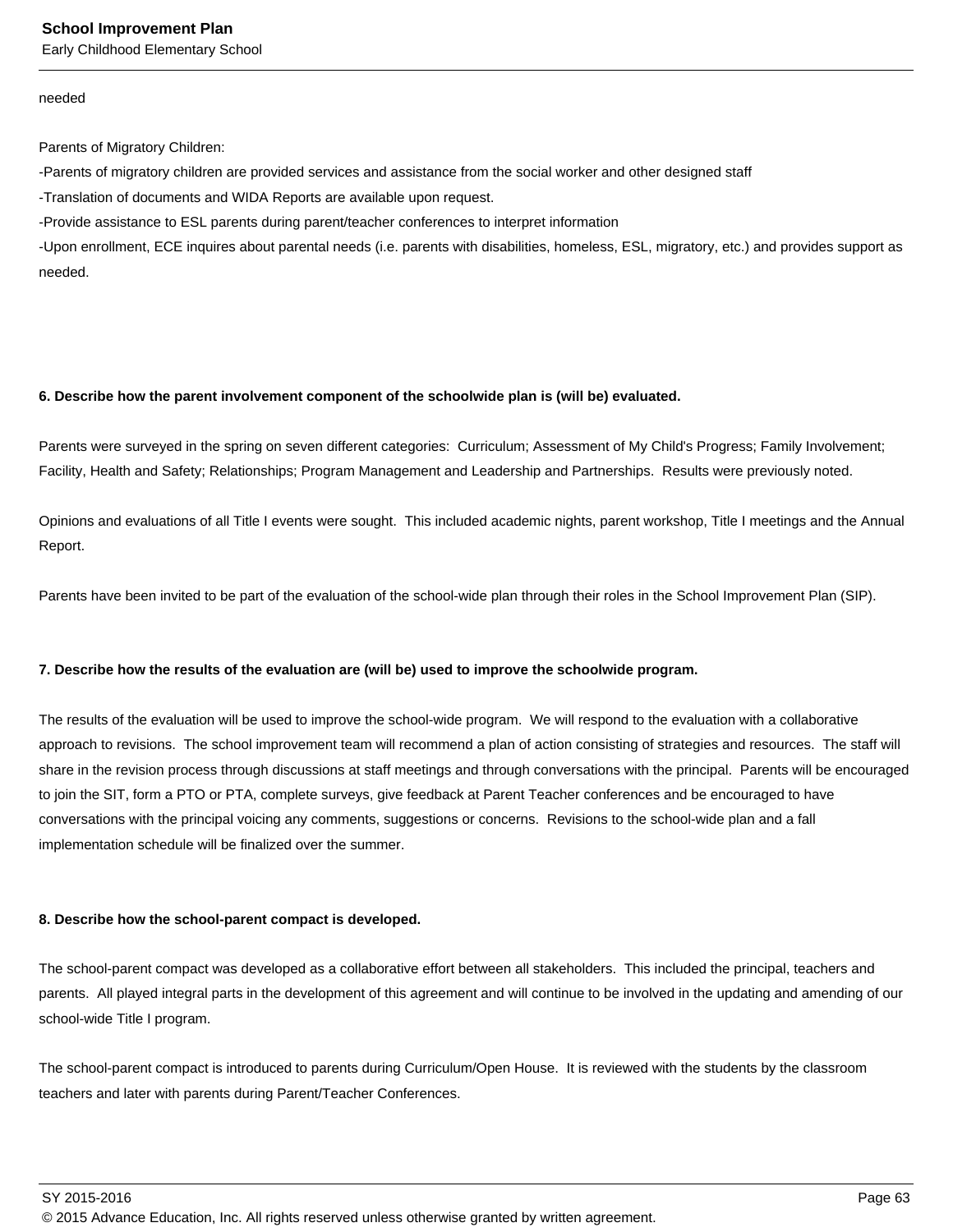#### **9. Describe how the School-Parent Compact is used at elementary-level parent teacher conferences.**

ECE holds an annual fall Curriculum/Open House. At this time, an overview of the school-wide plan is given, as well as a review of the School Parent Involvement Policy and explanation of the Title I Program. The school-parent compact is introduced and distributed to the parents in attendance.

In late fall, we hold our Annual Title I meeting which details the program. We once again go over the School-Parent Compact and redistribute as necessary.

Anyone who does not turn in a compact before the November Parent/Teacher Conferences will have an opportunity to review the School-Parent Compact with the teacher and sign the form at that time.

# **10. How is the School-Parent Compact shared with middle school or high school parents (depending on the grade span of the school)?**

The Early Childhood Elementary School does not have middle school or high school parents.

| Label | <b>Assurance</b>                                    | <b>Response</b> | <b>Comment</b> | <b>Attachment</b> |
|-------|-----------------------------------------------------|-----------------|----------------|-------------------|
|       | The School's School-Parent Compact is<br>'attached. | Yes             |                |                   |

#### **11. Describe how the school provides individual student academic assessment results in a language the parents can understand.**

ECE provides student academic assessments results to parents in languages they understand by request. The school provides student academic assessment results through progress reports and conferences. Progress reports are sent home in English, but can be translated to parents through phone conversations and conferences to those parents who do not speak English as their primary language. The Early Childhood Elementary has staff members that include teachers, paraprofessionals and other support staff who are available to translate during conferences, phone class, and/or meetings. ECE utilizes translated forms where available in addition to human support with bilingual/multilingual staff members. The District provides translators for languages other than what we have access to in our building. Translators have gone through the OFC training.

-Community Referrals and local services are rendered through school by local agencies

-Additional reasonable support will be provided upon request

-Materials/Reports are in a parent friendly format

-Staff persons are responsible for Q & A and Interpretation

-Individualized parent/teacher conferences are available upon request

-Certain materials and forms are translated and available

The Early Childhood Elementary will provide student academic results in a language the parents can understand, including an interpretation of those results to the parent of a child who participates in the academic assessments required by Section 1111 (b) (3).

ECE provides academic assessment results in "user friendly" language. School staff reviews the results of academic assessments with SY 2015-2016 Page 64 © 2015 Advance Education, Inc. All rights reserved unless otherwise granted by written agreement.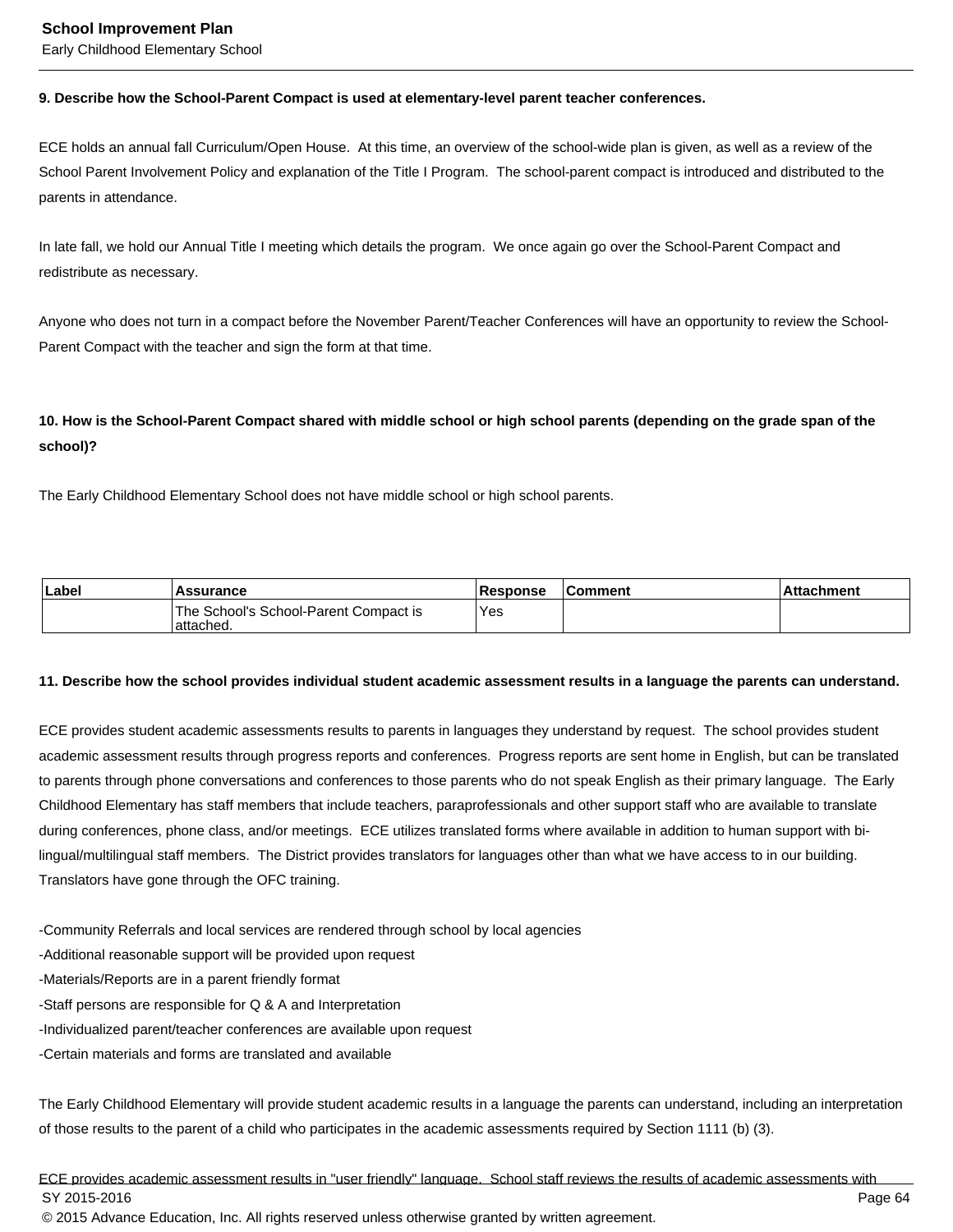Early Childhood Elementary School

parents and students individually, rephrasing given explanations in a way that parents and students can understand. Teachers in particular, during parent/teacher conferences make sure that parents understand the results of the assessments through discussions, providing simplified text, graphs, charts, and patience to ensure that the student and parent understand the child's level of academic success. Translators are provided during parent-teacher conferences as needed. Parents with disabilities are assisted as needed to interpret data during Parent-Teacher Conferences, IEPs and Intervention Meetings.

#### USER FRIENDLY:

-information distributed free of educational jargon

#### -Robo calls

-School administration available for conferences via phone or face-to-face -Written materials will be parent-friendly using charts and graphs -School staff available for individual conferences via phone or face to face -Parent friendly language for all communications -Providing information in simplified text, graphs and/or charts -Translators are provided during parent/teacher conferences -Technology assistance upon request -Other support and assistance as requested

#### LIMITED ENGLISH PROFICIENCY:

-Some reports and forms are printed in several languages and are available for use

-ELL,ESL parents can request an interpreter if needed during meetings or designated time.

-Staff persons are available for Q & A and interpretation

-Individualized parent conferences are available upon request.

-Translations of documents and WIDA Reports are available

-Provide assistance to ESL parents during parent/teacher conferences to interpret information

-Upon enrollment, ECE inquires about parental needs (i.e. parents with disabilities, homeless, ESL, migratory, etc.) and provides support as needed

#### PARENTS WITH DISABILITIES:

-Parents with physical Disabilities can gain easy access through the back door by the office and in some classrooms

-Parents with disabilities will be provided with support offered by the school social worker and principal

-Staff personas are available for Q & A and interpretation

-Individualized parent conferences are available upon request.

-Upon enrollment, ECE inquires about parental needs (i.e. parents with disabilities, homeless, ESL, migratory, etc.0 and provides support as needed.

#### MIGRATORY/HOMELESS:

-Parents of migratory children are provided services from designated staff

-Translations of documents and WIDA Reports are available

-Provide assistance to ESL parents during parent conferences to interpret information

-Upon enrollment, ECE inquires about parental needs (i.e. parents with disabilities, homeless, ESL, migratory, etc.) and provides support as needed.

# LITERACY ISSUES: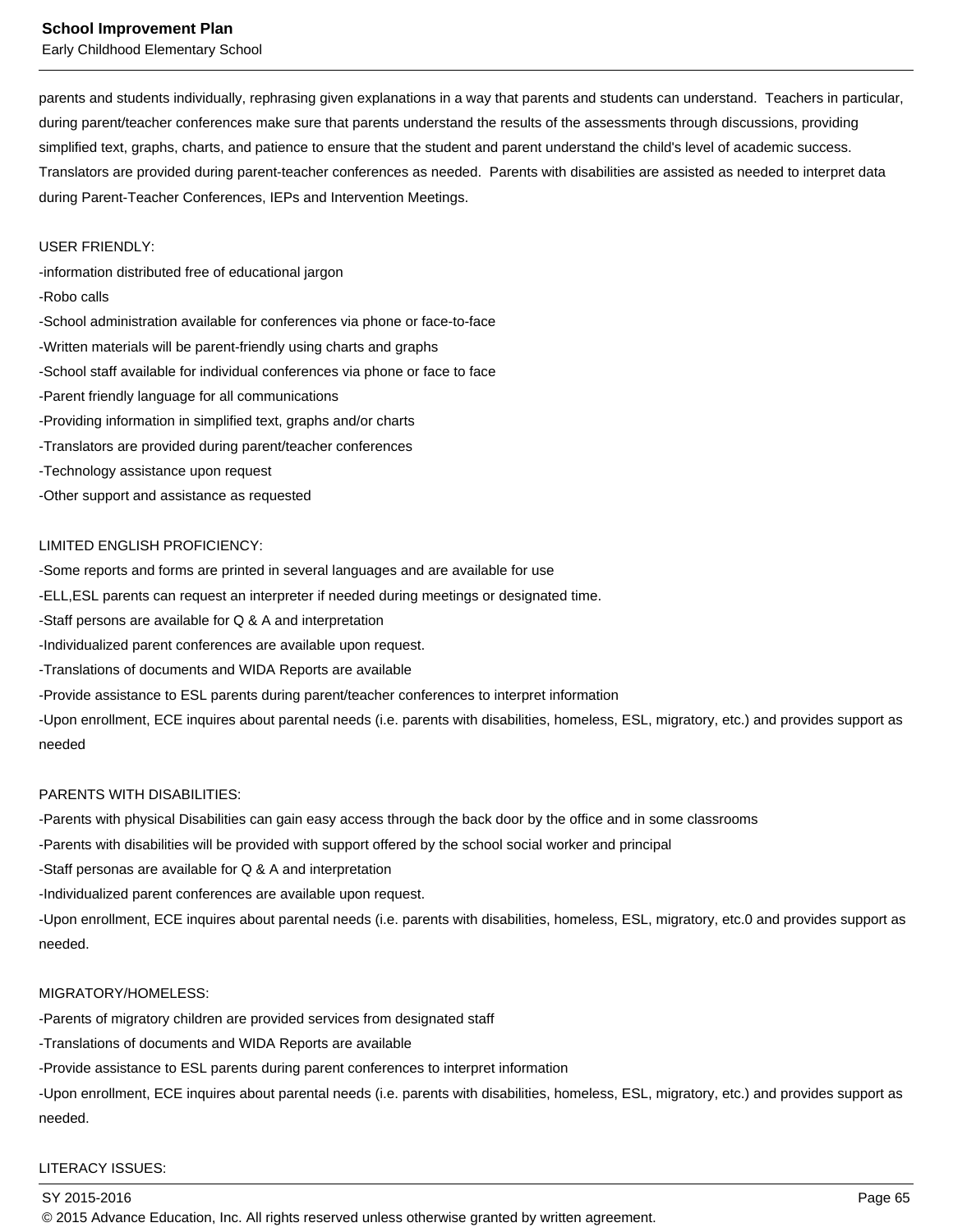Early Childhood Elementary School

-Academic Programs and Workshops for Parents

-Community Referrals and local services are rendered through school by local agencies

-Additional reasonable support will be provided upon request

-Materials/Reports are in a parent friendly format

-Staff persons are responsible for Q & A and interpretation

-Individualized parent conferences are available upon request

-Some translated materials are available in multiple languages (Primarily Arabic, Bengali and Polish)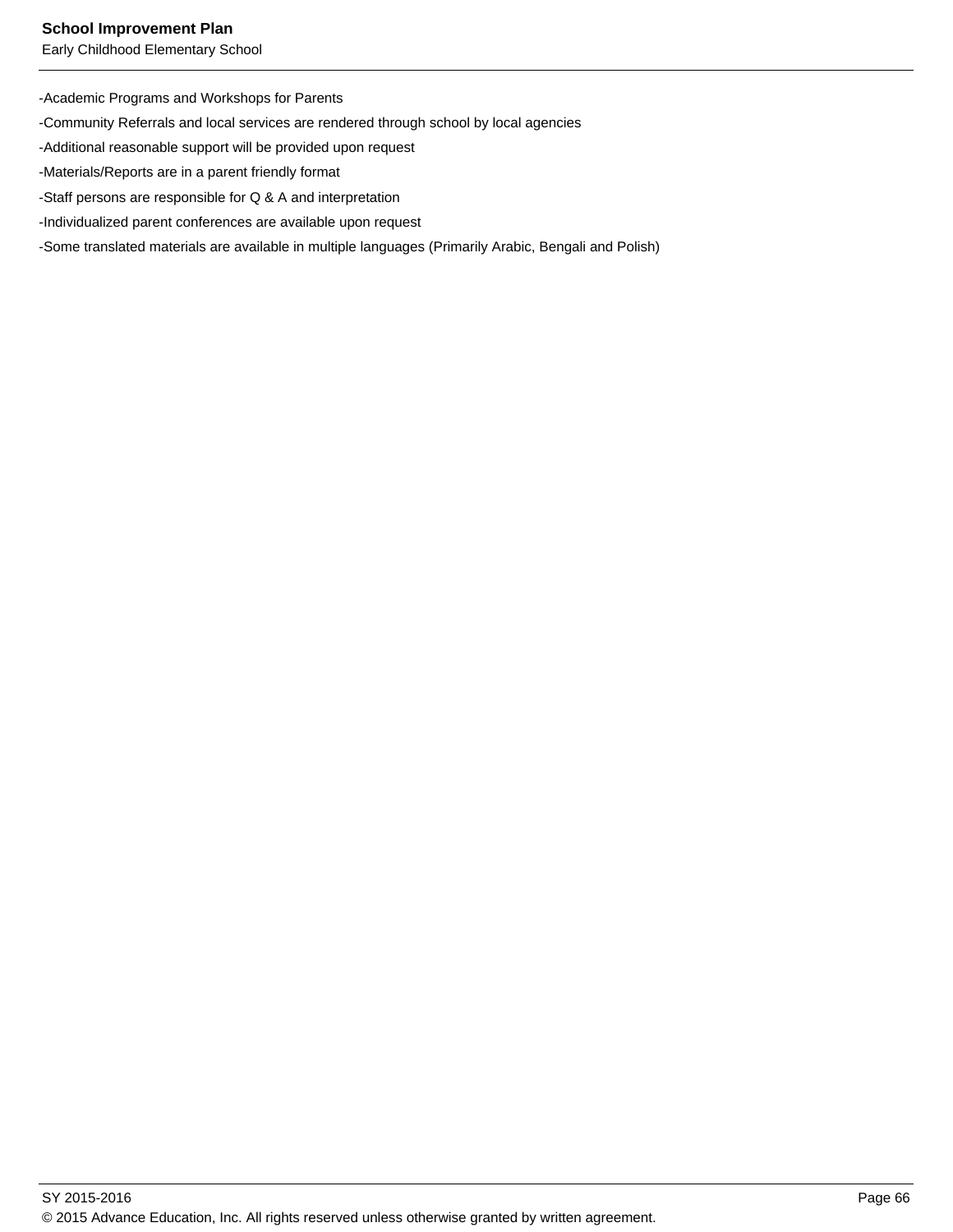# **Component 7: Preschool Transition Strategies**

# **1. In what ways does the school connect with preschool age children more than a once a year visitation to the kindergarten classroom?**

Our school houses three Great Start Readiness classrooms (GSRP). The GSRP is a state-funded preschool for at risk four-year old children. The preschool children are included in all special assemblies and any special activities which occur during the day. The preschool students and their parents also participate in after school workshoops, school sponsored crafts and programs run by the Hamtramck Recreation Department. They are given many opportunities throughout the year to interact with the elementary students, staff and explore the facility.

The GSRP staff visits preschool families to answer their questions and make them feel comfortable with our program twice a year. These visits focus on kindergarten readiness.

One or more of our kindergarten teachers also attend the Preschool Parent Meetings which are held in both the first and second semesters of the school year. The kindergarten teachers are available to answer questions as well as pass out MDE published kindergarten expectation guidelines, copies of the kindergarten progress report, the kindergarten report card and other readiness materials found to be valuable. These guidelines and other resources are available at both sessions.

Our kindergarten students and staff plan on doing partner activities twice during the year with our preschool students and staff. One suggested activity was to have a shared story-time or craft.

Our school holds a spring round-up for both upcoming preschoolers and those entering kindergarten. Preschool and kindergarten teachers are available to answer questions as well as the principal, secretary, reading specialist and a district registration expert.

The Early Childhood Elementary prides itself on its relationship with the local Head Start, Wayne-Metro Head Start. The principal goes to Head Start to talk to its parents. Additionally, Wayne-Metro Head Start brings over 100 students and their parents each year in the spring for a visit.

**2. What types of training does the school provide preschool parents and/or preschool teachers on the skills preschool age children will need when they enter kindergarten?** 

#### PRESCHOOL TEACHERS

- 1.) The preschool teachers receive professional development with the rest of the staff.
- 2.) The preschool teachers attend all scheduled staff meetings.
- 3.) The preschool teachers attend trainings on Ages and Stages
- 4.) The preschool teachers receive trainings on the Gold Creative Curriculum

#### PARENTS

1.) Parents are provided trainings at the Parent Meetings held in the school.

2.) Parents are giving written information (such as MDE brochures).

SY 2015-2016 Page 67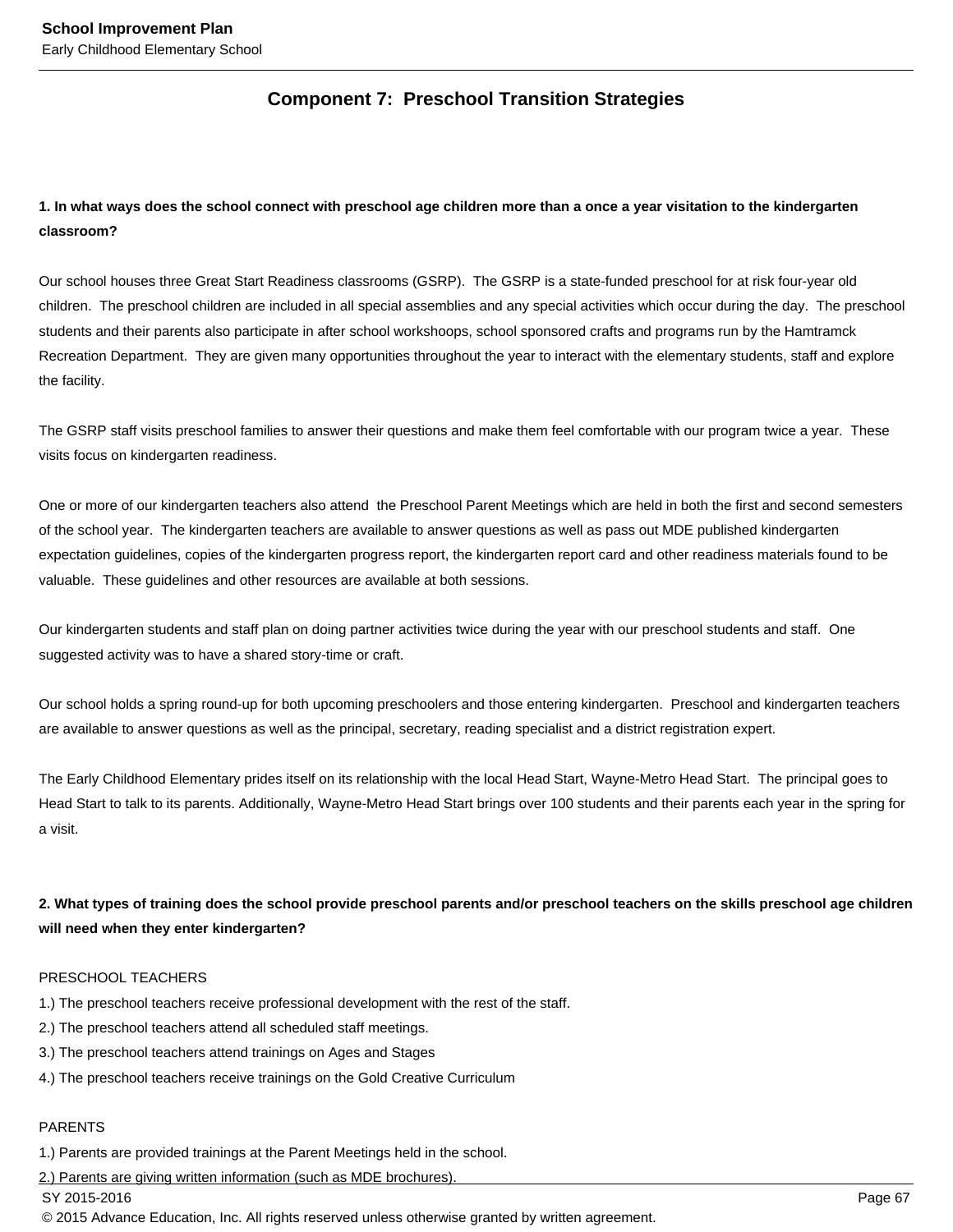- 3.) Parents are invited to the Wayne County RESA meetings.
- 4.) Parents are given the opportunity to interact and ask questions of the kindergarten teachers.
- 5.) Parents are encouraged to visit kindergarten classrooms in the building.
- 6.) Parents are encouraged to attend Kindergarten Open Houses.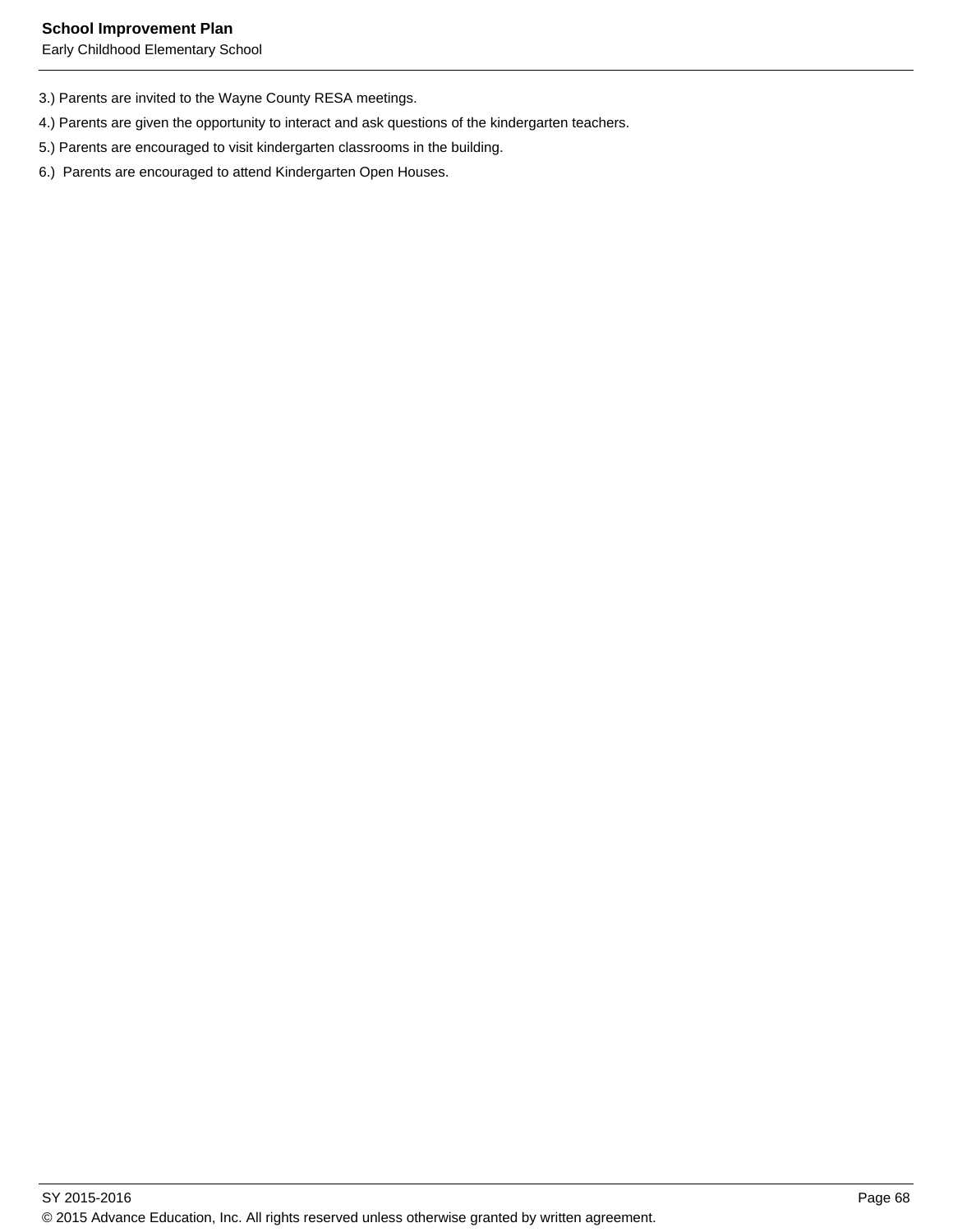### **Component 8: Teacher Participation in Making Assessment Decisions**

### **1. How do teachers provide their input into the decisions regarding the use of school-based academic assessments?**

Teachers have been invited to form groups which study various assessments and data. They obtain input from other districts and study relevance to core curriculum. The most recent assessments being developed by the district teachers are science and social studies assessments. This is a work in progress.

District teachers developed a Survey of Kindergarten Skills Assessment (SKS) and a Preschool Skills Survey Assessment.

Teachers meet weekly. During these meetings, the staff often analyzes results of the state-mandated MLPP assessment, WIDA, Everyday Math, DRA2, Running Records and NWEA assessments in an effort to improve instruction.

### **2. How are teachers involved in student achievement data analysis for the purpose of improving the academic achievement of all students?**

The teachers are directly responsible for the disaggregation of data collected through NWEA, DRA2, MLPP, Everyday Math, Survey of Kindergarten Skills Project Read, Preschool Skills Survey Guided Reading results, running records and ongoing classroom formative and summative assessments.

Grade level teams consisting of the principal,classroom teachers and reading teachers meet weekly to analyze results and find ways to increase student achievement. The team utilizes data to direct classroom instruction, guide differentiation strategies/groupings and formulate strategies to close the achievement gap. Teachers receive professional development on how to analyze and interpret the data for their use in the classroom.

In addition, teachers work vertically to assess academic achievement and decide what changes need to be made for the good of the students and at what grade level.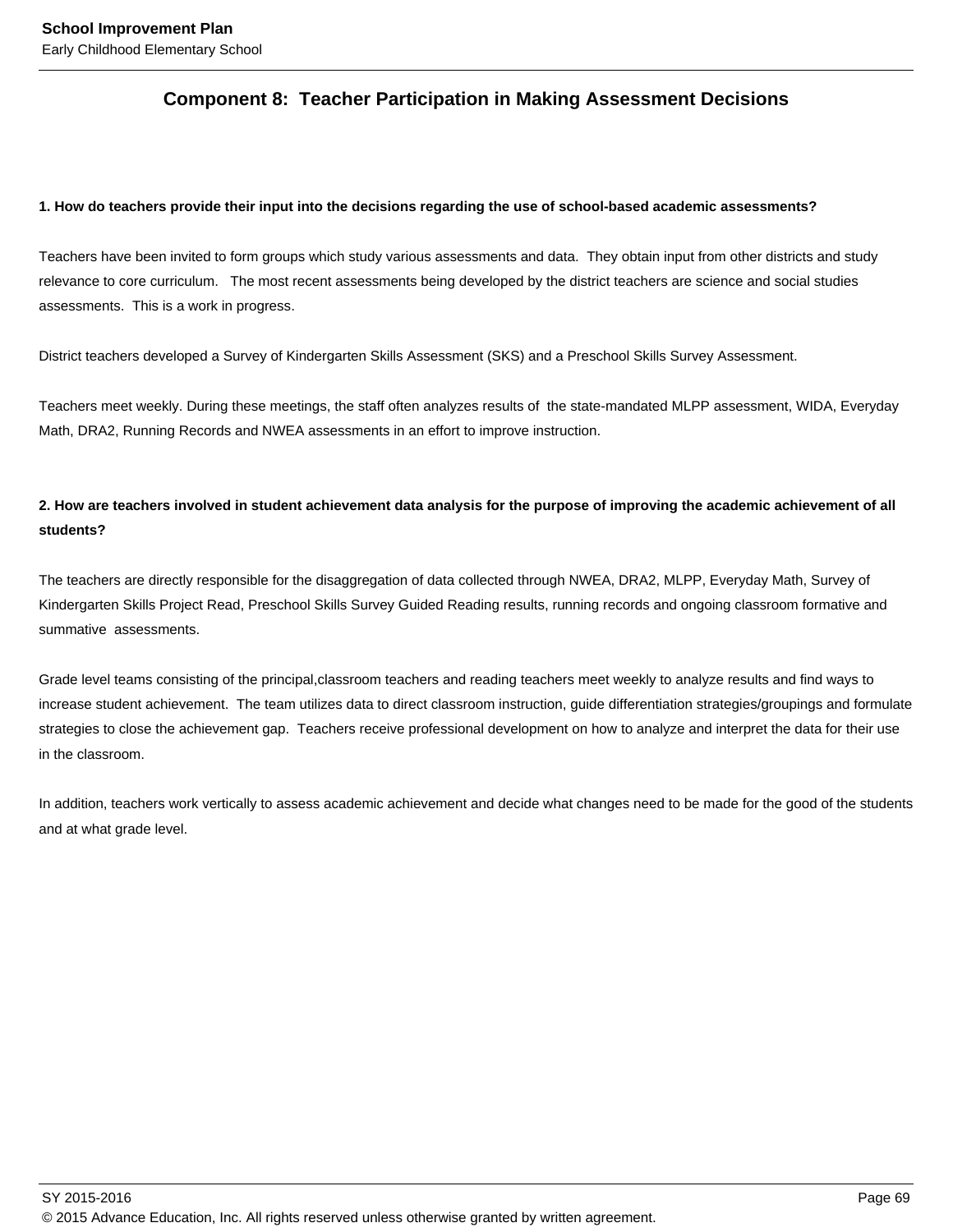### **Component 9: Timely and Additional Assistance to Students Having Difficulty Mastering the Standards**

### **1. Describe the process to identify students who experience difficulty mastering the State's academic achievement assessment standards at an advanced or proficient level.**

The process of identifying students who experience difficulty mastering the State's academic achievement assessment standards at an advanced or proficient level takes place during weekly grade level meetings. The team is comprised of classroom teachers, Title I staff, paraprofessionals and will also include the English Language Learner teacher next year. The team reviews all assessment data including NWEA/MAP for reading and math, DRA2, Everyday Math Assessments, MLPP, WIDA and classroom assessments. Students are identified and grouped according to performance levels to ensure that they are provided the necessary supports. Students who have not demonstrated mastery at grade level or above are evaluated for Title I or 31A support services. The target is to service the bottom 30% or the most needy. Students who continue to struggle academically go through the RTI/ITM process. If the child continues to struggle, he/or she may be referred to the special education department.

### Selection Criteria Reading

#### Grades K-2nd

Identification/Criteria Selection: The identification process includes conducting and analyzing a variety of assessment data: NWEA/MAP for reading, DRA2 and classrooms assessments. A list of the bottom 30% is created and these students are targeted for interventions.

#### Selection Criteria Writing

#### Grades K-2nd

Identification/Criteria Selection: The identification process includes conducting and analyzing assessment data: MLPP Writing Prompts and classroom assessments. A list of the bottom 30% is created and these students are targeted for interventions.

#### Selection Criteria Math

#### Grades K-2nd

Identification/Criteria Selection: The identification process includes conducting analyzing assessment data: NWEA/MAP for math, Everyday Math Assessments and classroom assessments. A list of the bottom 30% is created and these students are targeted for interventions.

#### Selection Criteria Science

#### Grades K-2nd

Identification/Criteria Selection: No process is in place to identify students who need interventions in science in K-2nd grades. Students targeted for special education services may receive additional support in science from the Resource Teacher.

### Selection Criteria Social Studies

### Grades K-2nd

Identification/Criteria Selection: No process is in place to identify students who need interventions in social studies in K-2nd grades. Students targeted for special education services may receive additional support in social studies from the Resource Teacher.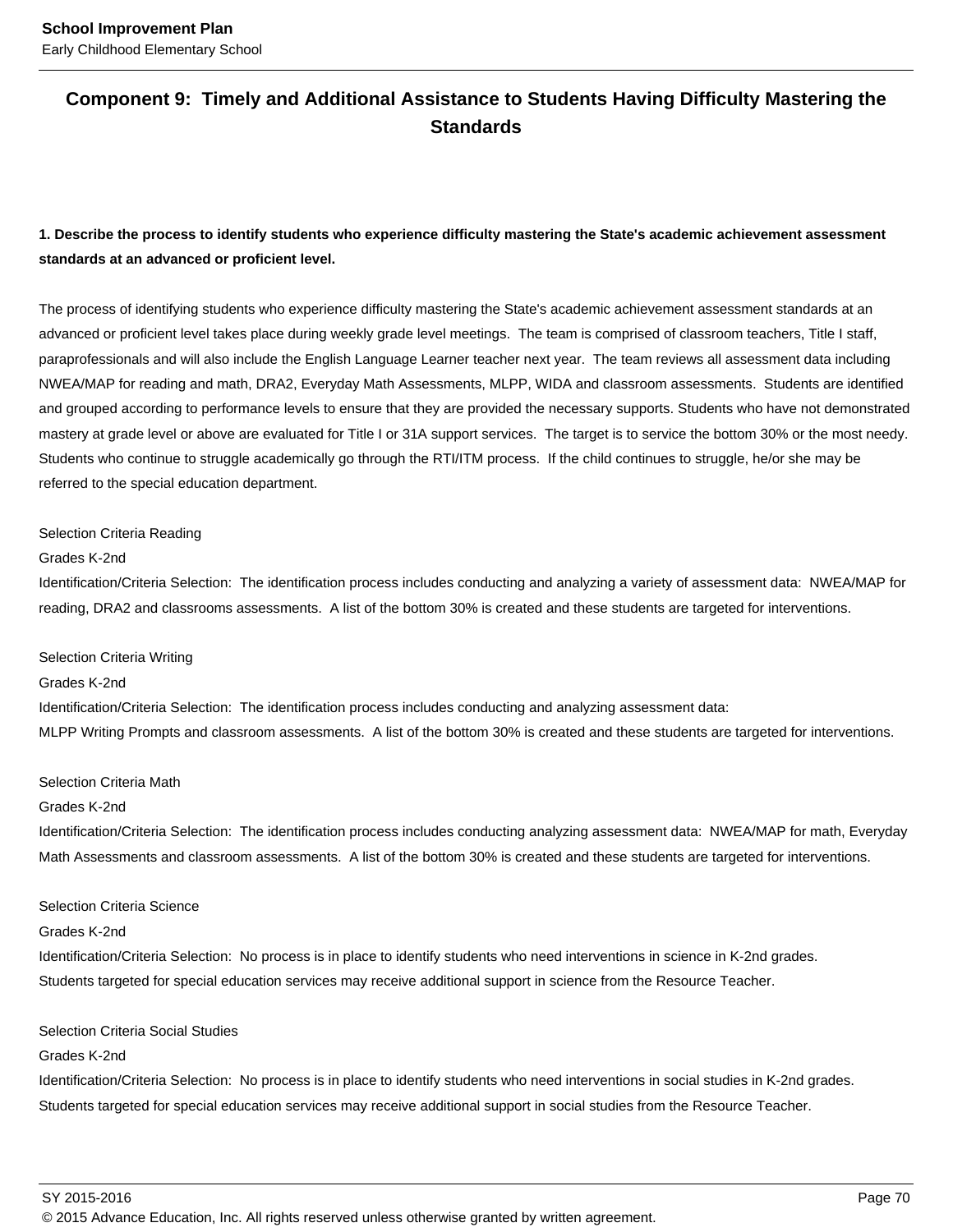**2. How is timely, effective, additional assistance provided to students who are experiencing difficulty mastering the State's academic achievement assessment standards at an advanced or proficient level?**

#### Reading

#### Grade Span: K-2

Interventions: Small group instruction, leveled reading groups, resource teacher interventions, summer school enrichment program and Lexia reading program are used to provide timely, effective, additional assistance to students who are experience difficulty mastering academic achievement assessment standards at an advanced or proficient level.

#### Writing

#### Grade Span K-2

Interventions: Writing prompts, journaling, conferencing, small groups and blended learning strategies based on the latest researched best practices is how timely, effective, additional assistance are

provided to students who are experience difficulty mastering academic assessment standards at an advanced or proficient level.

#### Math

### Grade Span K-2

Interventions: Small group, paraprofessional assistance, research-based interactive websites, modified lessons and assignments, summer school,use of hands-on materials and Resource Teacher assistance are provided to students who are experiencing difficulty mastering academic achievement assessment standards at an advanced or proficient level.

#### **Science**

#### Grade Span K-2

Interventions: Small group, hands-on instruction, use of internet and technology, group and partner activities, use of scientific tools and materials and Resource Teacher assistance are provided to students who are experiencing difficulty mastering academic achievement assessment standards at an advanced or proficient level.

### Social Studies

### Grade Span K-2

Interventions: Small group and partner activities, hands-on lessons, Resource Teacher assistance, modified lessons and assignments, and technology such as National Geographic Education is how timely, effective, additional assistance is provided to students who are experiencing difficulty mastering the academic achievement assessment standards at an advanced or proficient level.

#### **3. How are students' individual needs being addressed through differentiated instruction in the classroom?**

Differentiated instruction in the classroom involves creating a classroom environment that embraces diversity and employs strategies, which modifies what students learn, how students learn, and how students show what they learn. Students' individual needs are being addressed through a blend of whole class, small group, and individual instructions coupled with accommodation, adaption, and overlapping instruction. Meta-cognitive activities are utilized to encourage students to talk and reflect on their learning, as well as the use of flexible heterogeneous groups, which allow students to learn, work and play with their peers. Assessments are used to measure and promote individual academic growth.

<sup>© 2015</sup> Advance Education, Inc. All rights reserved unless otherwise granted by written agreement.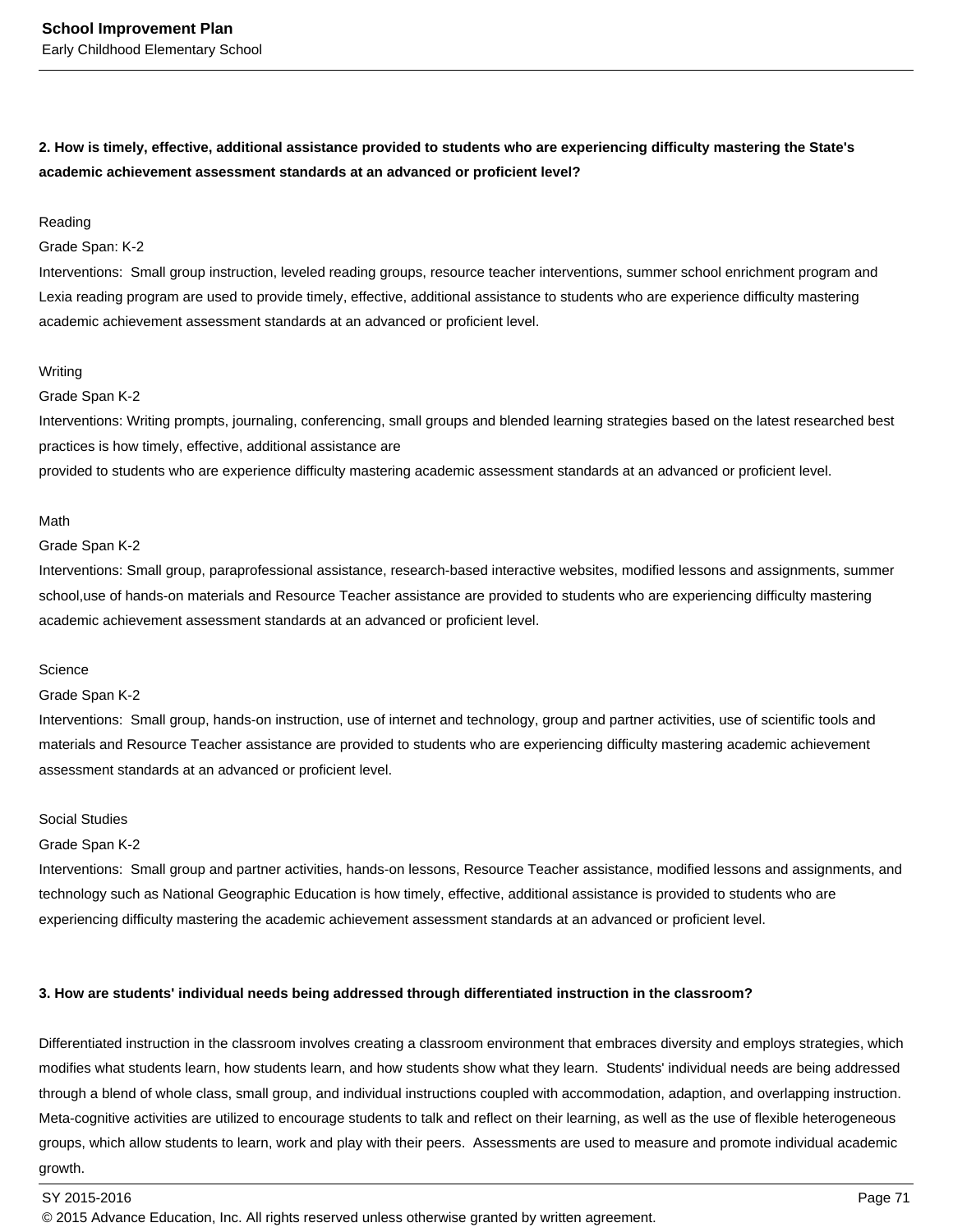Early Childhood Elementary School

### READING:

Differentiation through: -Guided Reading - leveled -Lexia - Online leveled reading program -Small group or one-on-one -Reading Teacher Assistance -Paraprofessional assistance -Modified assignments -Resource Teacher Assistance

### WRITING

Differentiation through: -Small group or one-on-one assistance -Modified assignments -Paraprofessional assistance -Journaling -Conferencing -Resource Teacher Assistance

### MATH

Differentiation through: -Modified curriculum -Small group or one-on-one -Hands-on materials -Partner work -Online websites -Resource Teacher Assistance

### **SCIENCE**

Differentiation through: -Small group or one-on-one -Modified assignments -Hands-on materials -Online websites -Resource Teacher Assistance

### SOCIAL STUDIES

Differentiation through: -Small group or one-on-one -Modified assignments -Hands-on materials -Online websites -Resource Teacher Assistance

### SY 2015-2016 Page 72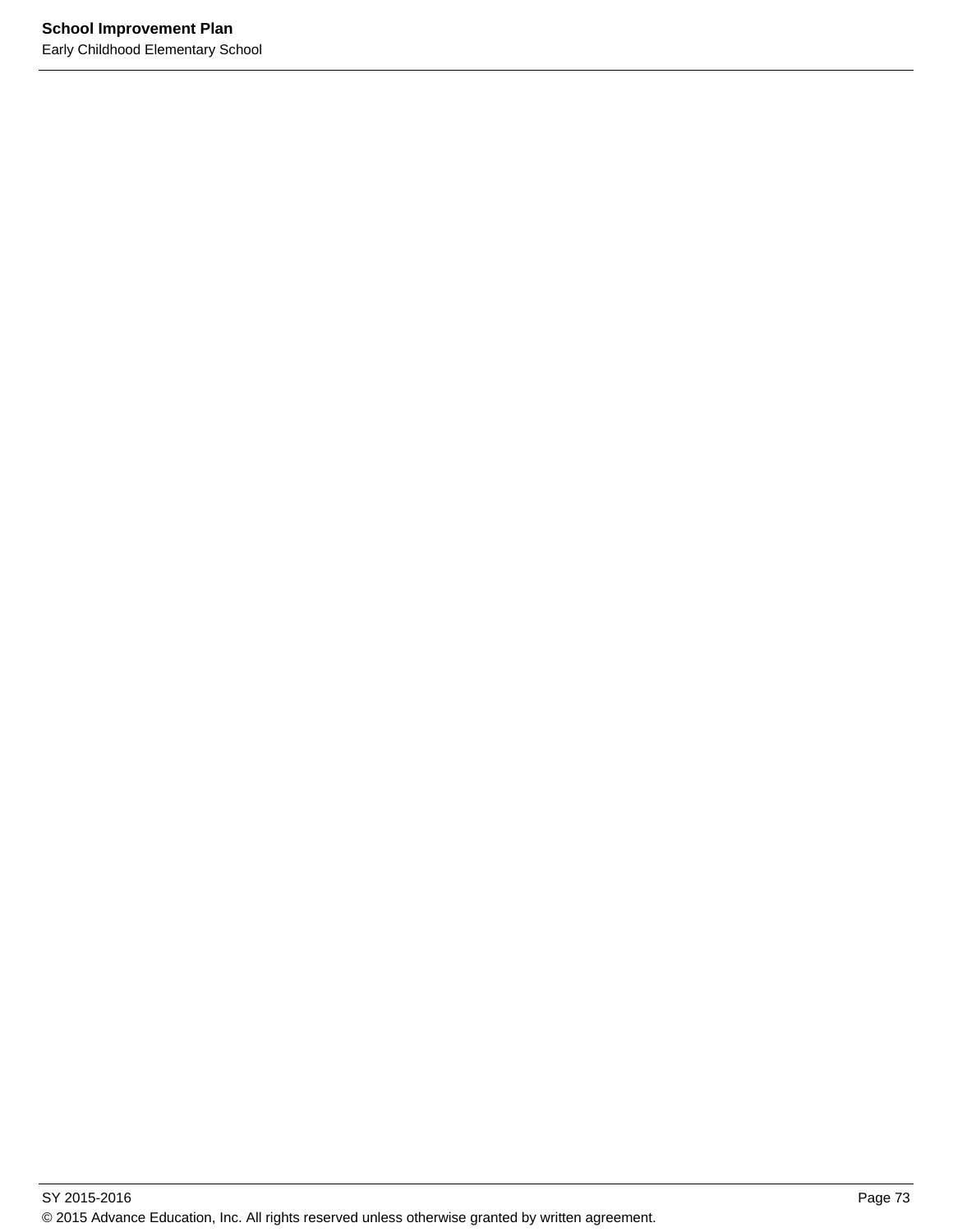### **Component 10: Coordination and Integration of Federal, State and Local Programs and Resources**

**1. In what ways are the programs coordinated and integrated toward the achievement of the schoolwide goals? Include a LIST of the State, local and Federal programs/resources that will be supporting the schoolwide program.**

### FEDERAL RESOURCES AND PROGRAMS:

Special Education Services provide: a Resource Room Teacher, Speech & Language Teacher, Social Worker, School Psychologist, Occupational Therapist, Professional Development, Supplemental Supplies and Books.

Title I provides two Reading Specialists, two paraprofessionals who target reading, one paraprofessional who targets math, Classroom Technology, Summer School, Parent and Child Workshops, Professional Development, Parental Involvement, Educational Programs and Assemblies, Hands-on science programs,Field Trips, Scientific Materials and Supplemental Resources and Materials.

Title III provides the school with a full-time English Language Learner Teacher.

Federally Funded Breakfast in the Classroom Program and USDA School Lunch Program provided by Sodexo, Inc.

### STATE RESOURCES AND PROGRAMS:

Great Start Readiness Program which provides for an Early Childhood Specialist, three teachers, three paraprofessionals, two lunch aides, professional development, trainings, materials and supplies.

CACFP (Child and Adult Food Program) which provides breakfast, lunch and snacks for the preschool program.

31A provides two paraprofessionals for reading and language support.

### LOCAL RESOURCES, PROGRAMS AND GRANTS:

Wayne County RESA provides training, coaching and professional development to both the preschool and elementary staff. Mobile Dentist visits 3 times per year School Based Health Care Center provides health care and immunizations Wayne County Hearing and Vision Screening

### PLEASE NOTE:

The staff from federal, state and local programs work together to insure that the lowest achieving students in the building are provided needed academic support. They work together in evaluating student needs through a variety of assessments including NWEA, MLPP, DRA2 and Everyday Math Assessments.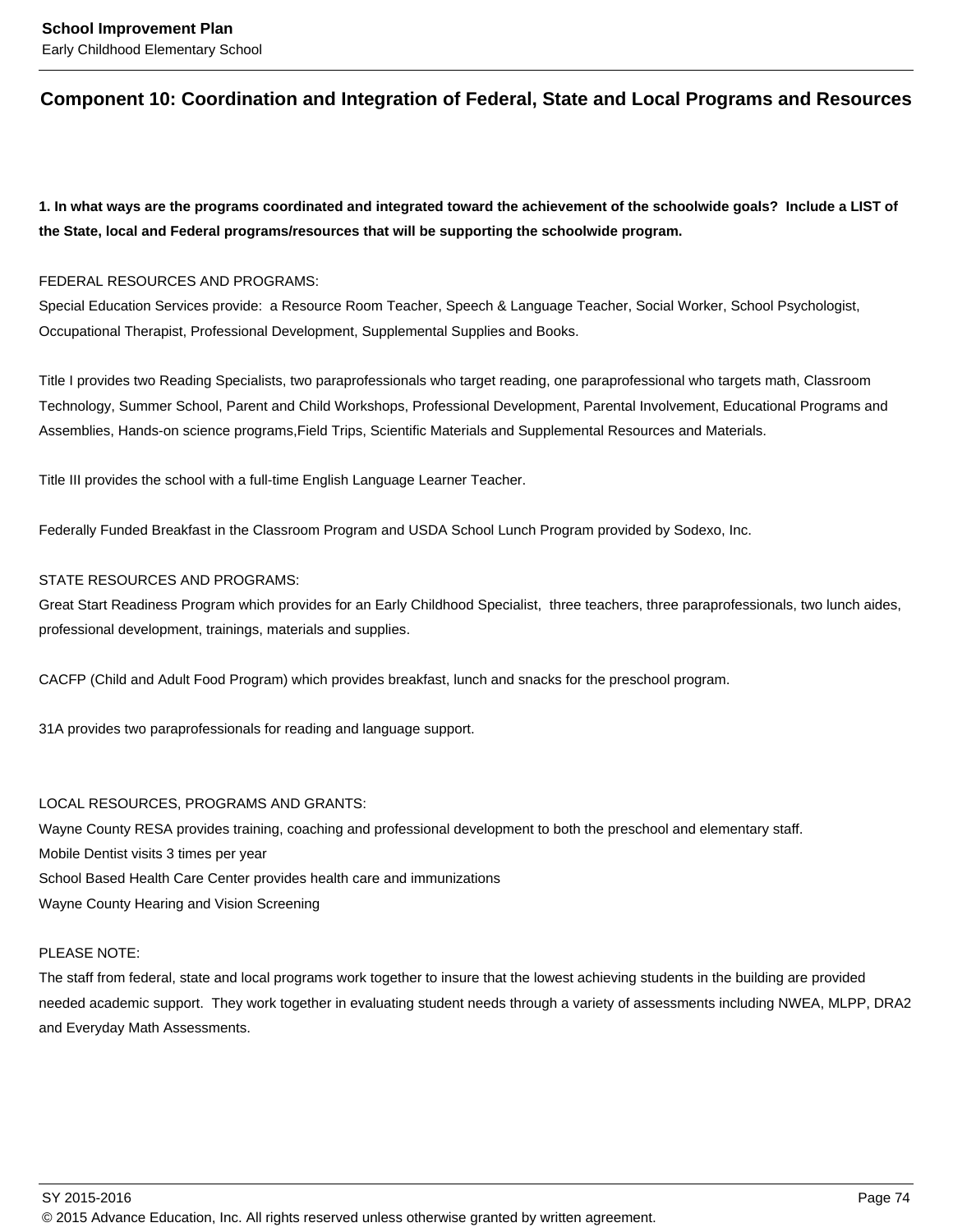### **2. Describe how the school will use the resources from Title I and other State, local and Federal sources to implement the ten required schoolwide components.**

### 1. COMPREHENSIVE NEEDS

### Funding Sources: Title I, Title III, Title 11A, 31A and General Funds

Programs and Resources: The school will use resources to provide two reading/writing teachers from Title I funds, as well as two paraprofessionals. It also uses state funds (31A) to provide two additional paraprofessionals to assist students who are struggling in reading/writing. The Early Childhood Elementary will also use Title I funds to provide supplemental books, materials and equipment for the core subject areas of EKA, math, science and social studies. Funds are also used to provide academic enrichment workshops to parents and students after school which target the core subject areas. Summer school is funded by Title I with emphasis on reading, math and science.

Title money pays for an English Language Learner teacher to be on staff five days per week. General funds are used to provide additional materials and supplies.

### 2. SCHOOL-WIDE REFORM STRATEGIES:

### Funding Sources: Title I, 31A and General Funds

Programs and Resources: General Funds will supplied teachers with an updated Everyday Math Program in addition ro replenishing reading, writing, science and social studies materials. It will also allow for the on-going professional development and training of the staff. Title money is supplying the school with two reading/writing coaches. It also is supplying the school with one math coach.

Title I funds will allow the school to continue to benefit from the expertise of two Title I teachers, hands-on science programs and supplemental ELA, match, science and social studies materials.

31A funds have provided for two fulltime reading/writing/math paraprofessionals.

### 3. INSTRUCTION BY HIGHLY QUALIFIED PROFESSIONAL STAFF

### Funding: General Funds, Title I and 31A

Programs and Resources: All teachers, paraprofessionals, support staff and administrators will have professional development provided to them. In addition, professional books and materials will be supplied to support their continued professional needs.

### 4. STRATEGIES TO ATTRACK HIGH-QUALIFIED TEACHERS TO HIGH NEEDS SCHOOLS

### Funding: General Funds

Programs and Resources: The district offers a competitive salary and benefit package. It offers the staff updated technology, technological support and the use of materials such as Smart Boards and digital cameras. The district offers new teachers mentor training. Often new staff is found through referrals and/or media recruitment.

### 5. HIGH QUALITY AND ONGOING PROFESSIONAL DEVELOPMENT

### Funding: General Funds and Title I

Programs and Resources: In-service and professional development for administrators, teachers and paraprofessionals is planned at both the district level and school level. Professional development is thoughtfully planned and based on the needs of the students. A year-long calendar for the school is part of The School Improvement Process. Professional development can be delivered by outside experts or inhouse staff. Some of the outside experts are available through Wayne-RESA. Certain staff attend training and come back t the building to share their knowledge.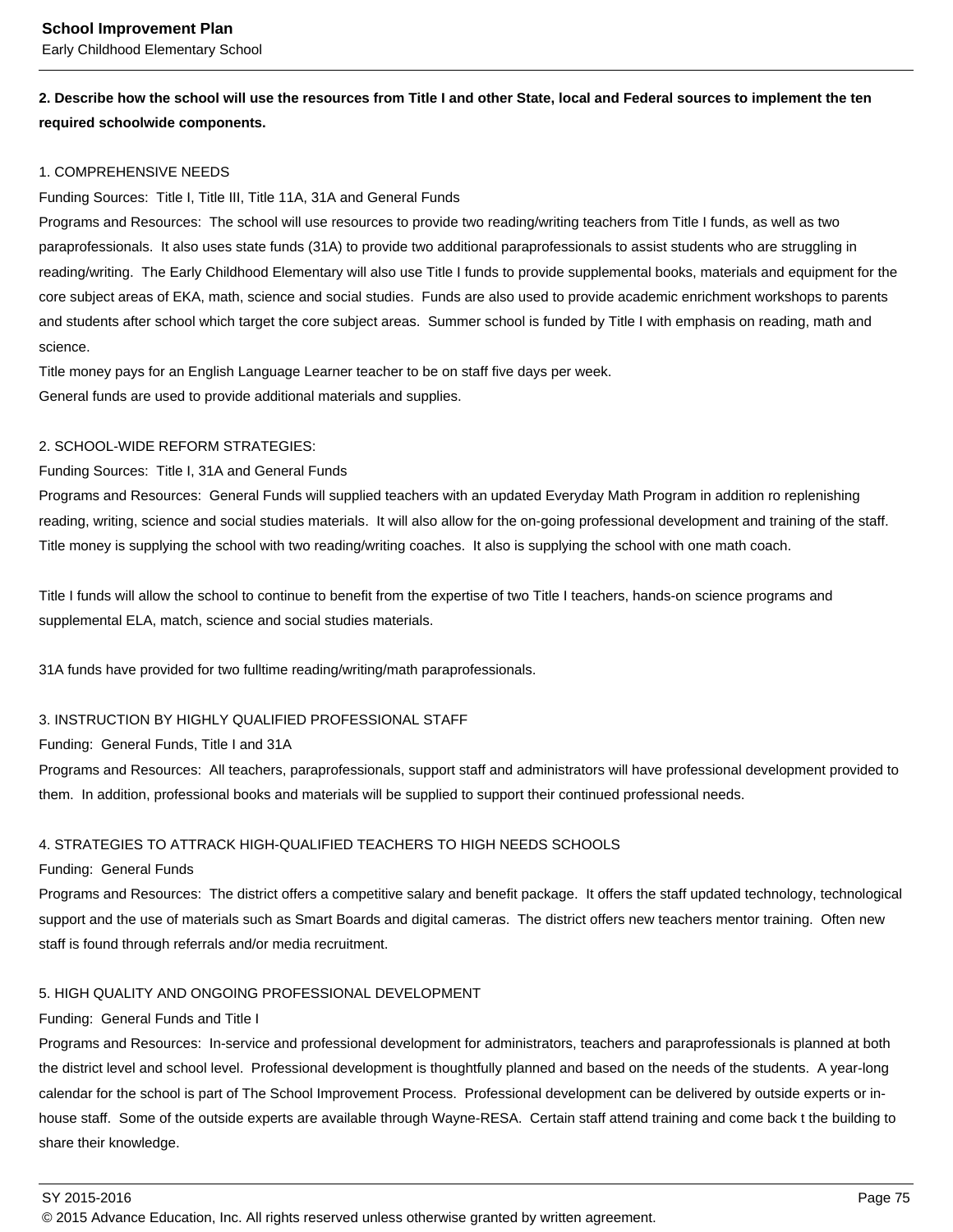Early Childhood Elementary School

### 6. STRATEGIES TO INCREASE PARENTAL INVOLVEMENT

#### Funding: General, Title I

Programs and Resources: Title I Parent and Child Workshops have been held, and will continue next year, which teach parents ways to help their children academically. Past workshops have involved parents in the writing process, increased their knowledge on the importance of phonemic skills and vocabulary. In addition, workshops have shown parents ways to encourage their students to do homework and read at home. Title funds also sponsored Math and Science Nights. materials, refreshments and presenter fees were paid for with Title I and general fund money.

A teacher led committee was formed in 2013-2014. This committee will recruit and educate parents and other family members to volunteer in the school. They will work with parents and others on effective volunteerism. For example, recess help is needed and welcomed, but often volunteers do not know exactly what to do. A list of playground dos and don'ts is being constructed as well as a list of recess equipment. Books and materials will be available on volunteering. Materials will be paid for from general funds and Title I money.

#### 7. PRESCHOOL TRANSITION STRATEGIES

### Funding: General funds, Great Start Readiness Preschool Program (GSRP)

Programs and Resources: The GSRP holds several Parent Committee meetings each year in the school. Parents will have the opportunity to meet with one of the kindergarten teachers and get their questions answered twice per year. They are also given tips on how to get their children ready for kindergarten.

The GSRP staff does home visits with its current students twice a year. They work with parents on the transitioning process.

The principal, school secretary and pupils services director work with parents on registering for kindergarten. The GSRP students are quite familiar with all of the staff at The Early Childhood Elementary and are made a part of all the special activities that happen there. For example, they go to assemblies and presentations that come to the school.

Each spring, the district holds a round-up. This event was paid for with general funds. Students from within and outside the district were invited to attend. They were able to meet kindergarten teachers and staff, partake in an activity and enjoy refreshments.

### 8. TEACHER PARTICIPATION IN MAKING ASSESSMENT DECISIONS

Funding: General

Programs and Resources: General

As per directives, teachers must do formative classroom assessments and locally developed summative assessments in science and social studies. Teacher volunteers created the science and social studies curriculum, as well as the assessments several years back.

### 9. TIMELY AND ADDITIONAL ASSISTANCE TO STUDENTS HAVING DIFFICULTY MASTERING THE STANDARDS

### Funding: General Funds, Title I, 31A

Programs and Resources: The Title I reading teachers, along with input from the 31A paraprofessionals and classroom teachers, are constantly assessing and reevaluating student needs to make sure the students who are the neediest are receiving extra support. Assessments include NWEA math, NWEA reading, DRA2, running records, Everyday Math Assessments, summative and formative assessments and classroom teacher's input. Students are moved in and out of extra support as their needs change. The school encourages students to attend the Title I summer school which focuses primarily on math and reading.

Students who are identified as English Language learners receive services from the English Language Learner teacher to improve their language skills.

#### SY 2015-2016 Page 76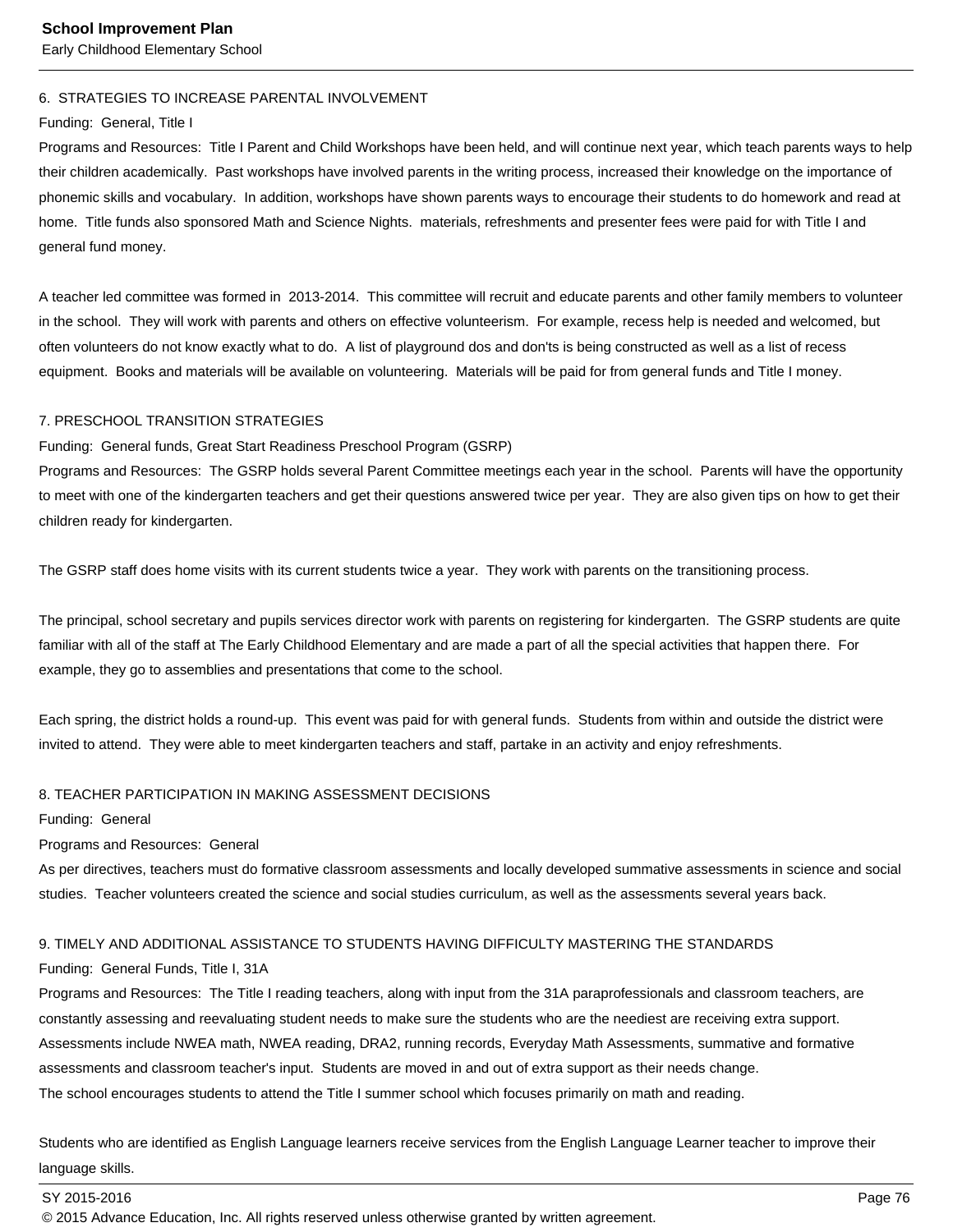### 10. COORDINATION AND INTEGRATION OF FEDERAL, STATE AND LOCAL PROGRAMS AND RESOURCES

### Funding: General Funds, Title I, 31A

Programs and Resources: Title I Reading Teachers work closely with both the 31A paraprofessionals, Title I paraprofessionals and the classroom teachers. Assessments are shared and analyzed. Grade level team meetings happen weekly. Case loads are determined through these assessments and staff collaboration.

Resources are shared between programs to enhance student learning. Resources include leveled books. online resources, etc.

**3. How does the school coordinate and integrate the following Federal, State and local programs and services in a manner applicable to the grade level to support achievement of the schoolwide goals: violence prevention programs, nutrition programs, housing programs, Head Start, adult education, vocational and technical education, and job training.** 

The Early Childhood Elementary will coordinate and integrate the following Federal, state and Local programs and services in a manner applicable to the grade level to support achievement of school-wide goals in the following ways;

### NUTRITIONAL PROGRAMS

ECE participates in The Student Well-Being National Food Program for the elementary, the CACFP for preschool, Breakfast in The Classroom as well as the Fruit and Vegetable Grant.

### VIOLENCE PREVENTION PROGRAM

All staff are trained in Restorative Practices. A Restorative Practices Coordinator is on staff. The principal, social worker and RP coordinator work together to achieve maximum results on behalf of our students.

### HOUSING PROGRAMS

Our Director of Pupil Services assists students and their families who are in need of housing assistance in our community.

### GREAT START READINESS PRESCHOOL PROGRAM

The state of Michigan funds our Great Start Readiness Classroom. There are three classrooms in ECE's building and the preschool and elementary staff work closely together.

### WAYNE-METRO HEAD START

Families who have 3 year old preschoolers or 4 year old preschoolers who do not qualify for GSRP are referred to our local Head Start Program, Wayne-Metro Head Start. ECE has an excellent working relationship with them.

### ADULT EDUCATION, VOCATION AND TECHNICAL EDUCATION AND JOB TRAINING

None are available in our building. Adults and students requesting information are referred to our Administration Building.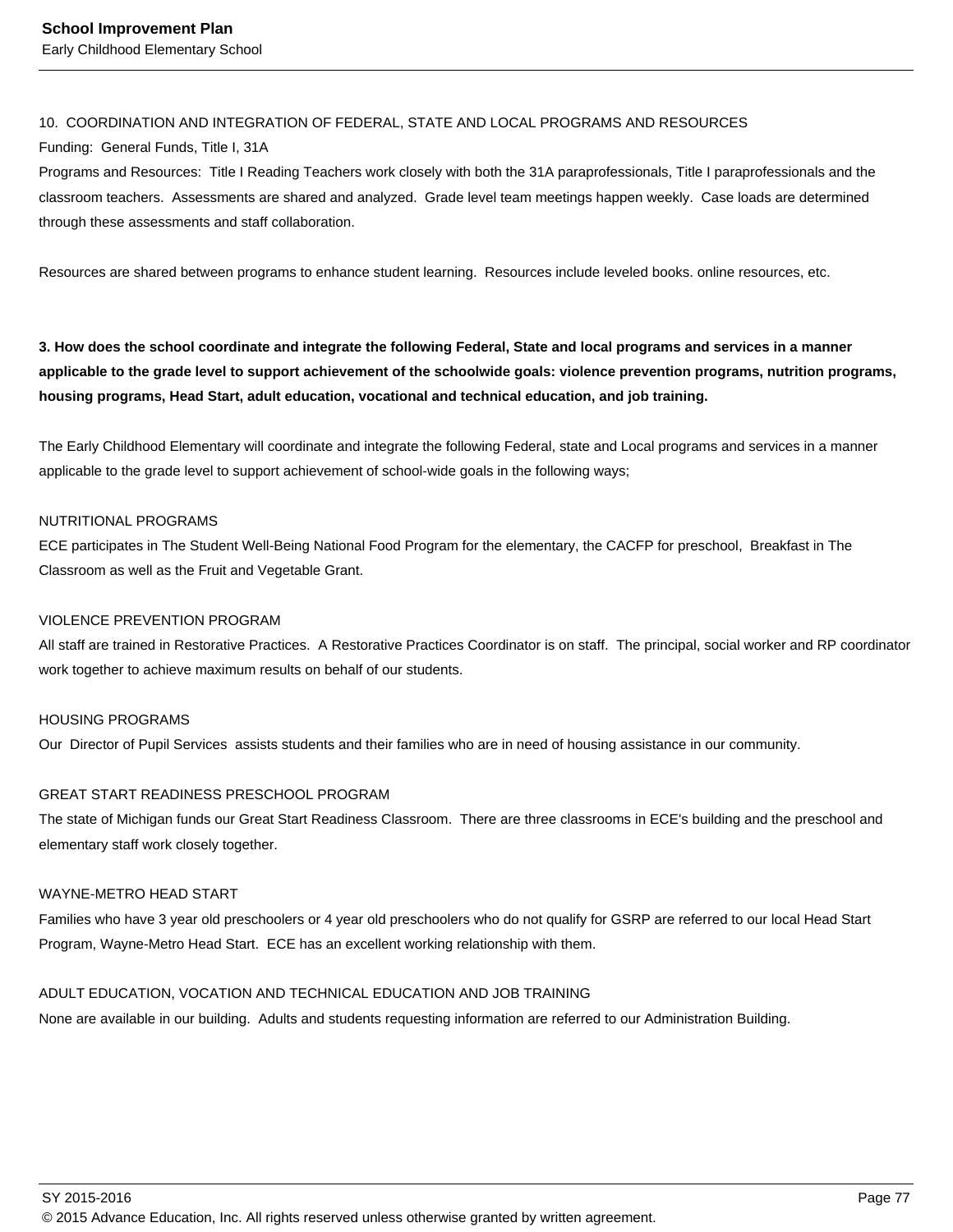### **Evaluation:**

### **1. Describe how the school evaluates, at least annually, the implementation of the schoolwide program.**

The ECE staff reviews the School-wide program annually on the first day of Professional Development for the current year. Throughout the year staff will monitor the progress of the students as it relates to the comprehensive needs assessment. At the end of each school year, a review of the program related to the comprehensive needs will be completed by the staff. Areas of strengths and weaknesses will be determined. Goals and strategies will be reviewed and changed as needed.

### **2. Describe how the school evaluates the results achieved by the schoolwide program using data from the State's annual assessments and other indicators of academic achievement.**

Our plan to evaluate the results of the school-wide program is achieved by analyzing the previous year's Comprehensive Needs Assessments.

Our school has used the state assessment (MSTEP/MEAP) from the previous year's second graders (now 3rd graders) to determine what needs are not being met in second and first grade in our school. We also rely on NWEA (North West Educational Association) testing, which was implemented in the spring of 2013, to be a good source of data. NWEA testing will be done with all elementary students at the beginning, middle and end of year.

The staff also analyzes Everyday Math Assessments, DRA2 assessments and classroom assessments.

Staff is given time at staff meetings and/or professional development to review the results, and collaborate with their grade level partners as well as collaborate vertically.

### **3. Describe how the school determines whether the schoolwide program has been effective in increasing the achievement of students who are furthest from achieving the standards.**

We will determine whether the program has been effective in increasing the achievement of students who are furtherst from achieving through progress monitoring of the strategies and activities written in the school Improvement goals as well as the analysis of students' assessment data. By using this data in conjunction with students' assessment data, we will be able to determine not just the areas in which students achieve success, but also the strategies that are most responsible for success. During this analysis, there will be a special focus on the students who were the farthest from achieving the standards.

We have determined that the Program Evaluation Tool, The Daily Five, a reading structure, has been effective during for the 2014-2015 school year. The kindergarten teachers have used the tool for three years. At the end of the year, their DRA2 reading assessment average was a 4, which was the end of year target. The first grade teachers implemented Daily Five last year. Their end of year target was a half a year behind at an average of 10. Second grade did not use the Daily Five but will be doing so starting in September of 2015. Their students exited second grade an average of one year behind.

### SY 2015-2016 Page 78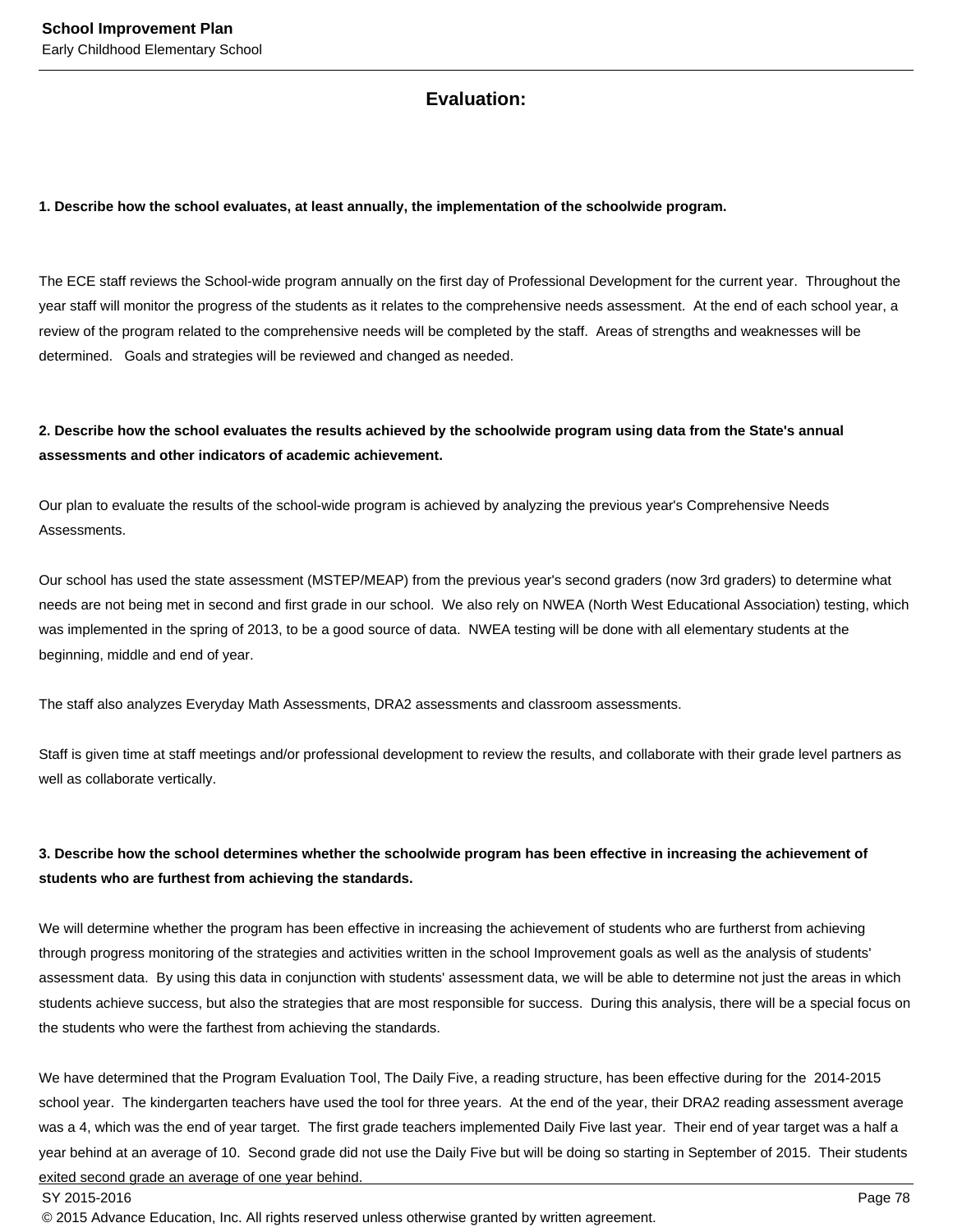### **4. What process is followed by the school to revise the plan, as necessary, based on the evaluation, to ensure continuous improvement of students in the schoolwide program?**

Following the year end review and evaluation of the school-wide plan, the School Improvement Plan team will determine any changes that need to be made to the plan in an effort to increase students achievement. These changes will be shared and discussed with the ECE staff and implemented as soon as possible.

The SIP team will meet throughout the year and evaluate how the current plan is progressing and recommend revisions as needed.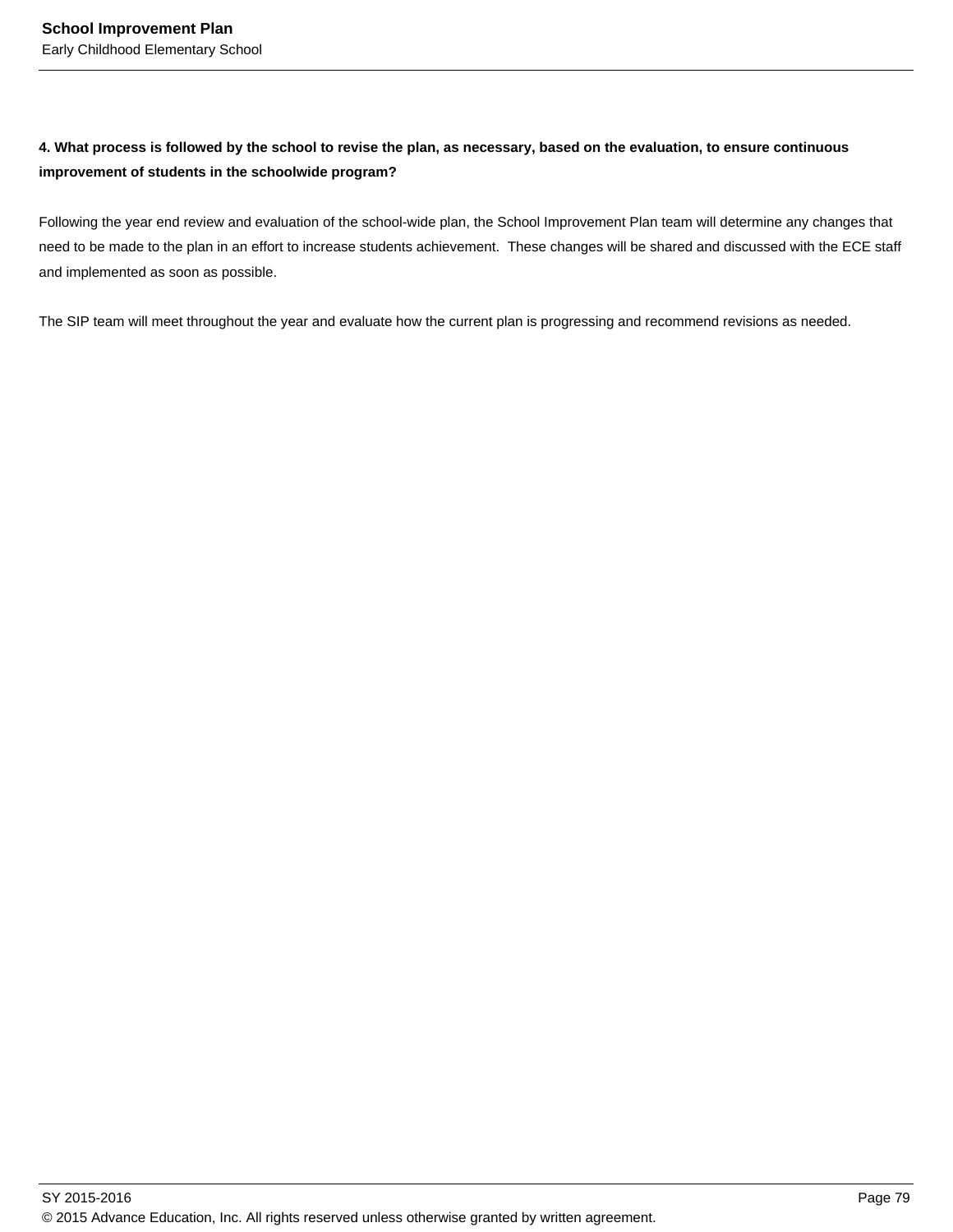# **Goals and Plans**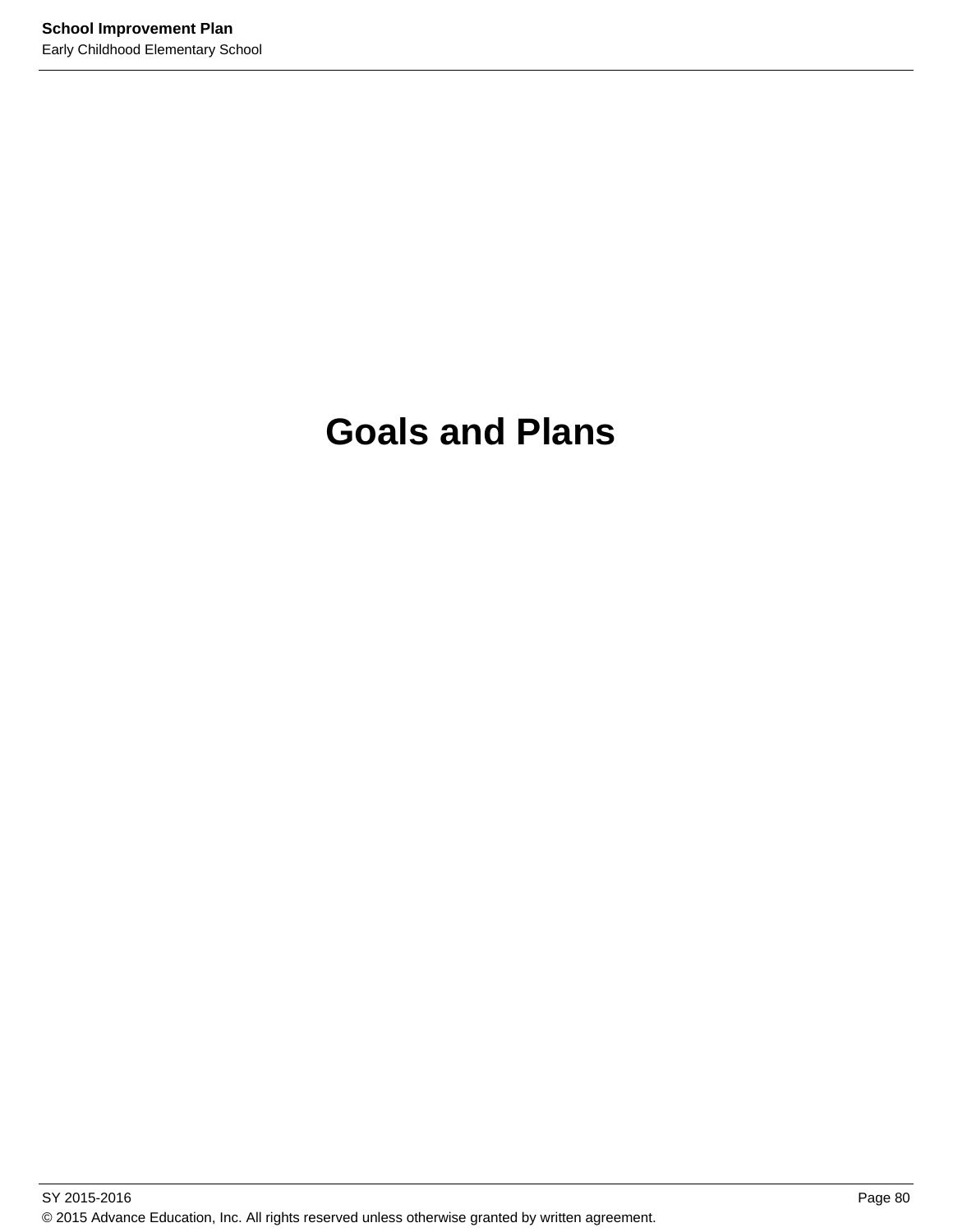## **Overview**

**Plan Name**

Goals and Plans

**Plan Description**

Goals and Plans 2015-2016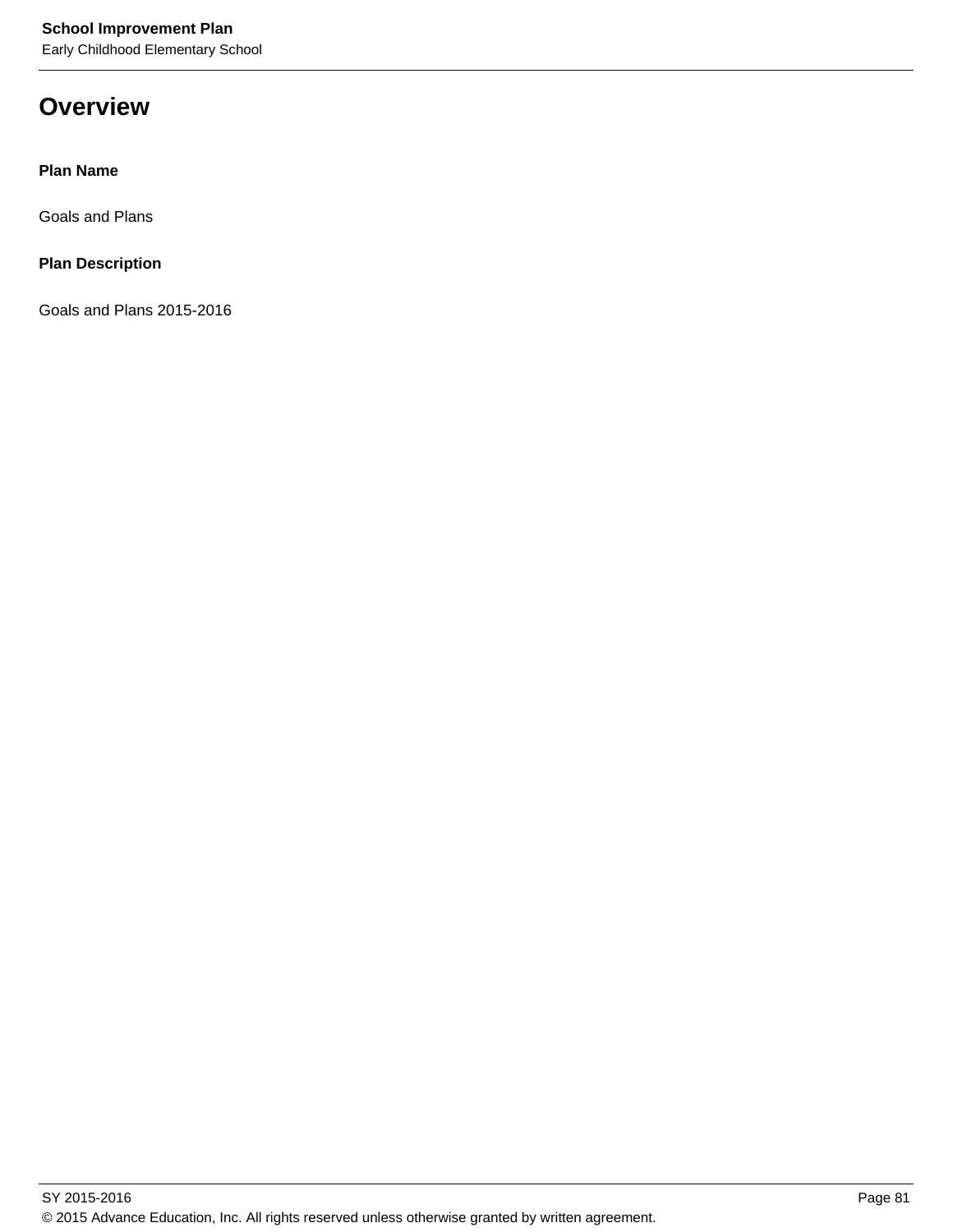## **Goals Summary**

**The following is a summary of the goals encompassed in this plan. The details for each goal are available in the next section.**

| #  | Goal Name                                                                                                                      | Goal Details                                    | Goal Type | <b>Total Funding</b> |
|----|--------------------------------------------------------------------------------------------------------------------------------|-------------------------------------------------|-----------|----------------------|
|    | All students at The Early Childhood Elementary will  Objectives: 1<br>increase proficiency in reading. 2015-2016               | Strategies: 4<br>Activities: 8                  | Academic  | S200                 |
| 12 | All students at The Early Childhood Elementary<br>become proficient in mathematics. 2015-2016                                  | Objectives: 1<br>Strategies: 2<br>Activities: 4 | Academic  | \$0                  |
| 3  | All students at The Early Childhood Elementary will  Objectives: 1<br>show an increased proficiency in science. 2015-<br> 2016 | Strategies: 2<br>Activities: 6                  | Academic  | 5600                 |
| 14 | All students at The E C Elementary will show an<br>increased proficiency in social studies. 2015-2016                          | Objectives: 1<br>Strategies: 2<br>Activities: 5 | Academic  | \$0                  |
| 5  | All students at The Early Childhood Elementary<br>become proficient writers. 2015-2016                                         | Objectives: 1<br>Strategies: 3<br>Activities: 7 | Academic  | \$700                |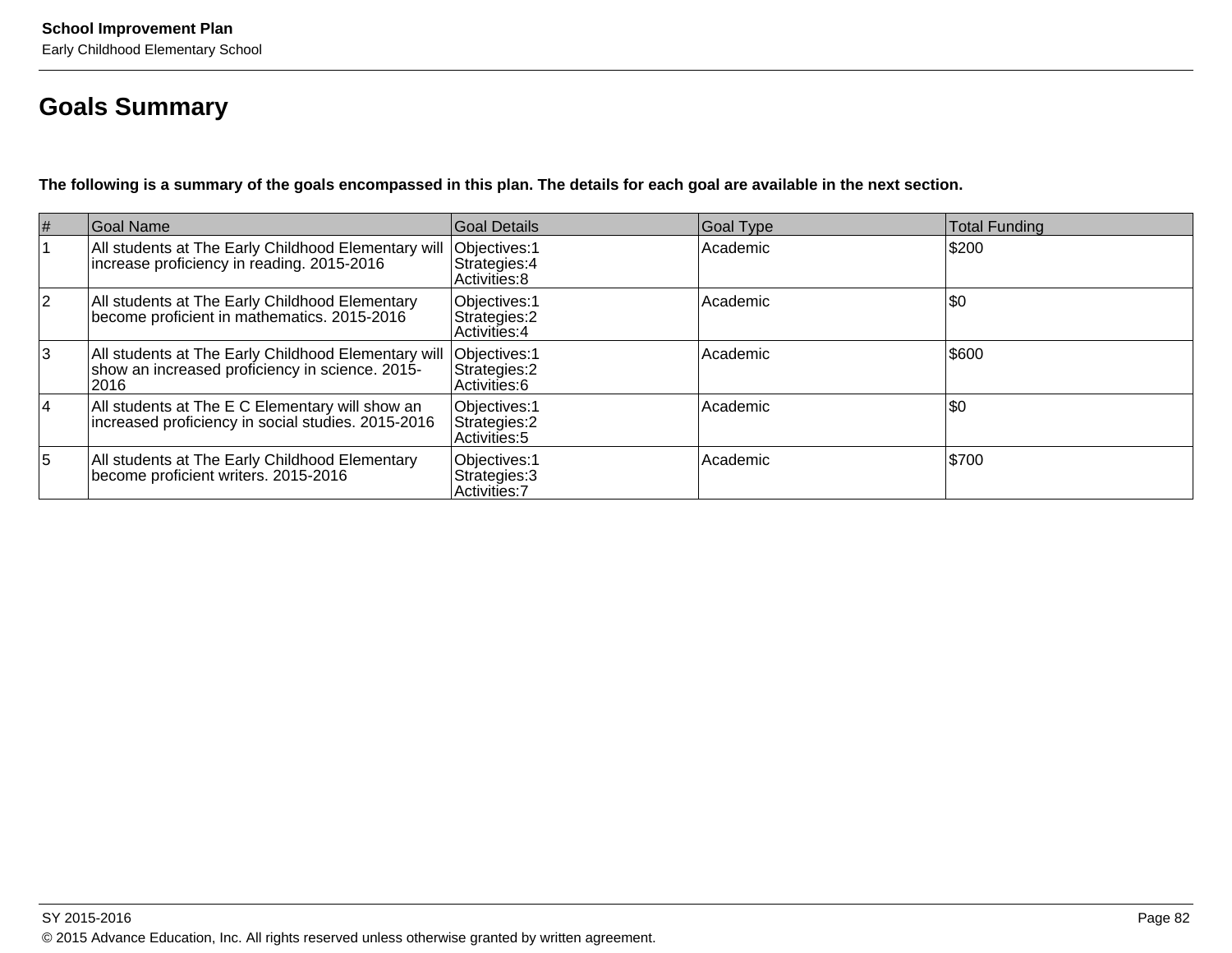## **Goal 1: All students at The Early Childhood Elementary will increase proficiency in reading. 2015-2016**

### **Measurable Objective 1:**

10% of All Students will demonstrate a proficiency at the appropriate level for their grade in Reading by 05/27/2016 as measured by NWEA, DRA2, and/or MLPP..

### **Strategy 1:**

Guided Reading - All instructional staff will use Guided Reading with their students.

Research Cited: This is based on research by Fountas and Pinnell, 1996; Beck, McKeown, and Kulcan.2002; Lindfors, 1999; Moats, 2001.

According to Foutas and Pinnell, "The ultimate goal of guided reading is to help children learn how to use indepedent reading strategies successfully." Guided readingis a small group instruction in which the teacher "guides" students through a text that is at the children's instructional reading level. The role of the teacher is crucial inguided reading. Guided reading is planned, focused instruction. The ultimate goal is to foster independent readers.Tier:

| Activity - Guided Reading Professional Development                                                                                           | <b>Activity</b><br>Type          | lTier | <b>Phase</b> | Begin Date End Date |                          | <b>Resource</b><br>Assigned | lSource Of<br><b>IFundina</b> | <b>Staff</b><br><b>Responsibl</b>                                      |
|----------------------------------------------------------------------------------------------------------------------------------------------|----------------------------------|-------|--------------|---------------------|--------------------------|-----------------------------|-------------------------------|------------------------------------------------------------------------|
| All teachers will receive an overview of Guided Reading, the<br>twelve design features of LLI (Au, 1997; Lyons 2003) and<br>running records. | Professiona Tier 1<br>I Learning |       | Monitor      |                     | 09/08/2015 06/17/2016 S0 |                             | l General<br>l Fund           | <b>Classroom</b><br><b>Iteachers</b><br>land Title<br><b>Iteachers</b> |

| Activity - Just Right Books                                                                                                                                                                         | <b>Activity</b><br>Type | <b>Tier</b> | <b>Phase</b> | Begin Date End Date |                          | Resource<br>Assigned | Source Of<br><b>IFunding</b>            | <b>Staff</b><br>Responsibl            |
|-----------------------------------------------------------------------------------------------------------------------------------------------------------------------------------------------------|-------------------------|-------------|--------------|---------------------|--------------------------|----------------------|-----------------------------------------|---------------------------------------|
| Teachers will instruct the students on how to determine if books Direct<br>are at the appropriate level for each student. These books can Instruction<br>be read during school hours or taken home. |                         | Tier 1      |              |                     | 09/08/2015 06/17/2016 S0 |                      | No Funding Classroom<br><b>Required</b> | teachers<br>land Title I<br> teachers |

### **Strategy 2:**

Differentiated Instruction - Instructional staff will create and teach within flexible groupings based on student achievement data.

Research Cited: Research Cited: Tomlinson, C. (1999). The differentiated classroom: Responding to the needs of learners. Alexandria, VA: Association forCurriculum and Supervision Development

This research states that in effective homogeneous classrooms, the needs of all learners are specifically and systematically addressed.

### SY 2015-2016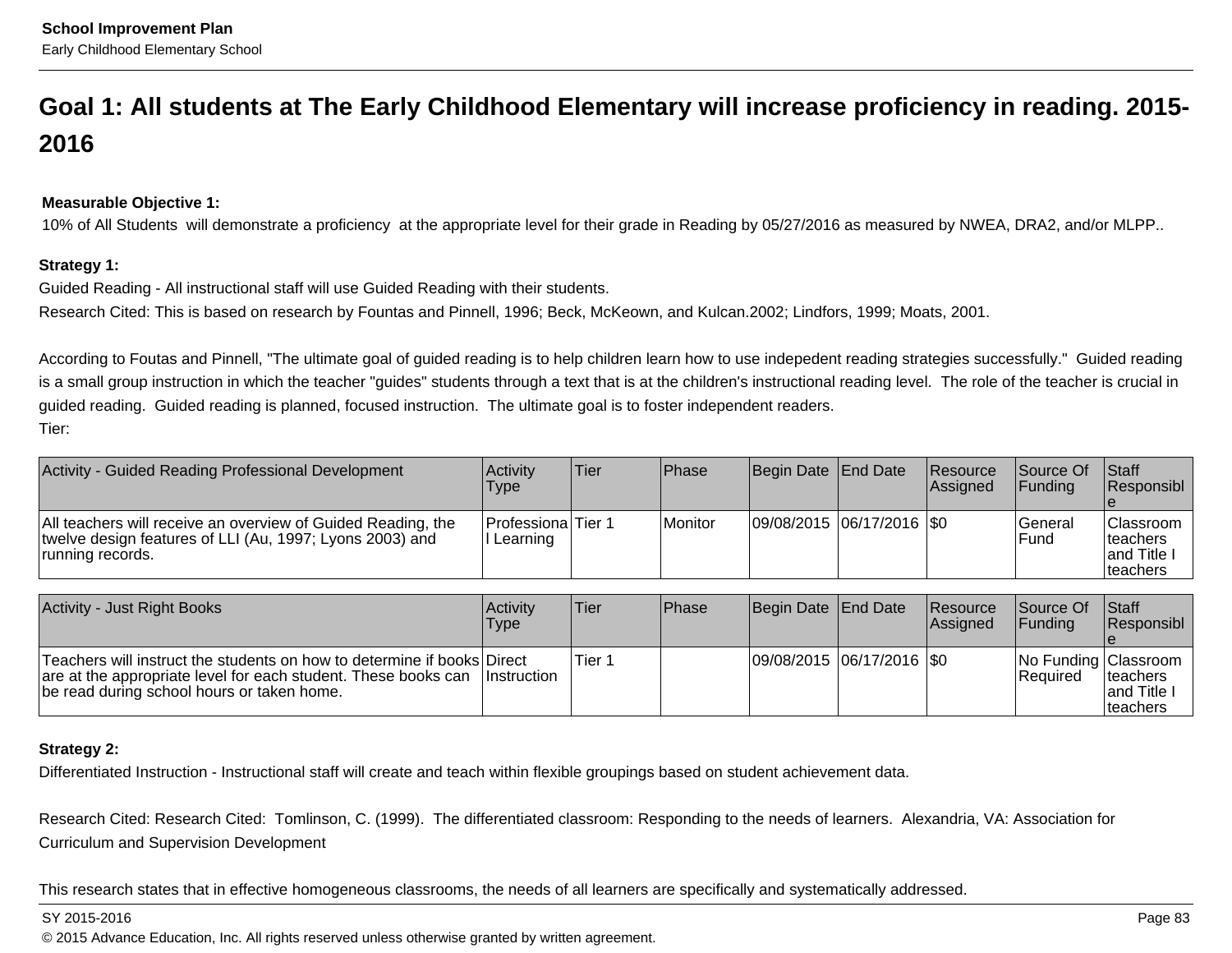Early Childhood Elementary School

Tier: Tier 1

| Activity - Teacher Professional Development                                                                                                                               | Activity<br><b>Type</b>   | Tier   | Phase   | Begin Date | <b>End Date</b>  | Resource<br>Assigned | Source Of<br>Funding               | Staff<br>Responsibl                                                                                                                                                                                                                                                                                                                         |
|---------------------------------------------------------------------------------------------------------------------------------------------------------------------------|---------------------------|--------|---------|------------|------------------|----------------------|------------------------------------|---------------------------------------------------------------------------------------------------------------------------------------------------------------------------------------------------------------------------------------------------------------------------------------------------------------------------------------------|
| All reading teachers and related instructional staff will read and<br>attend a book study on The Core Essential Stragies for<br>Achieving Excellence with the Common Core | Professiona<br>I Learning | Tier 1 | Monitor | 09/03/2013 | 06/16/2016       | \$0                  | No Funding All Title I<br>Required | teachers<br>land<br>classroom<br>teachers                                                                                                                                                                                                                                                                                                   |
| Activity - Technology                                                                                                                                                     | Activity<br><b>Type</b>   | Tier   | Phase   | Begin Date | <b>End Date</b>  | Resource<br>Assigned | Source Of<br>Funding               | Staff<br>Responsibl<br>e                                                                                                                                                                                                                                                                                                                    |
| Hamtramck Public Schools will continue to provide access to<br>the Lexia Reading Program.                                                                                 | Technology                | Tier 1 | Monitor | 09/08/2014 | 06/16/2016   \$0 |                      | General<br>Fund                    | All<br>classroom<br>teachers<br>will use<br>Lexia with<br>their<br>students in<br>lthe<br>classroom<br>or the<br>computer<br>lab.<br>Supporting<br>research:<br>Hoffler,<br>T.N.<br>Leutner, D.<br>(2007).<br>Instructiona<br>I animation<br>versus<br>static<br>pictures: A<br>meta-<br>analysis,<br>Learning<br>and<br>Instruction,<br>17 |
| Activity - Teacher Training on Vocabulary Building                                                                                                                        | Activity<br><b>Type</b>   | Tier   | Phase   | Begin Date | <b>End Date</b>  | Resource<br>Assigned | Source Of<br>Funding               | Staff<br>Responsibl<br>le.                                                                                                                                                                                                                                                                                                                  |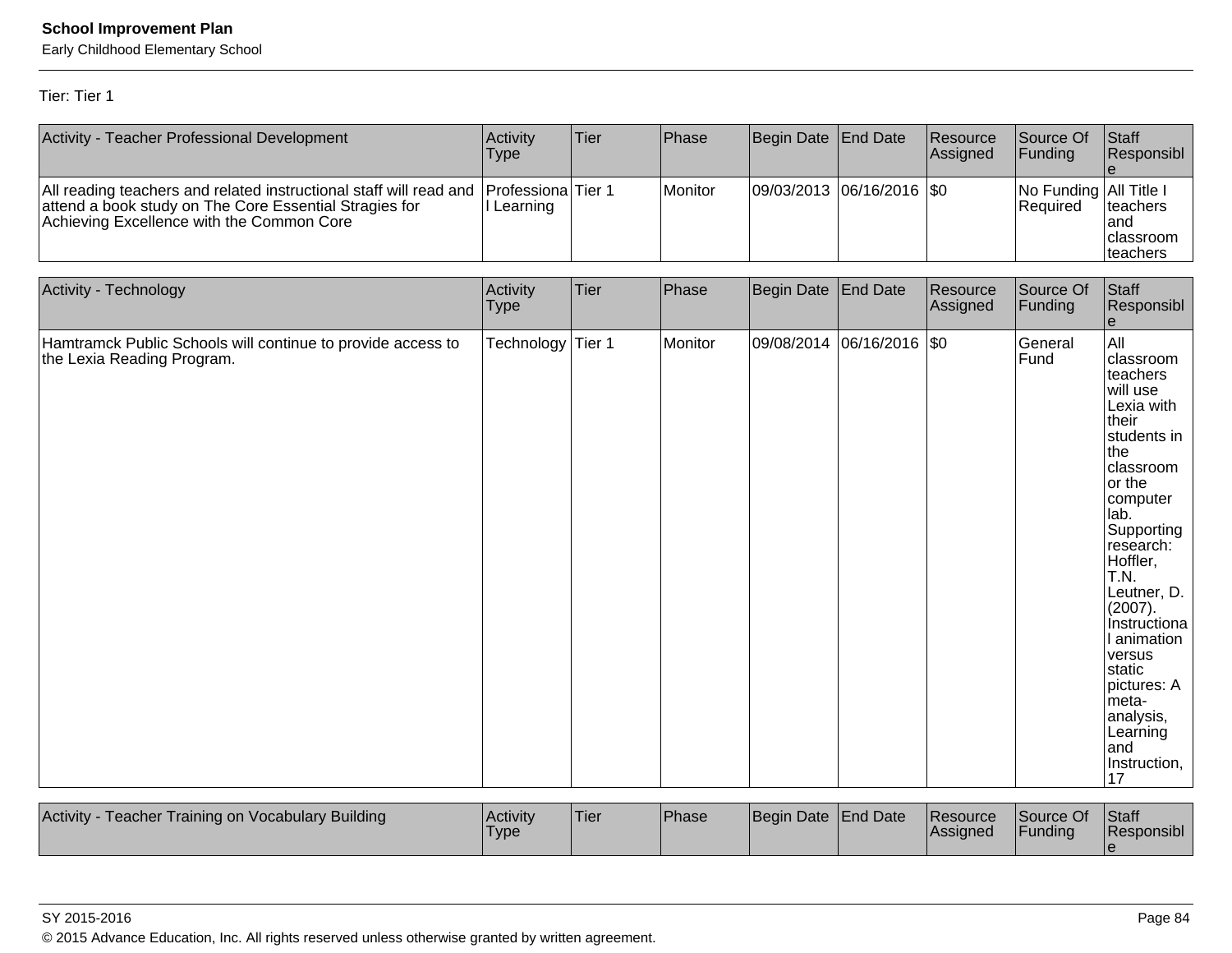Early Childhood Elementary School

| All classroom and Title I teachers will be trained on Vocabulary  Professiona Tier 1<br>Building based Robert J. Marzano's Building Background<br>II Learning<br>Knowledge (2004) |  | Monitor | 09/03/2013 06/16/2016   \$0 |  |  | lGeneral<br>l Fund | lail<br> classroom<br> teachers<br>and Title I<br><b>Iteachers</b><br>will receive<br> training on  <br>lincreasing<br>Istudent<br>vocabulary. |
|-----------------------------------------------------------------------------------------------------------------------------------------------------------------------------------|--|---------|-----------------------------|--|--|--------------------|------------------------------------------------------------------------------------------------------------------------------------------------|
|-----------------------------------------------------------------------------------------------------------------------------------------------------------------------------------|--|---------|-----------------------------|--|--|--------------------|------------------------------------------------------------------------------------------------------------------------------------------------|

### **Strategy 3:**

Phonic education - All teachers will use Project Read to teach phonemic awareness and phonics. Student progression logs will be turned into the principal monthly.Research Cited: Fountas and Pinnell, 1996; Enfield, Mary Lee, Ph.D, 1976; and Stoner, J.C. 1991

Tier: Tier 1

| Activity - Phonic progression logs                                       | <b>Activity</b><br><b>Type</b>  | <b>Tier</b>       | Phase   | Begin Date End Date |                               | Resource<br>Assigned | Source Of<br><b>Funding</b> | <b>Staff</b><br>Responsibl                                                                                             |
|--------------------------------------------------------------------------|---------------------------------|-------------------|---------|---------------------|-------------------------------|----------------------|-----------------------------|------------------------------------------------------------------------------------------------------------------------|
| Teachers are to turn in quarterly progression logs for Project<br> Read. | Academic<br> Support<br>Program | Tier <sub>1</sub> | Monitor |                     | $ 09/08/2014 06/12/2015 $ \$0 |                      | General<br><b>IFund</b>     | IAII<br><b>Iclassroom</b><br>Iteachers.<br>Title I<br>teachers.<br> paraprofess<br>lionals and<br>∣the i<br>principal. |

| Activity - Teacher monitors student-kept phonemic progression                                                                 | <b>Activity</b><br>Type                                                                 | Tier   | Phase             | Begin Date   End Date       | Resource<br><b>Assigned</b> | Source Of<br><b>Funding</b> | <b>Staff</b><br>Responsibl                        |
|-------------------------------------------------------------------------------------------------------------------------------|-----------------------------------------------------------------------------------------|--------|-------------------|-----------------------------|-----------------------------|-----------------------------|---------------------------------------------------|
| Teacher monitors student recordings of phonemic skill<br>progress based upon Jan Richardson's book The New Guided<br>Reading. | lOther -<br>Teacher<br>Imonitors<br>Istudents<br>∣recording of<br>Iskill<br>progression | Tier 1 | <b>Ilmplement</b> | 09/08/2015 06/16/2016 \$200 |                             | lGeneral<br>lFund           | Classroom<br><b>Teachers</b><br>land<br>principal |

### **Strategy 4:**

Teacher collaboration - Grade level meetings will be held with the Reading Specialist at least monthly.

Research Cited: McClure, Carla Thomas, The Benefits of Teacher Collaboration, 2008; Killough, Laurel, Research Shows Teacher Collaboration Helps Raise StudentAchievement, 2011.

Tier: Tier 1

### SY 2015-2016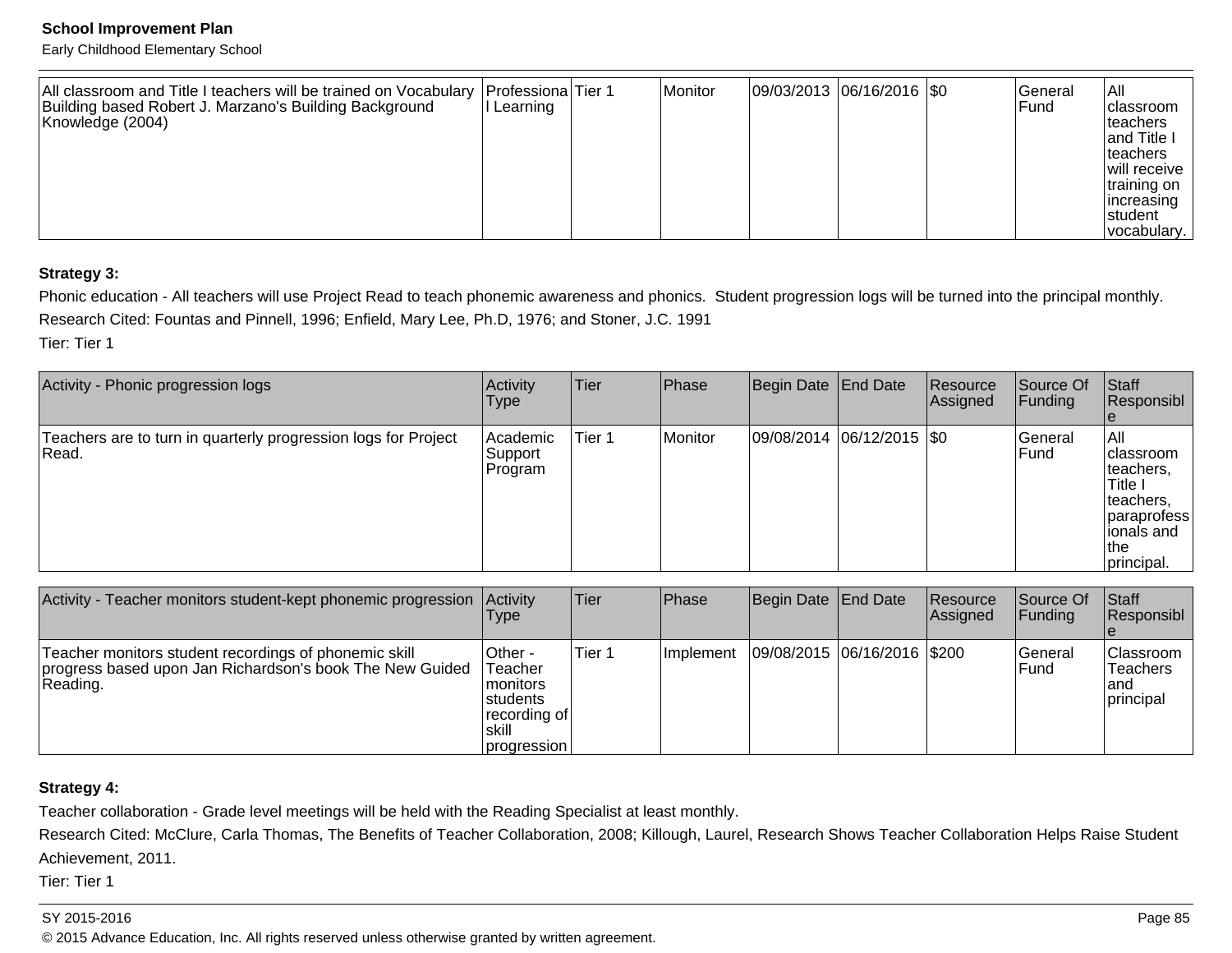Early Childhood Elementary School

| Activity - Grade level meetings                                                         | Activity<br>'Type   | Tier   | Phase      | Begin Date End Date         | Resource<br> Assigned | Source Of<br><b>IFundina</b> | Staff<br>Responsibl                                |
|-----------------------------------------------------------------------------------------|---------------------|--------|------------|-----------------------------|-----------------------|------------------------------|----------------------------------------------------|
| Teachers will meet with the reading teacher at least monthly to Teacher<br>collaborate. | lCollaborati<br>Ion | Tier 1 | Ilmplement | 09/08/2014  06/12/2015  \$0 |                       | IReauired                    | No Funding Classroom  <br>and reading<br>Iteachers |

## **Goal 2: All students at The Early Childhood Elementary become proficient in mathematics. 2015-2016**

### **Measurable Objective 1:**

10% of Pre-K, Kindergarten, First and Second grade Black or African-American, Asian, White, Economically Disadvantaged, Gifted and Talented, Hispanic or Latino,Students with Disabilities, English Learners, Two or More Races, American Indian or Alaska Native and Native Hawaiian or Other Pacific Islander students will demonstrate a proficiency at their appropriate grade level in Mathematics by 05/30/2014 as measured by Pre and Post-Tests on the Kindergarten Skills Survey (SKS)and Everyday Math Assessments.

### **Strategy 1:**

Hands-On Learning - All instructional staff will employ hands-on mathematics in their lessons.

Research Cited: Research stated: Carroll, W. M. (2000) A Longitudinal study of children in the Everyday Mathematics curriculum. Chicago; USCMP; Aaron, D. (1993)Everyday Mathematics K-3: Teachers' perspectives on adopting a reform mathematics curriculum. Chicago: UCSMP. Program emphasizes hands-on learning. Gorski,Paul C. Hands-on Mathematics and Multicultural Education = Student Success. Cricial Multicultural Pavilion. 2012.

Tier: Tier 1

| Activity - Teacher Professional Development                                                                                                                                       | <b>Activity</b><br><b>Type</b> | Tier | Phase   | Begin Date End Date         | Resource<br>Assigned | Source Of<br><b>Funding</b> | Staff<br>Responsibl                                                                                                                                   |
|-----------------------------------------------------------------------------------------------------------------------------------------------------------------------------------|--------------------------------|------|---------|-----------------------------|----------------------|-----------------------------|-------------------------------------------------------------------------------------------------------------------------------------------------------|
| Teachers who recently received training at RESA on Everyday<br>Mathematics and current mathematical theories will share their I Learning<br>knowledge with the rest of the staff. | Professiona Tier 1             |      | Monitor | 09/08/2015 06/17/2016   \$0 |                      | Title I                     | IAII.<br>Schoolwide  instructiona<br>I staff will<br>lbe held<br>laccountabl<br>le to receive l<br> this<br>Iprofessiona<br><b>Idevelopme</b><br>Int. |

### **Strategy 2:**

Differentiated Instruction - All instructional staff will create and teach within flexible groupings based on student achievement data

Research Cited: Research cited: Tomlinson, C. (1999). The differentiated classroom: Responding to the needs of learners. Alexandria, VA: Association for Curriculum

### SY 2015-2016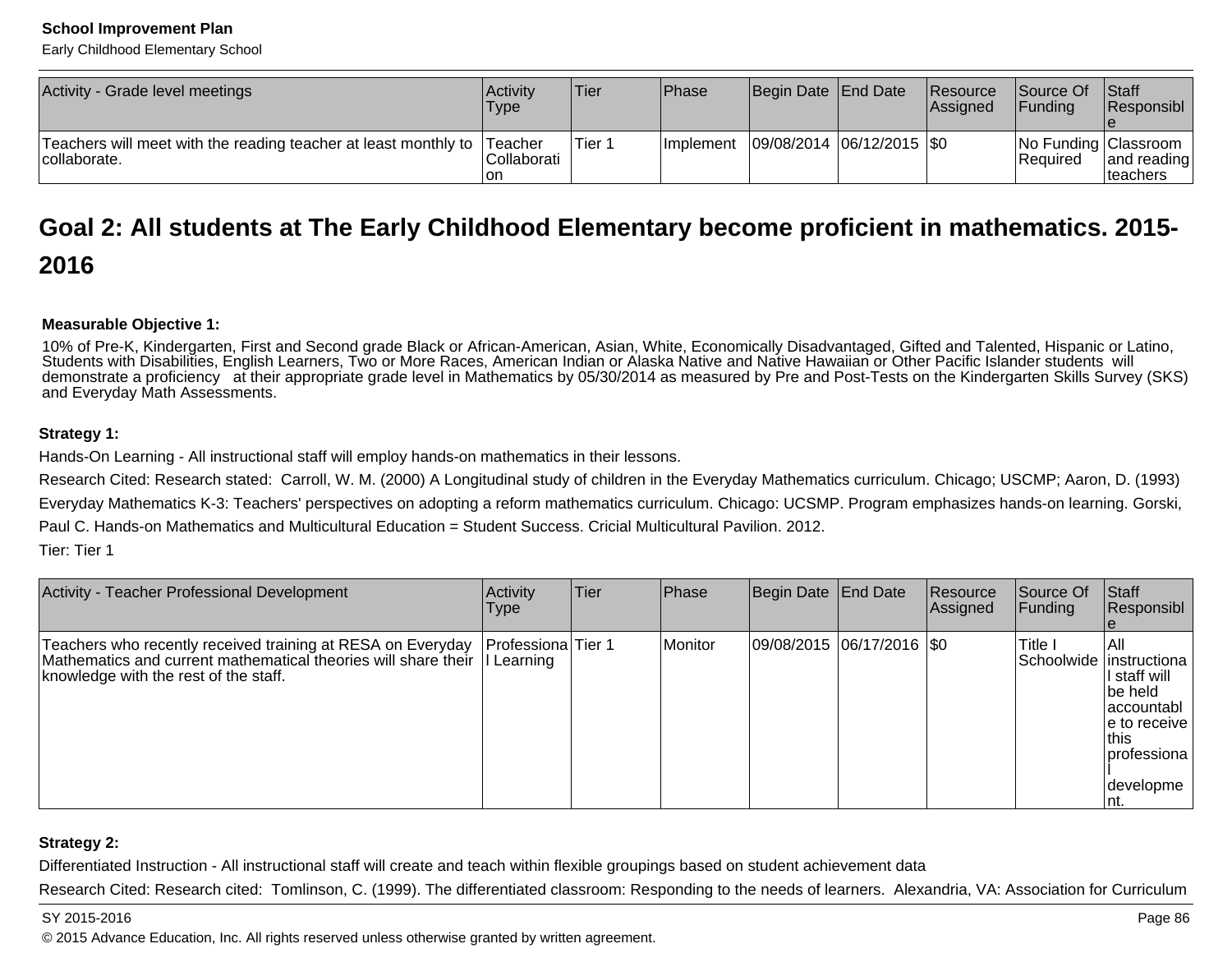Early Childhood Elementary School

### and Supervision Development

Tier:

| <b>Activity - Progress Monitoring</b>                                                                                                                                          | Activity<br>Type | <sup>1</sup> Tier | <b>Phase</b>           | Begin Date   End Date         | Resource<br>Assigned | Source Of<br><b>IFunding</b>          | <b>Staff</b><br>Responsibl         |
|--------------------------------------------------------------------------------------------------------------------------------------------------------------------------------|------------------|-------------------|------------------------|-------------------------------|----------------------|---------------------------------------|------------------------------------|
| Content area instructional staff will meet at least once per<br>quarter to re-evaluate students' progress, re-assess student<br>achievement and adjust groupings as necessary. | <b>Other</b>     | Tier 1            | <i><b>IMonitor</b></i> | $ 09/03/2013 06/12/2015 $ \$0 |                      | No Funding Content<br><b>Required</b> | area staff<br>l (Mathemati<br>ICS) |

| Activity - Technology                                                                                     | Activity<br> Type | Tier | Phase            | Begin Date End Date           | Resource<br>Assigned | Source Of<br>Funding | Staff<br>Responsibl                                                                                                                                                        |
|-----------------------------------------------------------------------------------------------------------|-------------------|------|------------------|-------------------------------|----------------------|----------------------|----------------------------------------------------------------------------------------------------------------------------------------------------------------------------|
| Hamtramck Public Schools will subscribe to Lexia for the Early<br>Childhood Elementary School's students. | Technology Tier 1 |      | Getting<br>Ready | $ 09/03/2013 06/12/2015 $ \$0 |                      | General<br>lFund     | <b>Classroom</b><br>Iteachers<br>will be<br>responsible<br>for using<br>Study<br>IIsland in<br>Ithe<br> classroom<br>land<br> promoting<br>additional<br>luse at<br>∣home. |

| <b>Activity - Data Analysis</b>                                                                                                                                                                               | Activity<br>Type | <b>Tier</b> | Phase   | Begin Date   End Date     | Resource<br>Assigned | Source Of<br>IFundina                   | <b>Staff</b><br><b>Responsibl</b>                             |
|---------------------------------------------------------------------------------------------------------------------------------------------------------------------------------------------------------------|------------------|-------------|---------|---------------------------|----------------------|-----------------------------------------|---------------------------------------------------------------|
| All content area staff will participate in collaborative meetings<br>regarding the analysis of student achievement data for the<br>purpose of creating flexible differentiated groupings in the<br>classroom. | <b>Other</b>     | Tier 1      | Monitor | 09/03/2013 06/12/2015 \$0 |                      | No Funding Classroom<br><b>Required</b> | Iteachers<br>Iwill be<br>responsible<br>lfor this<br>activity |

## **Goal 3: All students at The Early Childhood Elementary will show an increased proficiency inscience. 2015-2016**

**Measurable Objective 1:**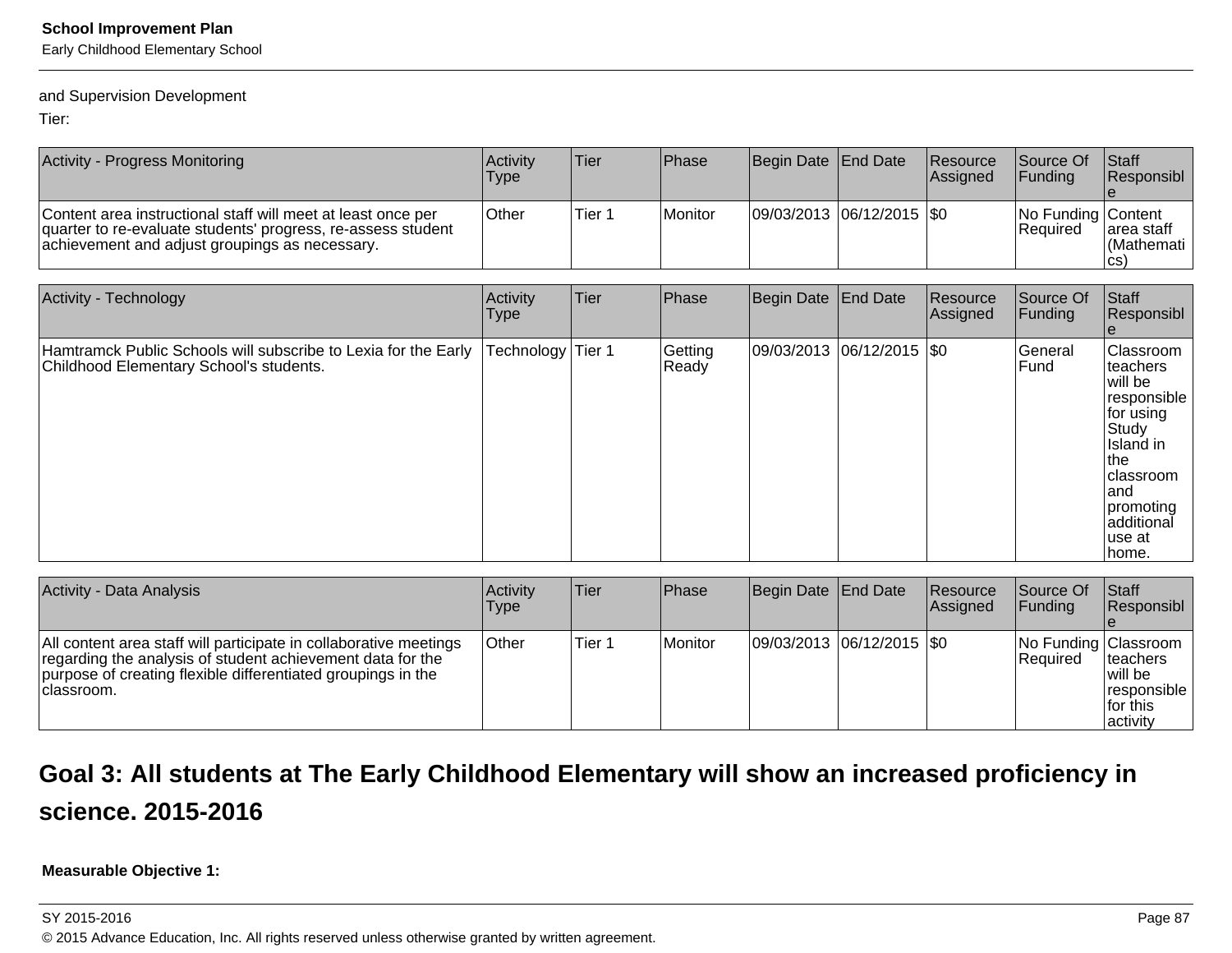Early Childhood Elementary School

A 10% increase of Pre-K, Kindergarten, First and Second grade Black or African-American, Asian, White, Economically Disadvantaged, Gifted and Talented, Hispanic or Latino, Students with Disabilities, English Learners, Two or More Races, American Indian or Alaska Native and Native Hawaiian or Other Pacific Islander students will demonstrate a proficiency in their core science curriculum in Science by 05/30/2014 as measured by District pre and post assessmens in addition to teacher madequizes and tests.

### **Strategy 1:**

Differentiated Instruction - Instructional staff will create and teach within flexible groupings based on student achievement data.

Research Cited: Tomlinson, C. (1999). The differentiated classroom: Responding to the needs of learners. Alexandria, VA: Association for Curriculum and SupervisionDevelopment.

Tier: Tier 1

| <b>Activity - Technology</b>                                                                                                                                                                           | Activitv<br>Type  | Tier | l Phase | Begin Date End Date        | <b>Resource</b><br>Assigned | <b>Source Of</b><br>IFundina       | <b>Staff</b><br>Responsibl |
|--------------------------------------------------------------------------------------------------------------------------------------------------------------------------------------------------------|-------------------|------|---------|----------------------------|-----------------------------|------------------------------------|----------------------------|
| Classroom teachers will utilize interactive websites such as<br>BrainPop and web-based resources such as Discovery<br>Education to support flexible differentiated groupings within the<br>Iclassroom. | Technology Tier 1 |      | Monitor | 08/02/2013 06/12/2015 \\$0 |                             | No Funding Classroom<br>l Reauired | Iteachers                  |

| Activity - Progress Monitoring                                                                                                                                    | <b>Activity</b><br>Type | 'Tier | <b>IPhase</b> | Begin Date End Date           | Resource<br><b>Assigned</b> | <b>Source Of</b><br><b>IFundina</b>     | Staff<br><b>Responsibl</b> |
|-------------------------------------------------------------------------------------------------------------------------------------------------------------------|-------------------------|-------|---------------|-------------------------------|-----------------------------|-----------------------------------------|----------------------------|
| Classroom teachers will meet at least once per quarter to re-<br>evaluate students' progress, re-assess student achievement<br>and adjust groupings as necessary. | <b>Other</b>            |       |               | $ 09/03/2013 05/30/2014 $ \$0 |                             | No Funding Classroom<br><b>Required</b> | Iteachers                  |

| Activity - Professional Learning re: Differentiated Instruction                                                                                            | Activity<br><b>Type</b>           | 'Tier∃ | Phase      | Begin Date End Date           | Resource<br>Assigned | <b>Source Of</b><br><b>Funding</b>       | <b>Staff</b><br><b>Responsibl</b> |
|------------------------------------------------------------------------------------------------------------------------------------------------------------|-----------------------------------|--------|------------|-------------------------------|----------------------|------------------------------------------|-----------------------------------|
| Classroom teachers will attend professional development<br>regarding strategies for and implementation of differentiated<br>linstruction in the classroom. | Professiona Tier 1<br>II Learning |        | Ilmplement | $ 09/03/2013 06/12/2015 $ \$0 |                      | No Funding Classroom<br><b>IRequired</b> | Iteachers                         |

### **Strategy 2:**

Hands-On Learning - Students will use hands-on science through Foss Kits,HighTouch/HighTech workshops and teacher created activities.

Research Cited: Minner, Daphne (2008-2011). Refining, Operationalizing, and Describing Scientific Inquiry Instructional Practice Using the Inquiry Science InstructionObservation Protocol (ISIOP): A National Field-Test; Allen, Ruby (2001) Hands-On Science and Student Achievement.Haury, David and Rillero, Peter (1994)Perspectives of hands-On Science Teaching.

Chinese Proverb, as noted by Haury and Rillero:

"I hear and I forget

I see and I remember

SY 2015-2016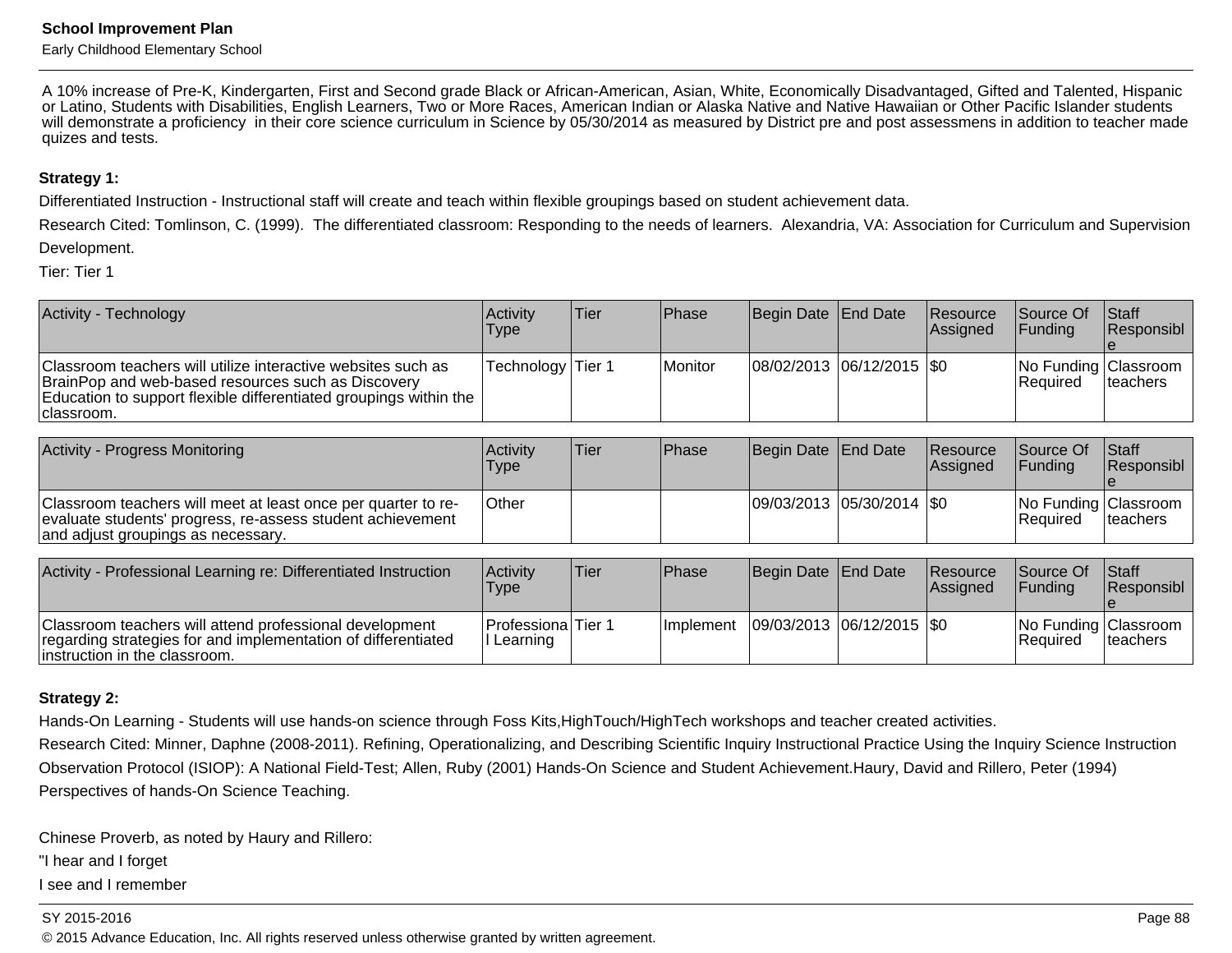Early Childhood Elementary School

### I do and I understand" ~ Chinese Proverb

Haury and Rillero continued, "Although these words may not be the exact translation, they underscore the need for a hand-on approach to science teaching. Withoutthis approach students must rely on memory and abstract thought, two methods which restrict learning in most students."

Tier:

| Activity - Hands-On Lessons                                                                                          | Activity<br>Type             | Tier   | <b>Phase</b> | Begin Date End Date           | <b>Resource</b><br>Assigned | <b>Source Of</b><br><b>IFundina</b> | <b>Staff</b><br>Responsibl           |
|----------------------------------------------------------------------------------------------------------------------|------------------------------|--------|--------------|-------------------------------|-----------------------------|-------------------------------------|--------------------------------------|
| Students will use hands-on science through Foss Kits,<br>HighTouch/HighTech activities, and teacher created lessons. | Direct<br><b>Instruction</b> | Tier 1 | Monitor      | $ 09/03/2013 06/12/2015 $ \$0 |                             | lGeneral<br>l Fund                  | <b>Classroom</b><br><b>Iteachers</b> |

| Activity - Professional Development - Benefits of Hands-On<br>Science                                                                                                          | Activity<br><b>Type</b>          | Tier | Phase | Begin Date End Date                       | <b>Resource</b><br><b>Assigned</b> | <b>Source Of</b><br><b>IFundina</b>          | <b>Staff</b><br><b>Responsibl</b> |
|--------------------------------------------------------------------------------------------------------------------------------------------------------------------------------|----------------------------------|------|-------|-------------------------------------------|------------------------------------|----------------------------------------------|-----------------------------------|
| Classroom teachers will attend professional development<br>pertaining to Hands-On Science. The benefits of hands-on<br>science will be presented as well as ideas for lessons. | Professiona Tier 1<br>I Learning |      |       | Implement   09/03/2013   06/12/2015   \$0 |                                    | No Funding   Classroom  <br><b>IRequired</b> | Iteachers                         |

| Activity - Science Night                                                                   | <b>Activity</b><br>Type | Tier   | <b>IPhase</b> | Begin Date End Date             | Resource<br>Assigned | Source Of<br><b>IFunding</b>      | Staff<br>Responsibl                                          |
|--------------------------------------------------------------------------------------------|-------------------------|--------|---------------|---------------------------------|----------------------|-----------------------------------|--------------------------------------------------------------|
| Parents will be invited to attend a Science Night with their child Parent<br>lor children. | <b>Involvemen</b>       | Tier 1 | Ilmplement    | $ 09/03/2013 06/12/2015 $ \$600 |                      | Title I<br>Schoolwide   teachers, | IClassroom<br>'Title I<br>Iteachers<br>land the<br>principal |

## **Goal 4: All students at The E C Elementary will show an increased proficiency in social studies.2015-2016**

### **Measurable Objective 1:**

A 10% increase of Pre-K, Kindergarten, First and Second grade Black or African-American, Asian, White, Economically Disadvantaged, Gifted and Talented, Hispanic or Latino, Students with Disabilities, English Learners, Two or More Races, American Indian or Alaska Native and Native Hawaiian or Other Pacific Islander studentswill demonstrate a proficiency in social studies at the appropriate level for their grade in Social Studies by 05/30/2014 as measured by the district developed social studies curriculum and assessment.

### SY 2015-2016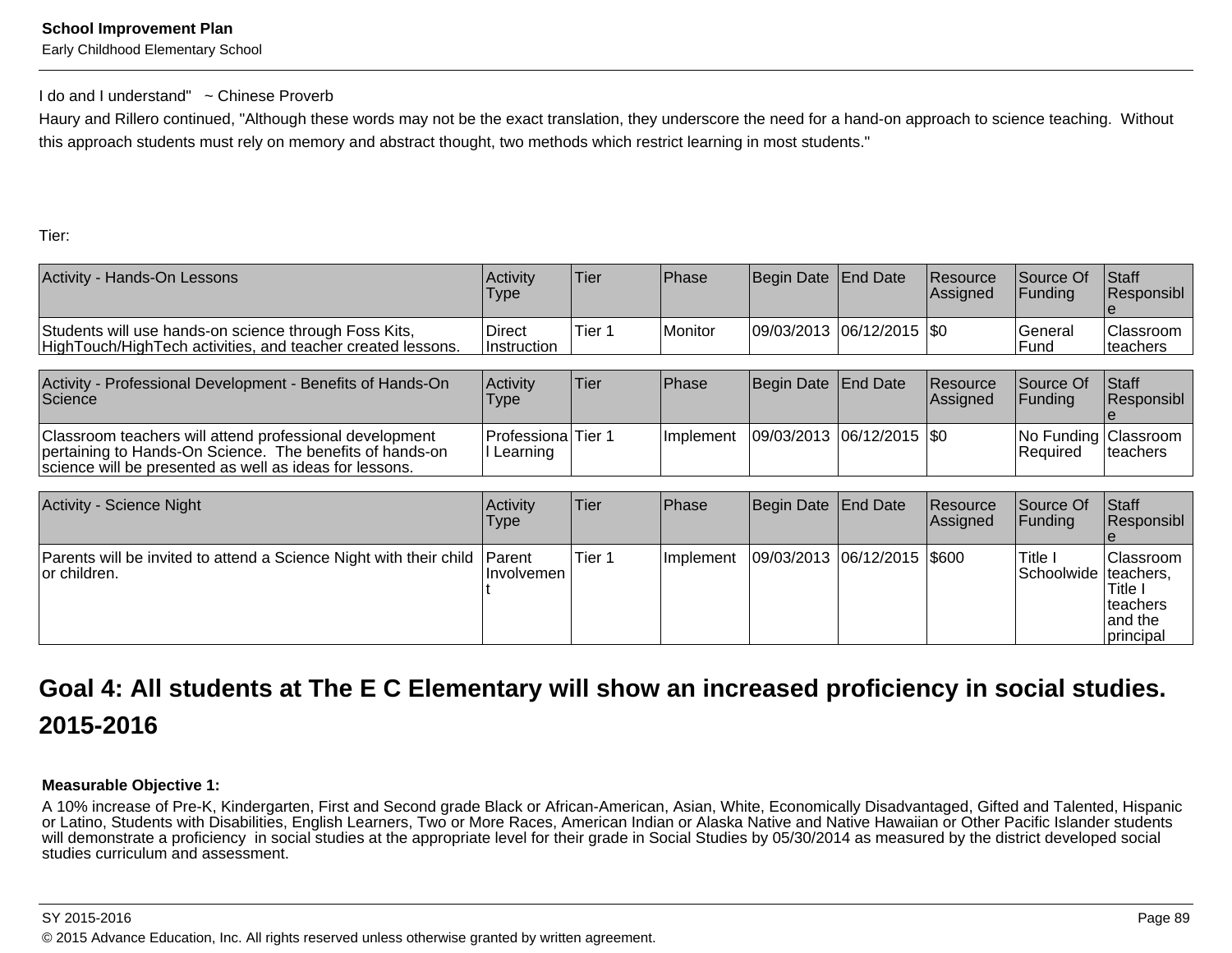### **Strategy 1:**

Differentiated Instruction - Instructional staff will create and teach within flexible groupings based on student achievement data.

Research Cited: Research cited: Tomlinson, C. (1999). The differentiated classroom: Responding to the needs of learners. Alexandria, VA: Association for Curriculumand Supervision Development.

This research states that in effective homogeneous classrooms, the needs of all learners are specifically and systematically addressed.Tier: Tier 1

| Activity - Professional Learning re: Differentiated Instruction                                                                                            | Activity<br><b>Type</b>           | <b>Tier</b> | Phase            | Begin Date End Date         | Resource<br><b>Assigned</b> | <b>Source Of</b><br><b>IFundina</b>      | <b>Staff</b><br><b>Responsibl</b> |
|------------------------------------------------------------------------------------------------------------------------------------------------------------|-----------------------------------|-------------|------------------|-----------------------------|-----------------------------|------------------------------------------|-----------------------------------|
| Classroom teachers will attend professional development<br>regarding strategies for and implementation of differentiated<br>linstruction in the classroom. | Professiona Tier 1<br>II Learning |             | <b>Implement</b> | 09/03/2013  06/12/2015  \$0 |                             | $ No$ Funding $ All$<br><b>IRequired</b> | Iclassroom<br><b>Iteachers</b>    |

| Activity - Technology                                                                                        | Activity<br>'Type | <b>Tier</b> | <b>Phase</b> | Begin Date End Date |                             | <b>Resource</b><br>Assigned | <b>Source Of</b><br><b>IFundina</b> | <b>Staff</b><br><b>Responsibl</b> |
|--------------------------------------------------------------------------------------------------------------|-------------------|-------------|--------------|---------------------|-----------------------------|-----------------------------|-------------------------------------|-----------------------------------|
| Classrooms teachers will use BrainPop and other web-based<br>sites to further instruction in Social Studies. | Technology Tier 1 |             | Monitor      |                     | 09/03/2013 06/12/2015   \$0 |                             | lGeneral<br>lFund                   | <b>Classroom</b><br>Teachers      |

### **Strategy 2:**

Community and Cultural Awareness - Teachers will educate students on the community. Teachers will also teach about diversity and make students aware of culturaldifferences.

Research Cited: Marshall, Patricia L. Cultural Diversity in Our Schools, 2001.

Ther are different strategies and techniques classroom teachers can utilize to enhance their effectiveness in teaching culturally diverse students which are identified byMs. Marshall.

Tier:

| Activity - Community Helpers                                                                                        | Activity<br>Type                      | Tier | Phase   | Begin Date End Date        | <b>Resource</b><br><b>Assigned</b> | <b>Source Of</b><br><b>IFundina</b>     | <b>Staff</b><br>Responsibl                |
|---------------------------------------------------------------------------------------------------------------------|---------------------------------------|------|---------|----------------------------|------------------------------------|-----------------------------------------|-------------------------------------------|
| People representing various professions will be invited in to<br>share their experiences and talk about their jobs. | Community Tier 1<br> Engageme<br>l nt |      | Monitor | 09/03/2013 06/12/2015 \\$0 |                                    | No Funding Classroom<br><b>Required</b> | Iteachers<br>land the<br><b>principal</b> |

| Activity<br>Culture of the Month | <b>Activity</b><br>Type | <sup>1</sup> Tier | Phase | Begin Date End Date |  | <b>Resource</b><br>Assigned | Source Of<br>Funding | Staff<br>Responsibl |
|----------------------------------|-------------------------|-------------------|-------|---------------------|--|-----------------------------|----------------------|---------------------|
|----------------------------------|-------------------------|-------------------|-------|---------------------|--|-----------------------------|----------------------|---------------------|

### SY 2015-2016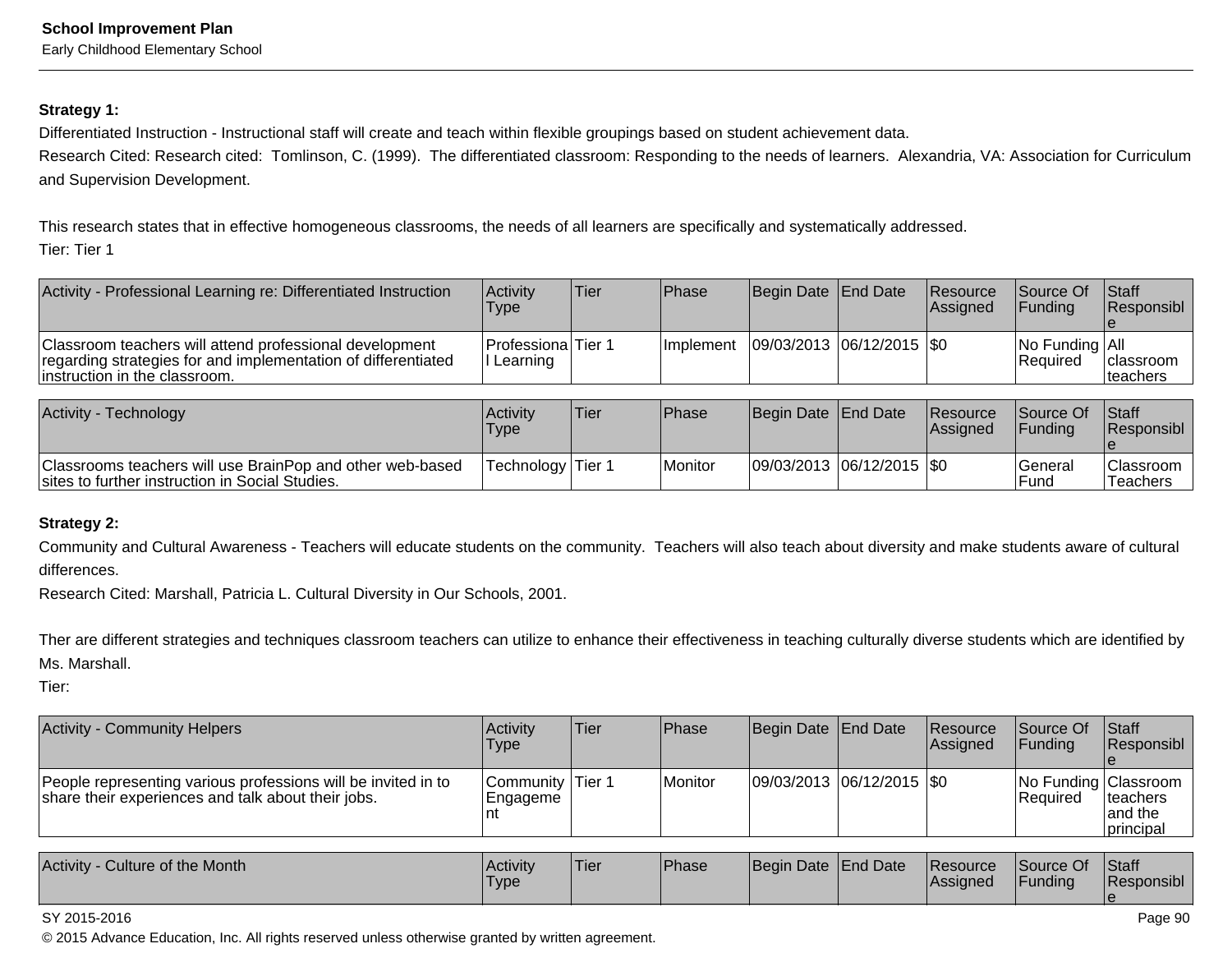Early Childhood Elementary School

| Classroom teachers and students will learn about a specific<br>culture or country each month. A bulletin board will be created<br>by the students and staff celebrating the specified country or<br>⊺culture.                                                                                                   | Direct<br>Instruction        | Tier 1 |            | 09/03/2013  06/12/2015  \$0   |                             | No Funding Classroom<br>Required | <b>Iteachers</b><br>land the<br>principal |
|-----------------------------------------------------------------------------------------------------------------------------------------------------------------------------------------------------------------------------------------------------------------------------------------------------------------|------------------------------|--------|------------|-------------------------------|-----------------------------|----------------------------------|-------------------------------------------|
| <b>Activity - Diversity Night</b>                                                                                                                                                                                                                                                                               | Activity<br>Type             | Tier   | Phase      | Begin Date End Date           | <b>Resource</b><br>Assigned | Source Of<br><b>IFundina</b>     | <b>Staff</b><br>Responsibl                |
| Parents will be invited to an after school event celebrating<br>different cultures. A multi-cultural fashion show with ethnic<br>refreshments will be planned. Parents and students will be<br>asked to participate in the show and provide desserts or snacks<br>representative of their cultural backgrounds. | <b>Parent</b><br>Ilnvolvemen | Tier 1 | Ilmplement | $ 09/03/2013 06/12/2015 $ \$0 |                             | No Funding Classroom<br>Required | <b>Iteachers</b><br>land the<br>principal |

## **Goal 5: All students at The Early Childhood Elementary become proficient writers. 2015-2016**

### **Measurable Objective 1:**

10% of Pre-K, Kindergarten, First and Second grade Black or African-American, Asian, White, Economically Disadvantaged, Gifted and Talented, Hispanic or Latino,Students with Disabilities, English Learners, Two or More Races, American Indian or Alaska Native and Native Hawaiian or Other Pacific Islander students will demonstrate a proficiency in writing at the appropriate level for their grade in Writing by 05/30/2014 as measured by MLPP Writing rubrics, using a pre and post testrubric.

### **Strategy 1:**

Writers' Workshop - All instructional staff will work with students using the Writers' Workshop model.

Research Cited: Research based on Lucy Calkins, The Art of Teaching Writing, 2013 and Vicki Spandel, Creating Writers, 2012. Spandel's work shows a clear linkwith The Common Core.

Tier: Tier 1

| Activity - Teacher Professional Development                                                                                                                                   | Activity<br><b>Type</b> | lTier. | Phase   | Begin Date End Date           | Resource<br> Assigned | Source Of<br> Funding                | <b>Staff</b><br><b>Responsibl</b>                                                  |
|-------------------------------------------------------------------------------------------------------------------------------------------------------------------------------|-------------------------|--------|---------|-------------------------------|-----------------------|--------------------------------------|------------------------------------------------------------------------------------|
| Teachers will receive professional development on writing with Professiona Tier 1<br>voung children.<br>Emphasis will be on Writers' Workshop and Lucy Calkins<br>strategies. | Learning                |        | Monitor | $ 09/08/2014 06/12/2015 $ \$0 |                       | Title I<br>Schoolwide   instructiona | IAII<br>l staff will<br>lbe<br>responsible<br>∣for using<br>lWriters'<br>Workshop. |

| Utilizing journaling and conferencing with students<br>Activity<br>Activity<br><b>Type</b> |  | 'Tier | <b>IPhase</b> | Begin Date End Date |  | <b>Resource</b><br><b>Assigned</b> | $\sim$<br><b>Source Of</b><br>Funding | <b>Staff</b><br>Responsibl |
|--------------------------------------------------------------------------------------------|--|-------|---------------|---------------------|--|------------------------------------|---------------------------------------|----------------------------|
|--------------------------------------------------------------------------------------------|--|-------|---------------|---------------------|--|------------------------------------|---------------------------------------|----------------------------|

### SY 2015-2016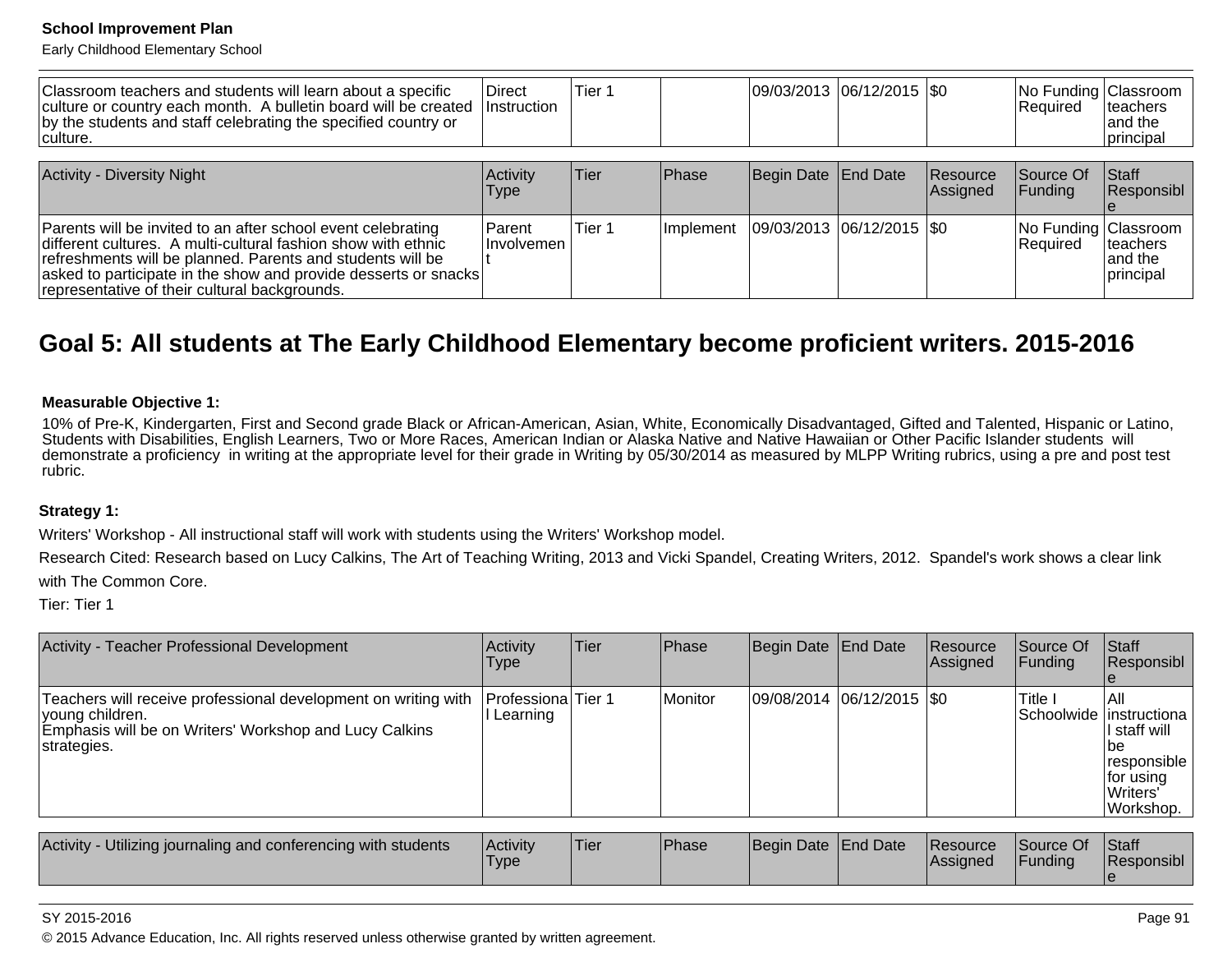Early Childhood Elementary School

| All writing classroom teachers and Title teachers will attend<br>professional development on journaling and conferencing.                                                     | <b>Professiona</b> Tier 1<br>I Learning |        | <b>Monitor</b> | $ 09/03/2013 06/12/2015 $ \$0 |                             | l General<br>lFund.          | <b>Classroom</b><br>and Title<br> teachers |
|-------------------------------------------------------------------------------------------------------------------------------------------------------------------------------|-----------------------------------------|--------|----------------|-------------------------------|-----------------------------|------------------------------|--------------------------------------------|
| <b>Activity - Progress Monitoring</b>                                                                                                                                         | Activity<br>Type                        | lTier  | Phase          | Begin Date End Date           | <b>Resource</b><br>Assigned | Source Of<br><b>IFundina</b> | <b>Staff</b><br><b>Responsibl</b>          |
| All classroom teachers will be monitored at least once per week Other<br>through lesson plans and observations to insure that journaling<br>and conferencing are taking place |                                         | Tier 1 | <b>Monitor</b> | 09/03/2013 06/12/2015 \$600   |                             | lGeneral<br>lFund            | <b>Classroom</b><br>Iteachers              |

### **Strategy 2:**

Letter Writing - Teachers will guide the students through the letter writing process appropriate to each grade level.

Research Cited: Graham, Steve, Teaching Elementary School Students to Be Effective Writers, 2012

Writing "....is especially important now, as the Common Core Standards make writing and writing instruction a central part of educational reform in the United States. Establishing effetive practices for teaching writing and increasing the emphasis on writing in school is beneficial to students and schools," states Steve Graham.Tier: Tier 1

| Activity - After school writing workshops                                                                                                                                   | <b>Activity</b><br>Type | <b>Tier</b> | <b>Phase</b> | Begin Date End Date             | <b>Resource</b><br><b>Assigned</b> | <b>Source Of</b><br>IFundina                | <b>IStaff</b><br><b>Responsibl</b>             |
|-----------------------------------------------------------------------------------------------------------------------------------------------------------------------------|-------------------------|-------------|--------------|---------------------------------|------------------------------------|---------------------------------------------|------------------------------------------------|
| Teachers will hold two after school parent/child workshops<br>emphasizing letter writing. Students will write, address and mail Curricular<br>letters to designated people. | l Extra                 | Tier 1      | Monitor      | $ 09/03/2013 06/12/2015 $ \$100 |                                    | 'Title I<br><b>ISchoolwide land Title I</b> | <b>Classroom</b><br>Reading<br><b>Teachers</b> |

| Activity - Lessons on letter writing                                              | Activity<br><b>Type</b> | <sup>I</sup> Tier | <b>Phase</b> | Begin Date End Date |                               | <b>Resource</b><br><b>IAssianed</b> | Source Of<br><b>IFundina</b>     | <b>Staff</b><br><b>Responsibl</b> |
|-----------------------------------------------------------------------------------|-------------------------|-------------------|--------------|---------------------|-------------------------------|-------------------------------------|----------------------------------|-----------------------------------|
| Classroom teachers will incorporate letter writing into their<br>year-long plans. | Direct<br>∣Instruction  | Tier 1            | Monitor      |                     | $ 09/03/2013 06/12/2015 $ \$0 |                                     | No Funding Classroom<br>Reauired | teachers                          |

### **Strategy 3:**

Creative Writing - Classroom teachers will give instruction on the writing of short stories, poems and/or fables.

Research Cited: Essex, C. Teaching Creative Writing in the Elementary School., 1996.

According to Christopher Essex,"...it is hard to justify not making creative writing an important part of the elementary school classroom day."Tier:

### SY 2015-2016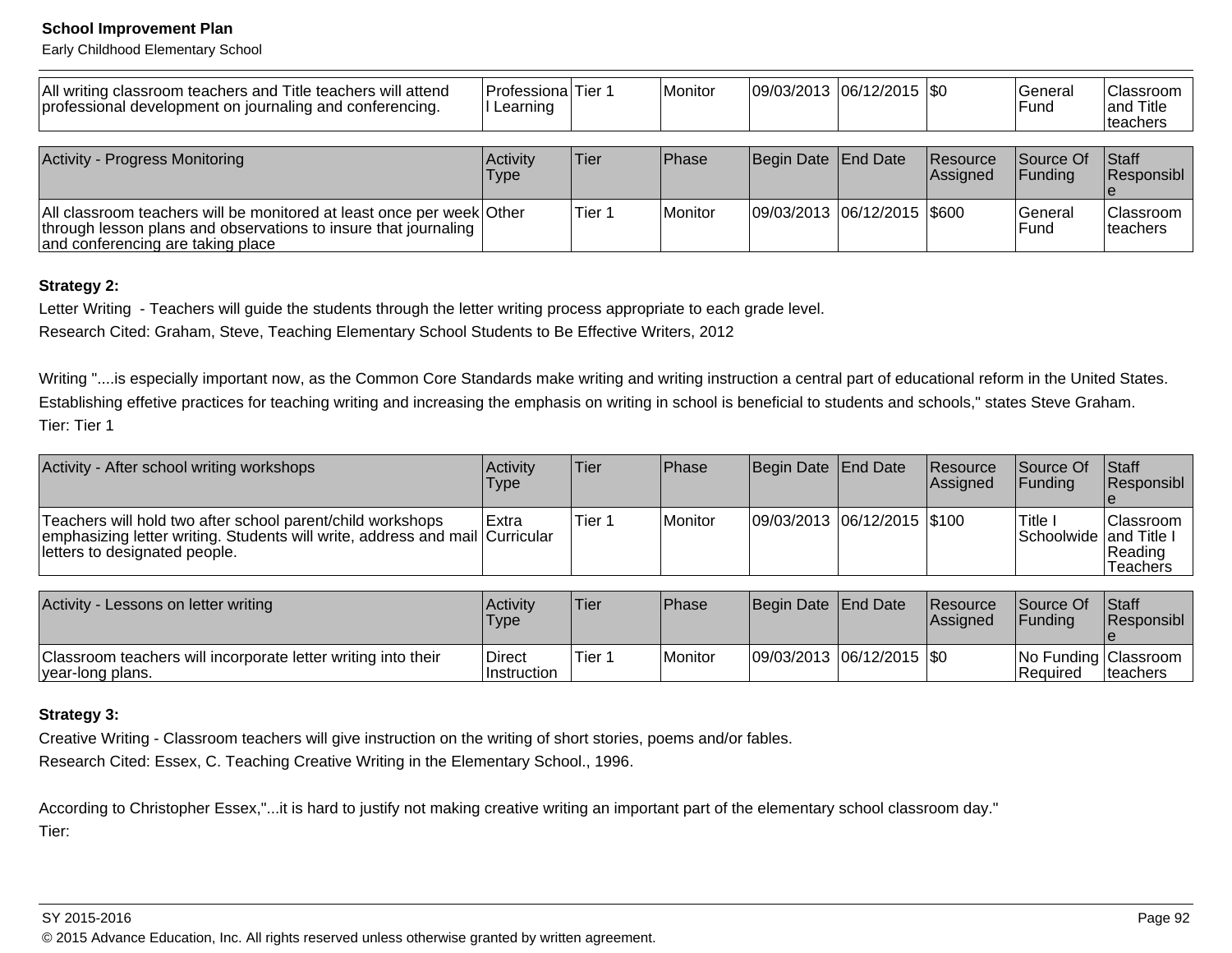Early Childhood Elementary School

| <b>Activity - Publishing Activity</b>                                                                        | Activity<br>Type     | Tier              | Phase     | Begin Date End Date        | Resource<br>Assigned | Source Of<br>Funding             | Staff<br>Responsibl                                                          |
|--------------------------------------------------------------------------------------------------------------|----------------------|-------------------|-----------|----------------------------|----------------------|----------------------------------|------------------------------------------------------------------------------|
| Teachers will select examples of students' work to be published Direct<br>in the weekly school's newsletter. | Instruction          | Tier <sub>1</sub> | Monitor   | 09/03/2013 06/12/2015  \$0 |                      | No Funding Classroom<br>Required | teachers<br>and<br>principal                                                 |
|                                                                                                              |                      |                   |           |                            |                      |                                  |                                                                              |
| <b>Activity - Writing Night</b>                                                                              | Activity<br> Type    | Tier              | Phase     | Begin Date End Date        | Resource<br>Assigned | Source Of<br>Funding             | Staff<br>Responsibl                                                          |
| Teachers will plan a Writing Night for students and their<br>parents.                                        | Extra<br>lCurricular | Tier <sub>1</sub> | Implement | 09/03/2013 06/12/2015 \\$0 |                      | No Funding Classroom<br>Required | teachers,<br>support<br>teachers,pa<br>raprofessio<br>nals and<br> principal |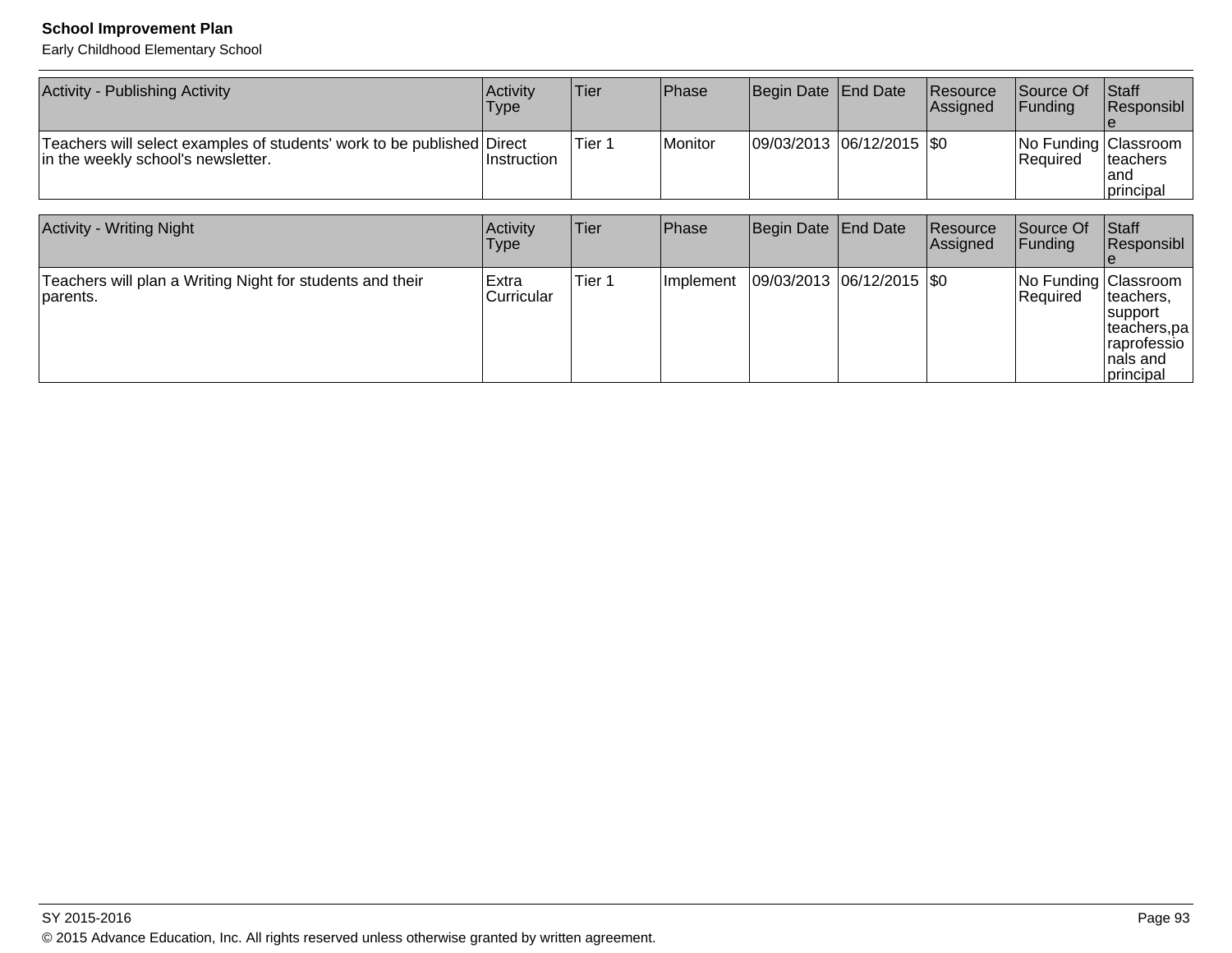## **Activity Summary by Funding Source**

### **Below is a breakdown of your activities by funding source**

### **Title I Schoolwide**

| <b>Activity Name</b>                       | <b>Activity Description</b>                                                                                                                                               | Activity<br>Type                 | <b>Tier</b> | Phase     | Begin Date   End Date |                    | Resource<br>Assigned | Staff<br>Responsibl                                                                                                         |
|--------------------------------------------|---------------------------------------------------------------------------------------------------------------------------------------------------------------------------|----------------------------------|-------------|-----------|-----------------------|--------------------|----------------------|-----------------------------------------------------------------------------------------------------------------------------|
| Science Night                              | Parents will be invited to attend a Science Night<br>with their child or children.                                                                                        | Parent<br>Involvemen             | Tier 1      | Implement | 09/03/2013 06/12/2015 |                    | \$600                | Classroom<br>teachers,<br>Title I<br>teachers<br>and the<br>principal                                                       |
| <b>Teacher Professional</b><br>Development | Teachers who recently received training at RESA<br>on Everyday Mathematics and current<br>mathematical theories will share their knowledge<br>with the rest of the staff. | Professiona<br>I Learning        | Tier 1      | Monitor   | 09/08/2015            | $ 06/17/2016 $ \$0 |                      | All<br>Iinstructiona<br>I staff will<br>be held<br>accountabl<br>le to receive<br>lthis<br>professiona<br>developme<br>Int. |
| <b>Teacher Professional</b><br>Development | Teachers will receive professional development on<br>writing with young children.<br>Emphasis will be on Writers' Workshop and Lucy<br>Calkins strategies.                | Professiona Tier 1<br>I Learning |             | Monitor   | 09/08/2014            | 06/12/2015         | $ 30\rangle$         | All<br>instructiona<br>l staff will<br>be<br>responsible<br>for using<br>Writers'<br>Workshop.                              |
| After school writing<br>workshops          | Teachers will hold two after school parent/child<br>workshops emphasizing letter writing. Students<br>will write, address and mail letters to designated<br>people.       | Extra<br>Curricular              | Tier 1      | Monitor   | 09/03/2013            | 06/12/2015         | \$100                | Classroom<br>and Title<br>Reading<br>Teachers                                                                               |

### **No Funding Required**

| <b>Activity Name</b><br><b>Activity Description</b> | l Activitv<br>'Type | 'Tier | <b>Phase</b> | Begin Date   End Date |  | <b>IResource</b><br><b>Assigned</b> | <b>Staff</b><br>Responsibl |
|-----------------------------------------------------|---------------------|-------|--------------|-----------------------|--|-------------------------------------|----------------------------|
|-----------------------------------------------------|---------------------|-------|--------------|-----------------------|--|-------------------------------------|----------------------------|

### SY 2015-2016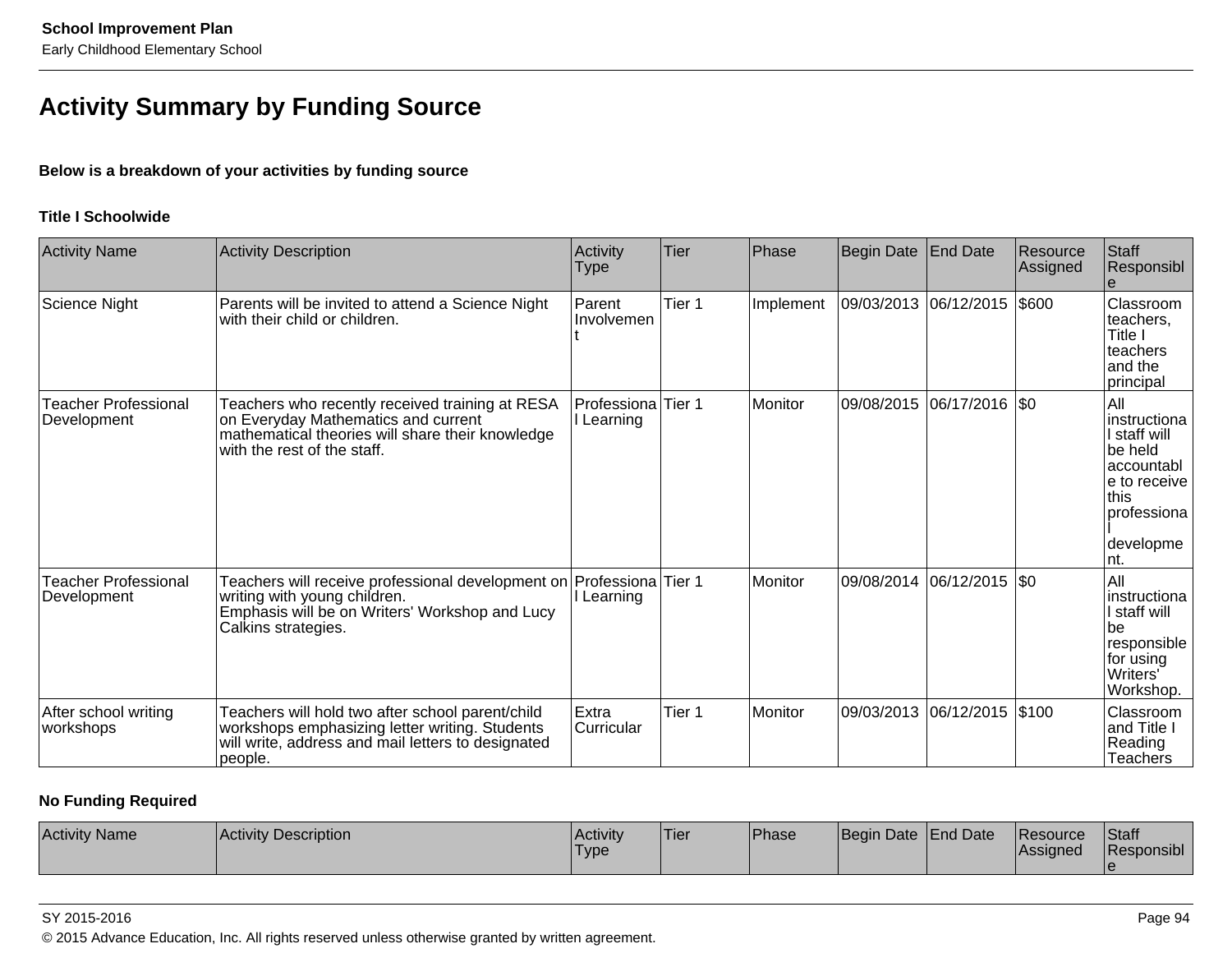Early Childhood Elementary School

| <b>Progress Monitoring</b>                                        | Classroom teachers will meet at least once per<br>quarter to re-evaluate students' progress, re-<br>assess student achievement and adjust groupings<br>as necessary.                                             | Other                                     |        |           |            | 09/03/2013 05/30/2014 \$0 |              | Classroom<br>teachers                                                   |
|-------------------------------------------------------------------|------------------------------------------------------------------------------------------------------------------------------------------------------------------------------------------------------------------|-------------------------------------------|--------|-----------|------------|---------------------------|--------------|-------------------------------------------------------------------------|
| Technology                                                        | Classroom teachers will utilize interactive websites<br>such as BrainPop and web-based resources such<br>as Discovery Education to support flexible<br>differentiated groupings within the classroom.            | Technology                                | Tier 1 | Monitor   |            | 08/02/2013 06/12/2015     | $ 30\rangle$ | Classroom<br>teachers                                                   |
| Data Analysis                                                     | All content area staff will participate in<br>collaborative meetings regarding the analysis of<br>student achievement data for the purpose of<br>creating flexible differentiated groupings in the<br>classroom. | Other                                     | Tier 1 | Monitor   |            | 09/03/2013 06/12/2015 \$0 |              | Classroom<br>teachers<br>will be<br>responsible<br>for this<br>activity |
| <b>Professional Learning</b><br>re: Differentiated<br>Instruction | Classroom teachers will attend professional<br>development regarding strategies for and<br>implementation of differentiated instruction in the<br>classroom.                                                     | Professiona Tier 1<br>Learning            |        | Implement |            | 09/03/2013 06/12/2015 \$0 |              | Classroom<br>teachers                                                   |
| <b>Teacher Professional</b><br>Development                        | All reading teachers and related instructional staff<br>will read and attend a book study on The Core<br>Essential Stragies for Achieving Excellence with<br>the Common Core                                     | Professiona <sup>Tier</sup> 1<br>Learning |        | Monitor   | 09/03/2013 | 06/16/2016                | l\$0         | All Title I<br>teachers<br>and<br>classroom<br>teachers                 |
| <b>Publishing Activity</b>                                        | Teachers will select examples of students' work to<br>be published in the weekly school's newsletter.                                                                                                            | <b>Direct</b><br>Instruction              | Tier 1 | Monitor   |            | 09/03/2013 06/12/2015 \$0 |              | Classroom<br>teachers<br>and<br>principal                               |
| Culture of the Month                                              | Classroom teachers and students will learn about<br>a specific culture or country each month. A<br>bulletin board will be created by the students and<br>staff celebrating the specified country or culture.     | Direct<br>Instruction                     | Tier 1 |           | 09/03/2013 | $ 06/12/2015 $ \$0        |              | Classroom<br>teachers<br>and the<br>principal                           |
| <b>Progress Monitoring</b>                                        | Content area instructional staff will meet at least<br>once per quarter to re-evaluate students' progress,<br>re-assess student achievement and adjust<br>groupings as necessary.                                | Other                                     | Tier 1 | Monitor   |            | 09/03/2013 06/12/2015 \$0 |              | Content<br>area staff<br>(Mathemati<br>$\overline{\text{cs}}$           |
| <b>Just Right Books</b>                                           | Teachers will instruct the students on how to<br>determine if books are at the appropriate level for<br>each student. These books can be read during<br>school hours or taken home.                              | <b>Direct</b><br>Instruction              | Tier 1 |           | 09/08/2015 | 06/17/2016   \$0          |              | Classroom<br>teachers<br>and Title I<br>teachers                        |
| <b>Community Helpers</b>                                          | People representing various professions will be<br>invited in to share their experiences and talk about Engageme<br>their jobs.                                                                                  | Community<br>nt                           | Tier 1 | Monitor   |            | 09/03/2013 06/12/2015 \$0 |              | Classroom<br>teachers<br>and the<br>principal                           |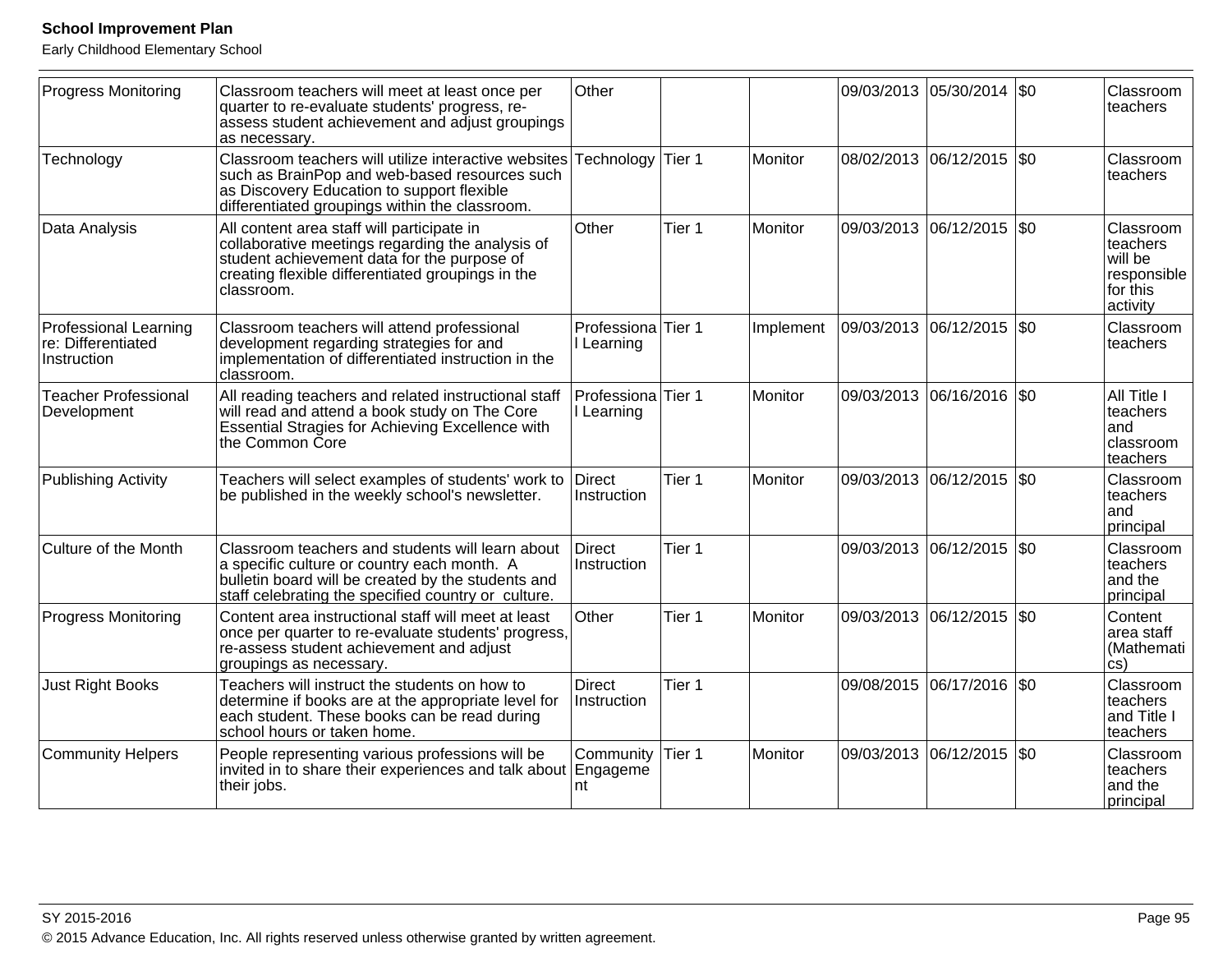Early Childhood Elementary School

| <b>Writing Night</b>                                              | Teachers will plan a Writing Night for students and Extra<br>their parents.                                                                                                                                                                                                                                           | Curricular                     | Tier 1 | Implement | 09/03/2013 | $ 06/12/2015 $ \$0          | Classroom<br>teachers,<br>support<br>teachers,pa<br>raprofessio<br>Inals and<br>principal |
|-------------------------------------------------------------------|-----------------------------------------------------------------------------------------------------------------------------------------------------------------------------------------------------------------------------------------------------------------------------------------------------------------------|--------------------------------|--------|-----------|------------|-----------------------------|-------------------------------------------------------------------------------------------|
| Professional<br>Development - Benefits<br>of Hands-On Science     | Classroom teachers will attend professional<br>development pertaining to Hands-On Science.<br>The benefits of hands-on science will be<br>presented as well as ideas for lessons.                                                                                                                                     | Professiona Tier 1<br>Learning |        | Implement |            | 09/03/2013 06/12/2015 \\$0  | Classroom<br>teachers                                                                     |
| Lessons on letter writing                                         | Classroom teachers will incorporate letter writing<br>into their year-long plans.                                                                                                                                                                                                                                     | Direct<br>Instruction          | Tier 1 | Monitor   |            | 09/03/2013 06/12/2015   \$0 | Classroom<br>teachers                                                                     |
| <b>Diversity Night</b>                                            | Parents will be invited to an after school event<br>celebrating different cultures. A multi-cultural<br>fashion show with ethnic refreshments will be<br>planned. Parents and students will be asked to<br>participate in the show and provide desserts or<br>snacks representative of their cultural<br>backgrounds. | Parent<br>Involvemen           | Tier 1 | Implement |            | 09/03/2013  06/12/2015  \$0 | Classroom<br>lteachers<br>and the<br>principal                                            |
| <b>Professional Learning</b><br>re: Differentiated<br>Instruction | Classroom teachers will attend professional<br>development regarding strategies for and<br>implementation of differentiated instruction in the<br>classroom.                                                                                                                                                          | Professiona Tier 1<br>Learning |        | Implement |            | 09/03/2013  06/12/2015  \$0 | All<br>Iclassroom<br>lteachers                                                            |
| Grade level meetings                                              | Teachers will meet with the reading teacher at<br>least monthly to collaborate.                                                                                                                                                                                                                                       | Teacher<br>Collaborati<br>lon  | Tier 1 | Implement | 09/08/2014 | $ 06/12/2015 $ \$0          | Classroom<br>and reading<br>Iteachers                                                     |

### **General Fund**

| <b>Activity Name</b>                                      | <b>Activity Description</b>                                                                                                                                                | Activity<br>Type                   | Tier   | <b>Phase</b>   | Begin Date End Date         | Resource<br>Assigned | Staff<br>Responsibl                                      |
|-----------------------------------------------------------|----------------------------------------------------------------------------------------------------------------------------------------------------------------------------|------------------------------------|--------|----------------|-----------------------------|----------------------|----------------------------------------------------------|
| <b>Progress Monitoring</b>                                | All classroom teachers will be monitored at least<br>once per week through lesson plans and<br>observations to insure that journaling and<br>conferencing are taking place | <b>Other</b>                       | Tier 1 | Monitor        | 09/03/2013 06/12/2015 5600  |                      | <b>IClassroom</b><br>Iteachers                           |
| Technology                                                | Classrooms teachers will use BrainPop and other<br>web-based sites to further instruction in Social<br>Studies.                                                            | Technology Tier 1                  |        | <b>Monitor</b> | 09/03/2013 06/12/2015   \$0 |                      | <b>Classroom</b><br><b>Teachers</b>                      |
| Utilizing journaling and<br>conferencing with<br>students | All writing classroom teachers and Title teachers<br>will attend professional development on journaling<br>and conferencing.                                               | Professiona Tier 1<br>I Learning   |        | Monitor        | 09/03/2013 06/12/2015   \$0 |                      | <b>Classroom</b><br>land Title<br>Iteachers              |
| <b>Guided Reading</b><br>Professional<br>Development      | All teachers will receive an overview of Guided<br>Reading, the twelve design features of LLI (Au,<br> 1997; Lyons 2003) and running records.                              | lProfessionalTier 1<br>II Learning |        | <b>Monitor</b> | 09/08/2015 06/17/2016 S0    |                      | <b>Classroom</b><br>Iteachers<br>land Title<br>Iteachers |

### SY 2015-2016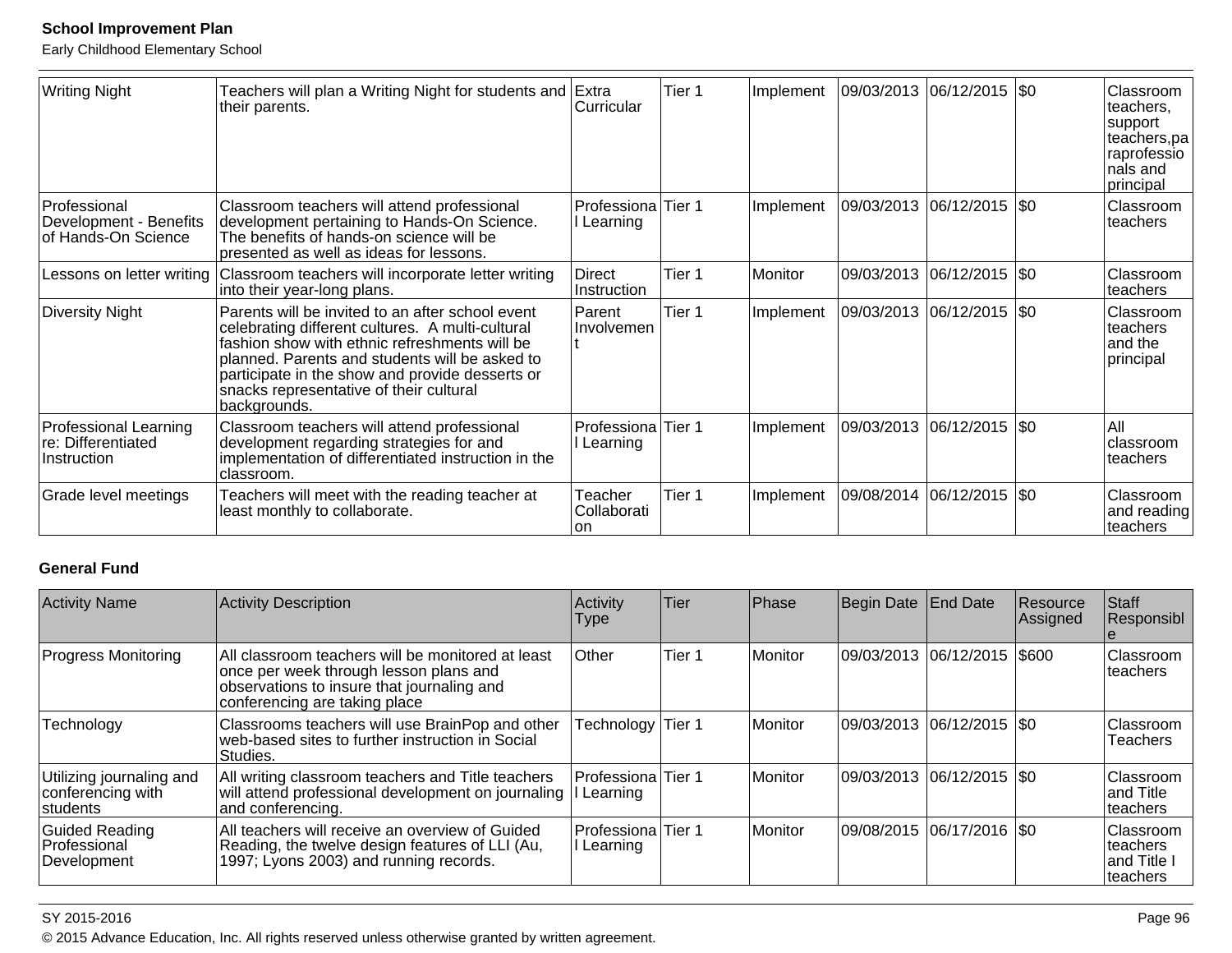Early Childhood Elementary School

| Hands-On Lessons                                                | Students will use hands-on science through Foss<br>Kits, HighTouch/HighTech activities, and teacher<br>created lessons.       | Direct<br>Instruction                                                              | Tier 1 | Monitor   |            | 09/03/2013 06/12/2015 \$0 |       | Classroom<br>teachers                                                                                                                                                                                                                                                                                                                                |
|-----------------------------------------------------------------|-------------------------------------------------------------------------------------------------------------------------------|------------------------------------------------------------------------------------|--------|-----------|------------|---------------------------|-------|------------------------------------------------------------------------------------------------------------------------------------------------------------------------------------------------------------------------------------------------------------------------------------------------------------------------------------------------------|
| Technology                                                      | Hamtramck Public Schools will continue to provide Technology<br>access to the Lexia Reading Program.                          |                                                                                    | Tier 1 | Monitor   | 09/08/2014 | 06/16/2016 \$0            |       | All<br>classroom<br>teachers<br>will use<br>Lexia with<br><b>Itheir</b><br>students in<br> the<br>classroom<br>or the<br>computer<br>lab.<br>Supporting<br>research:<br>Hoffler,<br>T.N.<br>Leutner, D.<br>(2007).<br>Instructiona<br>I animation<br>versus<br>static<br>pictures: A<br>meta-<br>analysis,<br>Learning<br>land<br>Instruction,<br>17 |
| <b>Teacher monitors</b><br>student-kept phonemic<br>progression | Teacher monitors student recordings of phonemic<br>skill progress based upon Jan Richardson's book<br>The New Guided Reading. | Other -<br>Teacher<br>monitors<br>students<br>recording of<br>skill<br>progression | Tier 1 | Implement |            | 09/08/2015 06/16/2016     | \$200 | Classroom<br>Teachers<br>land<br>principal                                                                                                                                                                                                                                                                                                           |